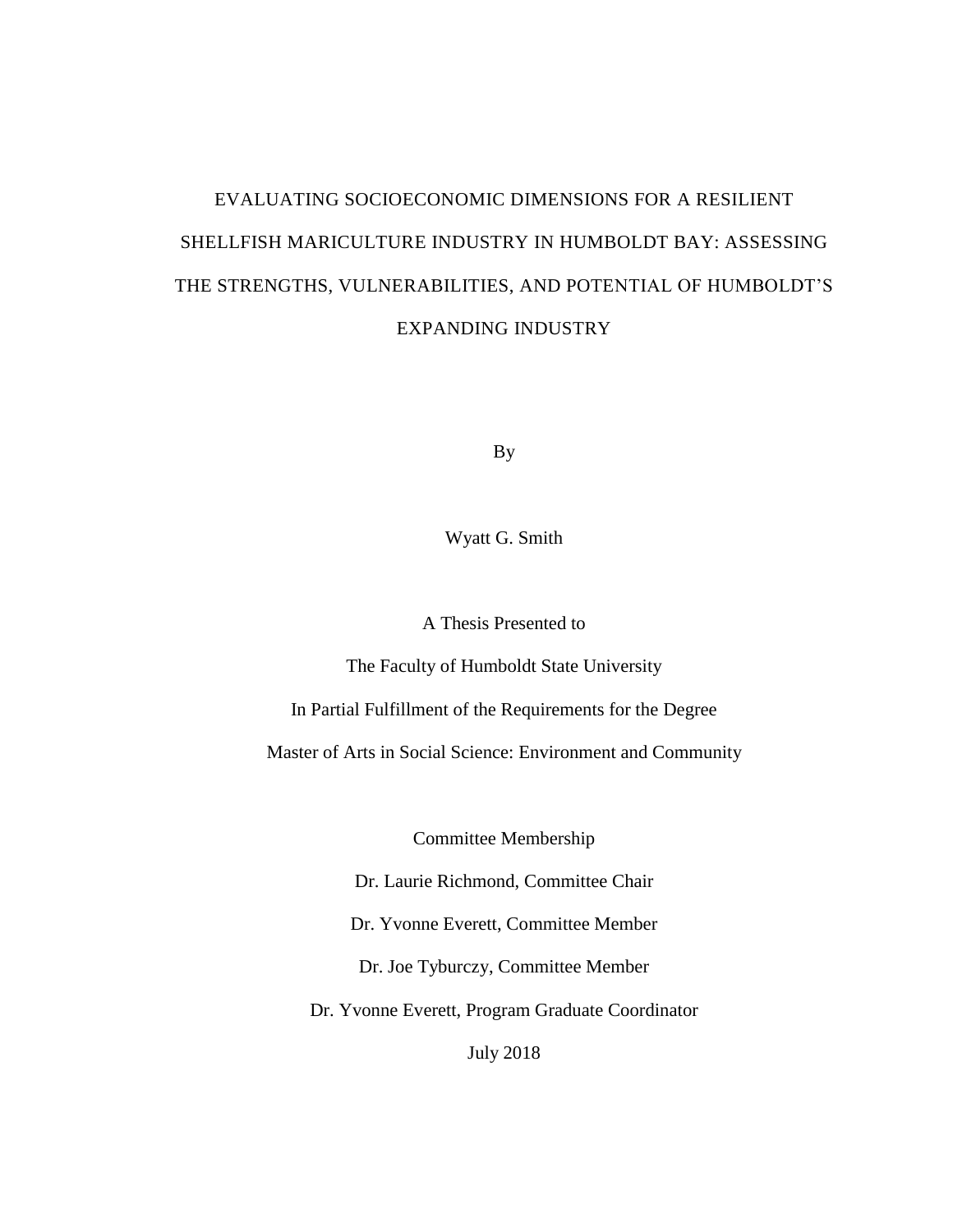#### ABSTRACT

#### EVALUATING SOCIOECONOMIC DIMENSIONS FOR A RESILIENT SHELLFISH MARICULTURE INDUSTRY IN HUMBOLDT BAY: ASSESSING THE STRENGTHS, VULNERABILITIES, AND POTENTIALS OF HUMBOLDT'S EXPANDING INDUSTRY

#### Wyatt G. Smith

For nearly 90 years the shellfish mariculture industry in Humboldt Bay has coexisted with various stakeholder groups and the Bay's delicate ecology. Presently, the shellfish mariculture industry in Humboldt Bay is composed of six shellfish producing businesses ranging in operational size from small-scale to large-scale. Commercial shellfish production from Humboldt Bay yields over 70 percent of California's mature, market-sized, Pacific oysters (*Crassostrea gigas*) and Kumamoto oysters (*C. sikamea*). Shellfish growers in the Bay also produce seed from Pacific oysters, Kumamoto oysters, and Manila clams (*Tapes semidecussata*).

As the mariculture industry in Humboldt Bay is poised to expand its footprint, very limited data about the industry have been made available for planners and decision makers. The purposes of this thesis were to: (1) Gather reliable socioeconomic data about the state of the mariculture industry in Humboldt Bay. (2) Evaluate the industry's strengths and vulnerabilities. (3) Assess the priorities for the industry moving forward. (4) Provide an objective, accurate picture of the mariculture industry in the Bay for the purpose of clarifying how the mariculture industry operates and showing the industry's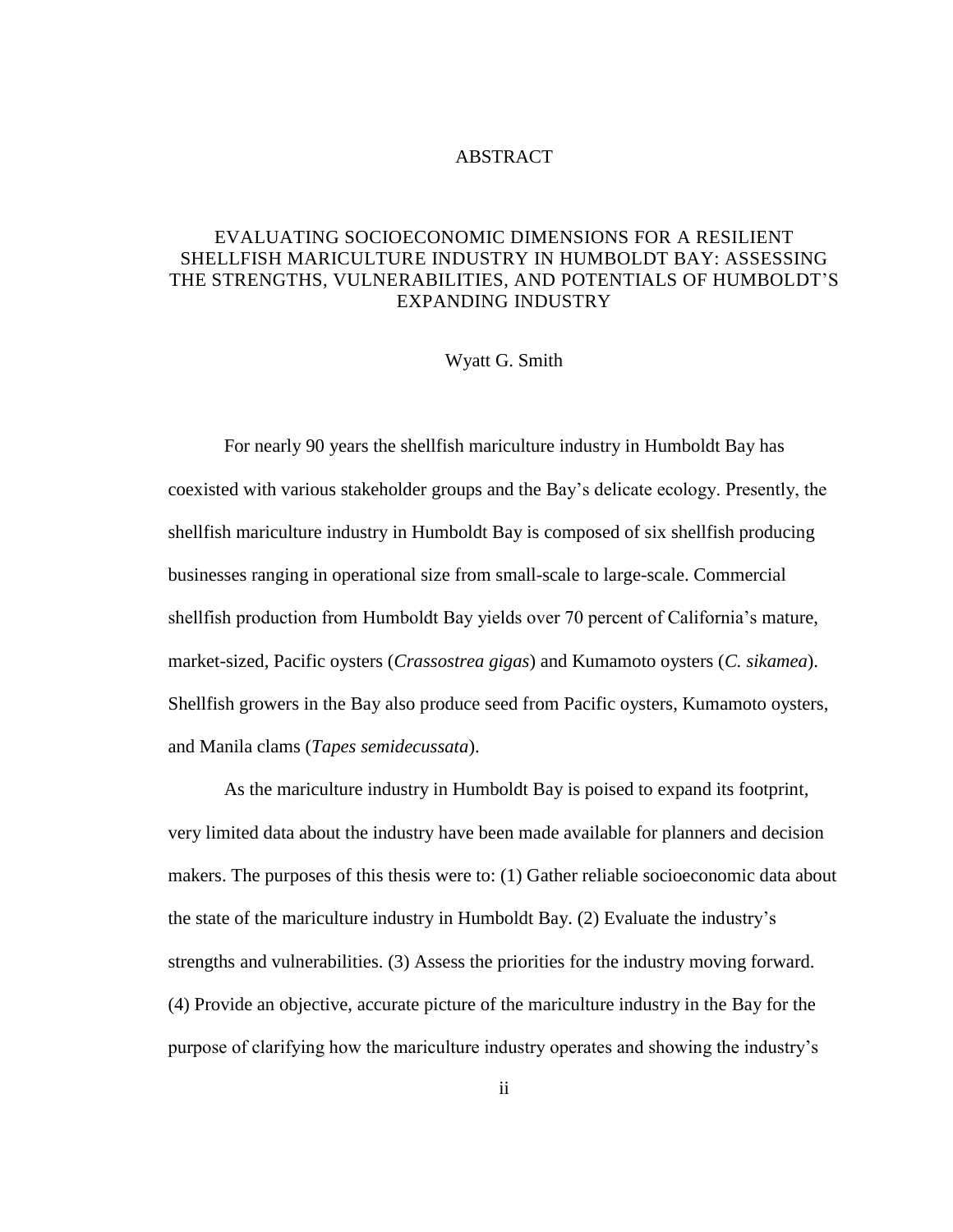economic contribution to the region. To achieve these goals, I used a mixed-methods approach consisting of semi-structured interviews with mariculture participants and other Bay stakeholders, a socioeconomic survey of mariculture businesses, document analysis, participant observation, and public workshops. Analysis of collected data showed that the mariculture industry in Humboldt Bay has many strengths. In 2016, the mariculture industry employed 101 people. These participants harvested over 9.5 million mature oysters and brought in \$9.8 million in revenue. In addition to the mariculture industry's strengths, mariculture participants were met with specific challenges that represent vulnerability for the future resilience of the industry. Challenges or vulnerabilities expressed by the mariculture participants included: obtaining permits, procuring seed, and the opposition from non-mariculture community members regarding expansion in Humboldt Bay.

Seed production is an important and growing part of the mariculture industry in Humboldt Bay and an area for future development. The burden of permitting and the conflict between stakeholders of Humboldt Bay should be addressed in order to expand the industry's grow out grounds. In addition, it would also benefit the mariculture participants to work to address concerns from the environmental and scientific community about the impacts of oyster cultivation on the environment -- particularly eelgrass. Until concerns about eelgrass are studied and addressed in proposals for mariculture operations, permitting and expansion may continue to be challenges for the industry. Overall, the Humboldt Bay mariculture industry has many strengths and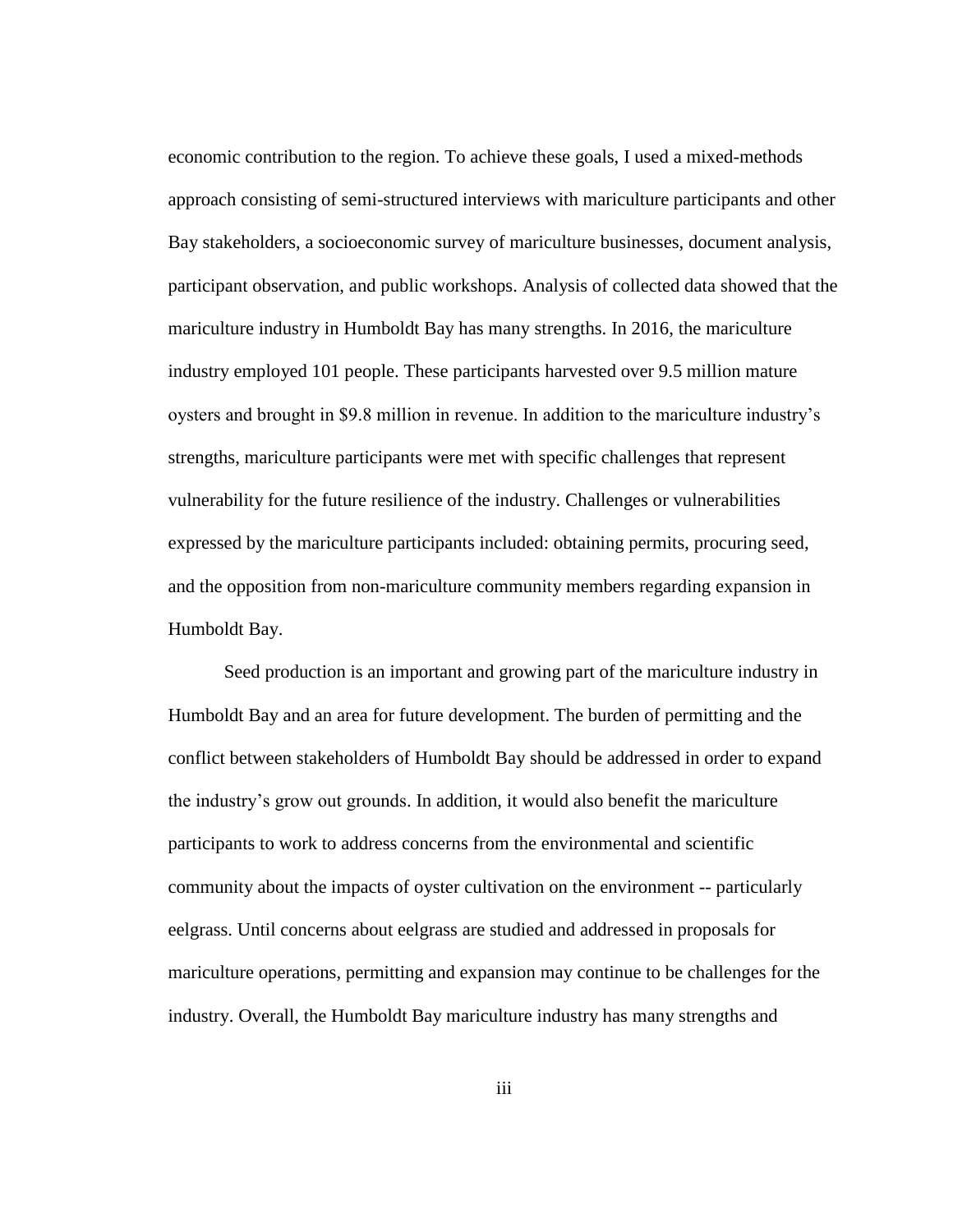improvements in some areas can increase the resilience and sustainability of the industry over time.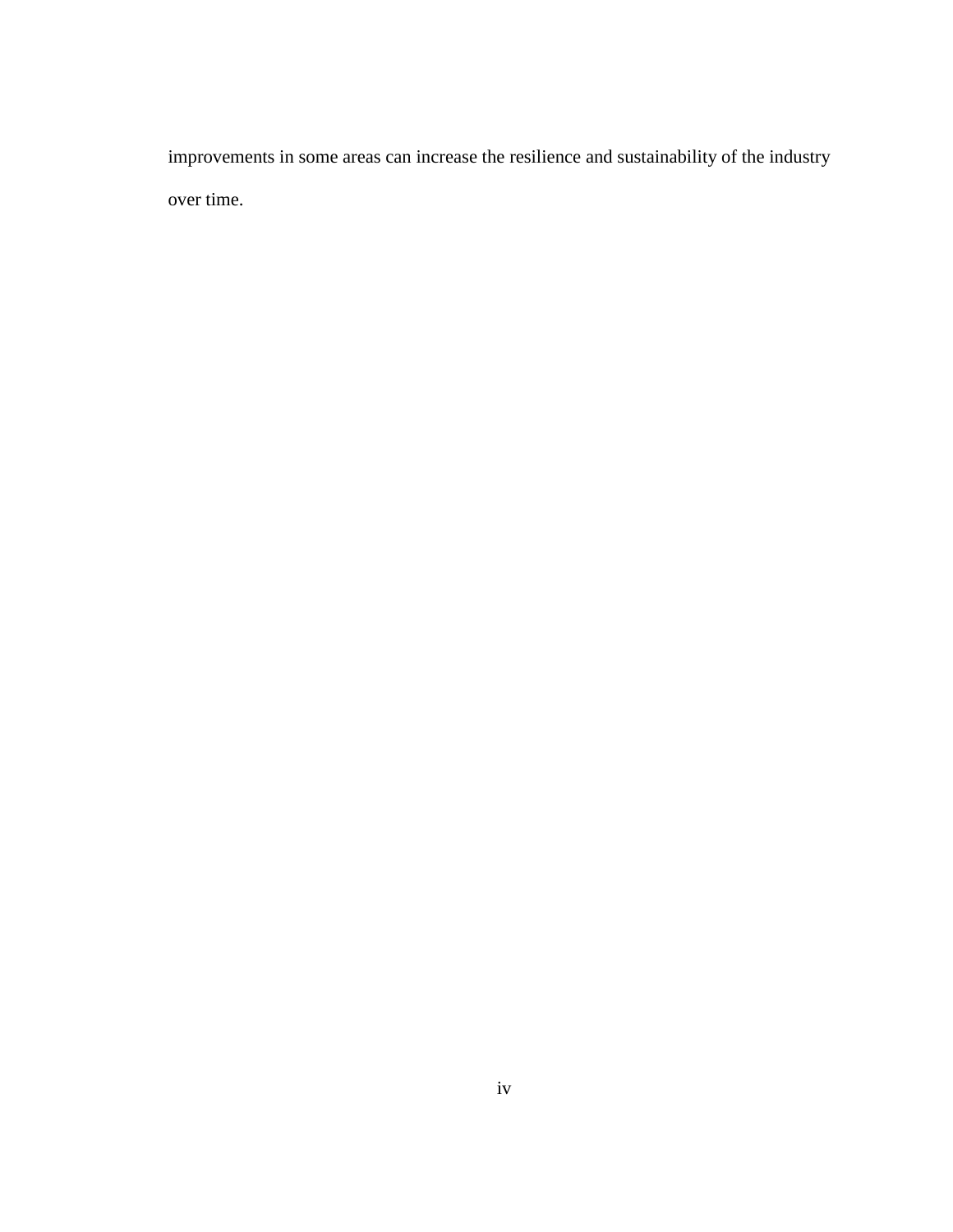#### ACKNOWLEDGEMENTS

I would like to thank CSU's Agricultural Research Institute and California Sea Grant for providing me with the funding for this research. A grant from NOAA's Saltonstall-Kennedy Program also helped fund part of this research. I would like to thank my advisor and committee chair, Laurie Richmond for securing this funding and believing in, and advocating for me. Also, thank you to the rest of the FCSP research team; Rob Dumochel, Laura Casali, Michelle Dowling, Kathryn Gillick, and Henry Pontarelli.

I would like to thank Todd Van Herpe of Humboldt Bay Oyster Company, Sebastian Elrite of Aqua Rodeo Farms, Scott and Grace Sterner of North Bay Shellfish, Erik Schlagenhauf, Lucas Sawyer, and Juan Avellaneda of Hog Island Oyster Company, Mitch White of Taylor Mariculture, and Greg Dale of Coast Seafoods. All of your painstaking effort and extended-day routines to ensure your livelihood and the quality of your shellfish is much appreciated.

Finally, I would like to thank my family and friends for all of the love and support, and of course Howie the dog.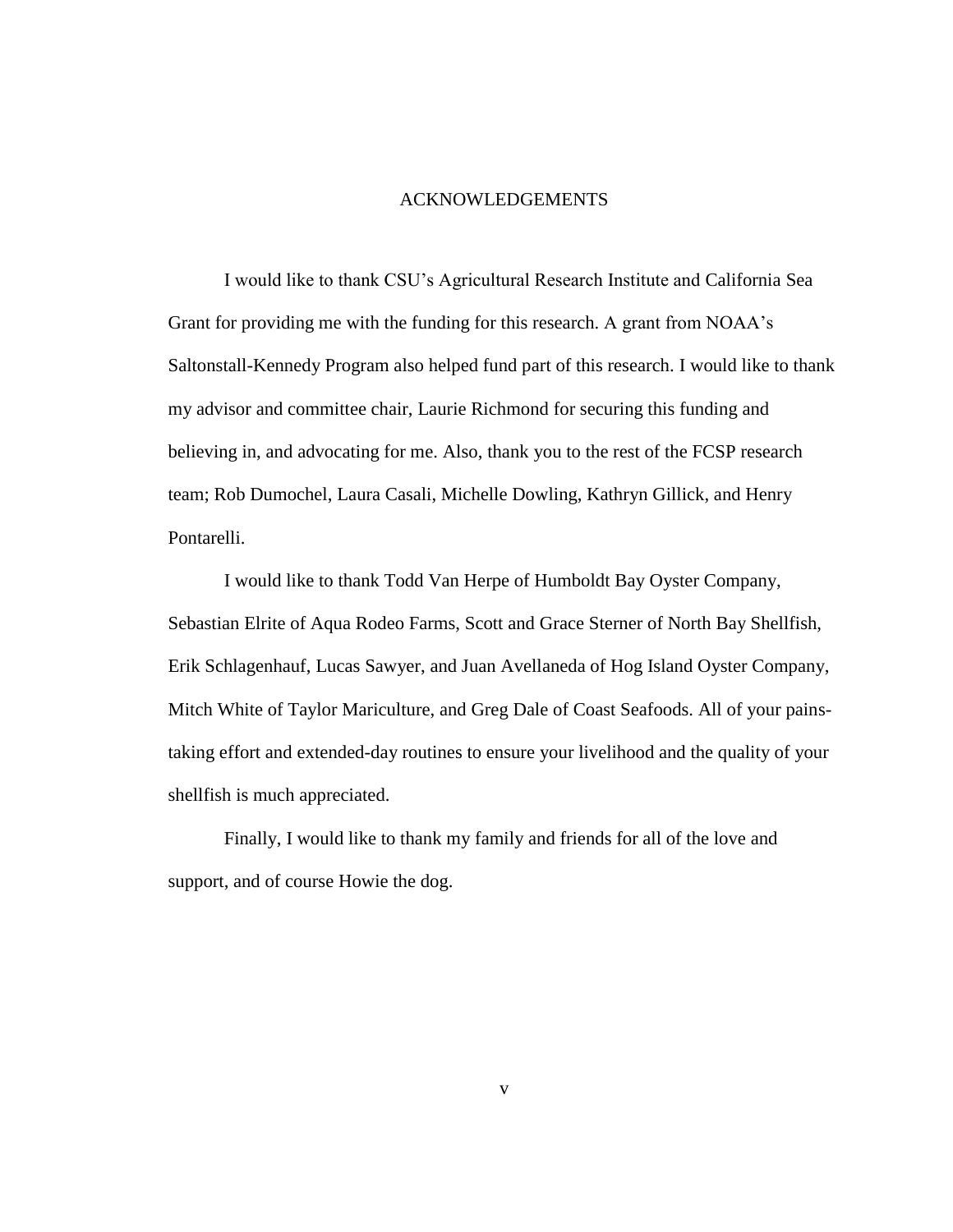## TABLE OF CONTENTS

| 2.2: HISTORICAL BACKGROUND AND CONTEXT: THE HUMBOLDT BAY       |
|----------------------------------------------------------------|
|                                                                |
|                                                                |
|                                                                |
|                                                                |
|                                                                |
|                                                                |
| 3.3 MARINE SPATIAL PLANNING AND POTENTIAL FOR CONFLICTS IN THE |
|                                                                |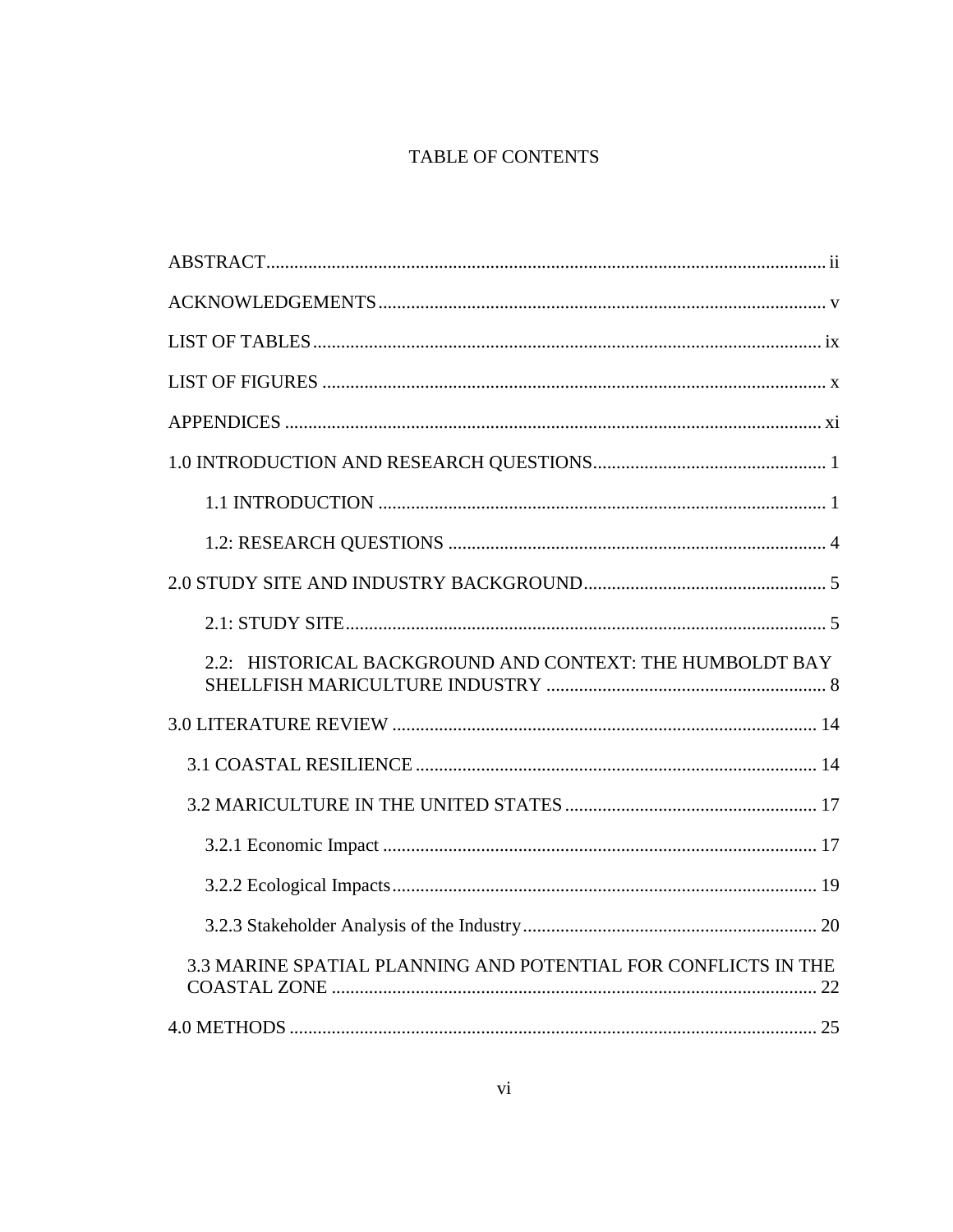| <b>4.3 PARTICIPANT OBSERVATION: SITE VISITS TO MARICULTURE</b>                       |  |
|--------------------------------------------------------------------------------------|--|
|                                                                                      |  |
|                                                                                      |  |
|                                                                                      |  |
|                                                                                      |  |
|                                                                                      |  |
|                                                                                      |  |
|                                                                                      |  |
|                                                                                      |  |
|                                                                                      |  |
|                                                                                      |  |
|                                                                                      |  |
|                                                                                      |  |
|                                                                                      |  |
|                                                                                      |  |
|                                                                                      |  |
| 5.2 Qualitative Results (Interviews, Participant Observation, and Document Analysis) |  |
| 5.2.1 Strengths within the Humboldt Bay Shellfish Mariculture Industry  42           |  |
| 5.2.2 Vulnerabilities and Challenges within the Humboldt Bay Shellfish Mariculture   |  |
| vii                                                                                  |  |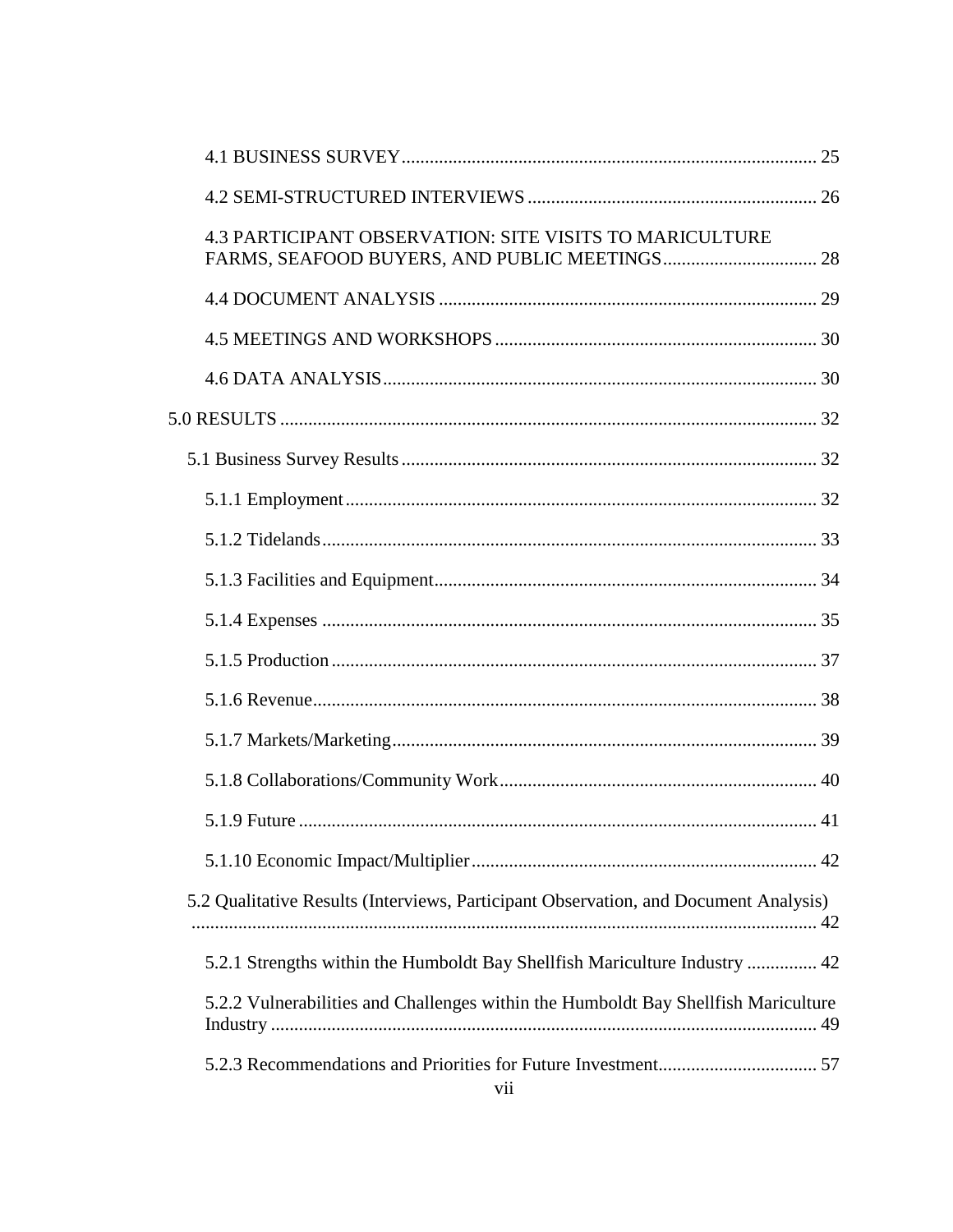| 6.2 ECONOMIC IMPACT OF THE MARICULTURE INDUSTRY  63      |  |
|----------------------------------------------------------|--|
|                                                          |  |
|                                                          |  |
|                                                          |  |
|                                                          |  |
|                                                          |  |
|                                                          |  |
| 7.1 RECOMMENDATIONS FOR A RESILIENT MARICULTURE INDUSTRY |  |
|                                                          |  |
|                                                          |  |
|                                                          |  |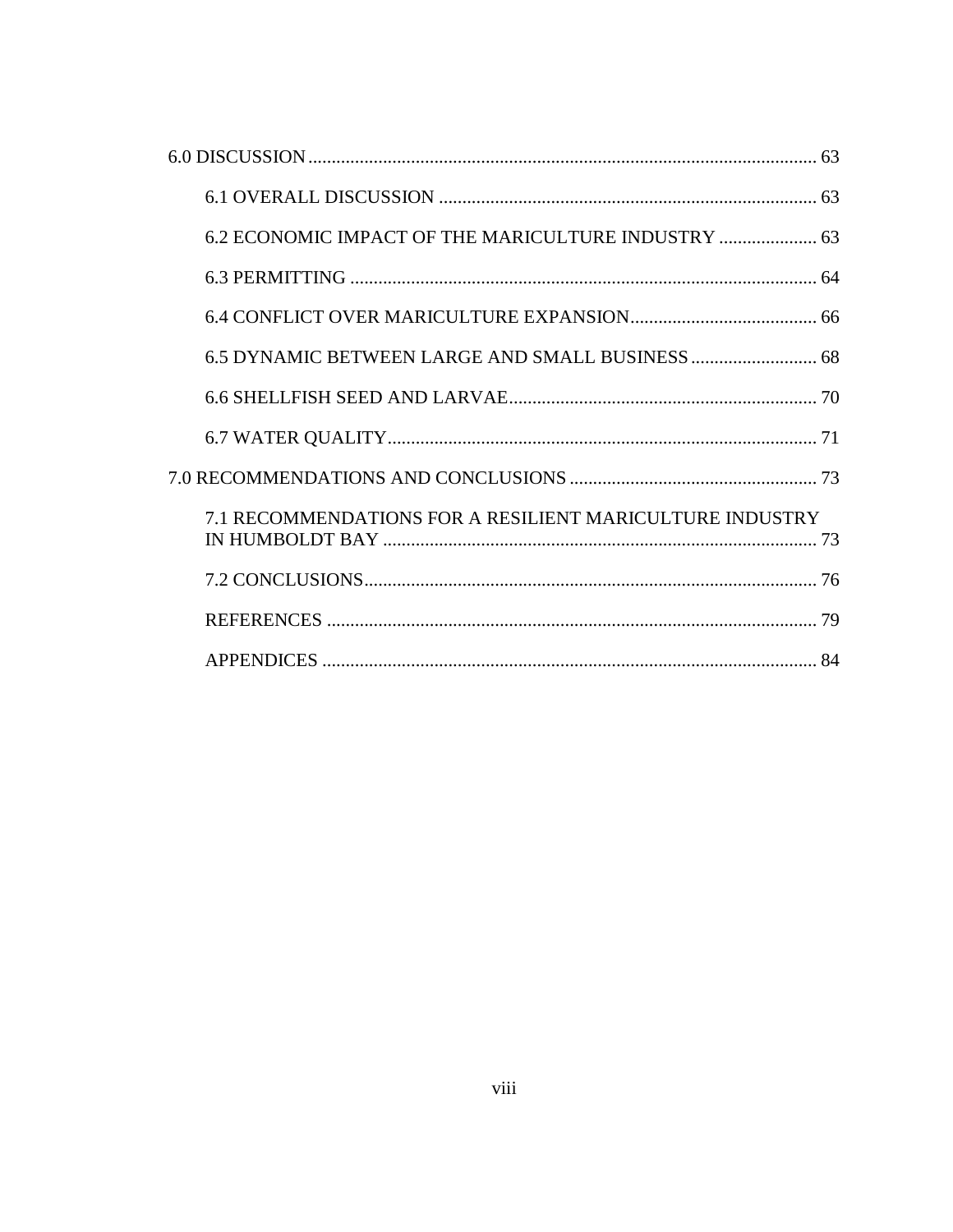## LIST OF TABLES

| Table 1. Number of Semi-structured Interviews by Stakeholder Type  28             |  |
|-----------------------------------------------------------------------------------|--|
| Table 2. Humboldt Bay Shellfish Mariculture Industry Employees by Type in 2016 32 |  |
| Table 3. Total Number of Pieces of Mariculture Related Equipment in Humboldt Bay  |  |
| Table 4. Amount of Money Spent On Expense by Type in the Humboldt Bay Shellfish   |  |
|                                                                                   |  |
|                                                                                   |  |
| Table 7. Contributions of the Humboldt Bay Shellfish Mariculture Industry  64     |  |
|                                                                                   |  |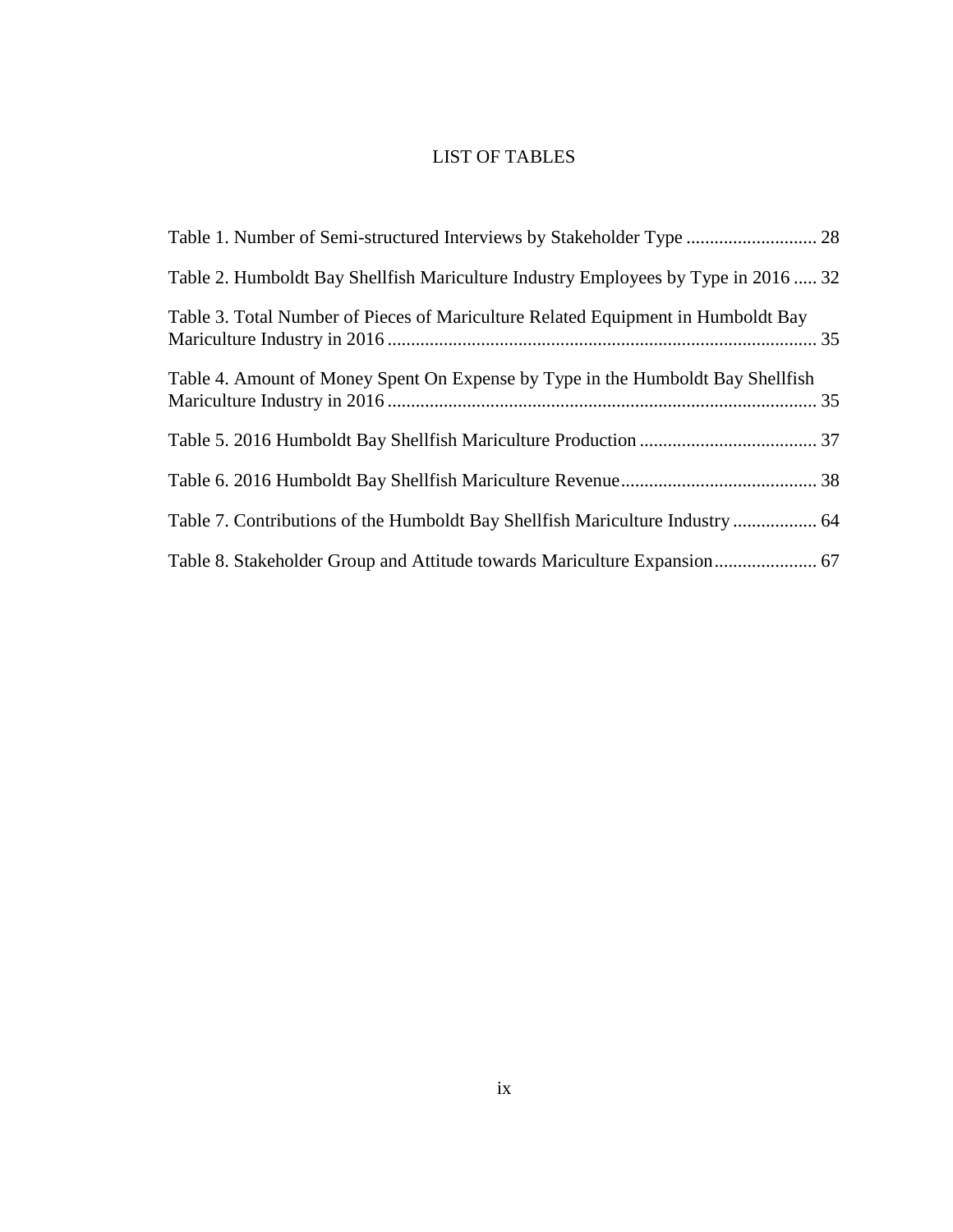## LIST OF FIGURES

| Figure 1. Humboldt Bay, California. (Merkel & Associates, Humboldt Bay Eelgrass                                                                                             |
|-----------------------------------------------------------------------------------------------------------------------------------------------------------------------------|
|                                                                                                                                                                             |
| Figure 3. How Mariculture Participants Prioritized Their Top Five Concerns and Threats                                                                                      |
| Figure 4. Mariculture Participants Responses to the Question, "What is working well                                                                                         |
| Figure 5. Top 12 Categorized Responses to the question, "What are the particular<br>difficulties/challenges with the mariculture industry in Eureka/Humboldt Bay"?50        |
| Figure 6. Top 8 Categorized Responses to the question, "If you had five million dollars to<br>make economic, environmental, or social improvements to the local mariculture |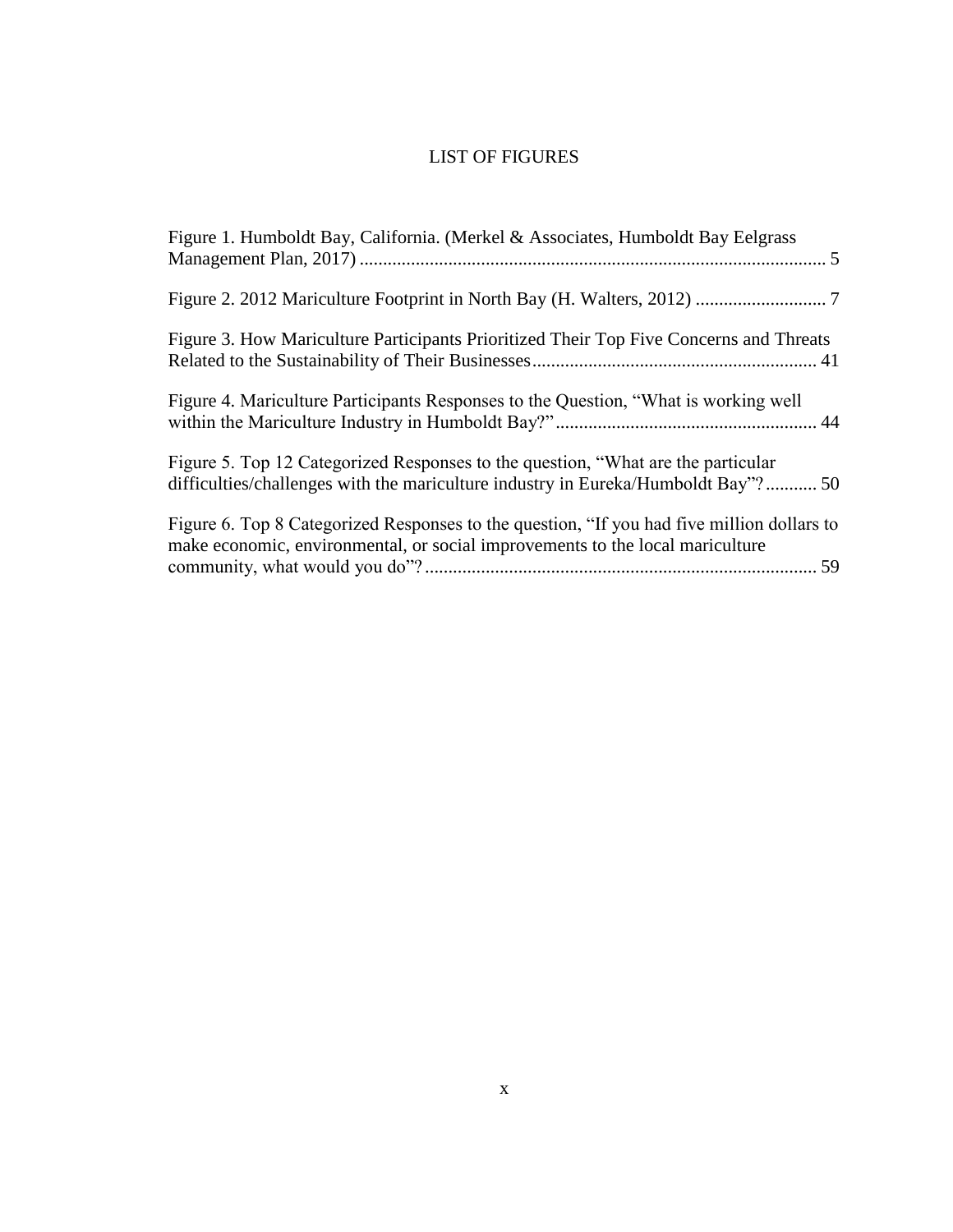## **APPENDICES**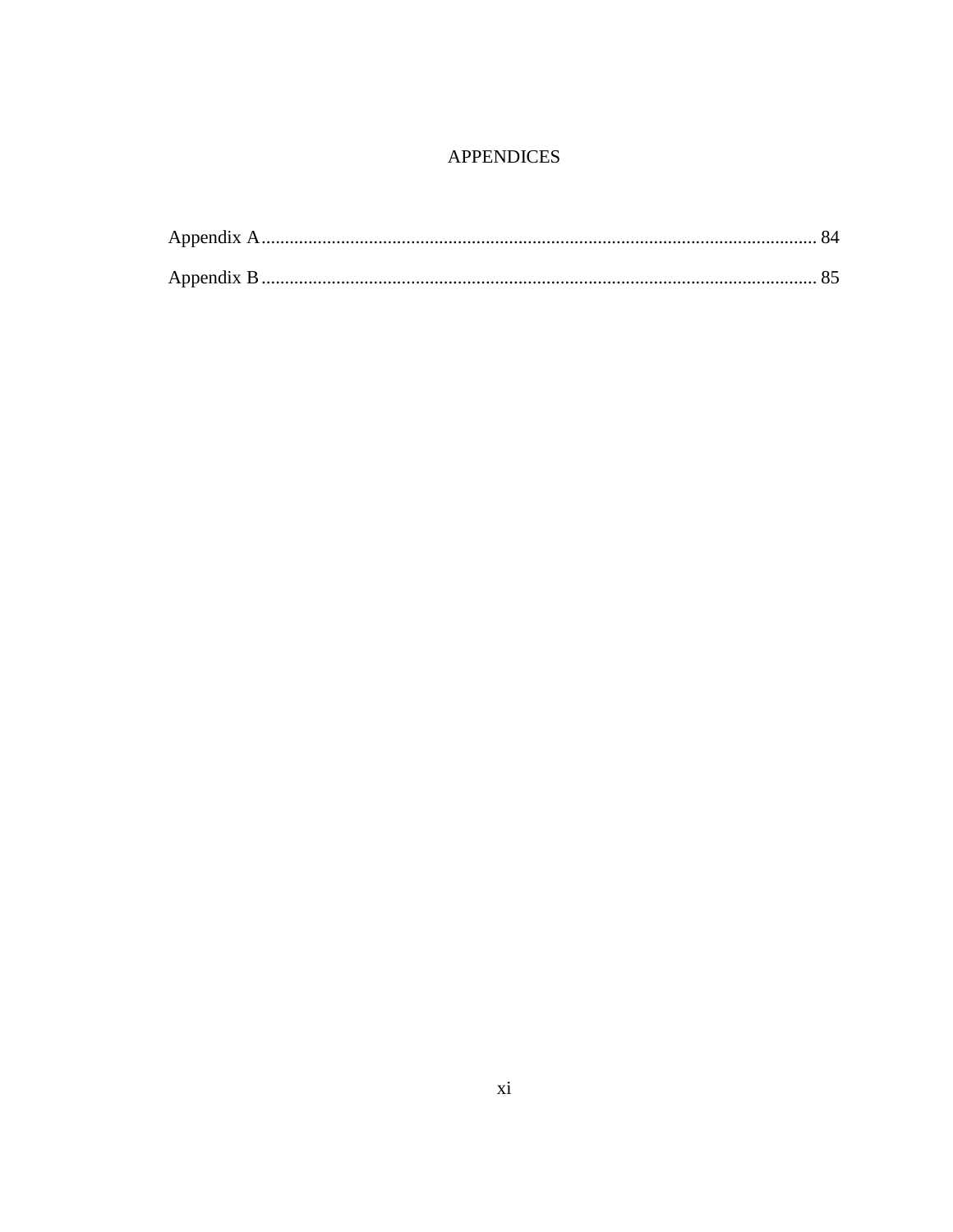#### 1.0 INTRODUCTION AND RESEARCH QUESTIONS

#### 1.1 INTRODUCTION

 $\overline{a}$ 

Marine aquaculture in the United States provides jobs, contributes to the seafood supply, restores habitat, and maintains economic activity in communities in every coastal state (NOAA Aquaculture, 2016). While there are many different types of marine aquaculture, the National Oceanic and Atmospheric Administration (NOAA) has recently prioritized shellfish mariculture<sup>1</sup> above all other forms of aquaculture in order to grow more shellfish for food, jobs, and ecosystem services (NOAA Aquaculture, 2016). With over 300 commercial shellfish farms producing two-thirds of all mussel, clam, and oyster aquaculture sales in the United States and employing more than 3,800 people directly, the West Coast shell fish industry is a major source of employment in many economically depressed coastal communities (Pacific Shellfish Institute, 2013).

The U.S. West Coast oyster industry produces approximately \$87 million worth of Pacific oysters annually (National Aquaculture Association, 2018). Oysters and other shellfish species are cultivated in bays and estuaries along the West Coast, but Humboldt Bay in California has become a focal point of oyster mariculture in the last decade (Driscoll, 2015; Humboldt Bay Harbor District, 2017).

With the decline of commercial fishing, the oyster mariculture industry in Humboldt Bay has been growing substantially in terms of cultural identity and as a

 $1$  Aquaculture refers to both freshwater and saltwater-farmed aquatic species. Mariculture refers specifically to the farming of marine saltwater seafood species.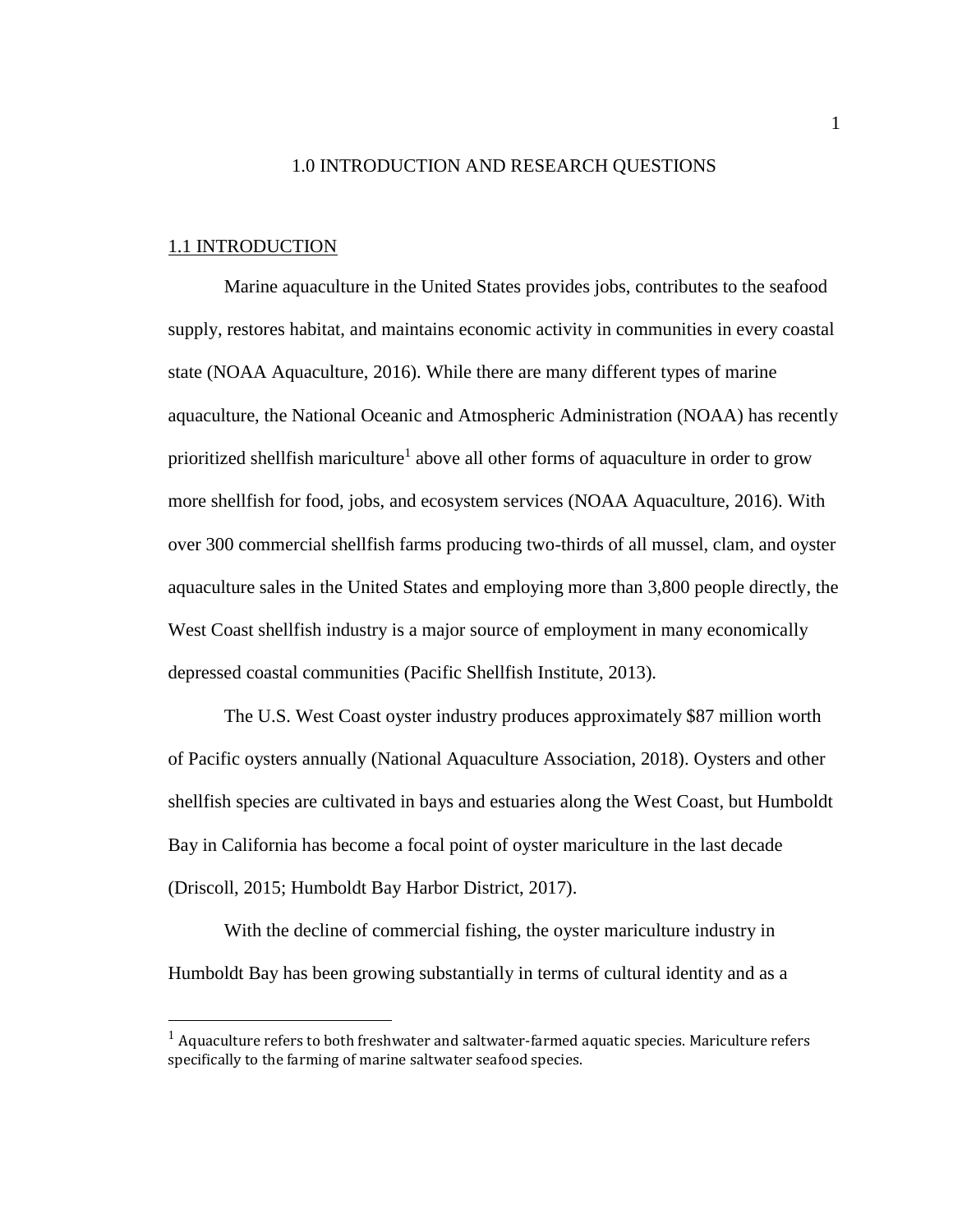source of seafood (Pomeroy et al. 2010). In 2009, the California state legislature recognized the Humboldt Bay mariculture industry's economic and cultural importance and designated Humboldt Bay as the Oyster Capital of California (National Working Waterfront Network, 2015). Currently over 70 percent of California's oysters are produced in Humboldt Bay (Walters, 2012; Driscoll, 2015, Humboldt Bay Harbor District, 2017). The Humboldt Bay Harbor District estimated that the mariculture industry brought in approximately six million dollars to the state economy in 2012 and over nine million dollars in 2016 (California Department of Fish and Wildlife, 2016; Humboldt Bay Harbor District, 2017). While these numbers highlight the mariculture industry as an important economic contributor to the region, they are based on preliminary estimates gathered by the California Department of Fish and Wildlife and not on scientifically supported quantitative research.

The mariculture industry in Humboldt Bay is currently in a state of transition. There are two projects underway that could increase the industry's footprint within the Bay. These expansion plans included the Humboldt Bay Mariculture Pre-permitting Project and Coast Seafoods' expansion and permit renewal*.* In addition to these projects, knowledge of Humboldt Bay's idyllic growing conditions for shellfish mariculture production is increasing and the potential for new businesses to set up land-based hatcheries for seed and larvae production is also growing.

While the development and expansion of oyster, mussel, and clam culture can provide different types of economic benefits to the region, the operational process of shellfish farming can also be seen as competing with environmental values and different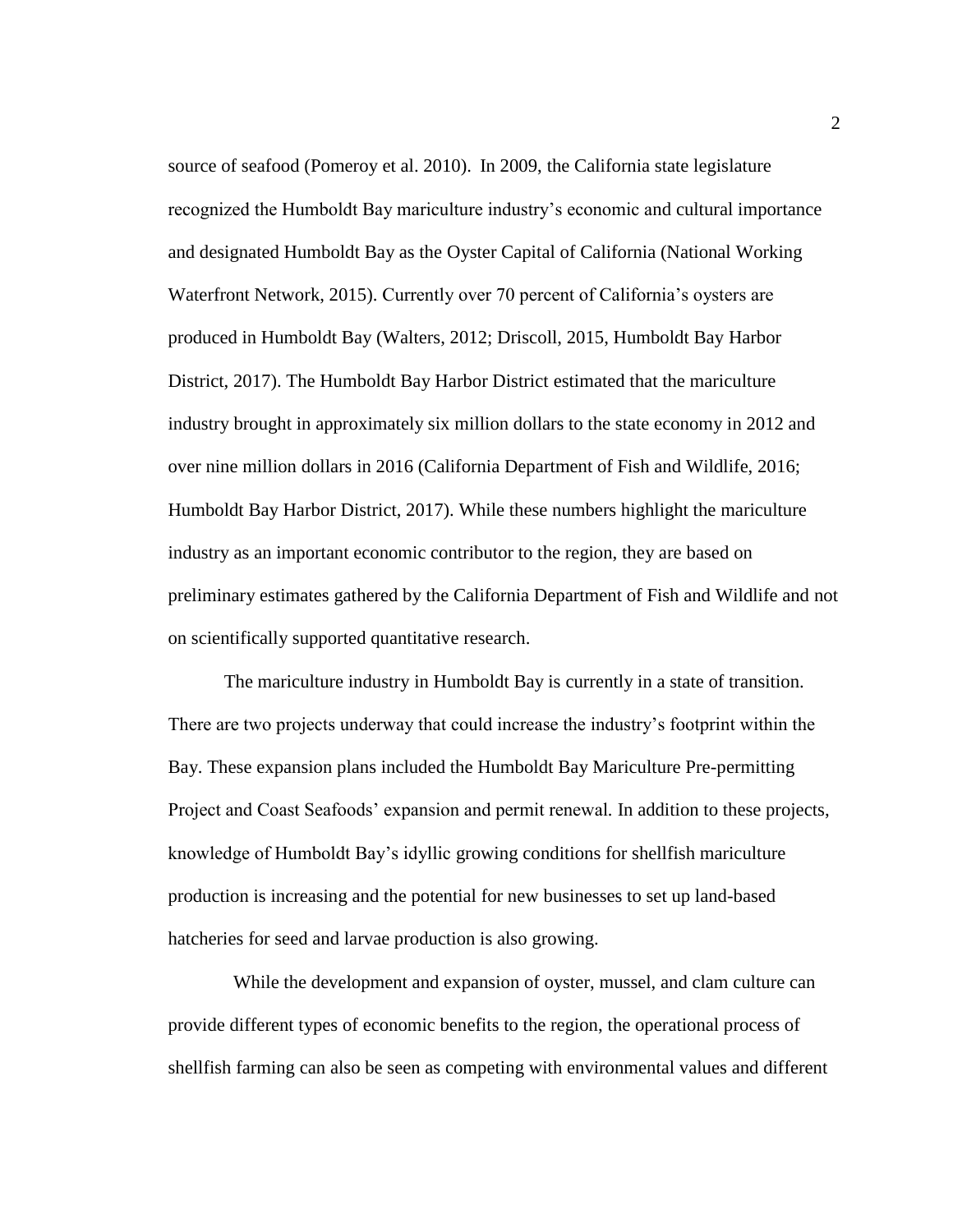stakeholders on the Bay. Therefore the expansion of mariculture in the Bay may reduce overall biodiversity and hinder other economically viable activities (Mitchell, 2006; Forrest and Creese, 2006; Forrest et. al, 2007; Humboldt Bay Harbor District, 2017).

There have been disputes over the mariculture industry in Humboldt Bay since mariculture production began in the 1930's, however a significant escalation in conflict with different stakeholder groups has been observed over the last decade. Stakeholder groups that have expressed concerns about Humboldt Bay's mariculture activities included the Wiyot Tribe, North Coast fishermen, waterfowl hunters, recreational Bay users, and environmental groups such as the Audubon Society and the California Waterfowl Association (Simms, 2017).

Policy makers in the Humboldt Bay Harbor District and the California Coastal Commission are poised to make important decisions about the future of the mariculture industry in Humboldt Bay. However, at present there are limited reliable socioeconomic data available about the industry. As a result, this represents a critical time to provide socioeconomic information that can assist in the sustainable development of Humboldt Bay's shellfish mariculture industry.

The purpose of this thesis is to: (1) Gather reliable socioeconomic data about the state of the mariculture industry in Humboldt Bay. (2) Evaluate the industry's strengths and vulnerabilities. (3) Assess the priorities for the industry moving forward. (4) Provide an objective, accurate picture of the mariculture industry in the Bay for the purpose of clarifying how the mariculture industry operates and showing the industry's economic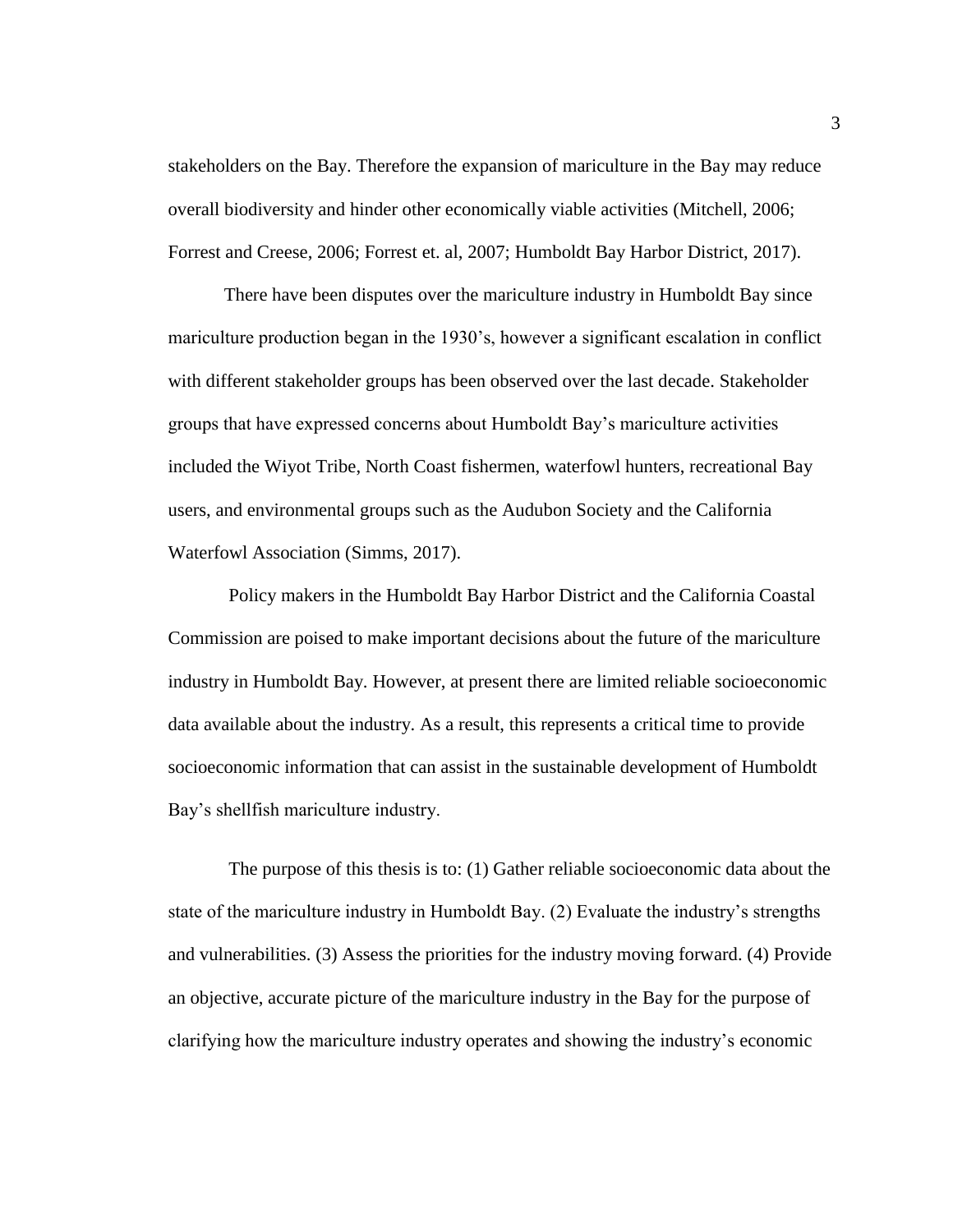contribution to the region. It is my hope that industry participants, community members, and other researchers can use this data to inform coastal planners and policy makers in order to effectively manage the industry and avoid conflict.

During the summer and fall of 2017, I conducted over 40 semi-structured interviews with residents, recreational users, and stakeholders, with linkages to Humboldt Bay, as well as Humboldt Bay's mariculture industry participants. I also surveyed the six mariculture businesses operating on Humboldt Bay. These methods were applied with the intention of answering the following research questions:

#### 1.2: RESEARCH QUESTIONS

- 1. What do participants working within the Humboldt Bay shellfish mariculture industry see as strengths and vulnerabilities of the mariculture industry?
- 2. How do participants in the shellfish mariculture industry relate to other users of Humboldt Bay? What are the potentials for conflicts and, or synergies with other bay stakeholders (e.g. commercial fishermen, recreational fishermen, boaters, hunters, and environmental groups)?
- 3. What are the baseline socioeconomic conditions of the current Humboldt Bay shellfish mariculture industry (e.g. the number of businesses, employment, landings, business strategies, suppliers, market channels) and how are those projected to change in the near-term?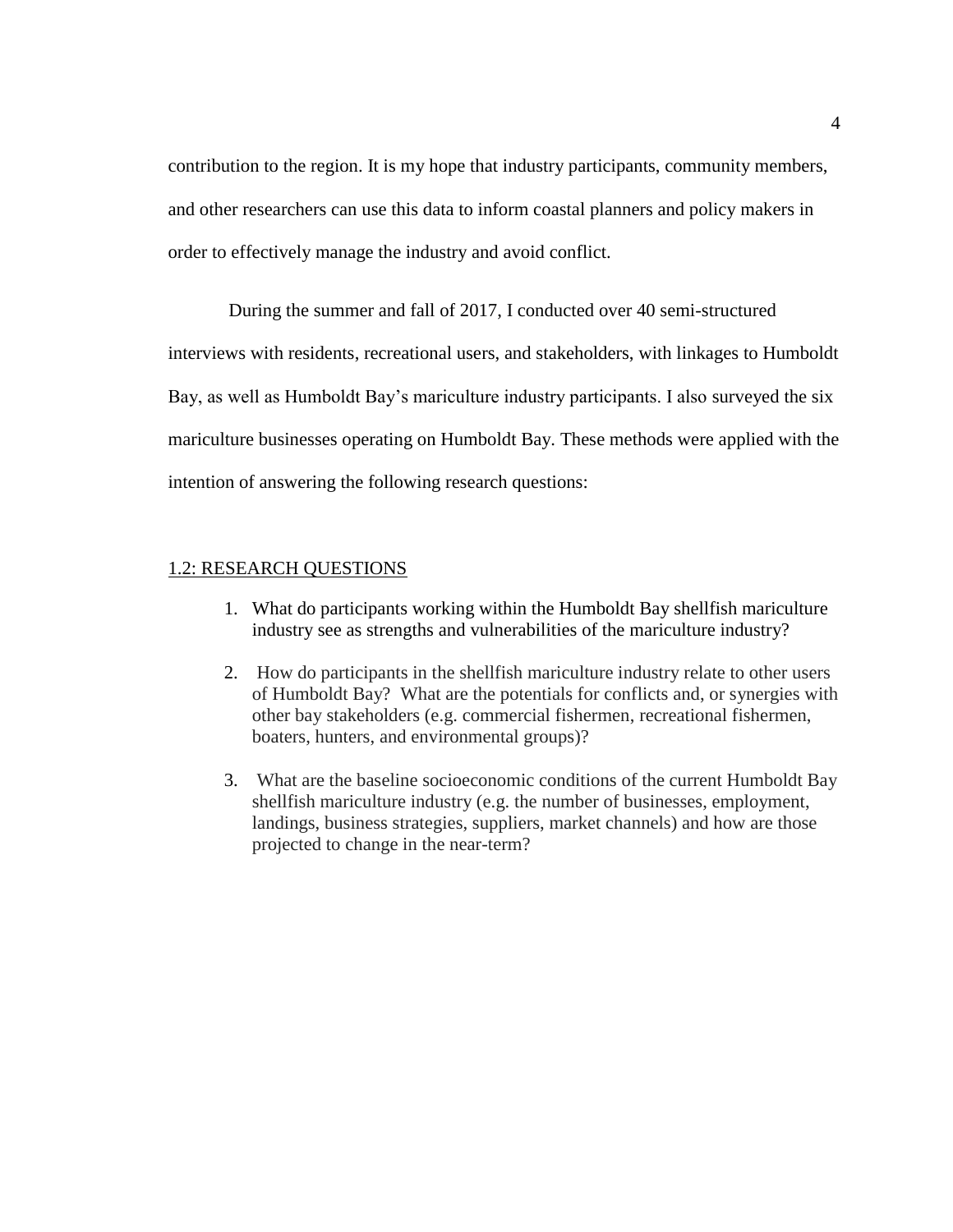#### 2.0 STUDY SITE AND INDUSTRY BACKGROUND

#### 2.1: STUDY SITE

Humboldt Bay is located along the North Coast of California (Figure 1). With an area of 24.1 square miles at mean high tide, it is the second largest coastal estuary in the state (California Department of Health Services, 2007). The average depth of the Bay is roughly 11 feet and it is described as a well-mixed and tidally driven estuary (Shaughnessy, 2016). Humboldt Bay is surrounded by the cities of Arcata (population 17,974 in 2017) and Eureka (population 27,226 in 2017), as well as unincorporated land within the County of Humboldt, and Wiyot Tribal Territory (US Census Bureau, 2017).



<span id="page-15-0"></span>Figure 1. Humboldt Bay, California. (Merkel & Associates, Humboldt Bay Eelgrass Management Plan, 2017)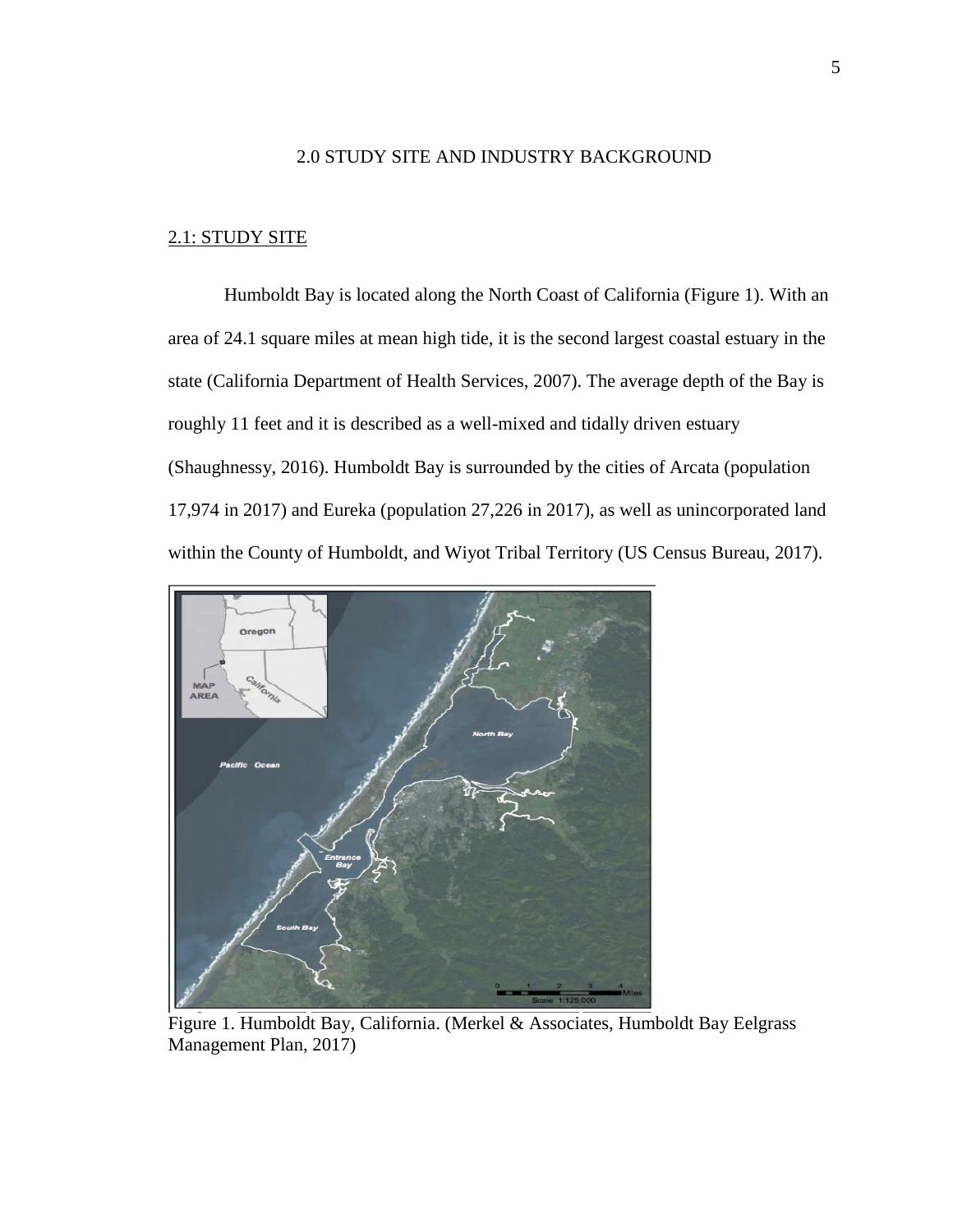Fishing and waterfront activities in Humboldt Bay are a central part of the community's economic, social, and cultural fabric (Pomeroy et al. 2010). Between the years of 2000 and 2015, nearly 206 million pounds of fish were landed from commercial fishing operators in the port of Eureka, estimated to be worth over 200 million dollars (Hackett et al., 2017). Humboldt Bay offers a myriad of recreational uses that include, but are not limited to kayaking, hiking, swimming, birding, surfing, hunting, and recreational and charter fishing. All of these uses contribute to the local economy and community (Humboldt Bay Harbor District, 2017).

There are six shellfish mariculture businesses operating in Humboldt Bay. Four of the companies are commercial shellfish harvesters and two of the companies operate as shellfish seed nurseries. Coast Seafoods Company, Humboldt Bay Oyster Company, Aqua Rodeo Farms, and North Bay Shellfish Company cultivate mature, market-sized, single, clutchless oysters and small numbers of mussels. Taylor Mariculture produces both oyster and clam seed. Hog Island Oyster Company produces both oyster and clam seed, and also plans to produce oyster and clam larvae in a hatchery setting by 2019. It is also possible that there could be a seventh mariculture entity active on the Bay in the near future, as there is currently one applicant, known as Yeung Oyster Company attempting to permit shellfish culture in Humboldt Bay (Humboldt Bay Harbor District, 2017). The existing permitted shellfish growing areas are located in the northernmost segment of Humboldt Bay, known as "North Bay", or "Arcata Bay" (Figure 2). Hog Island Oyster Company has only a small area near their dock and their footprint is not represented in this figure.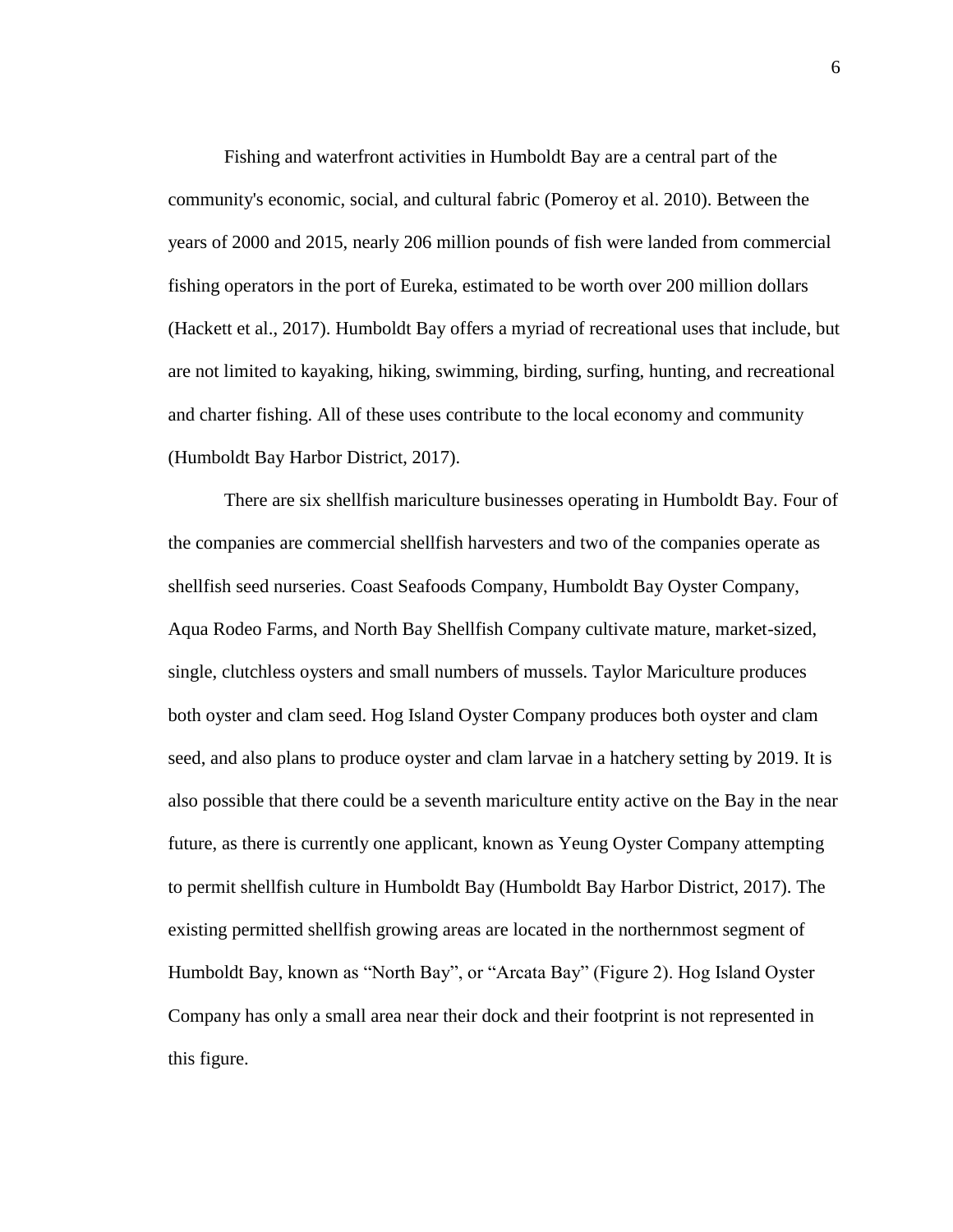

<span id="page-17-0"></span>Figure 2. 2012 Mariculture Footprint in North Bay (H. Walters, 2012)

All of the adult shellfish produced in Humboldt Bay are typically grown while suspended in the water column on horizontal long-lines or on the substrate in mesh bags. Commercial shellfish production in North Bay is primarily Pacific oysters (*Crassostrea gigas*) and Kumamoto oysters (*C. sikamea*). Some cultivators also produce small numbers of Mediterranean or "southern" bay mussels (*Mytilus galloprovincialis*) (Humboldt Harbor District, 2017).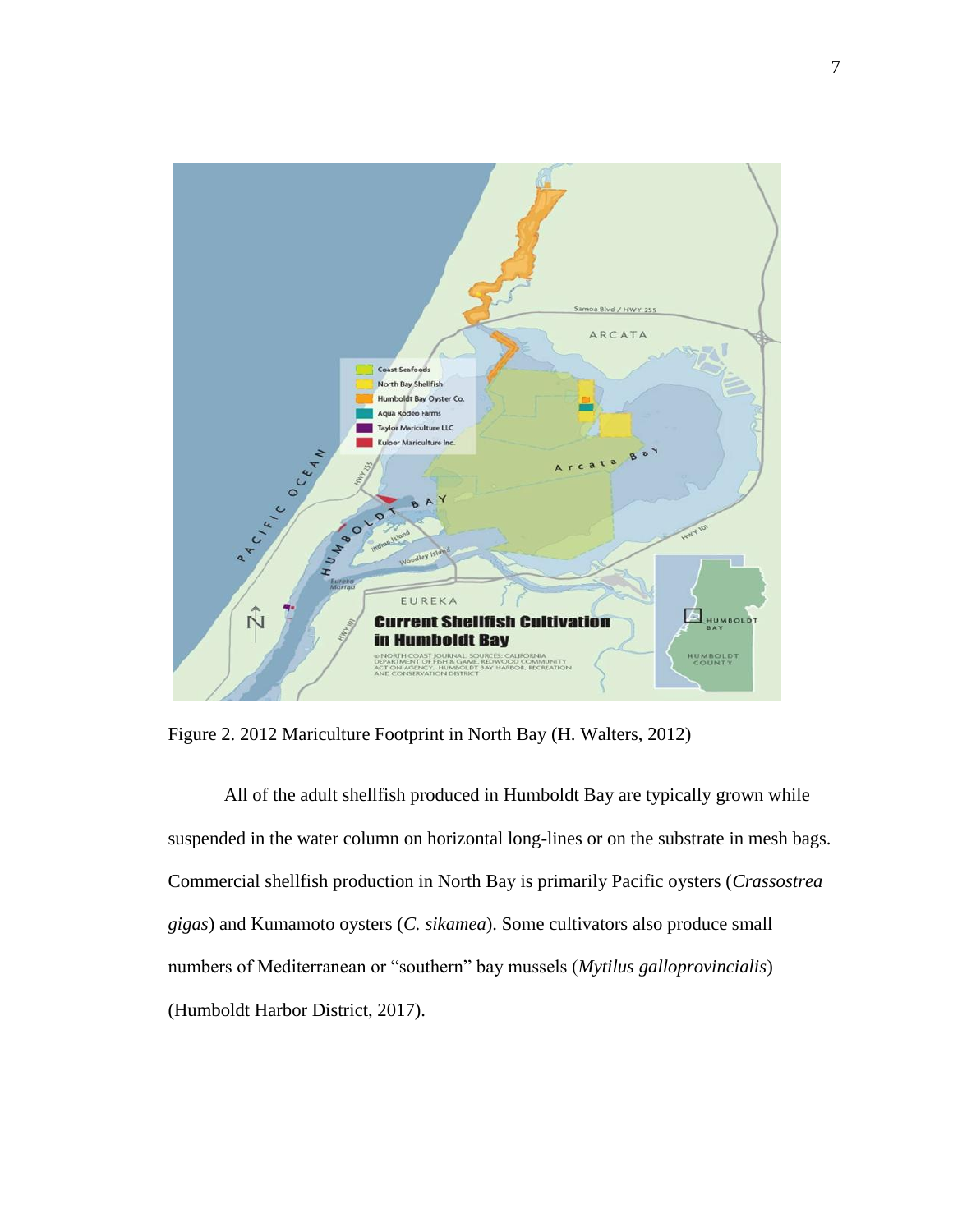#### 2.2: HISTORICAL BACKGROUND AND CONTEXT: THE HUMBOLDT BAY SHELLFISH MARICULTURE INDUSTRY

The history of shellfish mariculture in Humboldt Bay dates back hundreds of years. Long before the arrival of Europeans, the North Coast of California provided the members of the Wiyot Tribe with an abundance of shellfish (Coy, 1975). People have harvested oysters from Humboldt Bay since Native Americans first coexisted with the estuary (Walters, 2012). However, it wasn't until the 1850's that shellfish were found to be profitable in Humboldt Bay by colonial settlers. In 1854 L.K. Wood discovered high quality clams on the shores of his ranch near Union (Arcata) and sold them locally (Coy, 1975). Nearly 20 years later in 1873, hundreds of sacks of clams were being exported from Humboldt Bay to San Francisco at two dollars per sack (Coy, 1975). The oldest record indicates that the first attempt at oyster mariculture in Humboldt Bay was in 1897 when, "several carloads of oysters" were planted in the Bay, but many of the oysters were lost because, "they did not prepare beds, merely placing them (oysters) in soft mud, consequently over half of the oysters were smothered" (Coy, 1975). Data suggest that there have been attempts to cultivate four different species of oyster in Humboldt Bay since the turn of the 20<sup>th</sup> century. They included Humboldt Bay's native oyster, known as the Olympia oyster (*Ostrea lurida),* the Eastern, or Atlantic oyster (*Crassostrea virginica),* the Japanese, or Pacific oyster (*Crassostrea gigas),* and the Kumamoto oyster (*Crassostrea sikamea*) (Barrett, 1963).

The mariculture industry, as we know it today, began in 1931, when committee members of the North Coast Council of the State Chamber of Commerce in Humboldt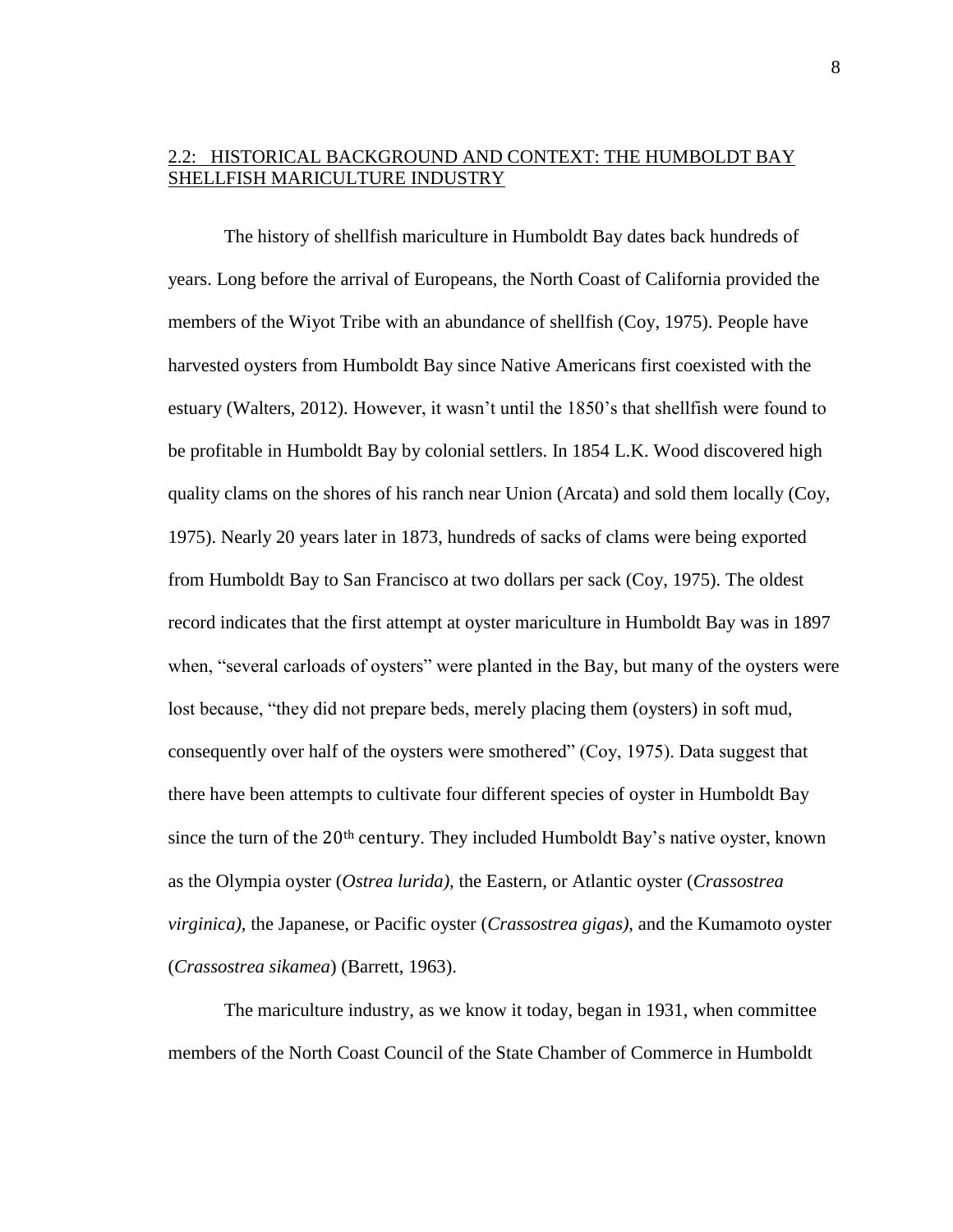and Sonoma counties, as well as an "oyster expert" and biologist by the name of Harvey C. McMillian reported that, "conditions were found to be very favorable for the cultivation of Native oysters" (Humboldt Standard, 1931). Within a few days of the published report that declared "over 1000 acres of tideland suitable for native oyster cultivation", two companies (Eureka Oyster Company and Humboldt County Growers Association) began scouting out areas in Humboldt Bay, "preparing to operate on an extensive scale" (Humboldt Standard, 1931).

Efforts to raise Pacific oysters in Humboldt Bay began in 1953 when 20 cases of oyster seed were planted on a lease in northern Arcata Bay (Barrett, 1963). The initial planting experiment was successful and in 1954 over 100 cases of Pacific oyster seed was planted in the same allotment. The commercial oyster farming industry in Humboldt Bay was then developed the following year in 1955 by what is now known as *Coast Seafoods Company* (formerly known as Coast Oyster Company) (Barrett, 1963). Large-scale plantings were initiated in Arcata Bay in 1955 when "8200 cases of oyster seed imported from Japan was spread out in Humboldt Bay" (Humboldt Standard, no date) and today, Coast Seafoods has achieved a scale of operations and a level of production far greater than any other California based oyster grower (Wagshal, 2016).

The first of many controversial issues surrounding the present day shellfish mariculture industry took place in the early 1960's. The complications stemmed from the methods used to cultivate oysters in the mid-1900s. Though its environmental impact is still one of the most controversial aspects of shellfish mariculture in Humboldt Bay, current practices have far lower environmental impact than those used historically. Historically, the most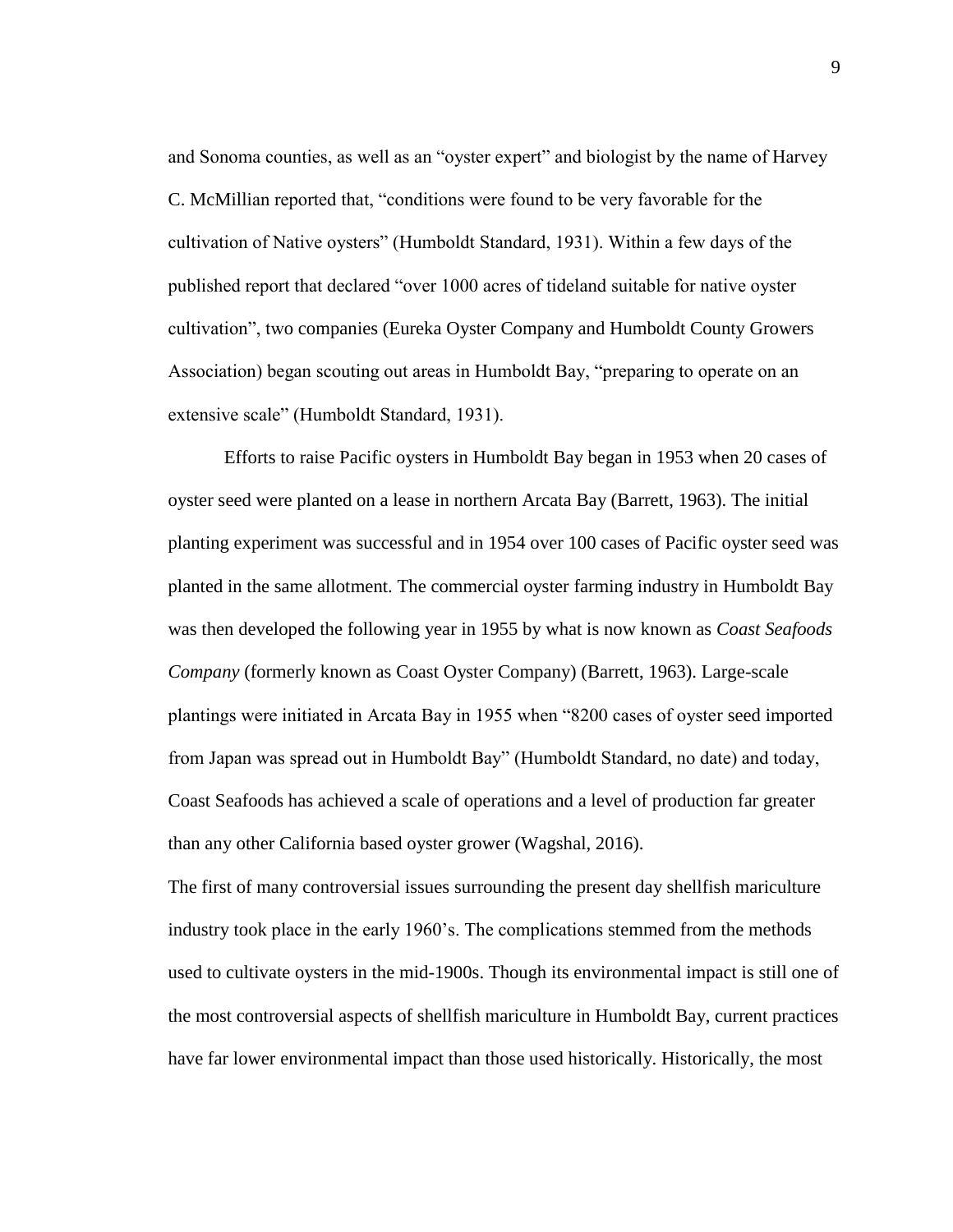common means of growing oysters in Humboldt Bay was ground culture – spreading juvenile oysters directly on the mudflats (Barrett, 1963). Practices involved in this method of growing oysters had numerous environmental impacts. Empty shell and rock was spread on the mudflats to harden them prevent the oysters from sinking into and being smothered by the mud, but this inhibited eelgrass growth in these areas. Bottomfeeding predators, especially bat rays, were killed in large numbers to reduce their consumption of cultivated oysters (Humboldt Standard, 1960; Barrett, 1963; Walters, 2012). Starting in 1956, growers in Humboldt Bay began using a suction dredge to reduce the labor required to pick up juvenile and adult oysters from the mudflats (Barrett, 1963), however this caused major disturbance to eelgrass. The dredge was run in a spiral pattern and the resultant circular plots with little eelgrass were still visible in aerial imagery years after this practice was ceased. To make matters worse, ground culture also made it very easy for poachers to steal oysters (Humboldt Standard, 1960), though this remains an issue for the current industry.

By the end of 2003, regulators including the Army Corps of Engineers and the California Department of Fish and Wildlife required shellfish growers to change their operational methods in the Bay (Walters, 2012). Growers were no longer allowed to use ground culture, and were instead required to grow them suspended or contained off the bottom using long-lines, rack-and-bag, or other methods (Walters, 2012). Suspending oysters off the bottom had the important advantage that "the oysters (were) able to feed freely on the plankton, not endangered by the creeping silt that might choke them on the sea's floor" (Humboldt Standard, 1960). Further, these new methods make it significantly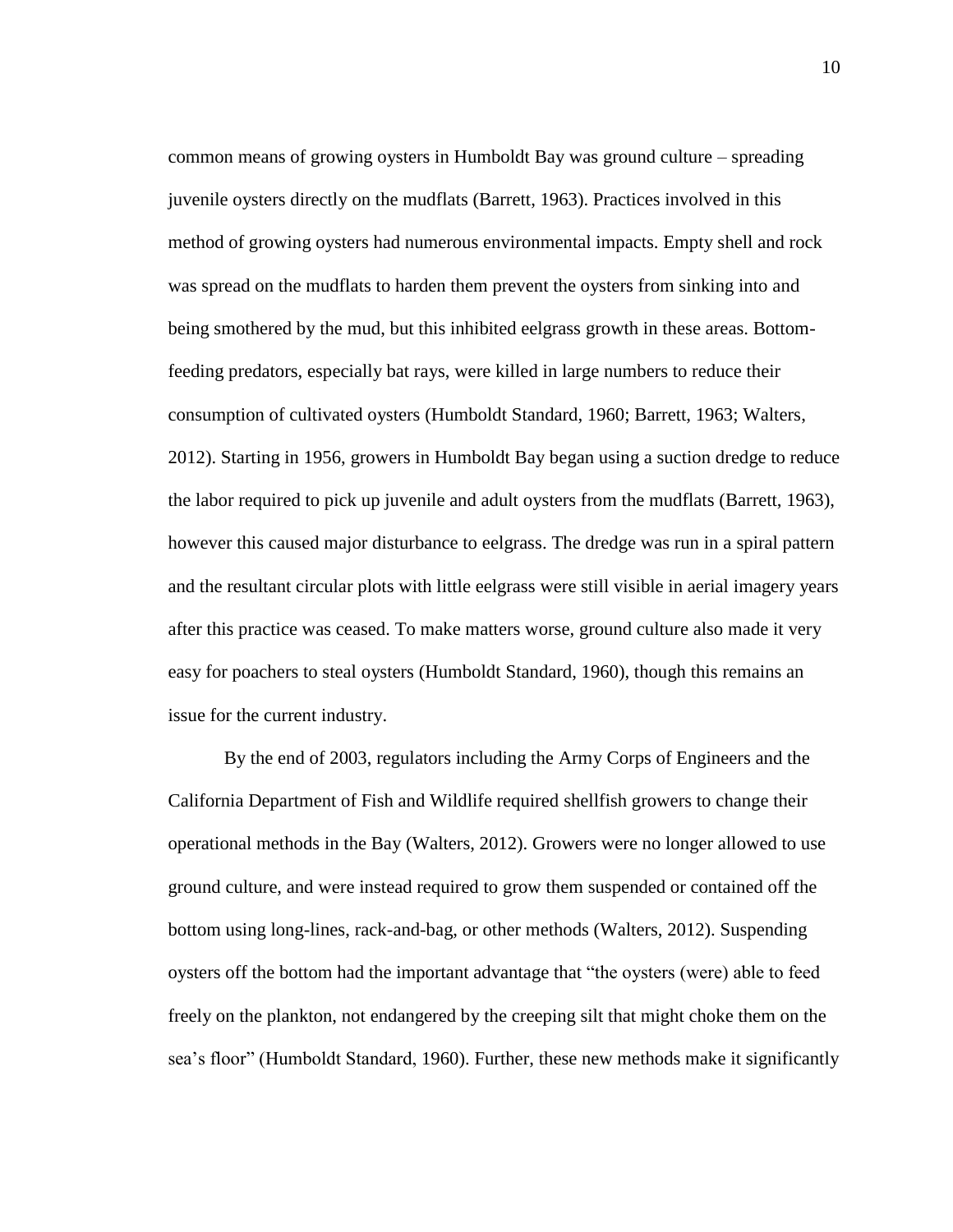harder for bat rays and other predators to prey on cultivated oysters and they do not require hardening or dredging in the eelgrass beds (Humboldt Bay Harbor District, 2017). While these off-bottom techniques had been introduced from Japan and Korea previously (Humboldt Standard, 1944) they were not the major means of production in Humboldt Bay until after regulations were changed starting in 2003. Along with these new regulations came increased scrutiny of environmental impacts and a more involved permitting process, which has led to concerns within the industry about affordability (Walters, 2012).

In 1944 Will Speegle, a writer for the Humboldt Times wrote, "Who can tell now, even though so many ventures have seemingly failed, but that oil and oysters may be developed to a very large extent in the future and become among our very best commercial operations" (Humboldt Times, 1944). Today, oysters from Humboldt Bay are served in restaurants all over the world, which is in stark contrast to oyster sales in the 1940's, when the only market outlets were in San Francisco, or found locally in Eureka and Arcata. In 2009 Humboldt Bay was named the "Oyster Capital of California" by the state legislature (Harbor District, 2017).

Presently, the mariculture industry is in a state of transition with two expansion projects currently under consideration. Under the first expansion project, the Humboldt Bay Mariculture Pre-permitting Project, the Humboldt Bay Harbor District would obtain permits in Humboldt Bay's intertidal zone and sublease the pre-permitted tidelands to shellfish growers. This project would benefit small-scale shellfish growers, as the process of permitting and the current regulatory climate within the shellfish mariculture industry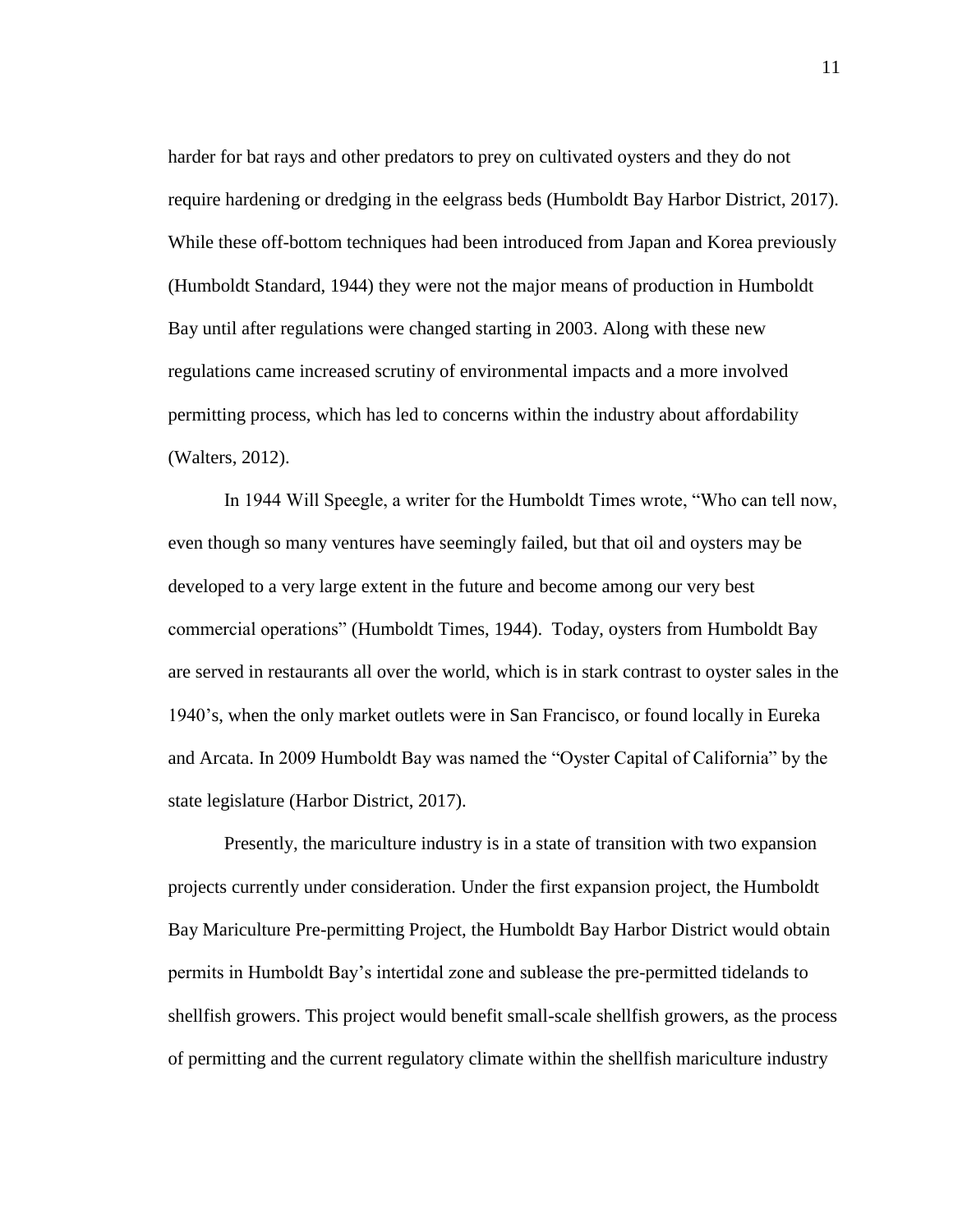continues to be a primary constraint to the industry's expansion (Lavoie, 2009). The Humboldt Bay Harbor District will assume all regulatory risk associated with the prepermitted grounds. At this time, the only part of this pre-permitting project that has been approved are three sub tidal grounds and these sites are currently occupied by Floating Upwelling Systems (FLUPSYs). The remaining sites that were intended for mature oyster cultivation have yet to be approved and the process has been held up for various reasons (National Working Waterfront Network, 2015).

The second mariculture expansion project currently happening in Humboldt Bay is Coast Seafoods' lease extension and expansion *permit No. 14-03.* After an arduous process that resulted in the reduction of Coast Seafoods grow-out grounds, the permit was approved by the California Coastal Commission in August of 2017. This coastal development permit allows Coast Seafoods to increase their shellfish cultivation effort under multiple stipulations; including a requirement that the company create monitoring plans for eelgrass, black brant, and herring (Houston, 2017). The permit also requires Coast Seafoods Company to limit operations during brant hunting season, monitor and cleanup their equipment, and create a plan for transit lanes to reduce potential impacts of boats and barges on wildlife (Houston, 2017). Most importantly, Coast Seafoods' permit specifies that the company mitigate their spatial use in the Bay and submit an annual report on the status of their oyster beds and harvest records (Humboldt Bay Harbor District, 2017). The permit requirements are a result of the opposition and dissatisfaction that stakeholders and other community members expressed for this expansion project during the spring of 2017.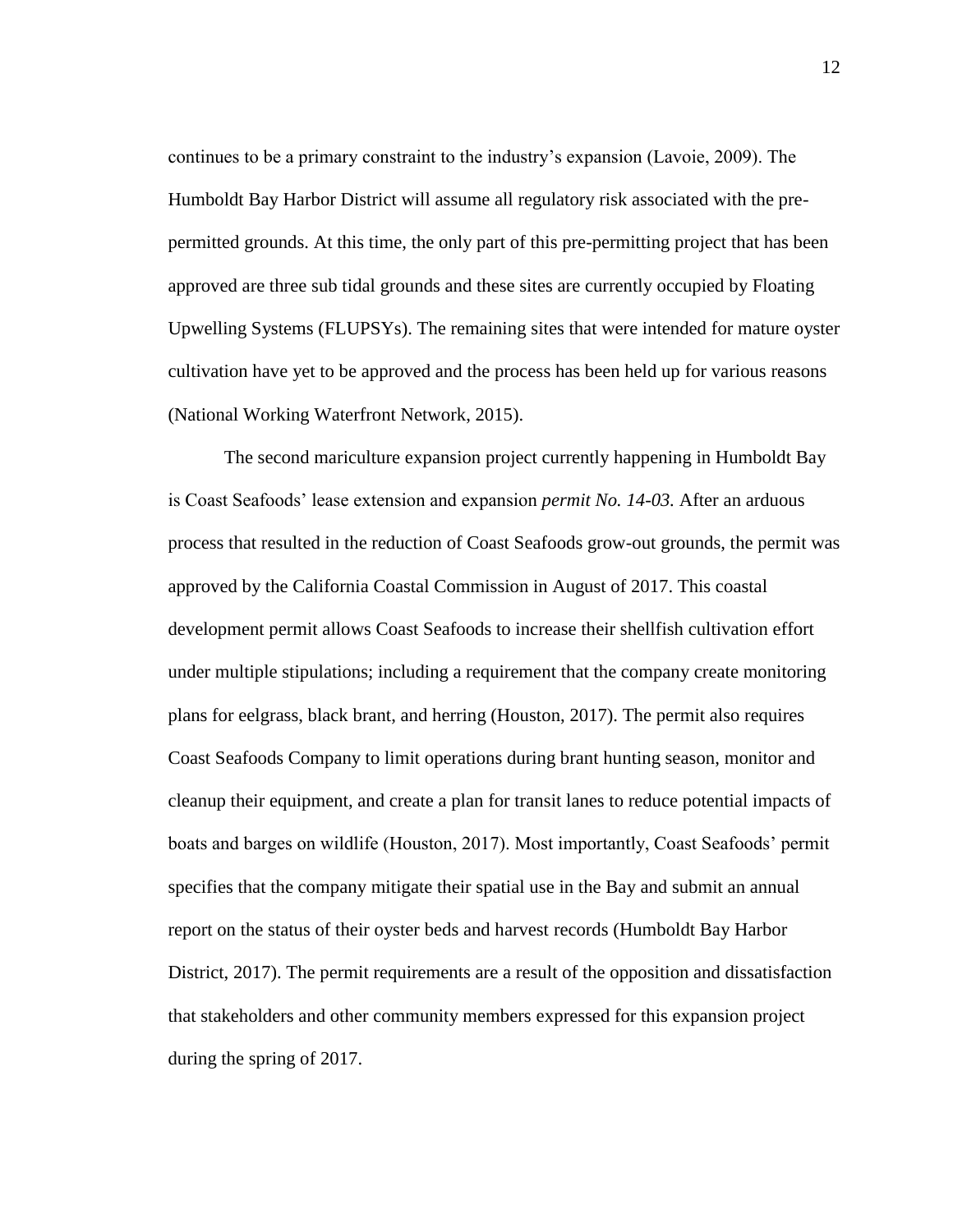This conflict over Coast Seafoods' expansion is rooted in the environmental setting of mariculture operations happening in conjunction with the eelgrass ecosystem of Humboldt Bay. Eelgrass is a critical component to any estuary, but has been declining globally (Gilkerson, 2008; Wiseheart et. al, 2007). One of the biggest threats to eelgrass function in Humboldt Bay is reduced or absence of light due to suspended sediment and shading from structure (Dennison and Alberte, 1982). There are concerns that shading from structures and equipment used in the mariculture could negatively affect eelgrass populations in Humboldt Bay. Equipment from the current method being used by mariculture operators in the Bay -- cultch and basket long line – could reduce the quality of light reaching the eelgrass below (Shaughnessy et al., 2015). Due to scientific uncertainty about the impact of mariculture operations (and shading from those operations) on eel grass populations, scientists and environmental groups have expressed grave concerns about expanding the footprint of mariculture operations, particularly in parts of the Bay with eelgrass (Shaughnessy et al., 2015). Conflict related to this project became rather significant in the summer of 2017 and will be explored in the vulnerabilities and challenges section of my discussion chapter in this thesis.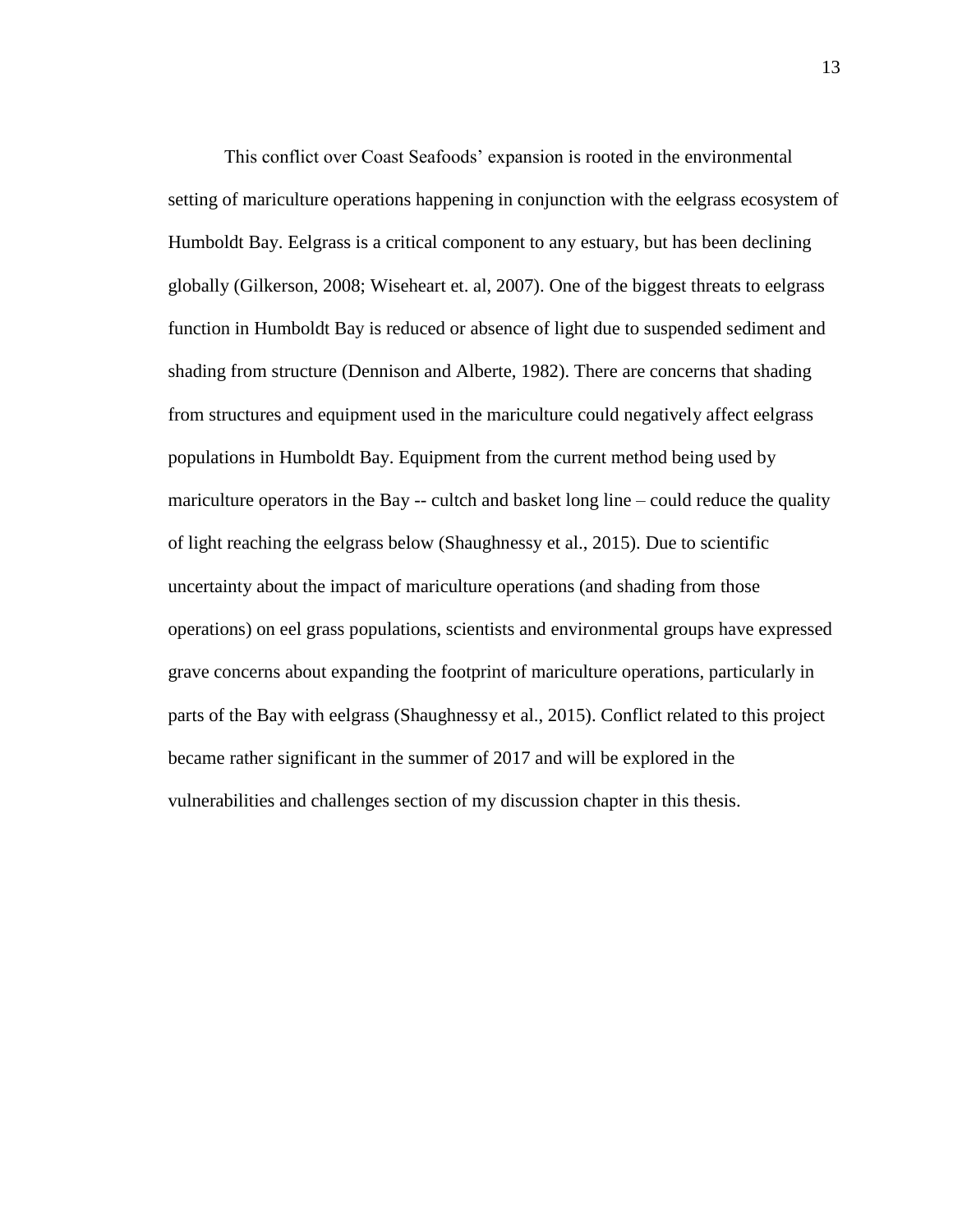#### 3.0 LITERATURE REVIEW

Overall, this thesis draws from three different bodies of literature, which include: coastal resilience, shellfish mariculture production in the United States, and marine spatial planning to avoid conflict in the coastal zone.

#### 3.1 COASTAL RESILIENCE

The word "resilience" is increasingly being used as a way of attempting to understanding the ever changing and dynamic nature of ecosystems (Walker and Salt, 2006; Folke et al, 2010). The term "ecosystem goods and services" has become linked with resilience and the term is used to define the benefits that people obtain from ecosystems. In the case of the marine ecosystem, its associated goods and services provide tremendous economic value and human well being (Vollstedt and Graterol, 2009).

Ecosystem resilience is defined as the amount of disturbance that an ecosystem can withstand without changing self-organized processes and structures, and can be considered as a return time to a stable state following disturbance or perturbation (Gunderson, 2000; Walker and Salt, 2006; Folke et al, 2010). Patrice Guillotreau asserts that the concept of resilience must be understood in several dimensions (static and dynamic and ecological and social), which has proven to be rather complex (Guillotreau et al, 2017).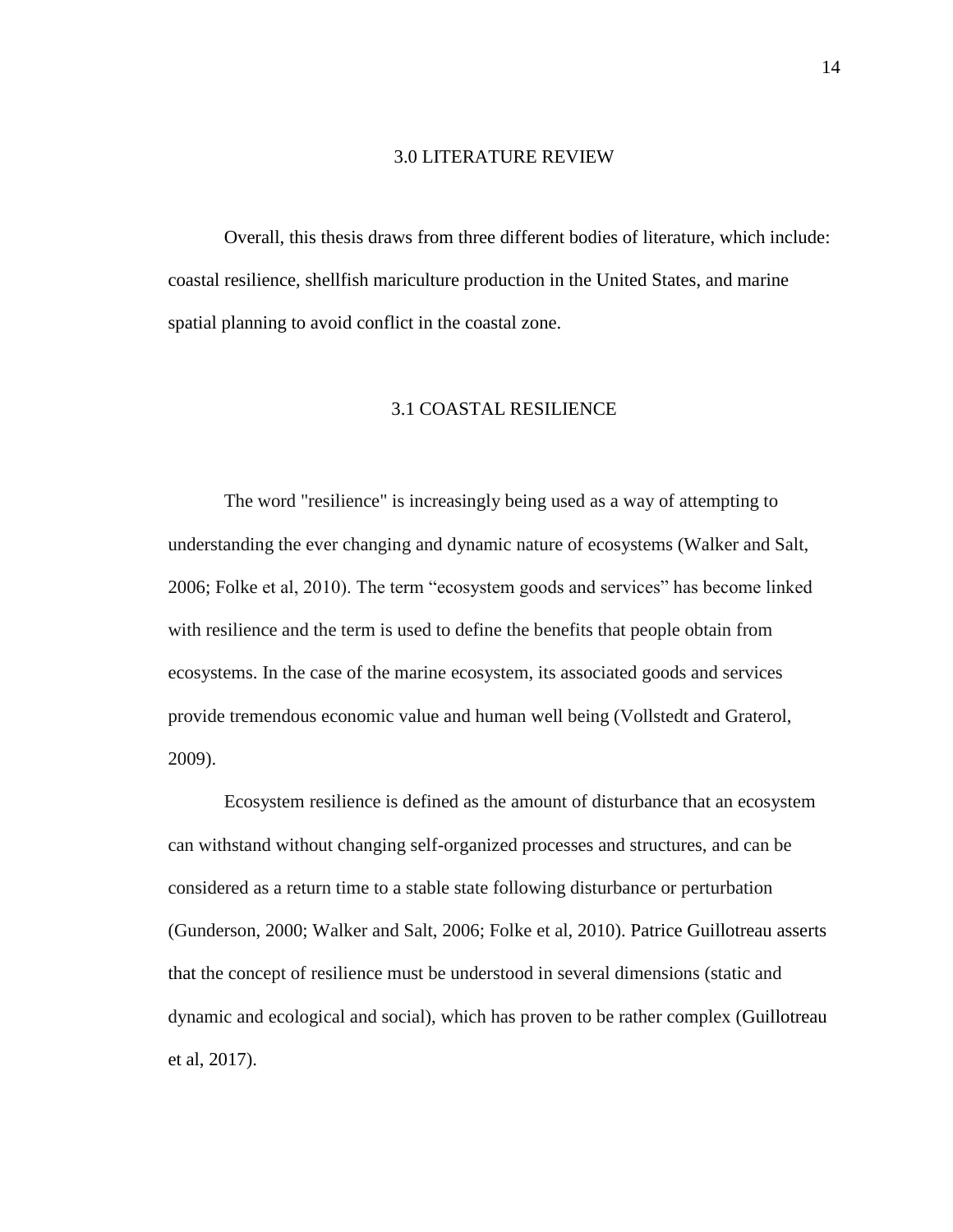Timothy Beatley applies the concept of resilience to coastal communities as a way of helping planners and coastal community members anticipate and prepare for the uncertain future. The author asserts that there are four different components of coastal resilience. They include (1) social; (2) economic; (3) ecological; (4) the built environment (Beatley, 2014). Guillotreau et al. (2017) conceives that a coastal communities' resilience is best understood as a function of its social systems and networks and its levels of social and community support.

Beatley's components of coastal resiliency can be applied to the Humboldt Bay shellfish mariculture industry. The social component of coastal resilience of the mariculture industry is observed in the relationships and interdependency among the shellfish growers themselves, as well as with the relationships with other stakeholders on Humboldt Bay, and the industry's policy makers. The economic component of coastal resilience of the mariculture industry is seen through the industry's contributions of shellfish production, revenue, and market penetration. The ecological component of coastal resilience of the mariculture industry is observed in the overall ecological health of Humboldt Bay and its water quality. The ecological component of resilience within the mariculture industry also appears in the conflict surrounding eelgrass function. The built environment component of coastal resilience of the mariculture industry is seen as the facilities in which shellfish farmers depend on for storage, shellfish seed and larvae production, and refrigeration. In addition the component of the built environment can be seen in the industry's grow out grounds, equipment, and zoning issues.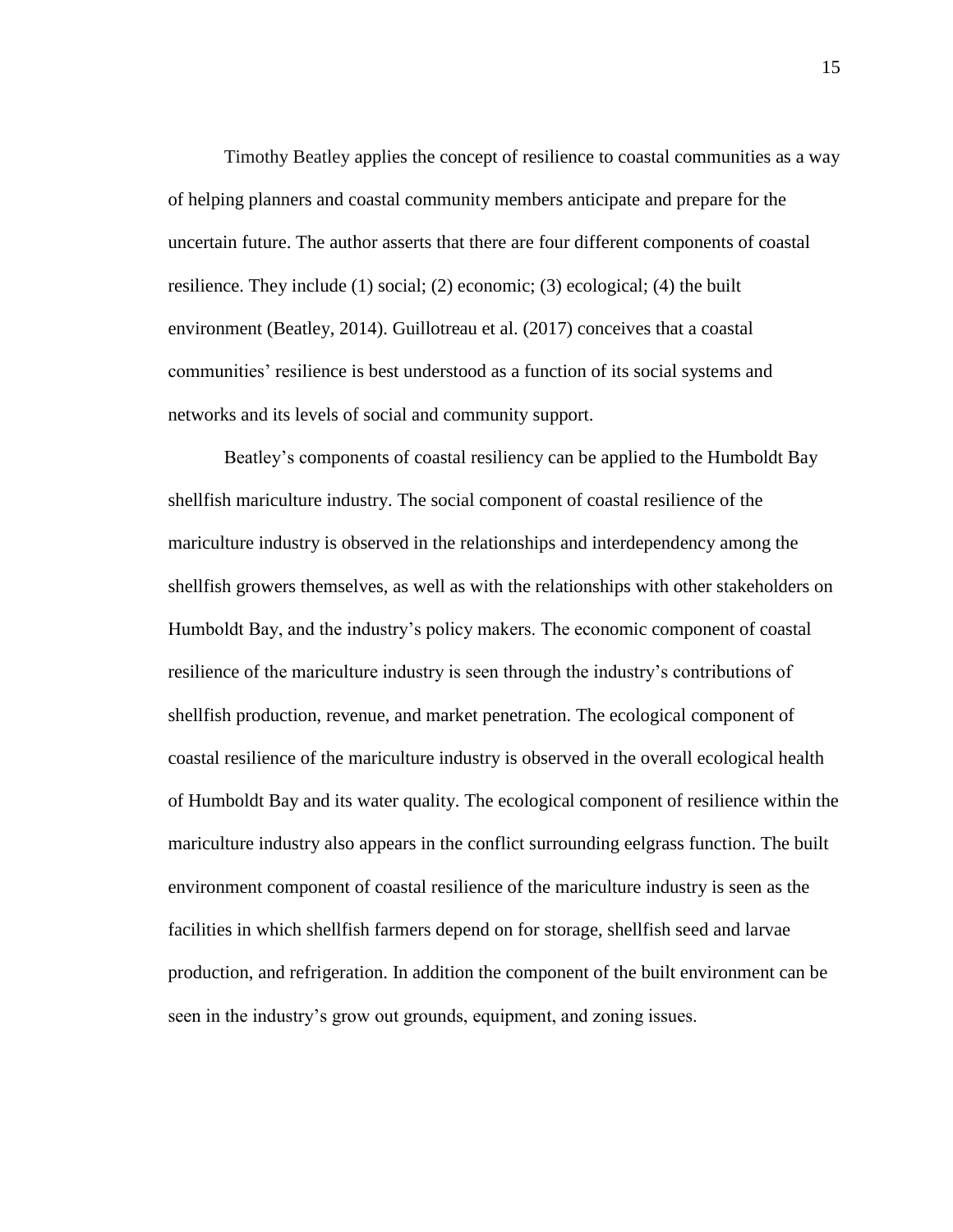The coastal community surrounding Humboldt Bay, and its shellfish mariculture industry could benefit from the application of resilience planning and a resilience based framework. Carl Folke et al. (2010) addresses resilience and vulnerability in socialecological systems. The author asserts that vulnerability is the opposite of resilience and states that when a community is vulnerable, there are consequences for both the social and ecological components of the system.

Research regarding resilience and vulnerability in the mariculture industry from a social science standpoint is lacking. There have been very few studies that encompass mariculture participant needs and concerns in relation to coastal and community resilience. Using the data collected from mariculture participant interviews regarding their perceived industry challenges and vulnerabilities, coupled with data from socioeconomic surveys about future concerns and threats, I aim to address the needs of research on the vulnerability that has been observed by social-ecological change in Humboldt Bay (Beatley, 2014).

Applying the concept of coastal resilience as the primary design and planning principle to guide all future development and all future social, economic, ecological, and infrastructure decisions within Humboldt Bay's shellfish mariculture industry will not only benefit the human-dominated systems, but also Humboldt Bay's delicate ecosystems (Beatley, 2014; Guillotreau et al, 2017).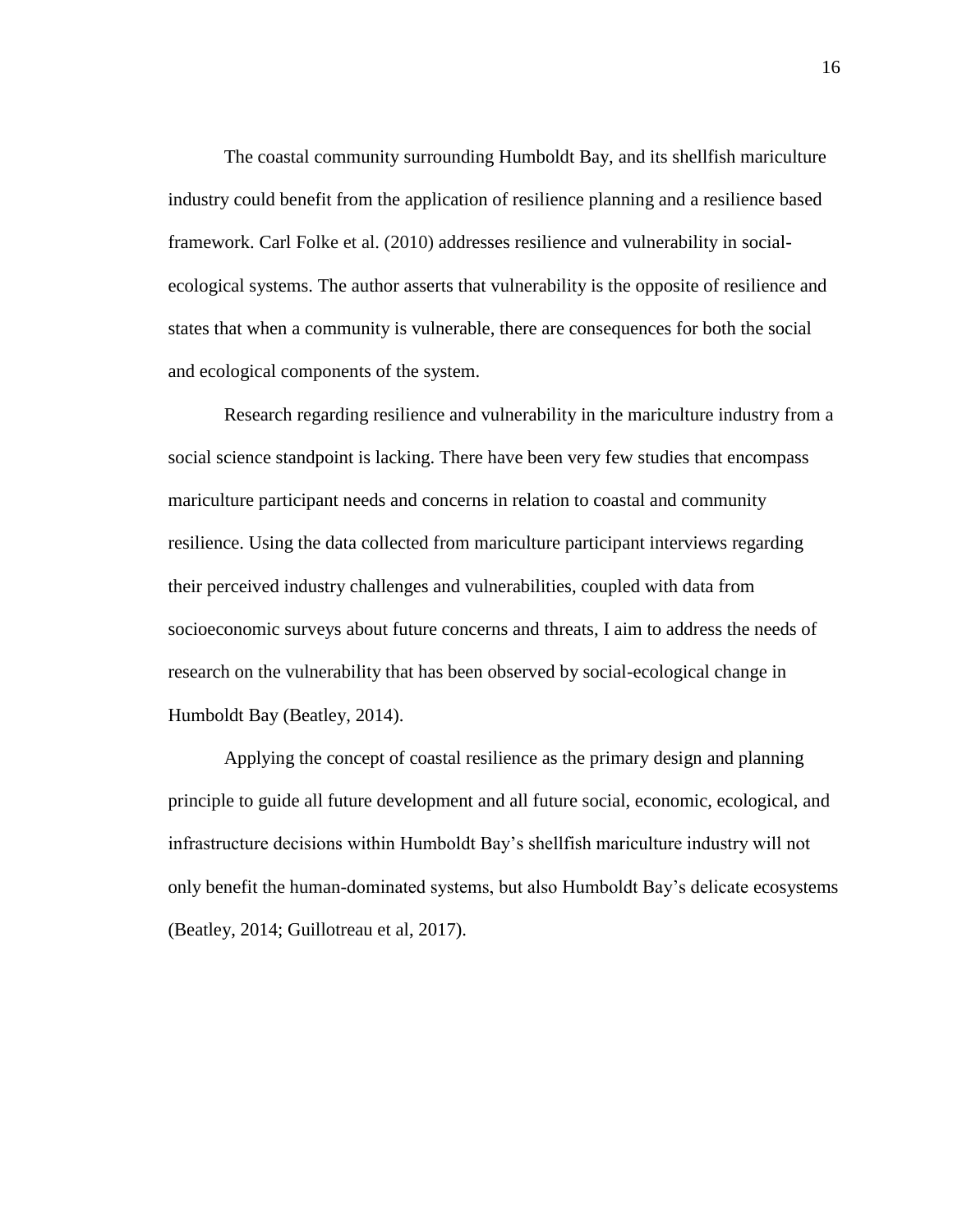#### 3.2 MARICULTURE IN THE UNITED STATES

The majority of the literature related to the socioeconomic dimensions of the mariculture industry fall into three categories: (1) Documentation of the economic impact of the industry; (2) ecological impacts of the industry; (3) stakeholder analysis of the industry.

#### 3.2.1 Economic Impact

The literature related to the socioeconomic dimensions of the mariculture industry is dominated by reports and articles that highlight the economic impact of the mariculture industry as a whole (Yang, 2016; Northern Economics Inc., 2013).

Scholars like Yang (2016) and the preparers at Northern Economics Inc., (2013) rely primarily on general business surveys and interviews with key industry informants from mariculture regions along the West Coast to gather data. One of the most important categories in the aquaculture industry globally is the production of molluscan shellfish species, which make up roughly 25% of all farmed production and 60% of marine aquaculture production globally (Yang et. al., 2016; FAO, 2014). The Food and Agriculture Organization of the United Nations (FAO) estimates that over 60 percent of the total annual production from molluscan mariculture is made up of clams and oysters (FAO, 2014).

In 2013, mollusks ranked second behind food fish in the largest category of aquaculture in the United States by sales revenue at \$328 million (USDA, 2014). Molluscan shellfish production signified one of the largest growth categories in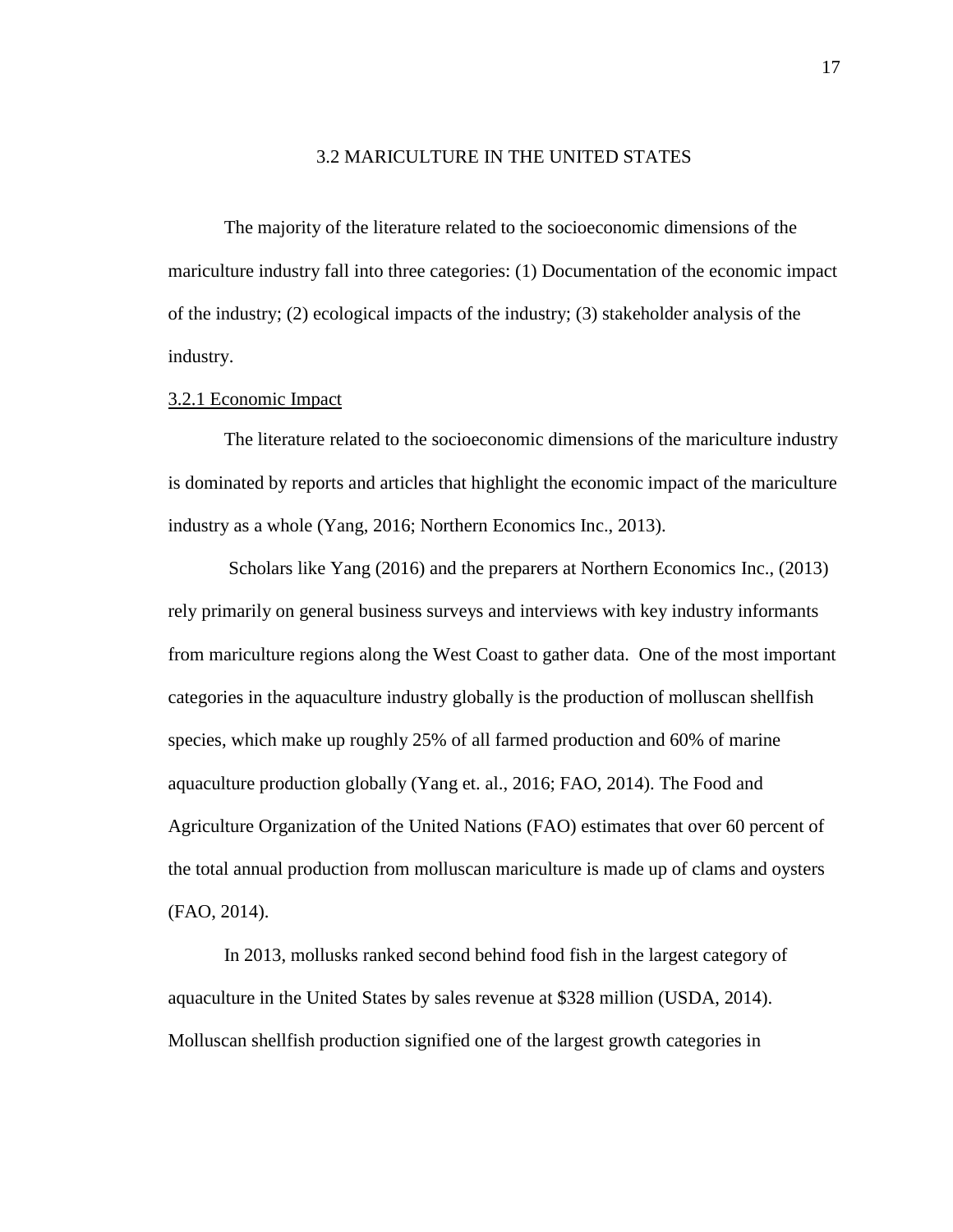aquaculture, growing by 62 percent from 2005 to 2013 (USDA, 2014). The largest revenue source within the molluscan shellfish sector was from oyster sales, with the Eastern oyster dominating Atlantic Ocean production at 20.8 percent and the Pacific Ocean oyster dominating Pacific Ocean production at 26.4 percent (Yang et. al., 2016; FAO 2014). Revenue from producing Pacific oysters through mariculture methods generated \$87 million in total sales in 2014 (Yang et. al., 2016; FAO, 2014; PCSGA, 2018).

Washington State is the leading producer of maricultured shellfish in the U.S. with nearly half of total sales. California ranks fifth in production behind Connecticut, Florida, and Virginia (Yang et. al., 2016). Regarding oysters; Bays and estuaries are being utilized along both coasts in the United States for cultivation, but Humboldt Bay located along the North Coast of California has become increasingly important for oyster mariculture in the last decade (PCSGA, 2018; Humboldt Bay Harbor District, 2017).

According to data provided by the California Department of Fish and Wildlife (CDFW), total revenues for California's oyster mariculture industry in 2016 amounted \$15.8 million. The two largest regions for mariculture production in California are Humboldt Bay and Tomales Bay (Lavoie, 2009), with Humboldt Bay accounting for roughly \$10 million of the total revenue for the state (CDFW, 2016).

However, while researching socioeconomic literature on mariculture in Humboldt Bay, it has become apparent that this region is understudied. Not only is there very little data on Humboldt Bay's mariculture industry, but the existing economic data gathered by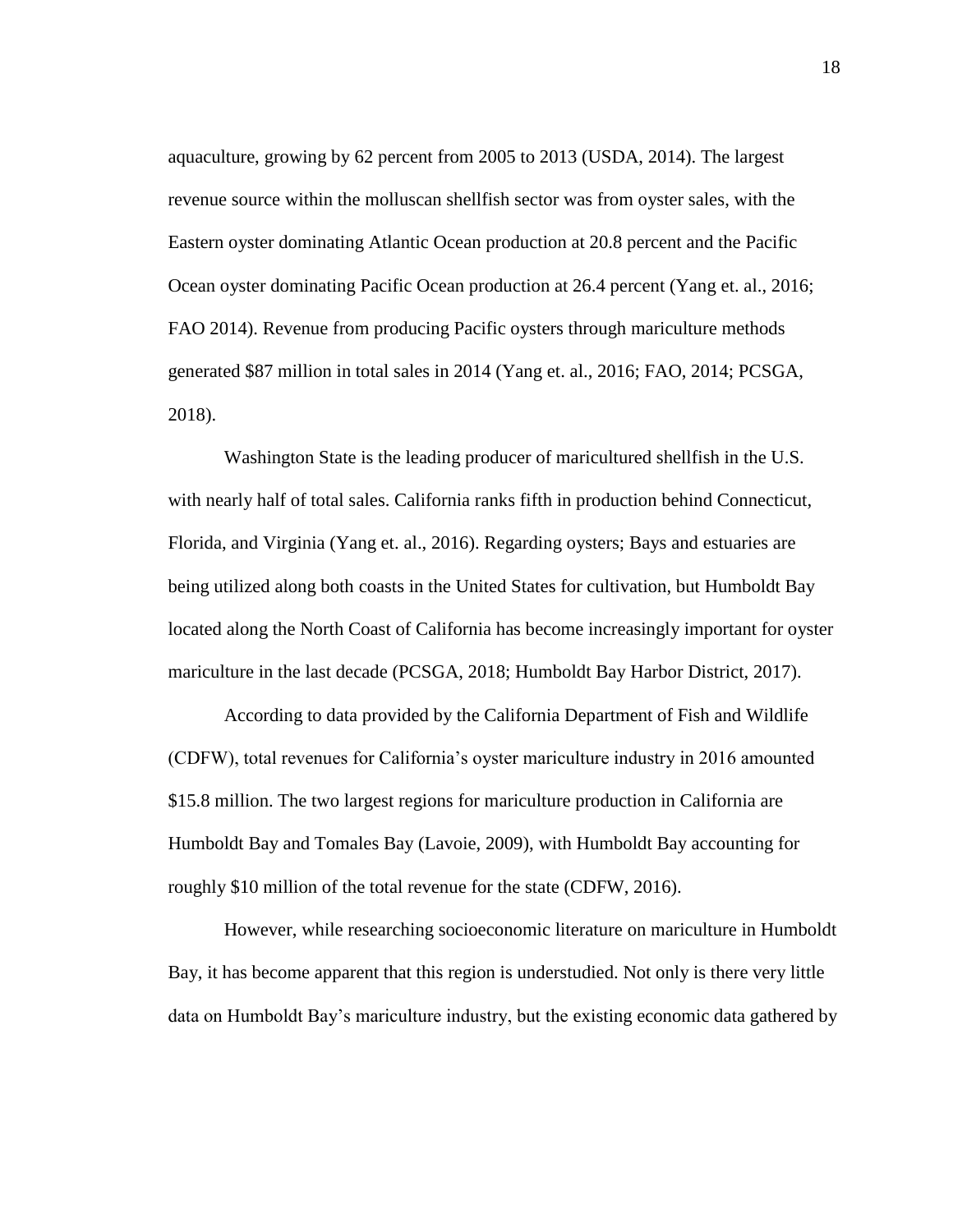the California Department of Fish and Wildlife are based on shellfish harvest estimates and are unreliable (CDFW, 2016).

#### 3.2.2 Ecological Impacts

Ecological effects from shellfish farming operations have been documented (Mitchell, 2006; Gibbs, 2007). The literature on shellfish farming impacts is dominated by accounts of effects on the sea floor, directly below active maturation grow-out and culture areas (Mitchell, 2006; Forrest and Creese, 2006; Forrest et. al, 2007). The literature describing the ecological effects of mariculture production on the marine environment on the East Coast of the United States is dominated by reports about ecological carrying capacity (Mitchell, 2006; Gibbs, 2007; Forrest et al, 2007; Newell and Richardson, 2014). Studies on the ecological impacts of mariculture along the West Coast primarily recognize potential industry effects on seagrass function (Rumrill and Poulton, 2004; Wisehart et. al, 2007; Dumbauld et. al, 2009; Dumbauld and McCoy, 2015). While these scientific studies acknowledge that shellfish mariculture production can have benefits and drawbacks for the marine environment, they fall far short of providing a comprehensive understanding of environmental effects of the industry, as well as providing epistemic accounts from the mariculture participants.

Furthermore, the literature does not address potential ecological issues specific to seed and larvae expansion. Land-based hatcheries use cultured marine algal species as the principal food supply during the early conditioning stages, and larval process for molluscan shellfish seed production (FAO, 2018). The second stage of conditional grow-

19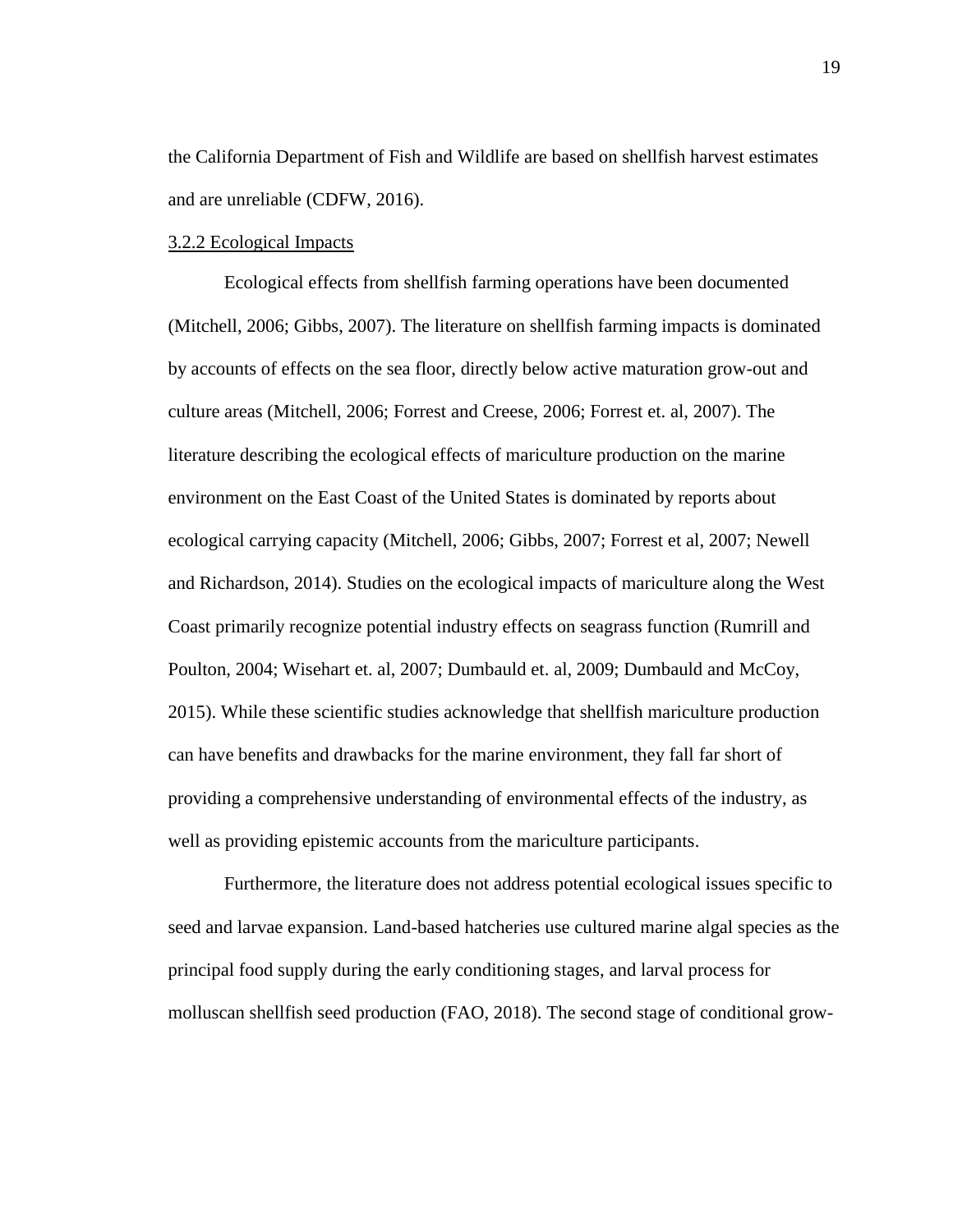out for molluscan shellfish occurs in Floating Upwelling Systems (FLUPSYs), usually conducted in the water directly adjacent to the hatchery site.

In the FLUPSY stage, molluscan shellfish seed derive their nutrition by filtering and processing suspended particulate matter (SPM), including detritus, inorganic particles (e.g., fine sediment), and phytoplankton and zooplankton from the water column (Forrest et. al, 2007). Therefore it is possible that shellfish seed and larvae hatcheries, no matter the scale, can contribute to the depletion of naturally occurring food sources. Large-scale cultivation levels of SPM filtration may affect not only shellfish crops, but also natural populations of filter feeders and the wider ecosystem (Forrest et.al, 2007).

However, while diminution of zooplankton are documented as ways in which oyster mariculture may affect the food web in estuarine or coastal ecosystems, there is no conclusive evidence of this in relation to seed and larvae production (Forrest et. al, 2007). Gathering robust scientific data about the effects of seed and larvae production and carrying capacity is beyond the scope of this study, but merits further research to contribute to understanding the impacts of Humboldt Bay's expanding industry.

#### 3.2.3 Stakeholder Analysis of the Industry

Few scholars (Hansen, 2016; Mabardy et al., 2015; Conway et al. 2010; Guillotreau et al., 2017) address the shellfish mariculture industry's strengths and weaknesses from the perspective of mariculture participants and other stakeholders.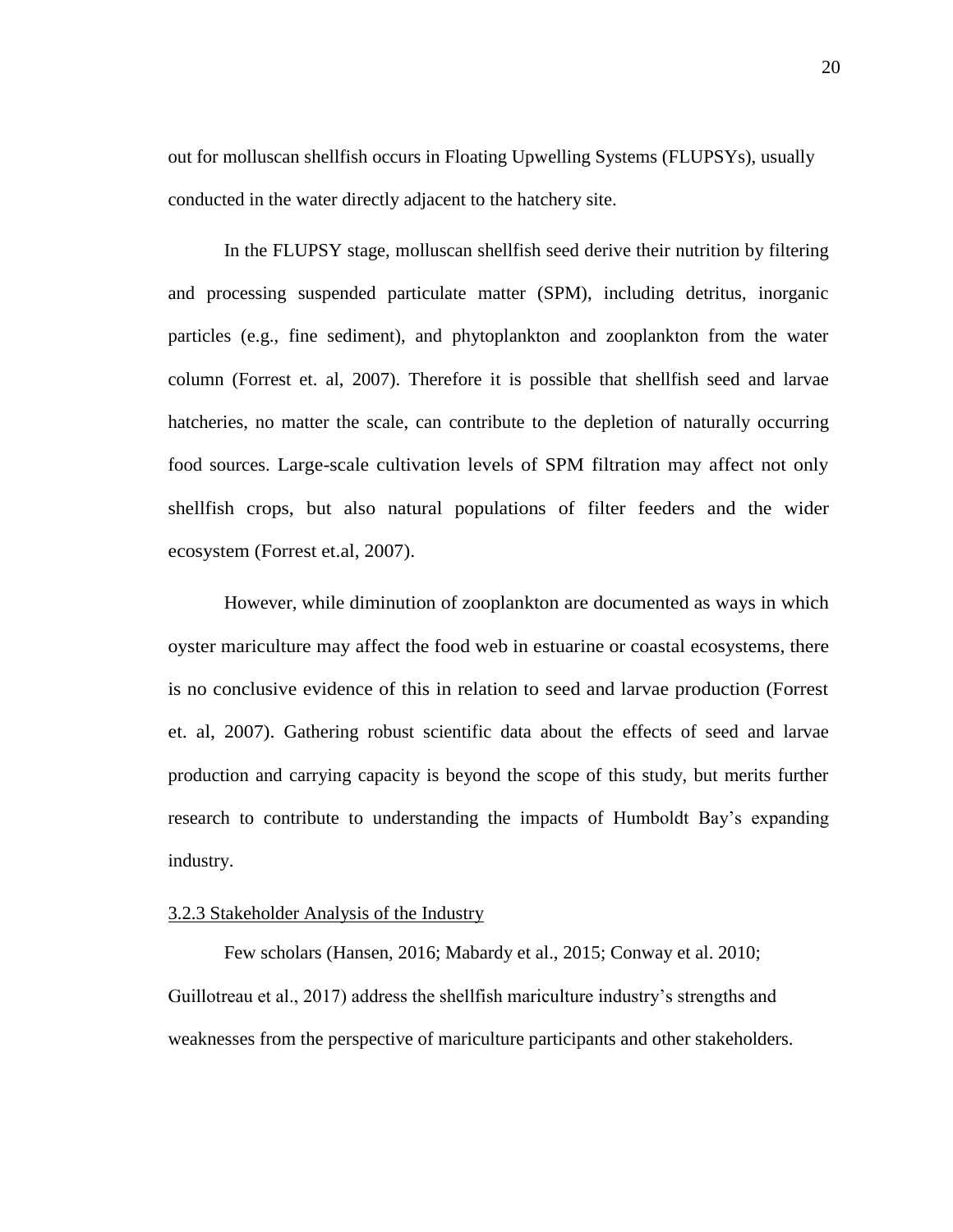Mabardy et. al, (2015) studied the West Coast oyster industry in relation to how shellfish farmers perceive climate change, ocean acidification, and management. The author asserts that the there has been a shift in marine resource management toward a holistic approach that integrates stakeholder insight with the implementation of coastal policy (Mabardy et. al 2015).

There are very few studies that focus on how mariculture participants perceive their place. Documenting the perspectives of the participants in their own words about what is working and what is not working can provide planners with valuable information based on local knowledge to improve the industry. The Humboldt Bay shellfish mariculture industry merits a study that encompasses stakeholder input about the mariculture industry's strengths and vulnerabilities coupled with concrete economic data. This thesis is intended to help managers and shellfish business owners to anticipate opportunities and threats to their expanding industry and plan accordingly for the future of shellfish culture in Humboldt Bay.

Using quantitative survey data with qualitative interviews gathered from Humboldt Bay's mariculture participants I aim to provide a holistic picture of the shellfish mariculture industry in Humboldt Bay. This approach is unique in that it takes into account the needs and concerns of the mariculture participants, with non-mariculture related stakeholder input. This study addresses what it is like to participate in Humboldt Bay's understudied mariculture industry. In addition, this study attempts to understand where conflict and tension exist and focuses on shellfish farmer's perceived challenges and threats going forward.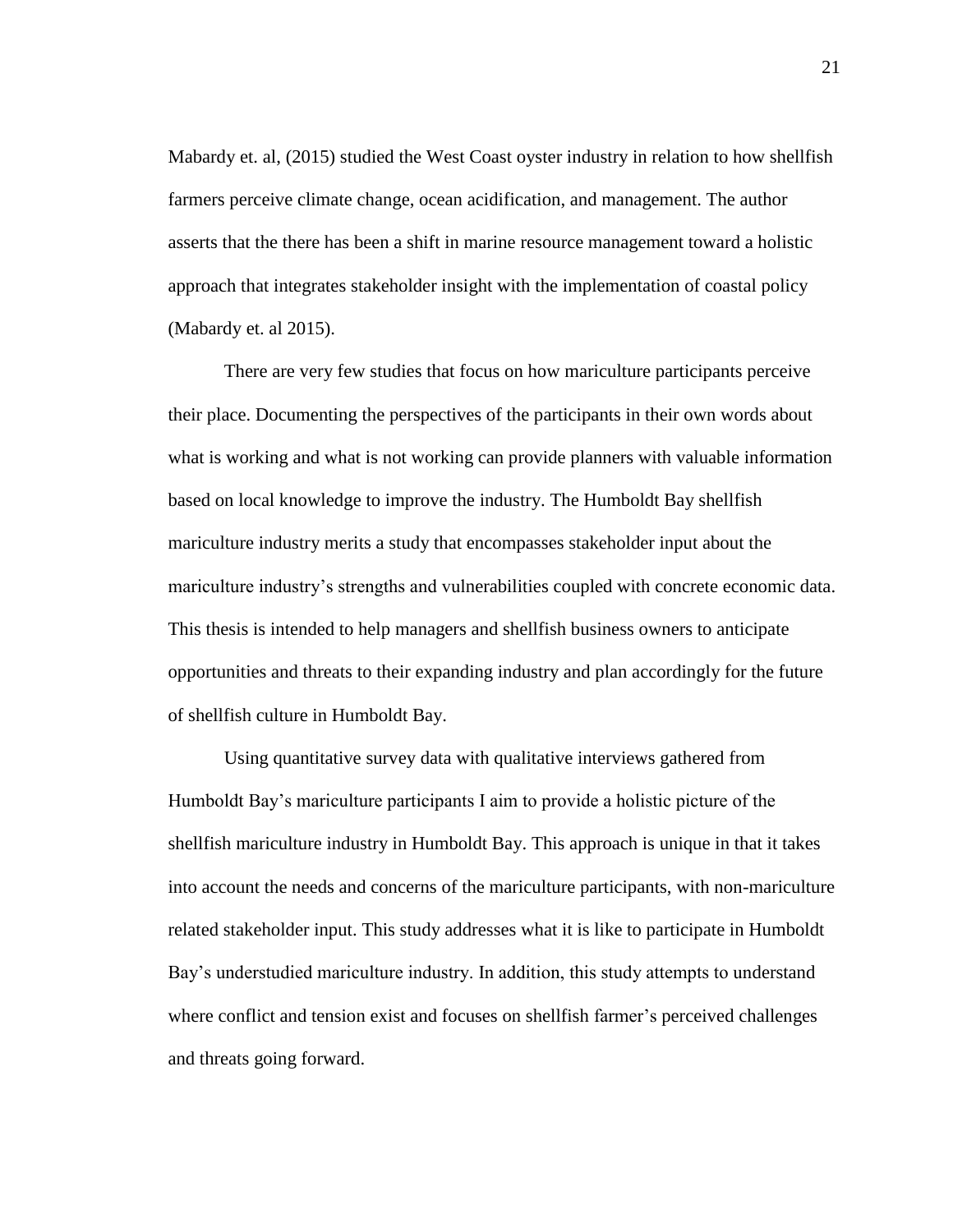## 3.3 MARINE SPATIAL PLANNING AND POTENTIAL FOR CONFLICTS IN THE COASTAL ZONE

There is a large body of literature on various uses and conflicts over uses of the coastal zone called marine spatial planning (MSP). According to Flannery et al. (2018), MSP offers a way of communizing the coastal zone. Through active stakeholder participation, local knowledge about a circumstance can be integrated into the planning process (Flannery et al. 2018). Other scholars like Sanchez-Jerez et al. (2016) and Filgueira et. al, (2014) assert that MSP pursues rational decisions that seek to reconcile the concerns of multiple users of the marine environment with management goals in a sustainable fashion (Sanchez-Jerez et al. 2016; Filgueira et. al, 2014; Flannery et. al, 2018).

The coastal zone in any given area, is subject to competing claims between its different users and stakeholders (Tiller et al. 2012; Le Tissier et al. 2010). According to Sanchez-Jerez et al. (2016) usable space for mariculture activities in coastal zones is now becoming increasingly limited. Tiller et al. (2012) stated that the expansion of aquaculture into coastal areas represents the reallocation of common pool resources into private hands, which excludes others and creates a potential for conflict in the coastal zone. Tiller et. al, (2012) examined aquaculture expansion in Norway. The authors asserted that the local government lacked the knowledge to make informed decisions because they did not use a participatory approach that included stakeholder input during their planning process (Tiller et. al, 2012). While this is just one example of how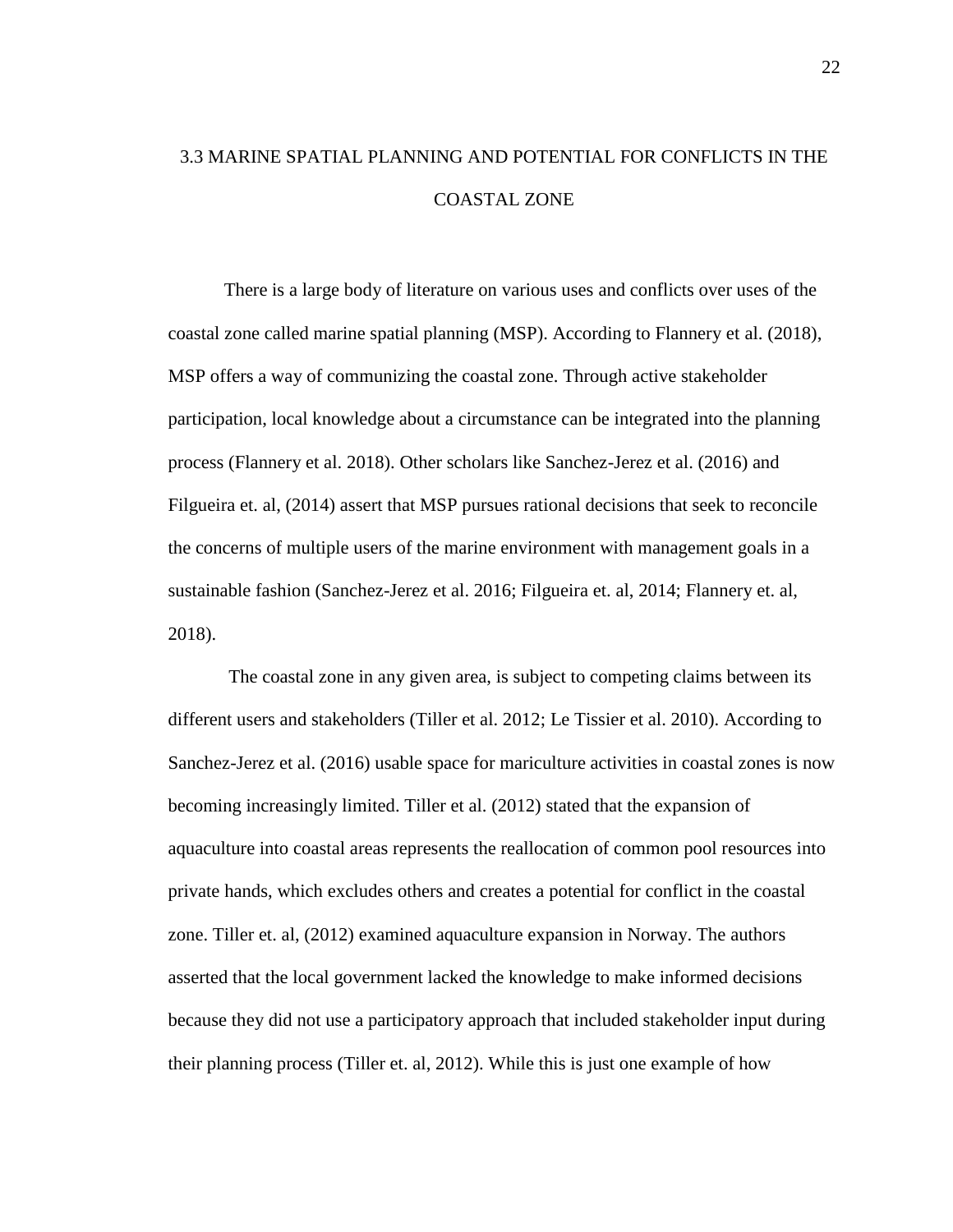ineffective management of the coastal zone can lead to conflict, there are many more articles that show that a participatory approach is necessary for planning in order to reduce conflict in the coastal zone (Tiller et. al, 2012; Filgueira et, al. 2014; Sanchez-Jerez et al. 2016).

In order to plan for a resilient mariculture industry in Humboldt Bay, conflict must be reduced between the mariculture participants and those who oppose mariculture. While dominant narratives surrounding planning are often closely tied to notions of objective scientific processes (Chuck and Dhanju, 2013), there is a growing body of literature suggesting that understanding stakeholder's perceptions is critical to the success of planning, and that a participatory process can bring together competing interests and values and assist management in making informed decisions (Collie et al. 2013; Filgueria et. al, 2014; Sanchez-Jerez et. al, 2016).

The potential ecological effects from the shellfish mariculture industry on eelgrass beds (Rumrill and Poulton, 2004; Wisehart et. al, 2007), as well as the industry's effect on hunting activity and recreational mobility within the Bay have become a spatial conflict in Humboldt Bay.

Sanchez-Jerez et al. (2016) and Flannery et al. (2018) view MSP as a participatory approach that involves a variety of stakeholders including state and local planners and managers. Adding the perceived needs and concerns from the shellfish mariculture participants to the MSP process creates a planning approach in the form of a public process aimed at achieving ecological, economic, and social objectives to assist in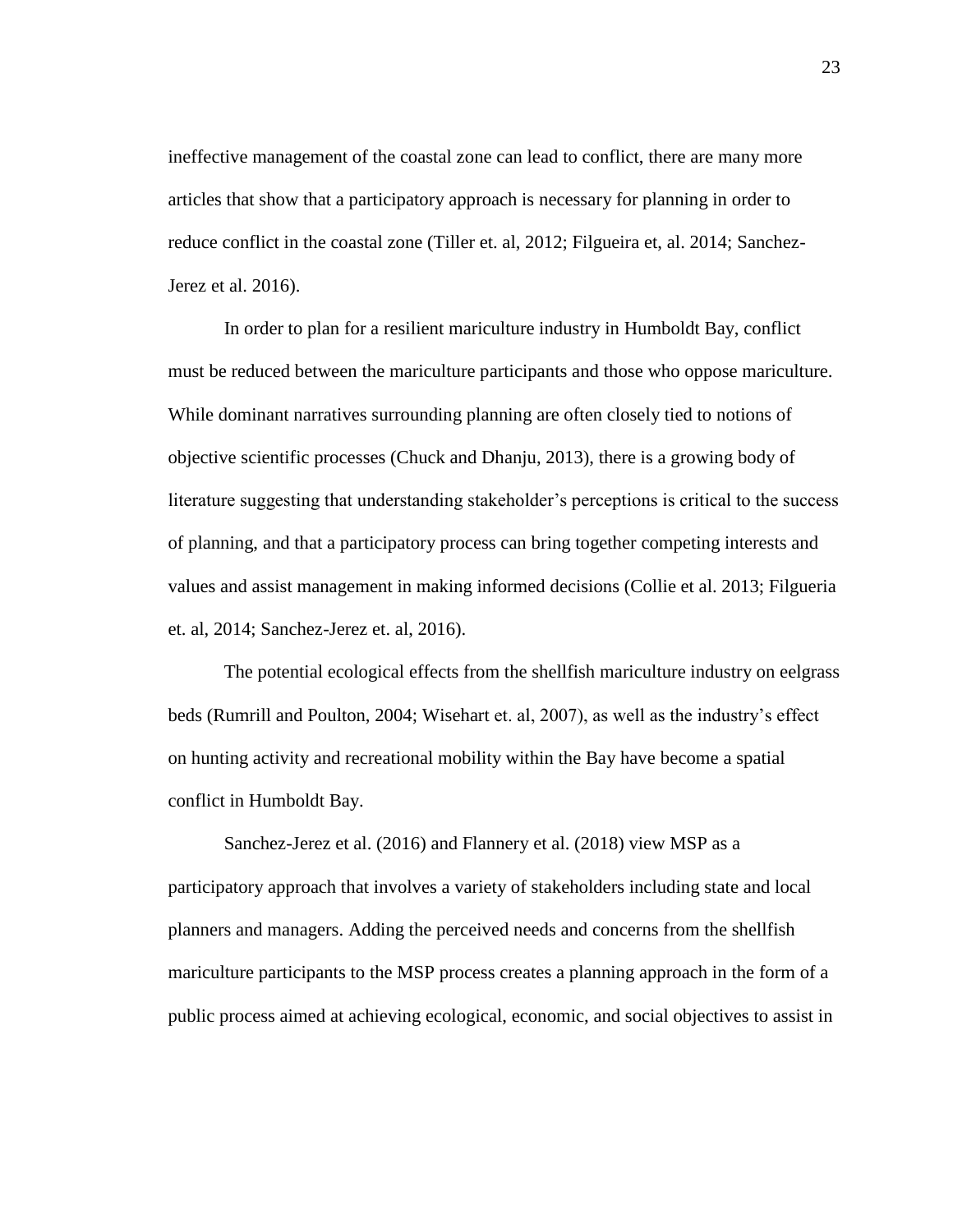achieving community and coastal resilience (Tiller et al. 2012; Le Tissier et al. 2010; Sanchez-Jerez et al. 2016; Flannery et al. 2018).

The MSP planning and marine spatial conflict literature can help inform research into Humboldt Bay's mariculture industry. The industry is currently undergoing discussions and conflicts related to its spatial presence in the bay. Waterfowl hunters are concerned that mariculture operations impinge upon their hunting grounds and many have opposed spatial expansion of the industry. Additionally, environmentalists, scientists, and fishermen have expressed concerns about mariculture operations expanding into areas with eelgrass. The MSP planning literature can provide insights into the nature of these spatial processes as well as planning processes that might be effective for managing the industry along with other uses of the bay into the future. In doing so, priorities can be assessed and used to inform coastal planners and policy makers for the purpose of effectively managing the industry moving forward, avoiding conflict, and contributing to coastal resilience.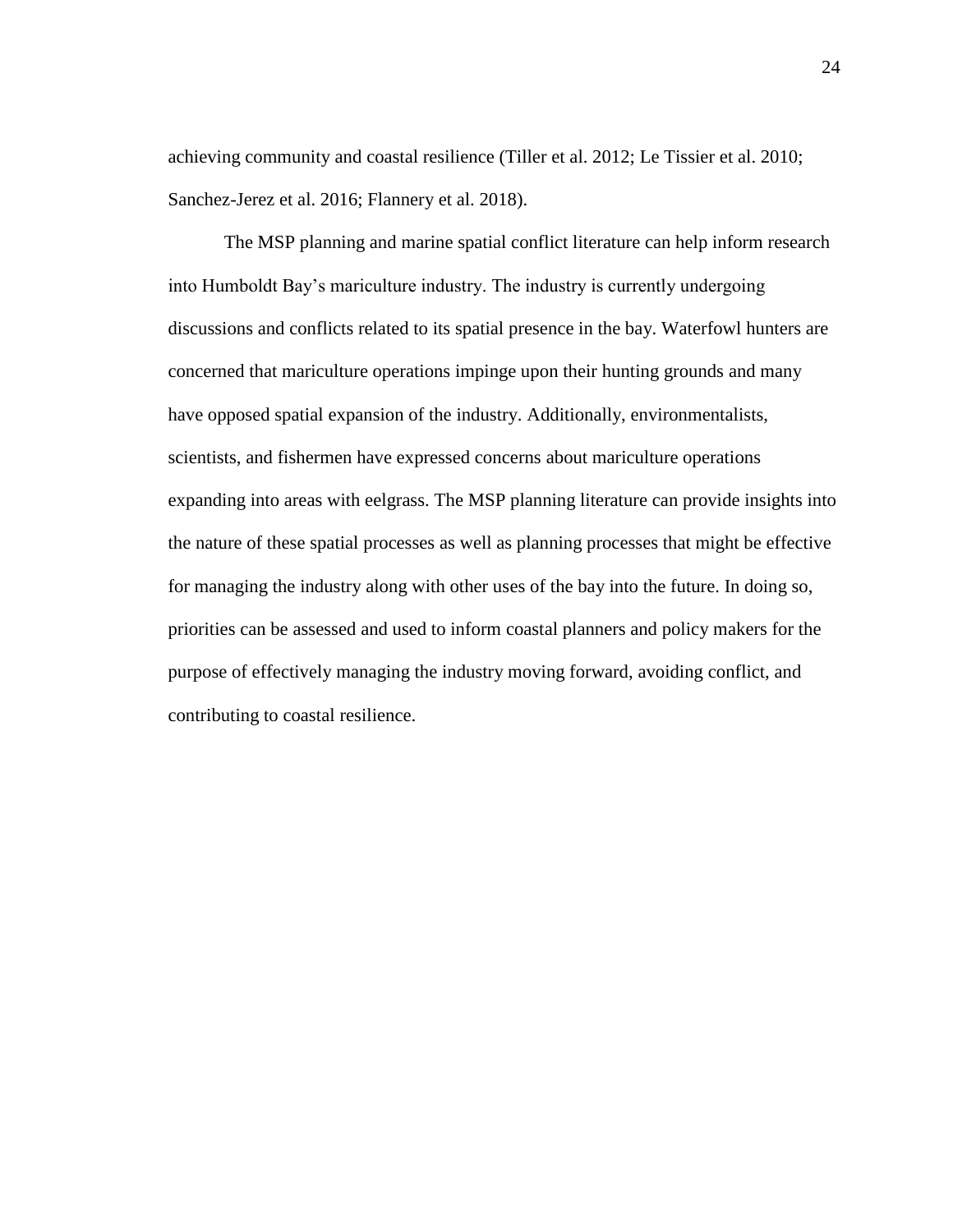#### 4.0 METHODS

I utilized a mixed-methods approach in this research. These methods were implemented in order to seek potential solutions that could contribute to additional resilience within the mariculture industry. I analyzed data through qualitative and quantitative methodologies, with an aim to identify key conflicts, vulnerabilities, and needs that are specific to individuals within the mariculture industry. The following methods were applied in my research between December 2016 and December 2017: A business survey of businesses, semi-structured interviews, planning workshops, participant observation (public meetings, dock visits, conversations, industry operation visits), and document analysis.

#### 4.1 BUSINESS SURVEY

I distributed a survey to the six shellfish mariculture companies that currently operate in Humboldt Bay. This business survey was designed to collect rigorous data about the baseline socioeconomic conditions of the shellfish mariculture industry in Humboldt Bay. The goal of the survey was to provide a rough outline of the economic contributions of the mariculture industry to the region and to gather data that could speak to the economic realities of operating an aquaculture business in the region. I also used this survey to gather baseline socioeconomic data about the industry that could be used to monitor change in the industry over time and that could possibly be used to predict the economic impact of future proposed changes to the industry. We chose to collect socioeconomic information from the 2016 shellfish mariculture season because the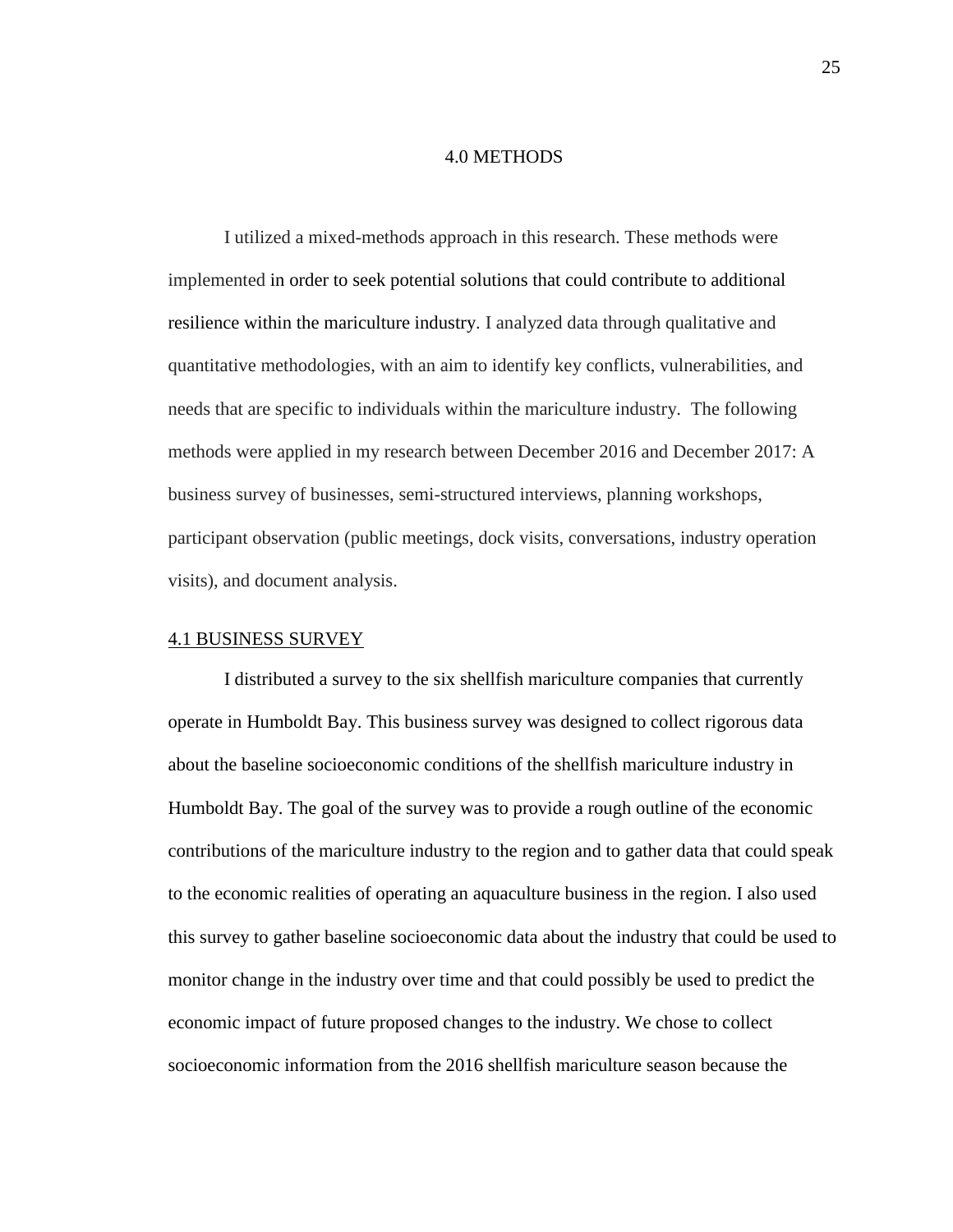industry participants all agreed that the 2016 season was an average year in terms of production. It is also important to note that the year 2016 was significant because it was Coast Seafoods' final full season before their permit expired in August of 2017 and the ensuing conflict surrounding Humboldt Bay's mariculture industry during the summer of 2017.

One hundred percent of the surveys distributed were returned with 2016 data, however not all businesses answered every question on the survey. In the business survey we asked questions about employment, expenses, production, sales, equipment, and other aspects of running a mariculture operation. A full list of the survey questions is contained in Appendix A. The Humboldt Bay shellfish mariculture business survey was adapted from the Pacific Shellfish Institute's Economic Impact of Shellfish Aquaculture in Washington, Oregon, and California in April 2013; and from the Virginia Marine Resources Commission 2013 Aquaculture Survey. The results of the survey have been aggregated to describe the conditions of three or more businesses combined, meaning that we did not report out data from returned survey answers that contain information from fewer than three businesses.

#### 4.2 SEMI-STRUCTURED INTERVIEWS

I completed 40 semi-structured interviews with stakeholders connected to the Humboldt Bay mariculture industry. The goal of the interviews was to develop a comprehensive understanding of the socioeconomic and political dimensions of Humboldt Bay's mariculture industry (Table 1). These interviews were completed as part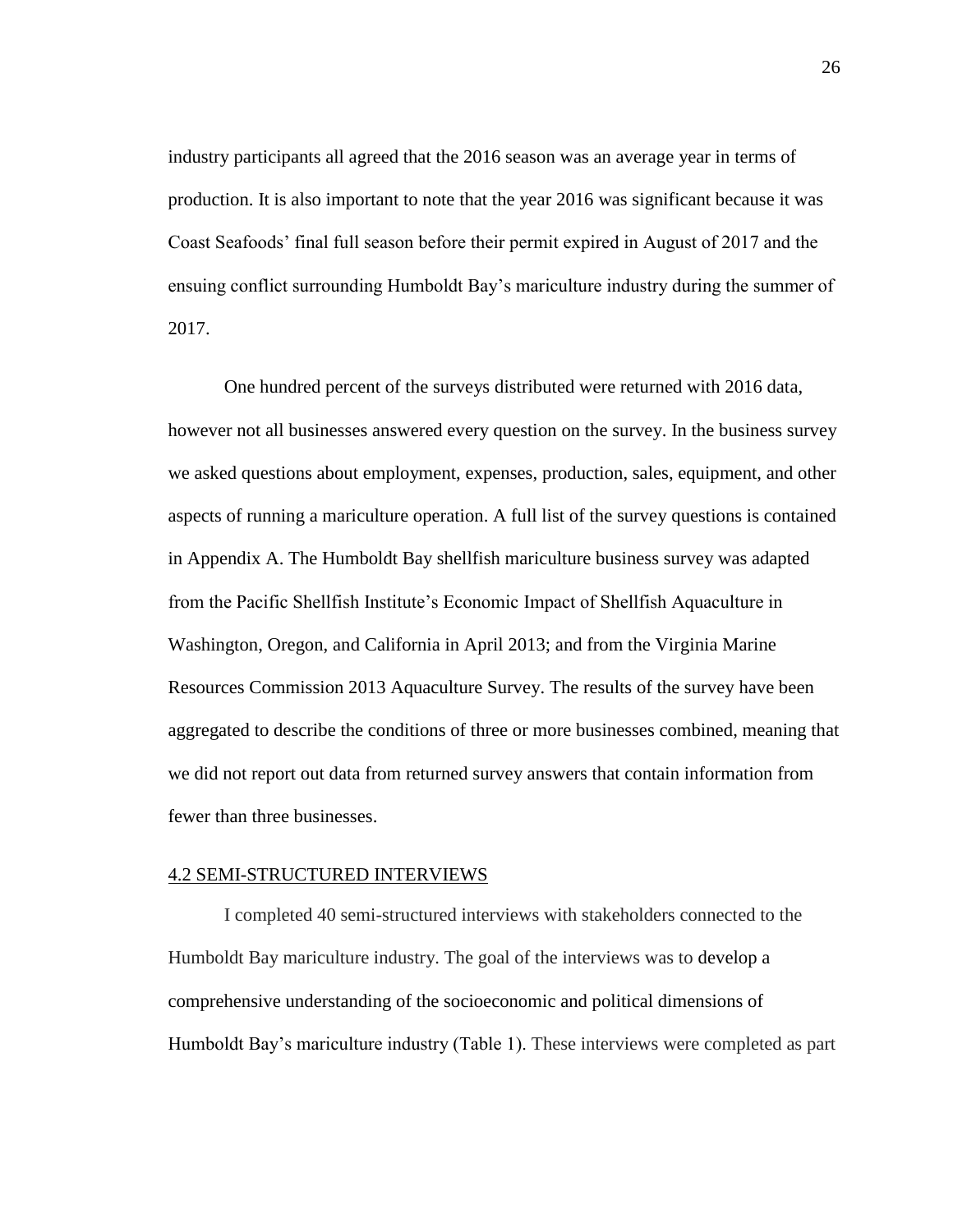of an ongoing project that I was involved with at Humboldt State University. As a research associate for the Fishing Community Sustainability Plan for the Port of Eureka, I, along with two other colleagues conducted these interviews.

Of these 40 interviews, 21 were conducted with mariculture participants. These interviews were done with the owners, managers, and operators from the six mariculture operations in Humboldt Bay, as well as with shellfish buyers and distributors in Eureka, a support business owner in Samoa, and a consultant representing a potential new mariculture business. I also interviewed government officials responsible for overseeing the mariculture industry. These interviewees included members of Eureka's City Council and commissioners of the Humboldt Bay Harbor District.

I also interviewed 19 stakeholders of Humboldt Bay with no affiliation to the mariculture industry. These interviews were completed with the purpose of developing an understanding of how these individuals relate to the local mariculture industry and to identify current and potential vulnerabilities and conflicts within the mariculture industry. The non-mariculture participants that I interviewed were members of the following stakeholder groups: North Coast commercial fishermen, Humboldt Bay recreational fishermen, members of different Humboldt Bay affiliated environmental groups, and representatives of the Wiyot Tribal Council. I also interviewed two waterfront property owners on Humboldt Bay and a local sea-level rise expert, who are represented in (Table 1) by the stakeholder group "other".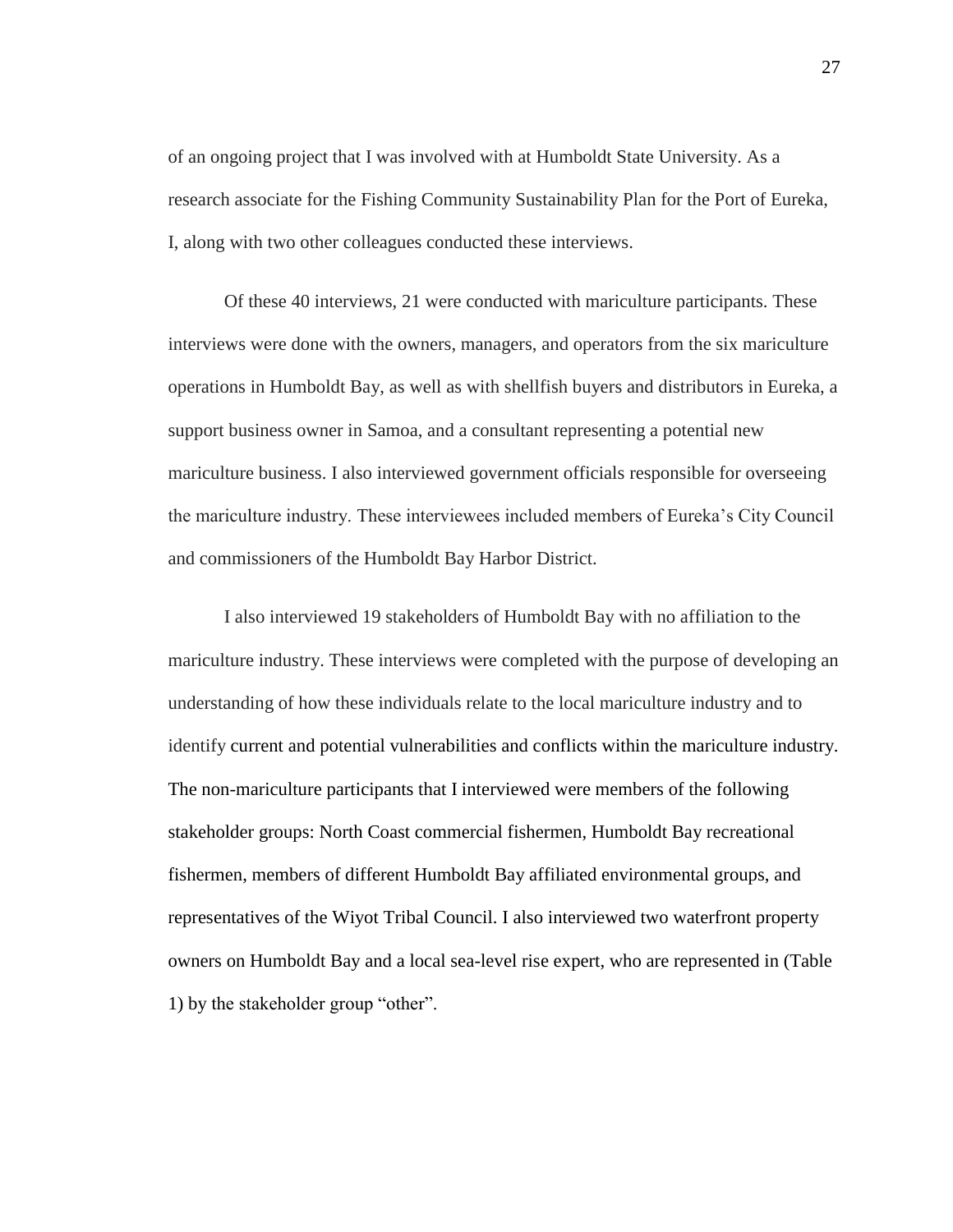| Type of Stakeholder:                     | Number of Interviews: |
|------------------------------------------|-----------------------|
| <b>Mariculture Industry Participants</b> | 14                    |
| Local Government/Regulatory Body         | 7                     |
| <b>Environmental Group</b>               | 3                     |
| Commercial/Recreational Fishermen        | 11                    |
| Tribal                                   | $\overline{2}$        |
| Other                                    | 3                     |

Table 1. Number of Semi-structured Interviews by Stakeholder Type

These interviews loosely followed a set of five questions about the mariculture industry in Humboldt Bay and the working waterfront on the Port of Eureka. A few examples of the interview questions that we asked are; "In your opinion, what are the strengths of the Humboldt Bay mariculture industry?", and "In your opinion, what are the particular difficulties, or challenges that participants in the mariculture industry face in Humboldt Bay?" A full list of the semi-structured interview questions is included in Appendix A. With the exception of two phone interviews, all of the interviews were conducted at neutral locations in Arcata, Eureka, Trinidad, and Table Bluff. Each interview typically lasted between one and two hours.

# 4.3 PARTICIPANT OBSERVATION: SITE VISITS TO MARICULTURE FARMS, SEAFOOD BUYERS, AND PUBLIC MEETINGS

I conducted ethnographic site visits to key industry locations. I visited four of the mariculture companies that currently operate in Humboldt Bay. These site visits helped to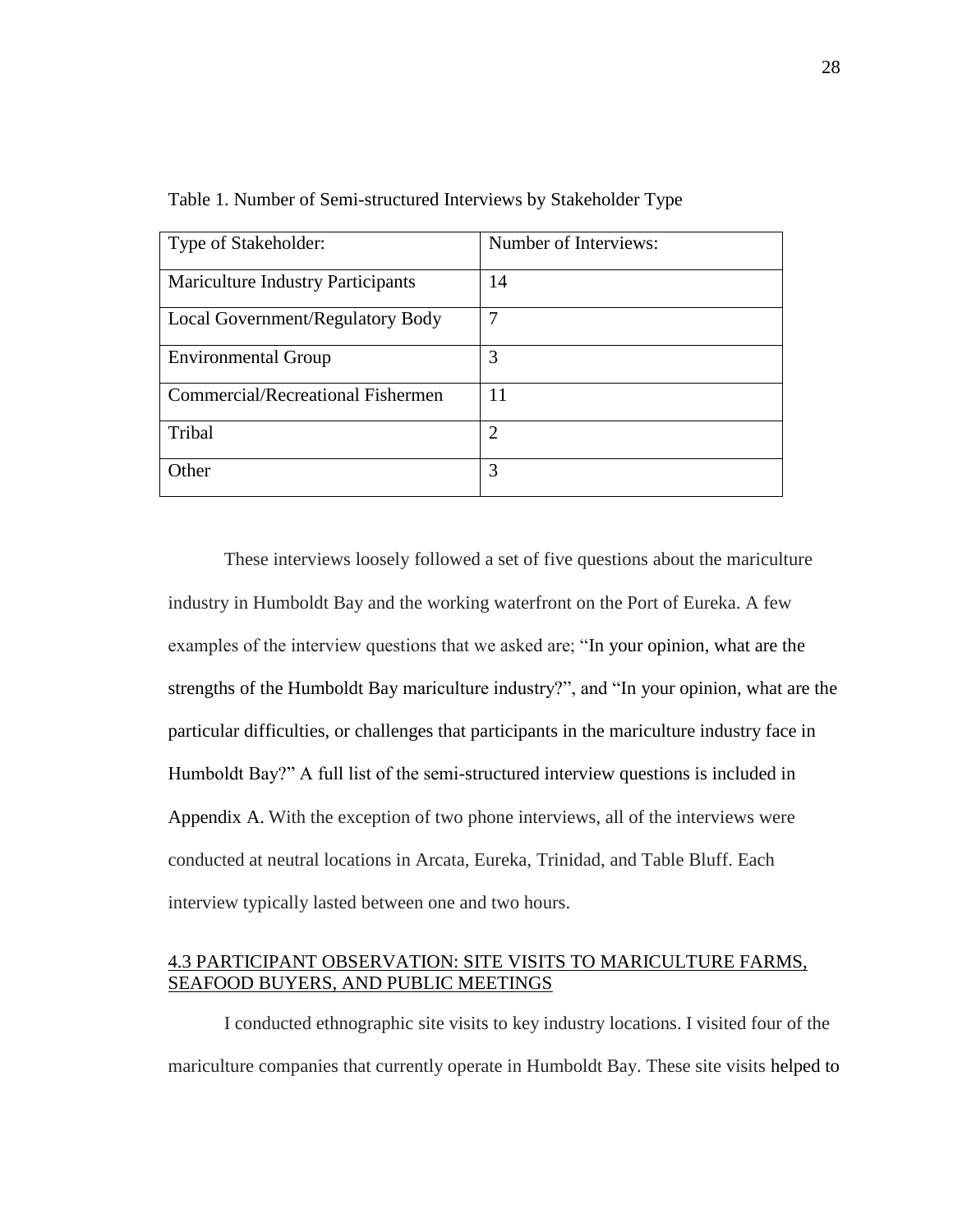provide socioeconomic information, along with details on the current method and processes used for oyster cultivation in Humboldt Bay. These site visits highlighted the major differences between seed producing and market-sized oyster producing entities. They also helped me to understand the major differences between small- scale and largescale mariculture operations in Humboldt Bay.

In addition to touring the oyster farms, I visited two fish processors, Pacific Choice Seafood and Wild Planet, to gain a sense of the non-local market channels for Humboldt Bay produced seafood and to better understand the economic contributions of the mariculture industry in Humboldt Bay.

I also attended public meetings throughout the progression of my research. I attended Humboldt County Board of Supervisors meetings, Humboldt Bay Harbor District meetings, and one Coastal Commission meeting in which mariculture was on the agenda. I attended these public meetings in order to listen to public comments made by various users and stakeholders of Humboldt Bay that addressed the current issues surrounding the mariculture industry.

#### 4.4 DOCUMENT ANALYSIS

Document analysis was also implemented for this research. Through the collection of secondary data related to the industry, I was able to establish a baseline to build upon and assess historical conflicts that surrounded the mariculture industry. This historical data was also helpful in measuring past, present, and future growth within the industry. Through archival research completed at the Humboldt Historical Society in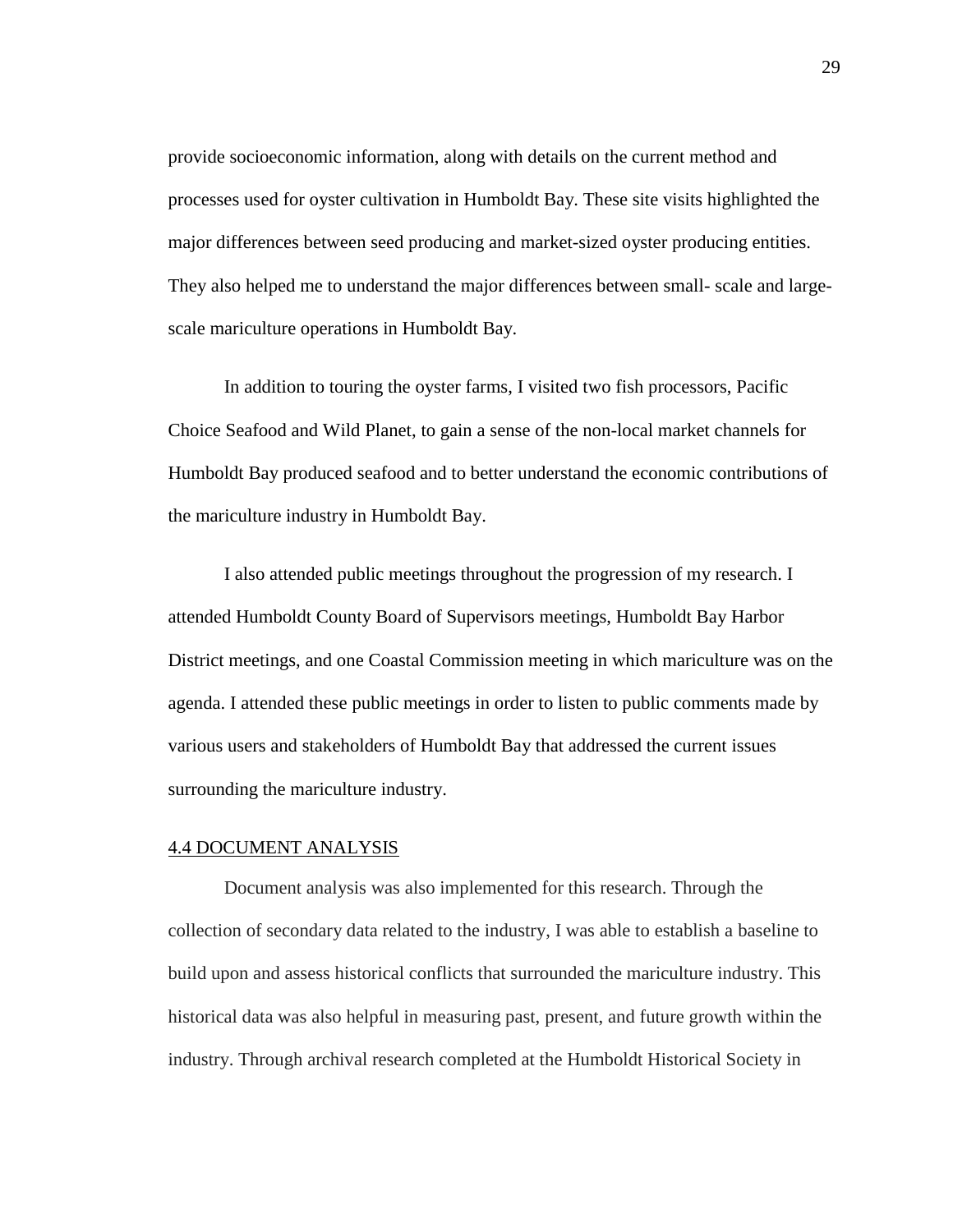Eureka, I found multiple Humboldt Bay oyster related newspaper articles, dating back to the 1930's. I also collected over ten present day newspaper articles about the oyster industry in Humboldt Bay. In addition to the archival research and newspaper article analysis, I also read mariculture expansion and permit renewal environmental impact reports, initial impact reports, Coastal Commission reports, and contemporary policy documents. I also read oyster mariculture related theses and collected information from environmental agency websites, and regulatory/ government agency websites in order to gauge the current regulatory climate around mariculture. This research also required me to draw on my personal experience from oyster farming in the Chesapeake Bay, as well as other literature and documents about oyster mariculture around the United States and Canada.

#### 4.5 MEETINGS AND WORKSHOPS

As stated in the semi-structured interview section, my research benefited from the Fishing Community Sustainability Plan (FCSP) for the Port of Eureka. During the data collection process, the FCSP team hosted two advisory committee meetings and one public workshop in Eureka. Humboldt Bay mariculture industry participants attended all three of these meetings and provided valuable input about their specific needs and solutions to their challenges.

# 4.6 DATA ANALYSIS

We analyzed the data from returned business surveys by using an excel spreadsheet to aggregate the answers under "the rule of three" in order to present the 30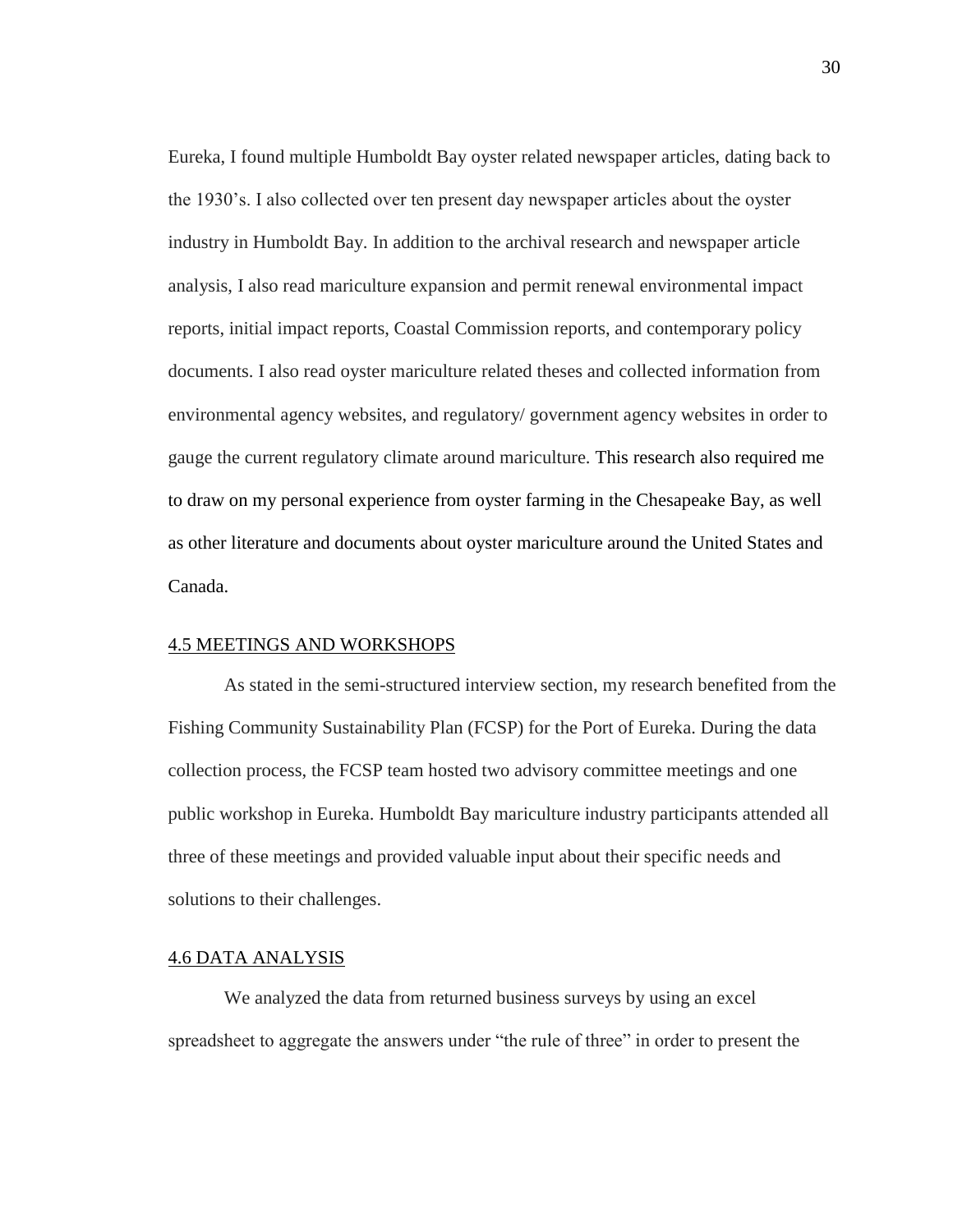findings anonymously. Using the economic impact multiplier developed by Northern Economics Inc. (2013) for California (1.97) we were able to estimate the total economic impact of the industry.

Analyzing the qualitative data required a detailed coding process. I took all of the data from the semi-structured interviews and coded it for strengths, weaknesses, and areas to invest in. I then counted the number of times each participant mentioned something new, or something similar to another participant's statements. I was then able to search for key themes in the data and pull relevant quotes to support my findings.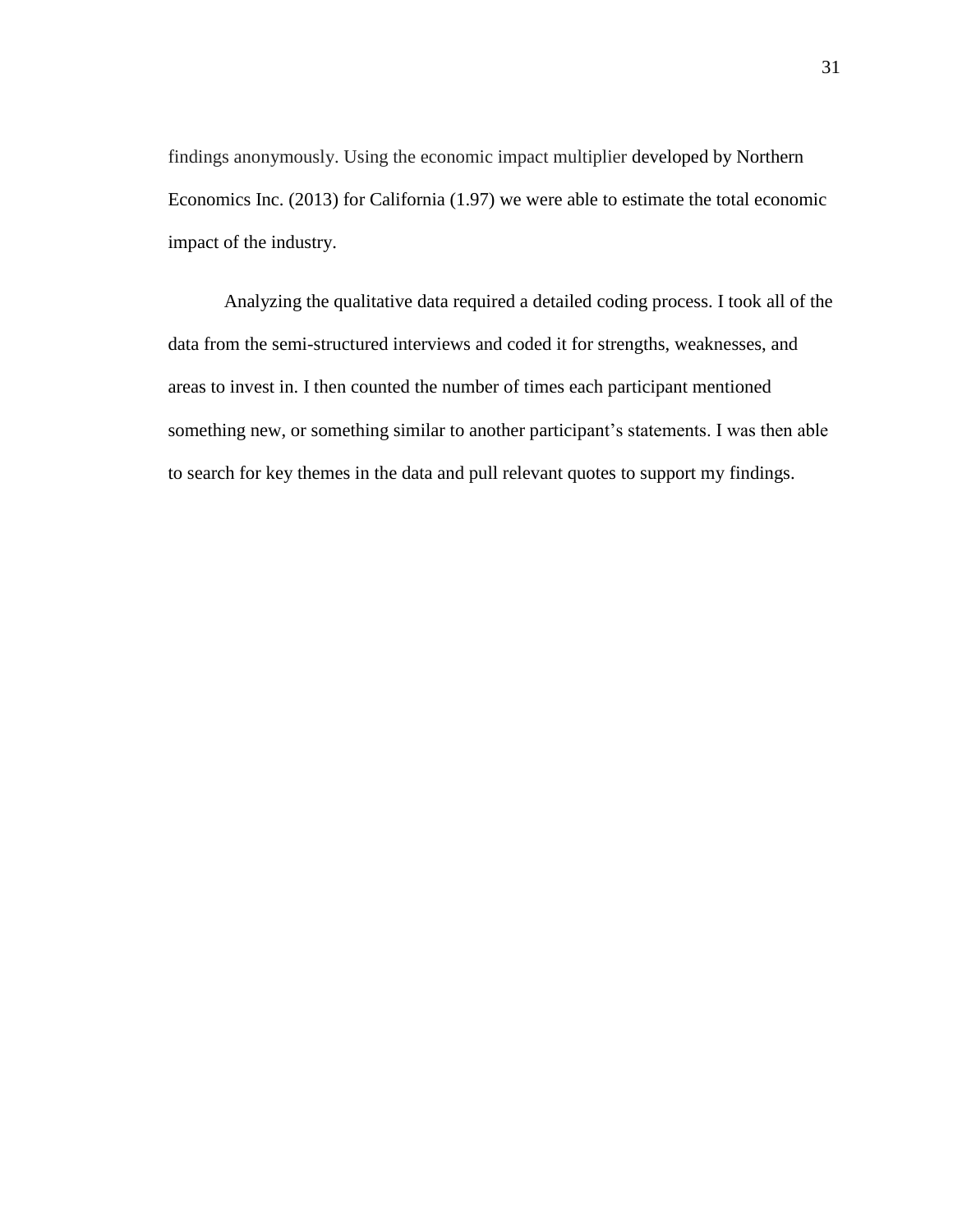# 5.0 RESULTS

This section draws from gathered qualitative and quantitative data. First I describe the results from the business survey, followed by the findings from the semi-structured interviews, participant observation, and document analysis.

5.1 Business Survey Results

## 5.1.1 Employment

In 2016, the Humboldt Bay shellfish mariculture industry directly employed 98 full-time individuals and three part-time individuals for a total of 101 employees. The employees in Humboldt Bay's mariculture industry fell into a variety of categories (Table 2).

| <b>Employee Type</b>                | Number of Employees |
|-------------------------------------|---------------------|
| Owner/Operator                      | $\overline{4}$      |
| Manager/Supervisor                  | 14                  |
| Laborers/Farm Hands                 | 79                  |
| Maintenance                         | 3                   |
| Other (Farmers Market Sales Person) | 1                   |
| Total                               | 101                 |

Table 2. Humboldt Bay Shellfish Mariculture Industry Employees by Type in 2016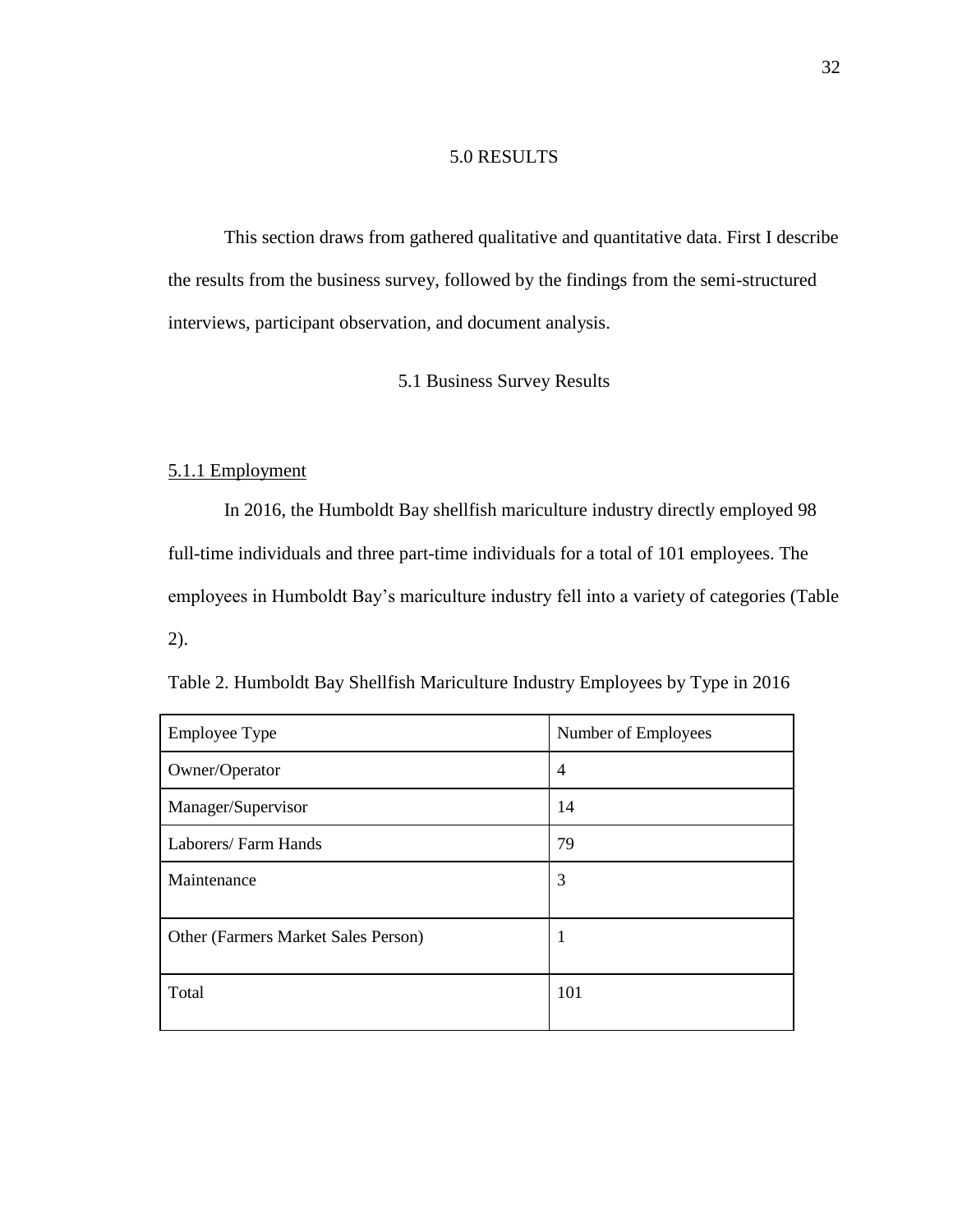When asked to provide comments on anticipated change in employment over the next five years, four out of six survey respondents estimated that their established mariculture operations in Humboldt Bay would require a total of at least 32 additional full time employees and seven part time employees by 2021. Respondents specified that the potential for additional growth, production, and employment within the local industry is closely tied to the implementation of the Harbor District's pre- permitting project. Respondents also noted that hatchery and nursery operations are also likely to expand, requiring more staff. It is also probable that administrative and sales/delivery positions will increase within the industry, bringing more paid employees to the area than previously identified.

#### 5.1.2 Tidelands

In 2016, participants of the Humboldt Bay shellfish mariculture industry reported that they collectively used 386 acres Humboldt Bay for their private shellfish grow-out grounds. Each company reported a different number for their lease rate per-acre. The industry controlled an additional 3,659 acres of Humboldt Bay that were not under cultivation.

When asked to provide comments on the anticipated changes with tidal tenure over the next five years, some mariculture respondents estimated that their operations' footprints will increase and that they will lease more acreage in Humboldt Bay for cultivation purposes by 2021. Other respondents said their operations will get smaller, or stay the same by 2021.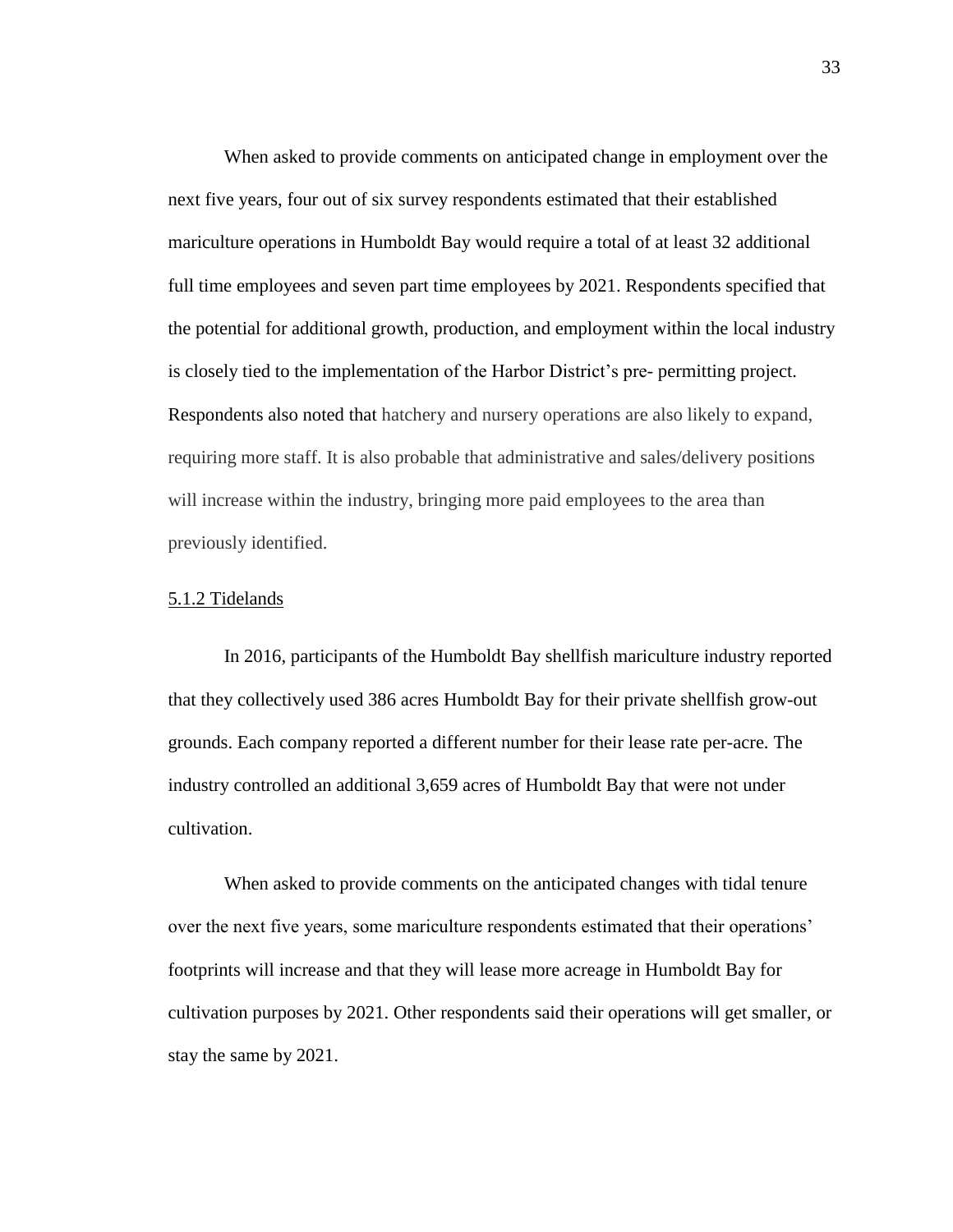Data from the survey showed that the participants of the Humboldt Bay shellfish mariculture industry are expected to utilize an estimated 518 acres of Humboldt Bay in 2021. Some mariculture participants noted that eelgrass encroachment on existing grounds is going to become a bigger problem for them over the next five years. Other participants specified that some of their leased acreage could be used as mitigation, however not all the acreage that is currently leased in the tidelands is usable for farming shellfish with the currently mandated grow-out techniques. One mariculture participant indicated that interest and market demand are increasing, which will lead them, as well as other cultivators to want to expand their grow-out grounds to meet the demand.

#### 5.1.3 Facilities and Equipment

In 2016, the participants of Humboldt Bay shellfish mariculture industry owned or leased 15 land-based buildings/facilities, totaling 77,300 square feet. Participants used 5,054 square feet of cold storage space.

When asked if their operation had sufficient cold storage space; some respondents said no, and others said yes. The managers or owners of the companies who said that their entities do not have sufficient cold storage would prefer an additional 2,200 square feet between their businesses.

In 2016, the participants of Humboldt Bay shellfish mariculture industry owned major pieces of mariculture related equipment (Table 3). When asked how often their individual operation lends major equipment to another Humboldt Bay mariculture participant, four of the six respondents said that they lend major equipment to another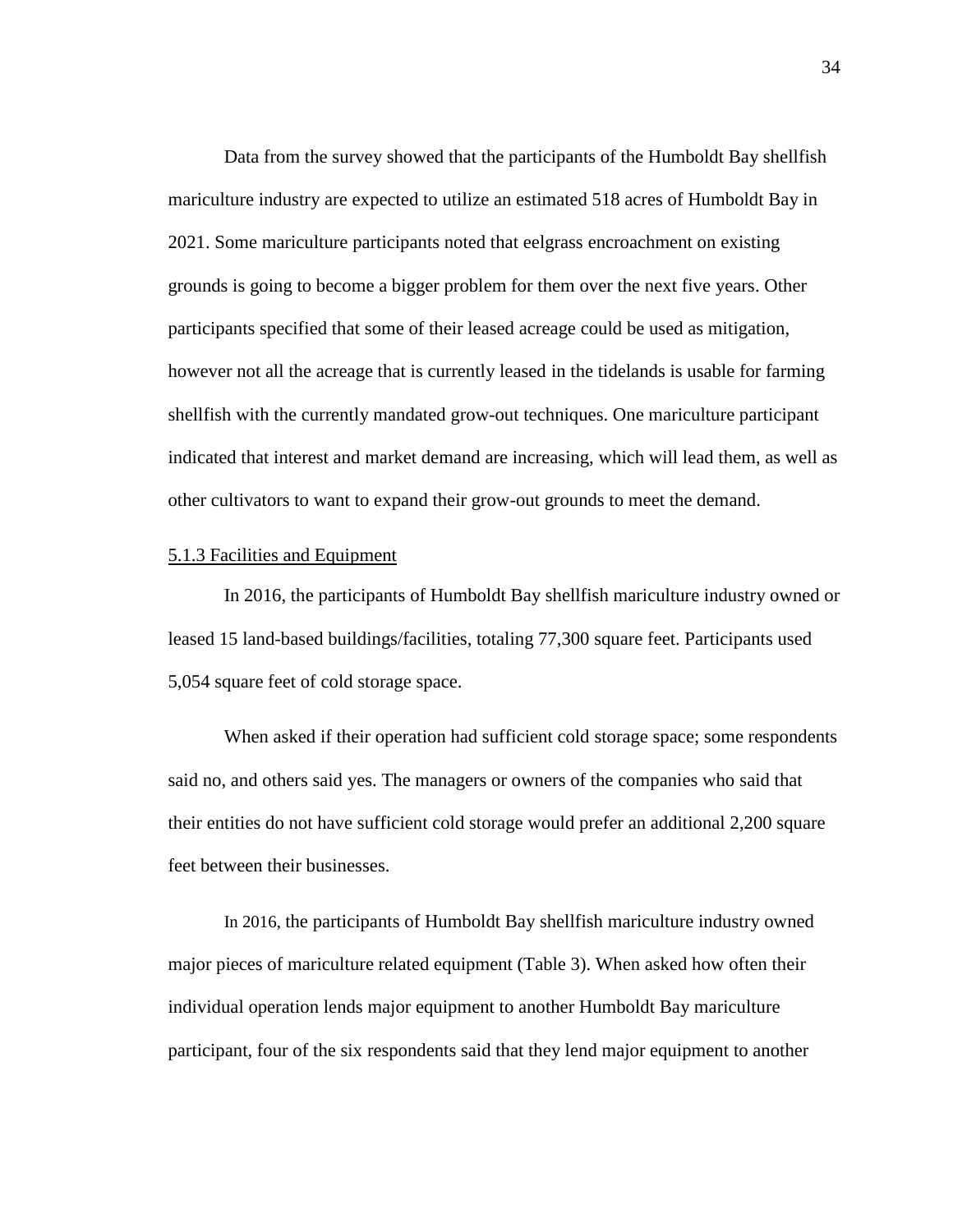entity once a year. One of the six respondents said that they lend major equipment to another entity once a month, and one of the six respondents said that they never lend major equipment to another entity.

| Table 3. Total Number of Pieces of Mariculture Related Equipment in Humboldt Bay |  |
|----------------------------------------------------------------------------------|--|
| Mariculture Industry in 2016                                                     |  |
|                                                                                  |  |

| Equipment Type                       | Number of Pieces |
|--------------------------------------|------------------|
| <b>Boats/Vessels</b>                 | 18               |
| Floating Upwelling Systems (FLUPSYs) | 13               |
| Land-based Upwellers/Downwellers     | 89               |
| Tumbling/Sorting Machines            | 15               |

It is important to note that that both FLUPSYs and land-based upwelling systems are vital pieces of equipment and there are many different types of systems ranging in materials and price. It also important to note that participants in the industry use different materials for their sorting machines and utilize different types of structures such as; sheds, warehouses, lean-to's, and garages. Therefore, one respondent may not consider what another respondent considers to be a structure; or a tumbling/sorting machine.

# 5.1.4 Expenses

The participants of Humboldt Bay shellfish mariculture industry had major expenses throughout the 2016 calendar year (Table 4).

Table 4. Amount of Money Spent On Expense by Type in the Humboldt Bay Shellfish Mariculture Industry in 2016

| <b>Expense Type</b> | <b>Estimated Expenses</b> |
|---------------------|---------------------------|
| Payroll             | \$3,000,000               |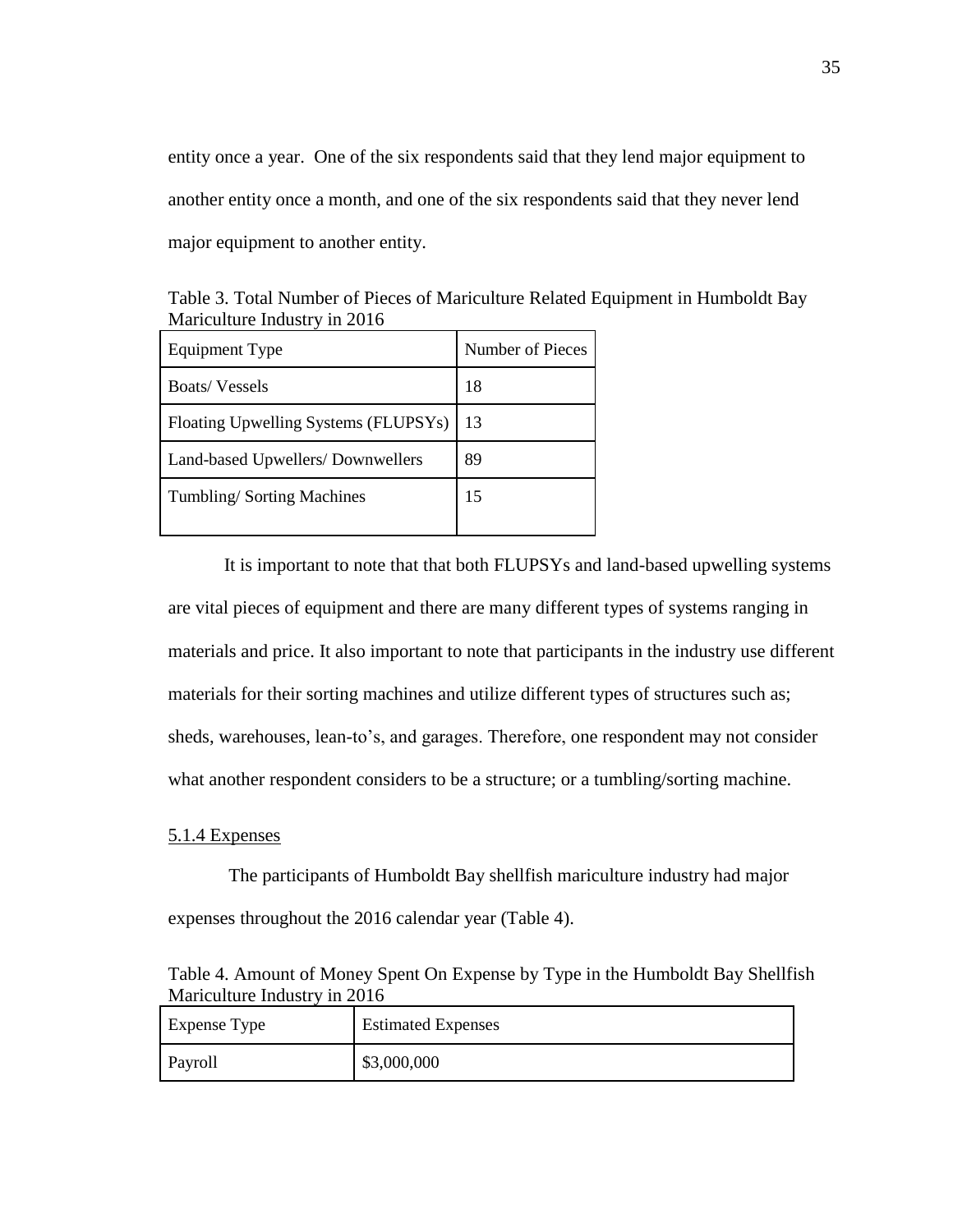| Non-wage Benefits                            | \$280,347                                                                                                                     |
|----------------------------------------------|-------------------------------------------------------------------------------------------------------------------------------|
| <b>Federal Taxes</b>                         | Less than three mariculture participants reported their federal taxes,<br>therefore data from this question was not released. |
| <b>State Taxes</b>                           | Less than three mariculture participants reported their federal taxes,<br>therefore data from this question was not released. |
| <b>Permitting Fees</b>                       | \$32,992                                                                                                                      |
| Environmental<br><b>Monitoring Fees</b>      | \$22,520                                                                                                                      |
| <b>Health Compliance Fees</b>                | Less than three mariculture participants reported their federal taxes,<br>therefore data from this question was not released. |
| Facility Leases and<br><b>Mortgages Fees</b> | \$381,882                                                                                                                     |
| Capital Expenditures                         | \$2,310,866 (This number does not include debt service)                                                                       |
| Seed and Larvae                              | \$4,289,767                                                                                                                   |
| Repairs and Maintenance                      | \$529,139                                                                                                                     |
| Insurance                                    | \$281,448                                                                                                                     |
| Ice                                          | \$42,898                                                                                                                      |
| Freight                                      | \$201,883                                                                                                                     |
| Gas and Fuel                                 | \$88,828                                                                                                                      |
| Utilities                                    | \$217,642                                                                                                                     |
| <b>Total Expenses</b>                        | \$10,243,878                                                                                                                  |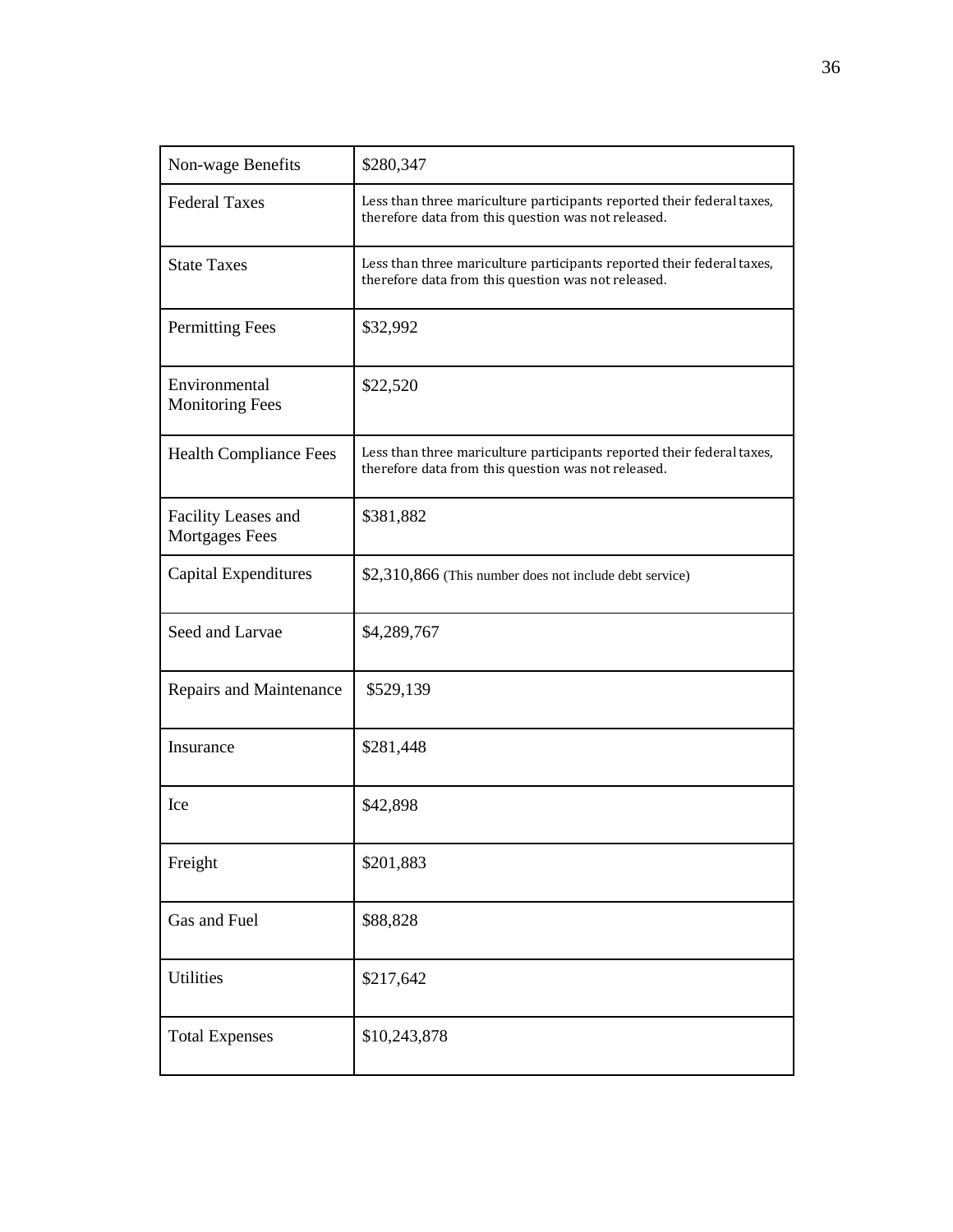### 5.1.5 Production

In 2016, participants of Humboldt Bay shellfish mariculture industry produced mature, whole Pacific and Kumamoto oysters, as well as a very small amount of Southern Bay mussels. Participants in the industry also produced seed for Pacific and Kumamoto oysters and Manila clams but I was not able to get a full estimate of seed production across the industry (Table 5).

Table 5. 2016 Humboldt Bay Shellfish Mariculture Production

| Shellfish Type                           | Number of Individual Pieces |
|------------------------------------------|-----------------------------|
| Pacific Oysters (Market Size)            | 656,562                     |
| Kumamoto Oysters (Market Size) 9,299,170 |                             |

In 2016, five of the six participants in the Humboldt Bay shellfish mariculture industry commented on how their company's oyster seed was allocated. The five companies sourced 1% of their seed from their company's operations in Humboldt Bay, 53% of their seed was produced by their company's operations outside of Humboldt Bay, and sold 46% of the seed they produced to other mariculture businesses in and outside of the Humboldt Bay region.

When asked to provide comments on the anticipated changes with seed and larvae production over the next five years, the participant's responses varied. Some respondents said they believed that their operations will likely increase their seed production and some respondents indicated that their seed production will stay fairly constant. Other respondents said they expected that there will be fluctuations in the percentages for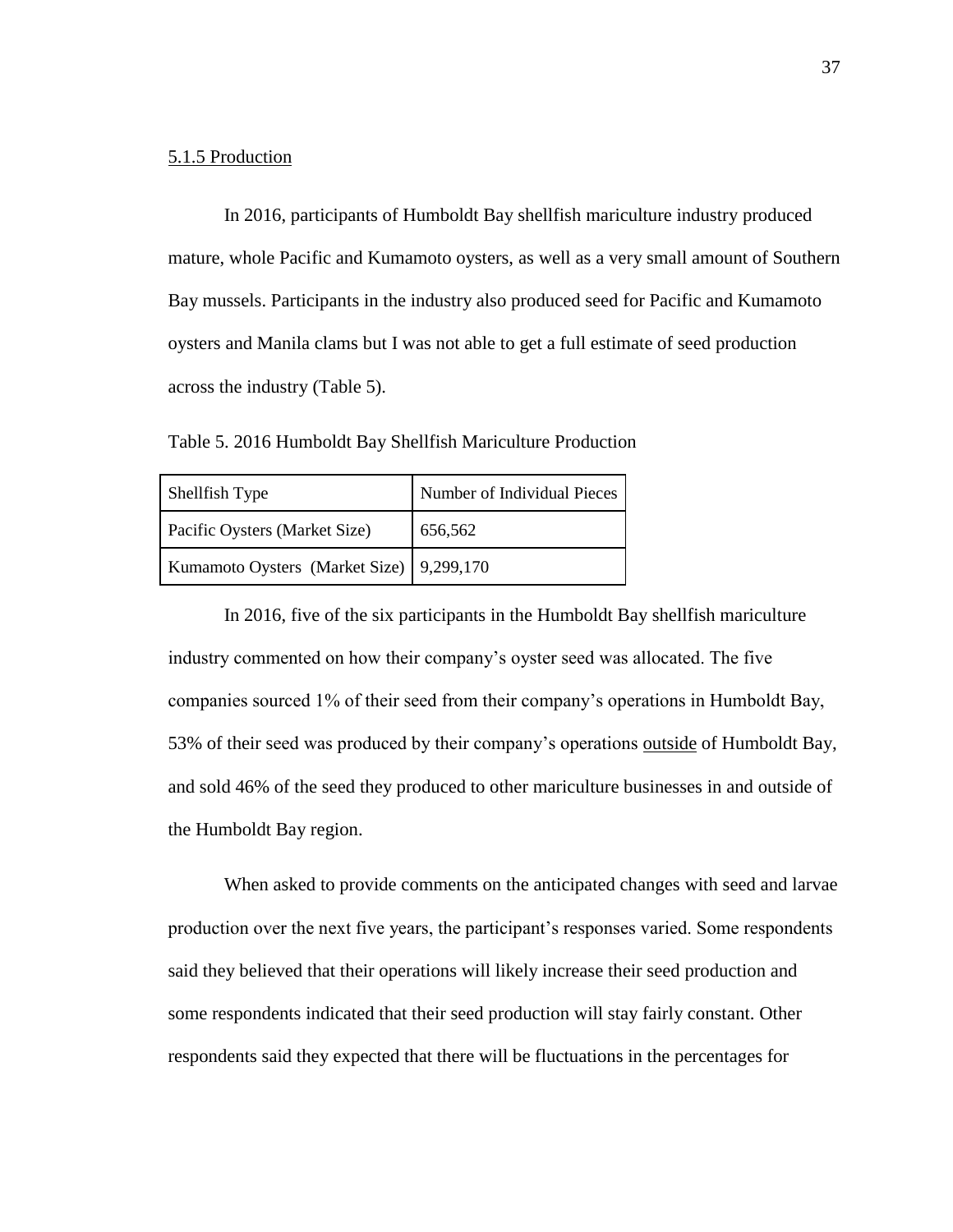internal and external seed sales. One respondent noted that the consistent availability of seed and the allowable expansion of businesses in Humboldt Bay must be addressed by the regulatory agencies in the state of California.

## 5.1.6 Revenue

In 2016, participants of Humboldt Bay shellfish mariculture industry received revenue from sales of mature, whole Pacific and Kumamoto oysters and Southern Bay mussels. Participants in the industry also received revenue from seed sales of Pacific and Kumamoto oysters and Manila clams (Table 6).

| Shellfish Type                    | 2016 Gross Sales Value in the Humboldt Bay Mariculture<br>Industry |
|-----------------------------------|--------------------------------------------------------------------|
| Pacific Oysters (Market Size)     | \$342,276                                                          |
| Kumamoto Oysters (Market<br>Size) | \$6,114,231                                                        |
| Larvae and Seed                   | \$3,373,271                                                        |

Table 6. 2016 Humboldt Bay Shellfish Mariculture Revenue

In 2016, three of the six participants in the Humboldt Bay mariculture industry stated that one hundred percent of their Humboldt Bay related business revenue came from activities in the Humboldt Bay region. When asked to list non-shellfish sales sources of revenue that their company generates in the Humboldt Bay region, participants stated that they engage in farm tours, company merchandise sales, subleasing acreage, and renting space on land.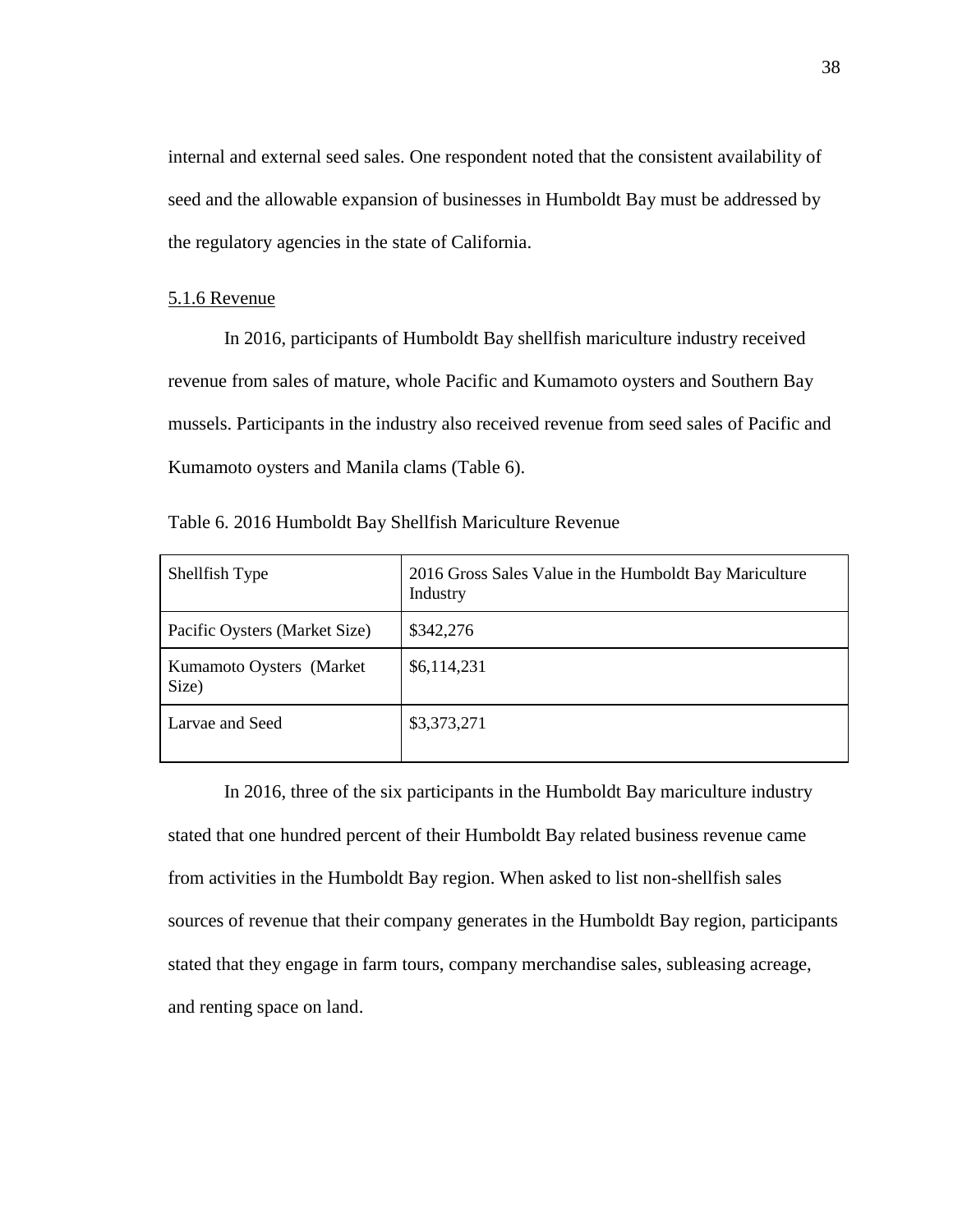When asked to provide comments on anticipated changes with revenue over the next five years, three of the six mariculture participants said they plan on attempting different mariculture goods such as; seaweed, scallops, and mussels if there is seed available. Three of the six respondents did not provide comments. One respondent noted that in order for the mariculture industry's revenue to expand, the participants would need to develop better market channels outside the local area.

## 5.1.7 Markets/Marketing

In 2016, only three of the six participants in the Humboldt Bay shellfish mariculture industry commented on their marketing channels. The three companies sold 42% of their Humboldt Bay produced market shellfish to restaurants, 32% to retail outlets, 6% to wholesalers, 16% directly to a customer, and 4% of their Humboldt Bay produced market shellfish to Arcata Oysterfest.

In 2016, participants in the Humboldt Bay shellfish mariculture industry purchased seed from the states of California, Washington, Hawaii, and Alaska. Five out of six participants in the Humboldt Bay shellfish mariculture industry experienced challenges in procuring shellfish seed and larvae over the last five years. Four of the six respondents stated that their major hurdle in procuring seed was the limited amount of seed made available from suppliers. One of the six respondents found that their company's major challenge with seed over the past five years had to do with the inconsistencies found in the quality of the seed and the scale of hatchery production.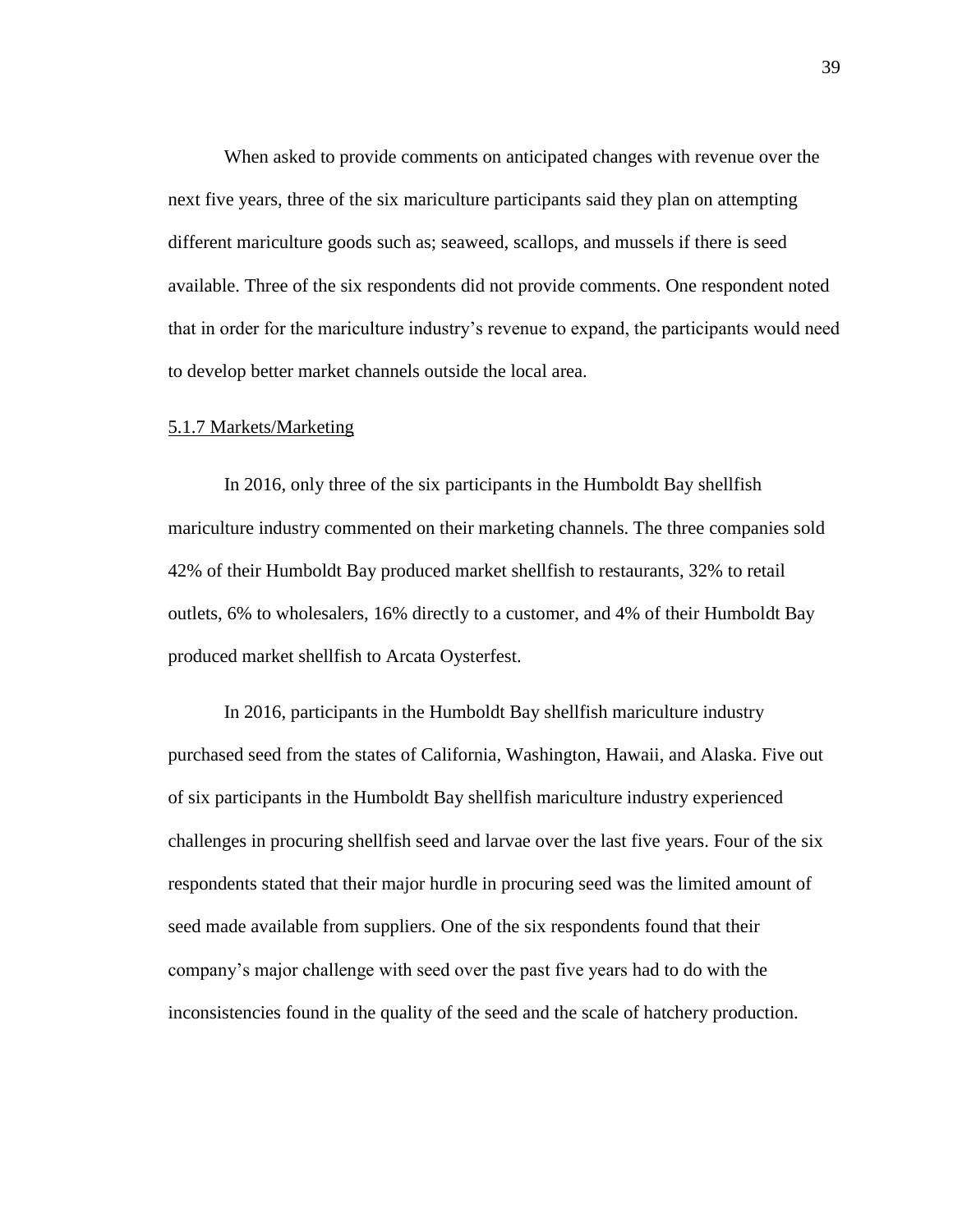Four of the six participants in the Humboldt Bay shellfish mariculture industry reported plans to get into, or increase shellfish seed and larvae production. These participants want to attempt, or increase their shellfish seed and larvae production because of the need for seed and the ability to stay relevant in the industry. Two of the six respondents did not comment.

In 2016, only three of the six participants in the Humboldt Bay shellfish mariculture industry commented on their sales and outlets. The three companies collectively sold 79% of their Humboldt Bay produced market shellfish to locations in Humboldt County and the other 21% to locations in California outside of Humboldt County. These three companies did not sell any shellfish to locations outside the state of California, or outside the United States.

#### 5.1.8 Collaborations/Community Work

In 2016, participants in the Humboldt Bay shellfish mariculture industry were a part of various community collaborations including: the Humboldt Bay Harbor District's Pre Permitting Project, Coast Seafoods expansion project, Humboldt Bay Keeper's beach cleanup efforts, high school projects, Adopt a Highway programs, a raft culture study, a shellfish growth study, the eelgrass monitoring study, the black brandt monitoring study, a CDPH water quality and shellfish health study, a master's study at Humboldt State University, and a CSU Agriculture study.

In 2016, participants in Humboldt Bay shellfish mariculture industry collectively spent 267 employee hours per month assisting with Humboldt Bay related scientific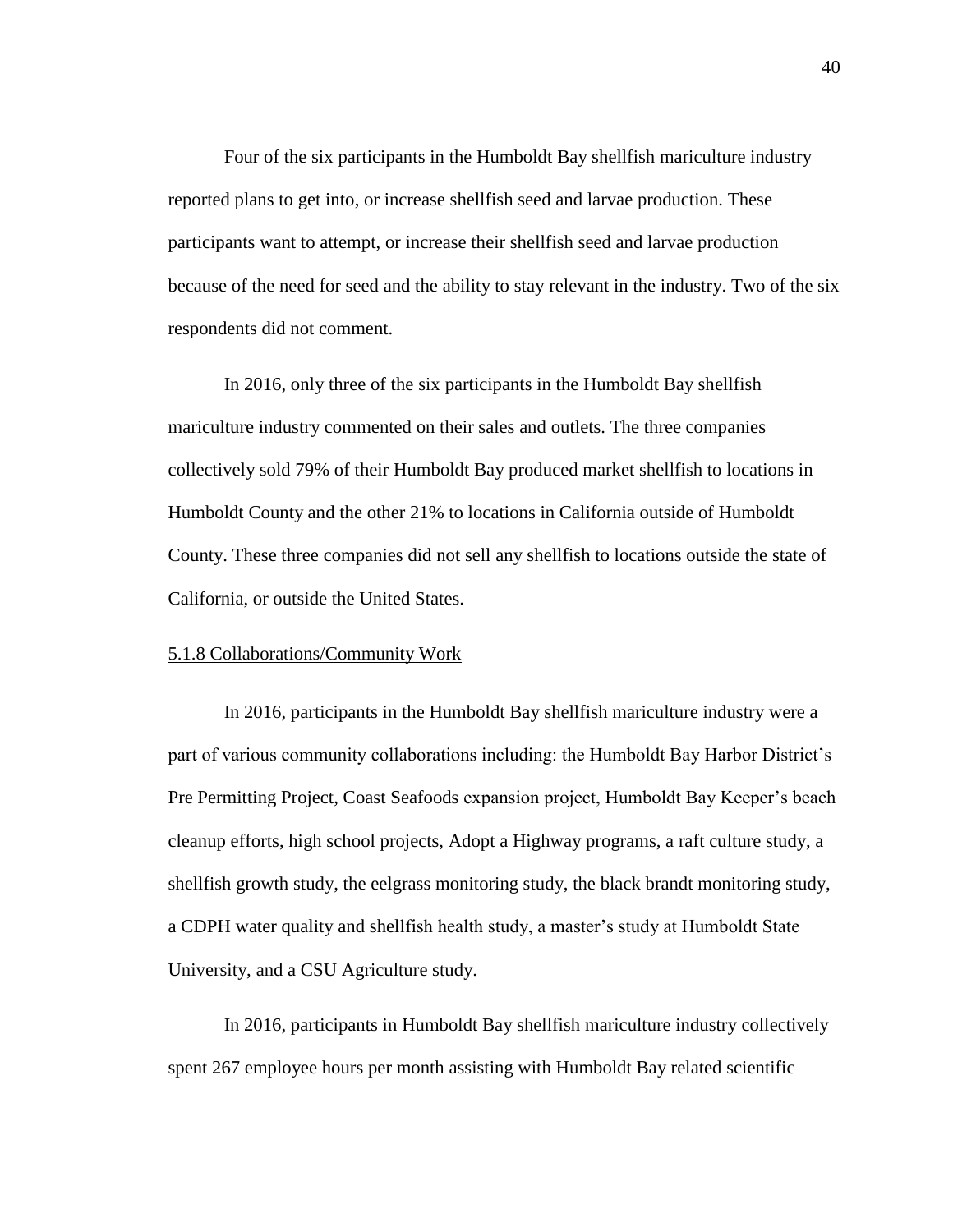studies, community work, and agency and industry initiatives. It is important to note that certain companies spent much more time than other companies in assisting with noncompany related initiatives.

# 5.1.9 Future

We asked the participants in the Humboldt Bay shellfish mariculture industry to rank (in numbered order) their top five concerns/threats related to the sustainability of their mariculture business (Figure 3).





When asked to provide any additional comments about anticipated and future

changes over the next five years, two out of six survey respondents did not provide any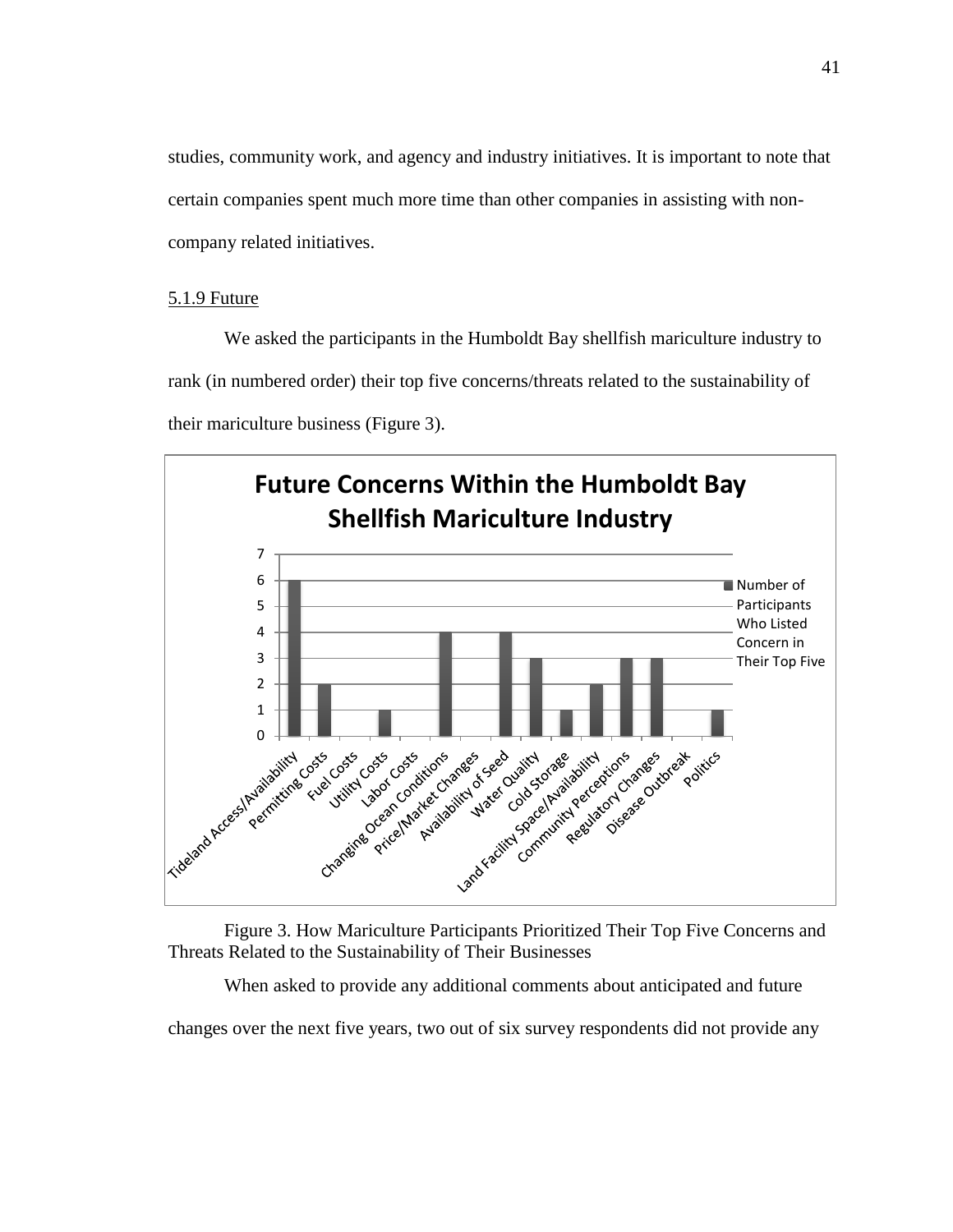comments. One mariculture participant stated that community and regulatory changes can happen very quickly and potentially put you out of business depending on their results.

Another participant voiced their concerns about changing ocean conditions and acidification and the potential for this to be catastrophic.

#### 5.1.10 Economic Impact/Multiplier

The shellfish mariculture industry in Humboldt Bay had estimated revenues of \$9.8 million in 2016. Utilizing the economic impact multiplier developed by Northern Economics Inc. (2013) for California (1.97) it is estimated that the 2016 total economic impact of the industry in the Humboldt Bay region is \$19.3 million.

5.2 Qualitative Results (Interviews, Participant Observation, and Document Analysis)

## 5.2.1 Strengths within the Humboldt Bay Shellfish Mariculture Industry

Analysis of documents, participant observation, and stakeholder interviews with mariculture participants and non-mariculture participants showed that the shellfish mariculture industry in Humboldt Bay has many strengths.

During the interview process we asked both mariculture participants and nonmariculture participants, "What is working well within the mariculture industry in Humboldt Bay"? Coding and analysis revealed that the mariculture participants mentioned eight themes in response to the interview question. Figure 4 shows the results from this question. Most notably, mariculture participants mentioned three major strengths within Humboldt Bay's mariculture industry: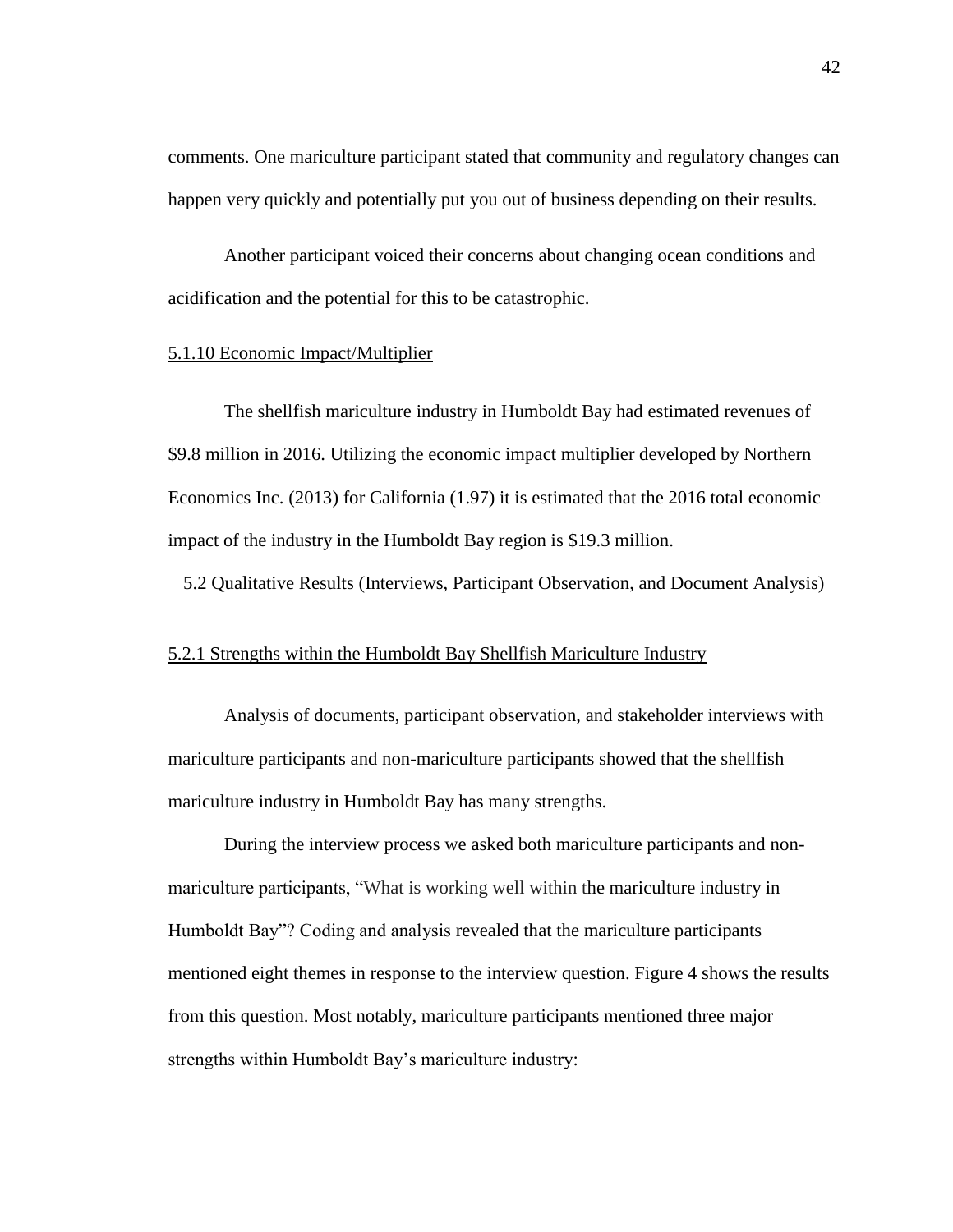- 1. The relationships amongst one another within the mariculture industry.
- 2. Water quality within Humboldt Bay.
- 3. The surrounding communities' perceptions of the mariculture industry.

Coding and analysis revealed that the mariculture participants mentioned five other themes that are working well within Humboldt Bay's mariculture industry. These themes were not explored either because the interviewees chose not to expand in detail about the theme, or because I could not find information about the theme during document analysis. These themes included; business co-ops, available land-based infrastructure for seed production, family owned businesses, Arcata Oyster Festival, and the mariculture industry's economic impact in general.

The theme, "Business co-ops" refers to more than one business, or shellfish grower participating in the selling of shellfish together. "Available land-based infrastructure for seed production" refers to the surrounding land on Humboldt Bay as being valuable for future seed production. "Family owned businesses" refers to the small-scale shellfish businesses that operate in Humboldt Bay. "Arcata Oyster Festival" refers to an annual summer festival on the plaza in Arcata. "The mariculture industry's economic impact in general" refers to the annual amount of revenue that shellfish mariculture in Humboldt Bay contributes to Humboldt County.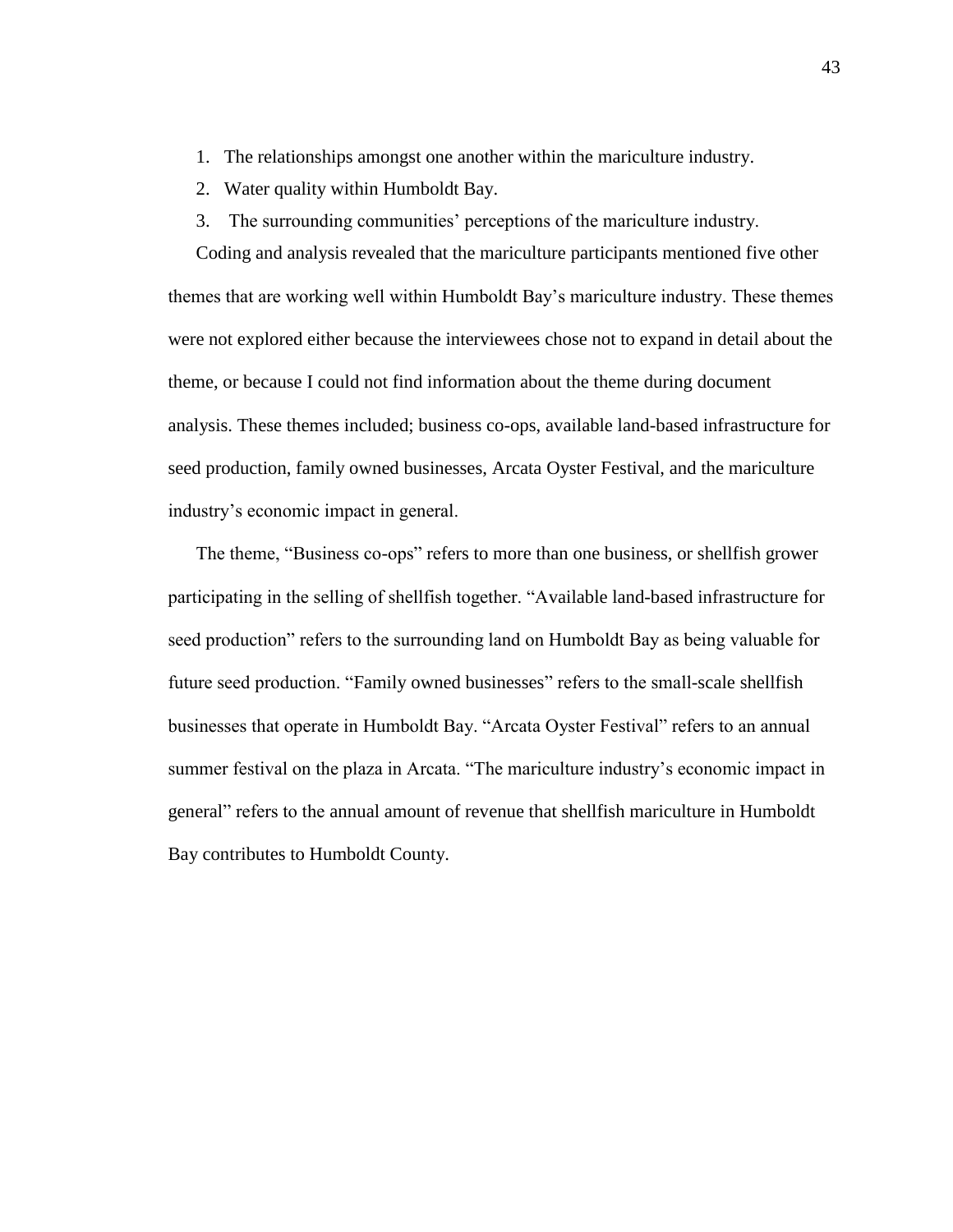

Figure 4. Mariculture Participants Responses to the Question, "What is working well within the Mariculture Industry in Humboldt Bay?"

A major strength within the Humboldt Bay mariculture industry is Humboldt Bay's healthy water quality and ability to remain resilient. Four respondents noted that Humboldt Bay's water quality is beneficial to the mariculture industry. One respondent said, "Humboldt Bay is a gem and more and more players are starting to figure that out. It has a clean bill of health. It is disease free and resilient." (Interview, Shellfish Grower, 2017). Another mariculture participant pointed out that the bay's healthy water quality was directly related to the presence of the shellfish mariculture industry. The respondent stated that, "water quality here has drastically improved because of shellfish culture" (Interview, Shellfish Grower, 2017).

In an article published in the Times Standard, the owner and operator of Humboldt Bay Oyster Company, Todd Van Herpe spoke of the environmental benefits of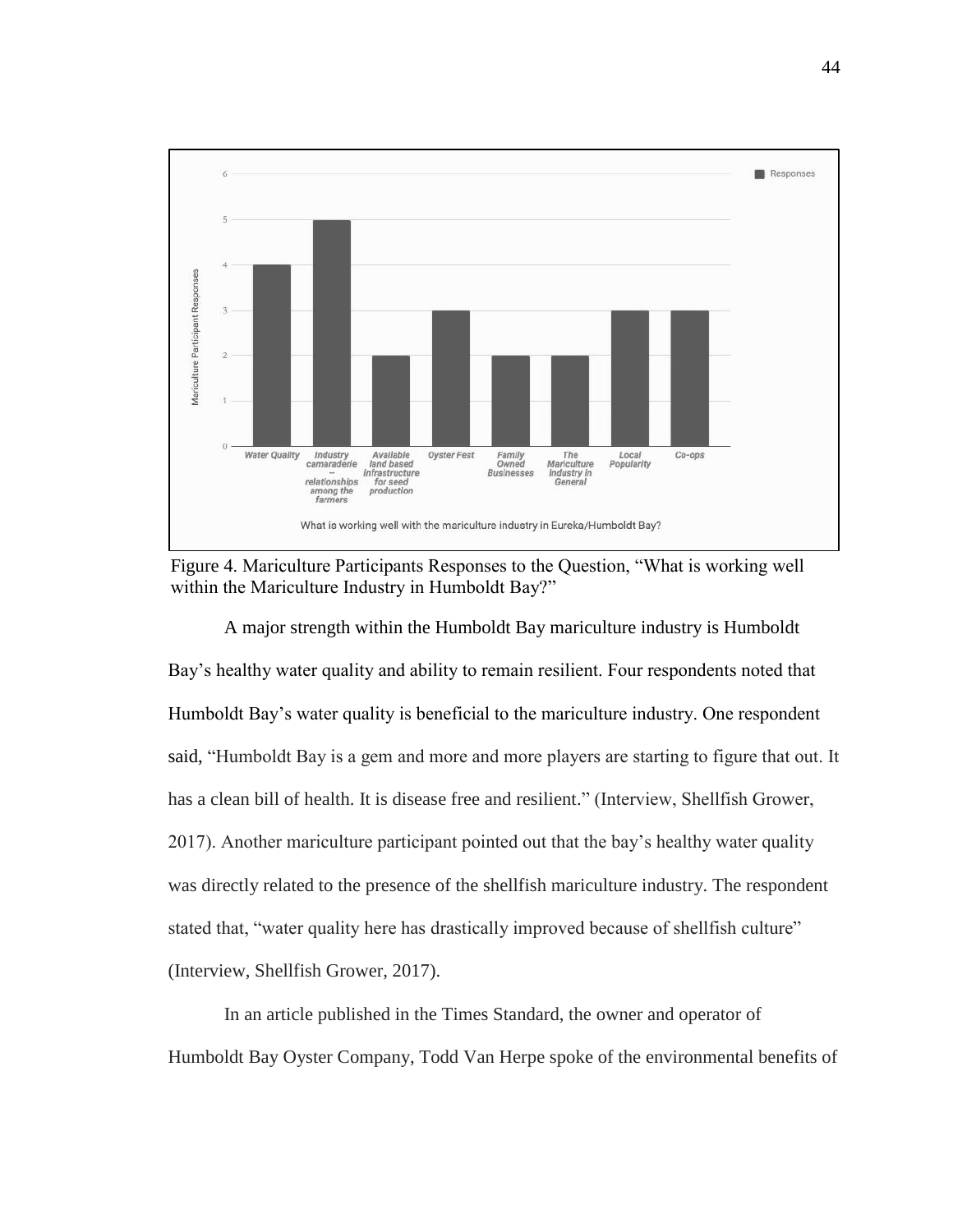shellfish mariculture. He said, "oysters serve a beneficial ecological purpose by filtering water (as much as 50 gallons a day per oyster), battling eutrophication and providing structure to the bay" (Poor, 2011).

In terms of providing ecosystem goods and services and benefiting the marine ecosystem's ability to remain resilient, shellfish farming, and particularly oyster farming, is of the highest value. Oyster mariculture is so essential to the health of some parts of the marine ecosystem that NOAA has recently prioritized it above all other forms of aquaculture in order to grow more oysters for food, jobs, and ecosystem services (NOAA Aquaculture, 2016).

Oyster farmers were not the only ones to mention Humboldt Bay's healthy water quality. John Driscoll, a writer for the Times Standard said in an article in July of 2015, "Humboldt Bay's clean water, its tides and its moderate climate make it the biggest producer of oysters in the state" (Driscoll, 2015).

Greg Dale, the manager of Coast Seafoods Company, was interviewed in the same Time Standard newspaper article and spoke of the importance of the mariculture industry and the benefits of shellfish culture on water quality. Dale said, "We are huge on water quality, we are a good industry. We are smart, resourceful with a real net positive influence" (Driscoll, 2015). In another article published in the Daily Journal in 2011, Greg Dale spoke of the importance of Humboldt Bay's shellfish mariculture industry. He said, "Humboldt Bay is extremely important to the oyster industry worldwide, the Kumamotos (oysters) are highly prized, they don't grow everywhere" (Molina, 2011).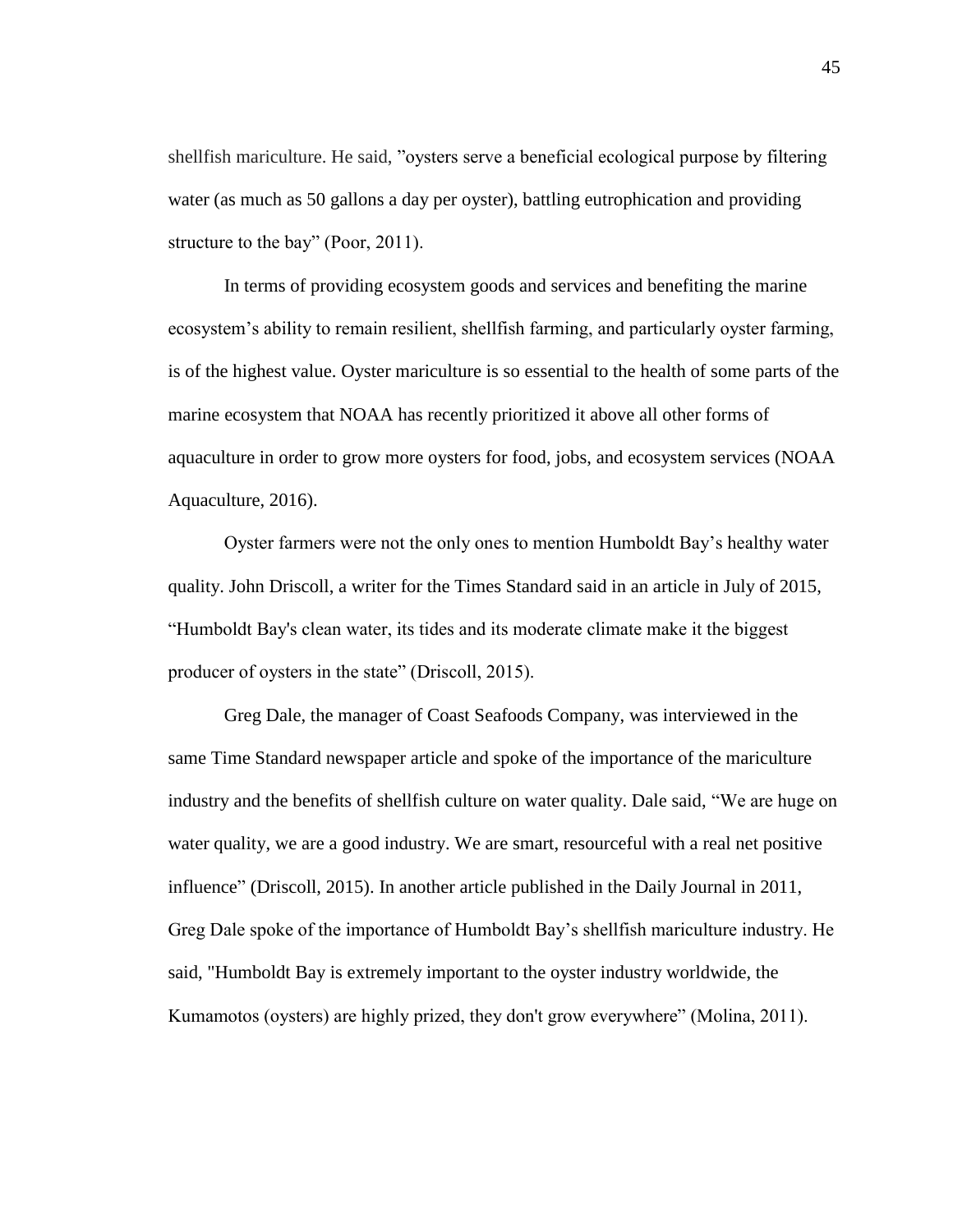Humboldt-grown oysters were considered to be "best-choice" by Monterey Bay Aquarium's Seafood Watch program (Monterey Bay Aquarium Seafood Watch, 2012). This designation, along with Humboldt Bay being "the oyster capital of California" has helped the mariculture industry to gain global recognition. The national popularity of oysters grown in Humboldt Bay is economically important for mariculture participants and other Bay businesses. However, for most of the mariculture participants, it is much more important to be revered by the community that surrounds their operations. One of the biggest strengths that stakeholders within the Humboldt Bay mariculture industry reported is the industry's popularity among local Humboldt County residents.

Three mariculture participants mentioned that the community's perception of the shellfish mariculture industry was something that was working well within the mariculture industry. One respondent made the following statement about their industry's popularity among Humboldt Bay's community, "The community is real receptive to oysters and the growers" (Interview, Shellfish Grower, 2017).

Another mariculture participant explained why he believed that the industry was important to local residents. He added, "Oysters and the growers are really celebrated here, I think because we do so much for the community and are good environmental stewards" (Interview, Shellfish Grower, 2017).

Non-mariculture participants also voiced support for the mariculture industry. During the Coastal Commission meeting to review Coast Seafoods' expansion permit on June  $7<sup>*</sup>$ , 2017, Dr. Thomas Torma, the cultural director for the Wiyot Tribe said during the time allotted for public comment, "It should be noted, that the Wiyot Tribal Council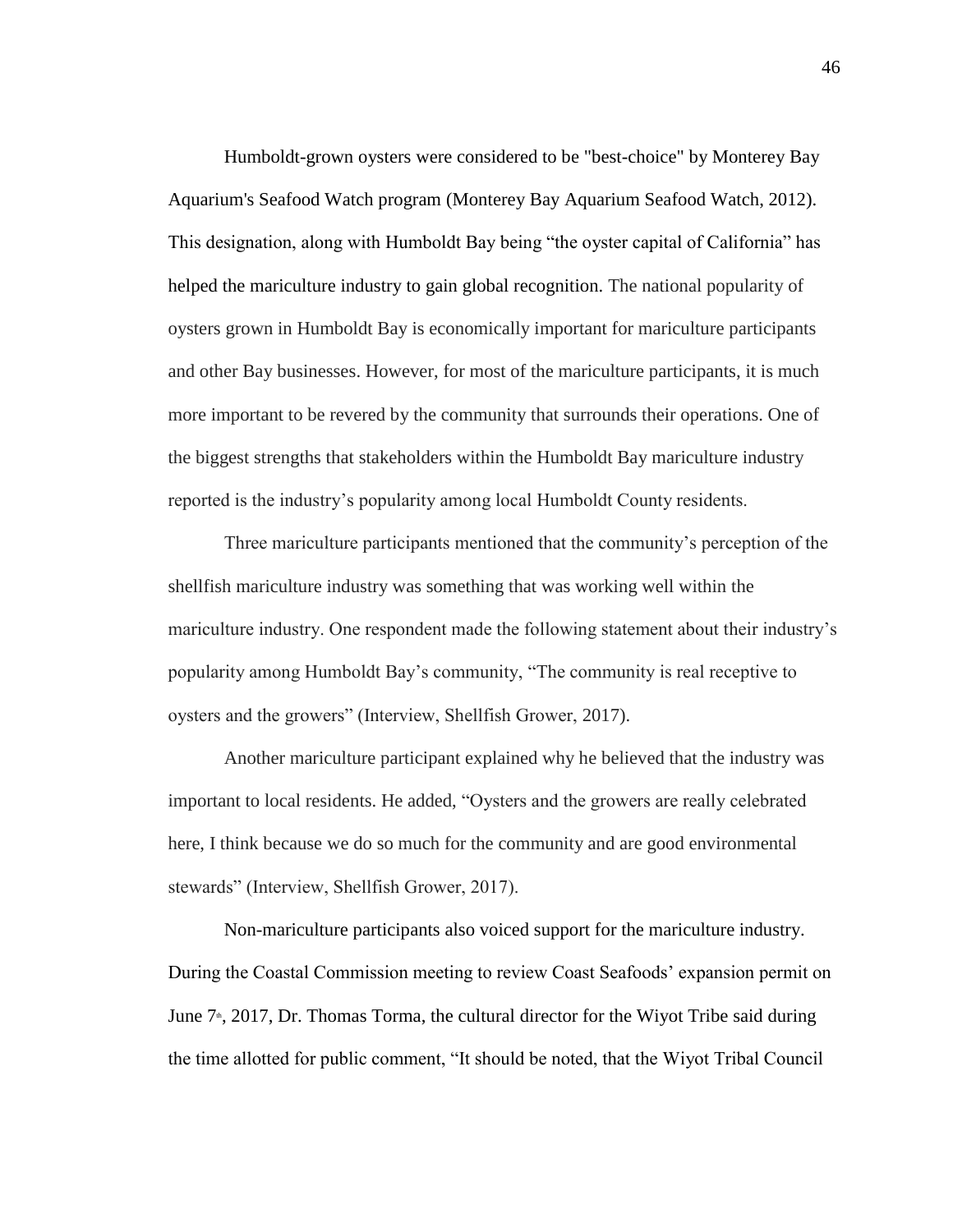has expressed its support for sustainable mariculture in the bay. We see it as both an important part of the local economy in which the Wiyot tribe depends on and also the ecology of the bay".

During the interview process, another non-mariculture participant noted that they supported the mariculture industry and its participants because of the positive influence and recognition of Humboldt Bay that the shellfish growers' have contributed. The interviewee stated, "There is more and more recognition of Humboldt Bay because of oyster growers. I like the oyster guys here, they are really great and science based" (Interview, Environmental Advocate, 2017).

The interview process with mariculture participants revealed that the top strength perceived by stakeholders within the mariculture industry in Humboldt Bay; is their relationships with one another. Five shellfish growers in Humboldt Bay mentioned that their relationships with other shellfish growers in Humboldt Bay was something that worked well. One respondent made the following statement about the camaraderie within the industry, "The oyster growing community works really well together here. Tighter than anywhere I have ever been or worked" (Interview, Shellfish Grower, 2017). Another respondent said, "I love the community inside the mariculture industry" (Interview, Shellfish Grower, 2017).

While all mariculture participants compete with one another for market penetration and shellfish sales, in interviews, participants mentioned that they get along well and support each other, whether or not the business is a large-scale, or small-scale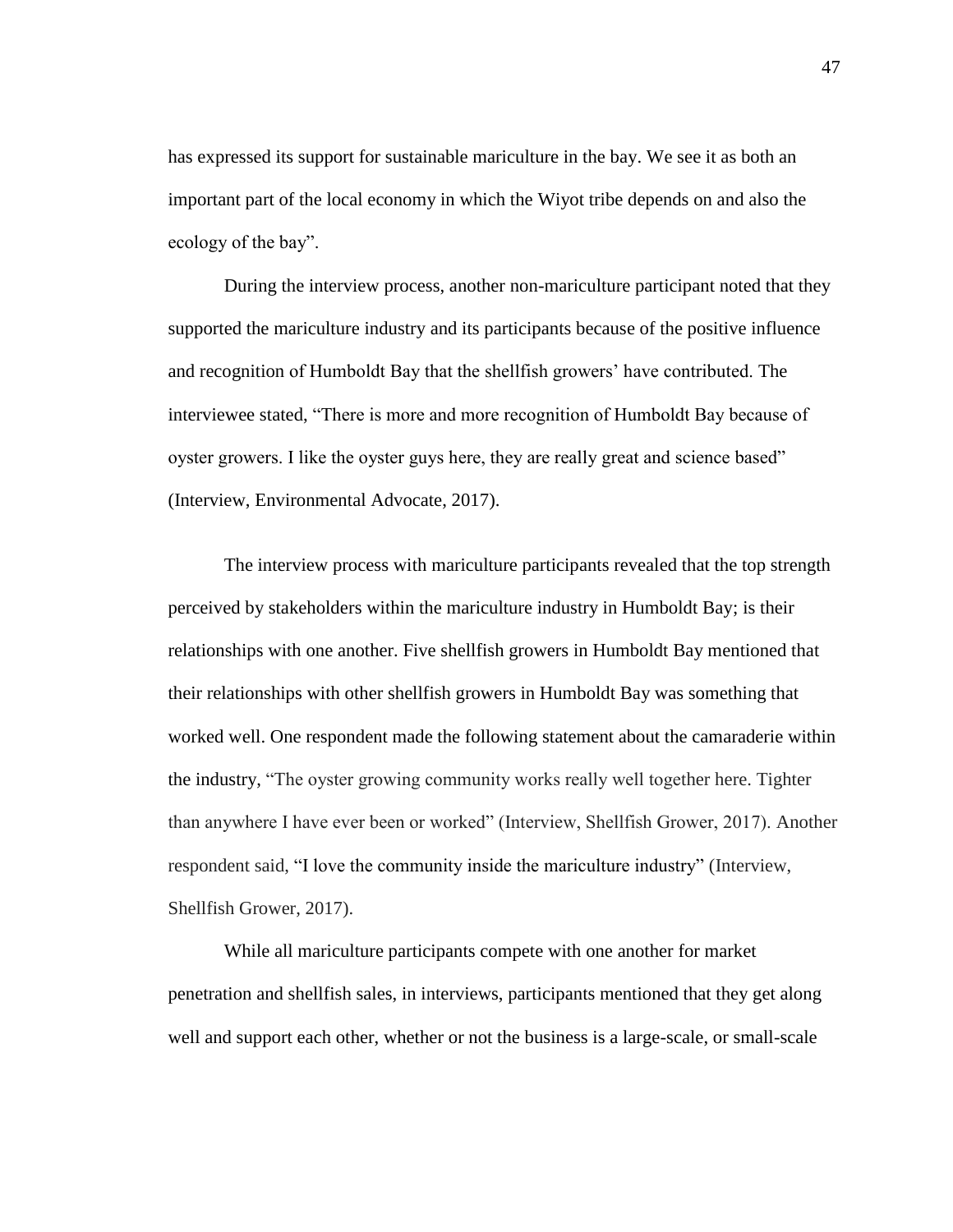operation. This result is made apparent through the following response, "The oyster community has worked together on so many projects in the area. There isn't any closed competition, it is all open between us" (Interview, Shellfish Grower, 2017).

On February  $28<sup>th</sup>$ , 2017, the Board of Commissioners for the Humboldt Bay Harbor District called a special meeting to discuss the policy decision involving the ruling on *permit 14-03,* Coast Seafoods' proposed plan for oyster culture expansion in Humboldt Bay. Among the many residents in attendance for the meeting were the owners and managers of all six operations of Humboldt Bay's mariculture industry, with exception of recused commissioner and manager of Coast Seafoods, Greg Dale. During time set aside for public comment, five mariculture participants from four different, and much smaller entities came up to the podium in full support of Coast Seafoods' expansion plan.

Grace Sterner of North Bay Shellfish spoke in full support of the plan. She said,

I think I speak on behalf of our communities' small growers that we completely support this expansion of Coast Seafoods. They (Coast Seafoods) are an amazing company. They don't just do a lot for Humboldt Bay, but they do a lot for the community...

We (North Bay Shellfish) could simply not exist without Coast Seafoods Company because they (Coast Seafoods) are the ones who have the resources to study the eelgrass, the brant, and all that's in Humboldt Bay. So thank you Coast, for all that you do for us (Harbor District, 2017).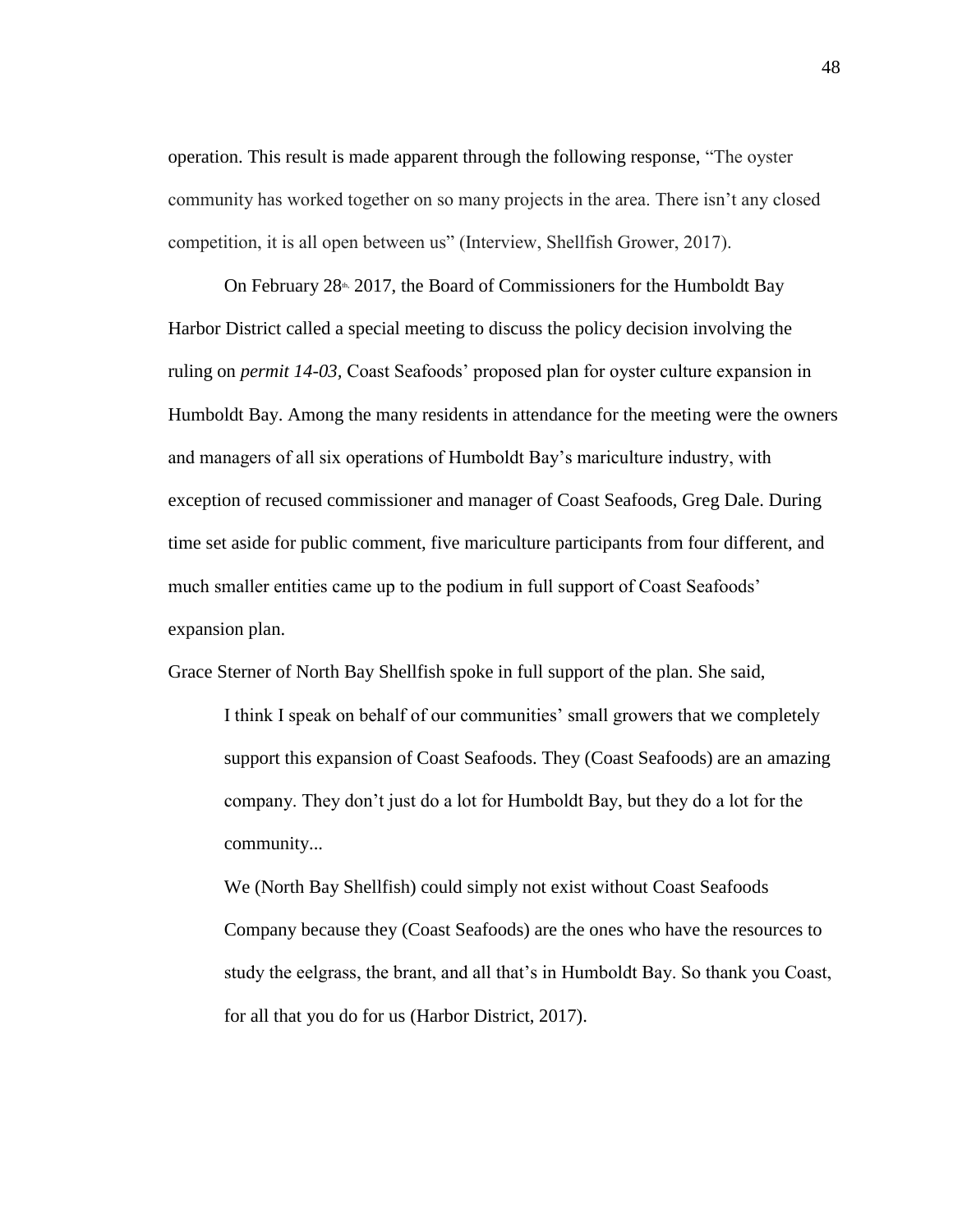# 5.2.2 Vulnerabilities and Challenges within the Humboldt Bay Shellfish Mariculture Industry

Analysis of documents, participant observation, and stakeholder interviews with mariculture participants and non-mariculture participants shows that industry participants see several challenges and vulnerabilities within the shellfish mariculture industry in Humboldt Bay.

During the interview process we asked both mariculture participants and nonmariculture participants, "What are the particular challenges/difficulties within the mariculture industry in Humboldt Bay?" Coding and analysis revealed that the mariculture participants mentioned 12 themes in response to the interview question (Figure 5). Most notably, respondents mentioned three major vulnerabilities that presented the biggest challenges to the future and sustainability of the mariculture industry in Humboldt Bay. These were:

- (1) Permitting and regulations within the industry.
- (2) Procuring seed and larvae.
- (3) Community opposition to expansion.

Coding and analysis revealed that the mariculture participants mentioned nine other themes in response to the question, "What are the particular challenges/difficulties within the mariculture industry in Humboldt Bay"? These themes were not explored either because the interviewees chose not to expand in detail about the theme, or because I could not find information about the theme during document analysis. These themes include; gear storage, shipping, ice/cold storage, Harbor District management, poachers,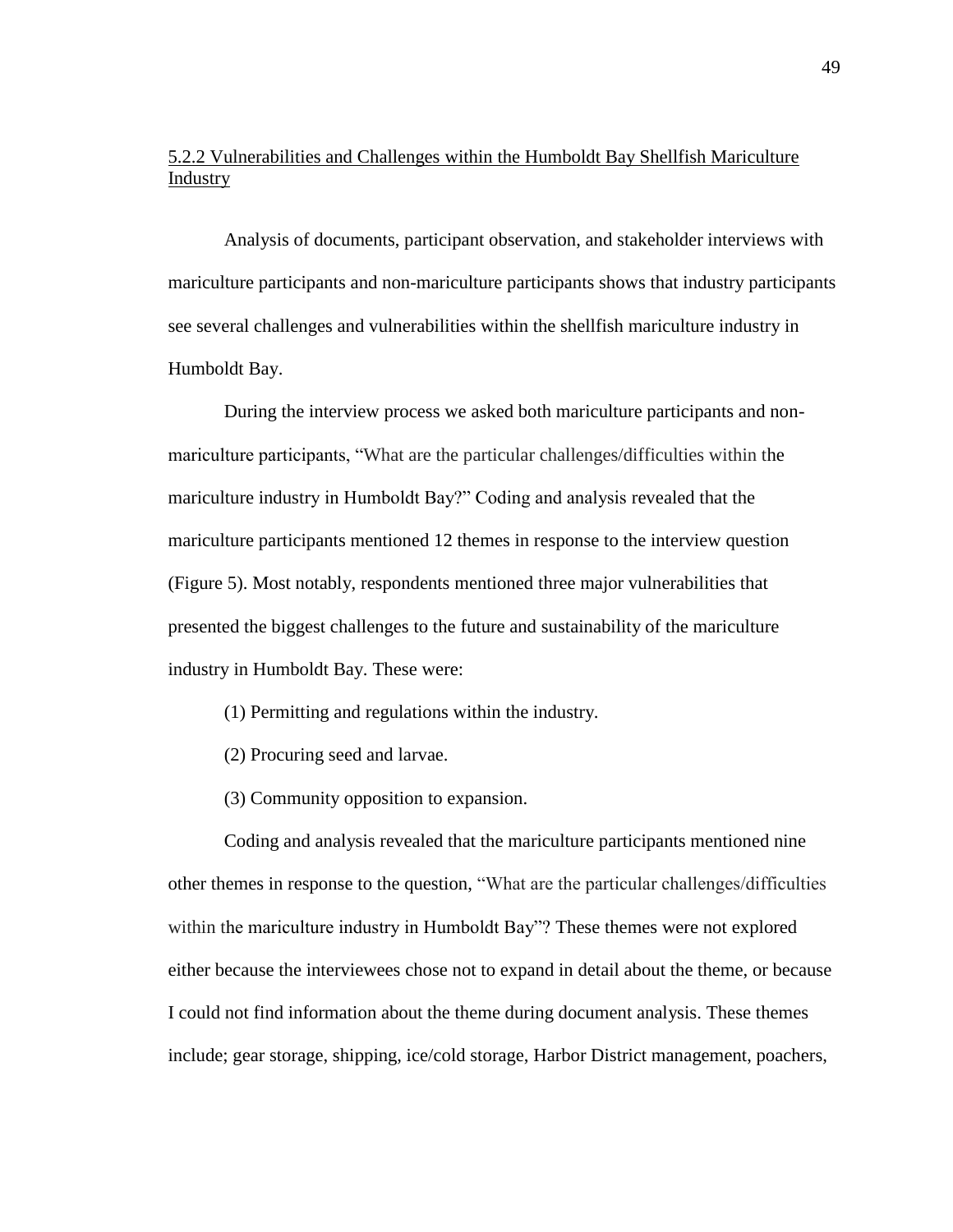environmental variables, operational overhead costs, not enough processors, and lack of growth in the industry.

The theme, "gear storage" refers to the challenge of being able to safely and efficiently store the large amount of gear that is required to farm shellfish. "Shipping" refers to the difficulty with shipping shellfish out of Humboldt County. "Ice/ cold storage" refers to the limited amount of available ice/cold storage in Eureka's working waterfront. "Harbor District management" refers to the notion that the Harbor District is doing an ineffective job at managing the mariculture industry. "Poachers" refers to people stealing maricultured shellfish out of grow out grounds. "Environmental variables" refers to the challenge of working outside in an uncontrolled climate. "Operational overhead costs" refers to the amount of money business owners have to spend annually to participate in the industry. "Not enough processors" refers to the



Figure 5. Top 12 Categorized Responses to the question, "What are the particular difficulties/challenges with the mariculture industry in Eureka/Humboldt Bay"?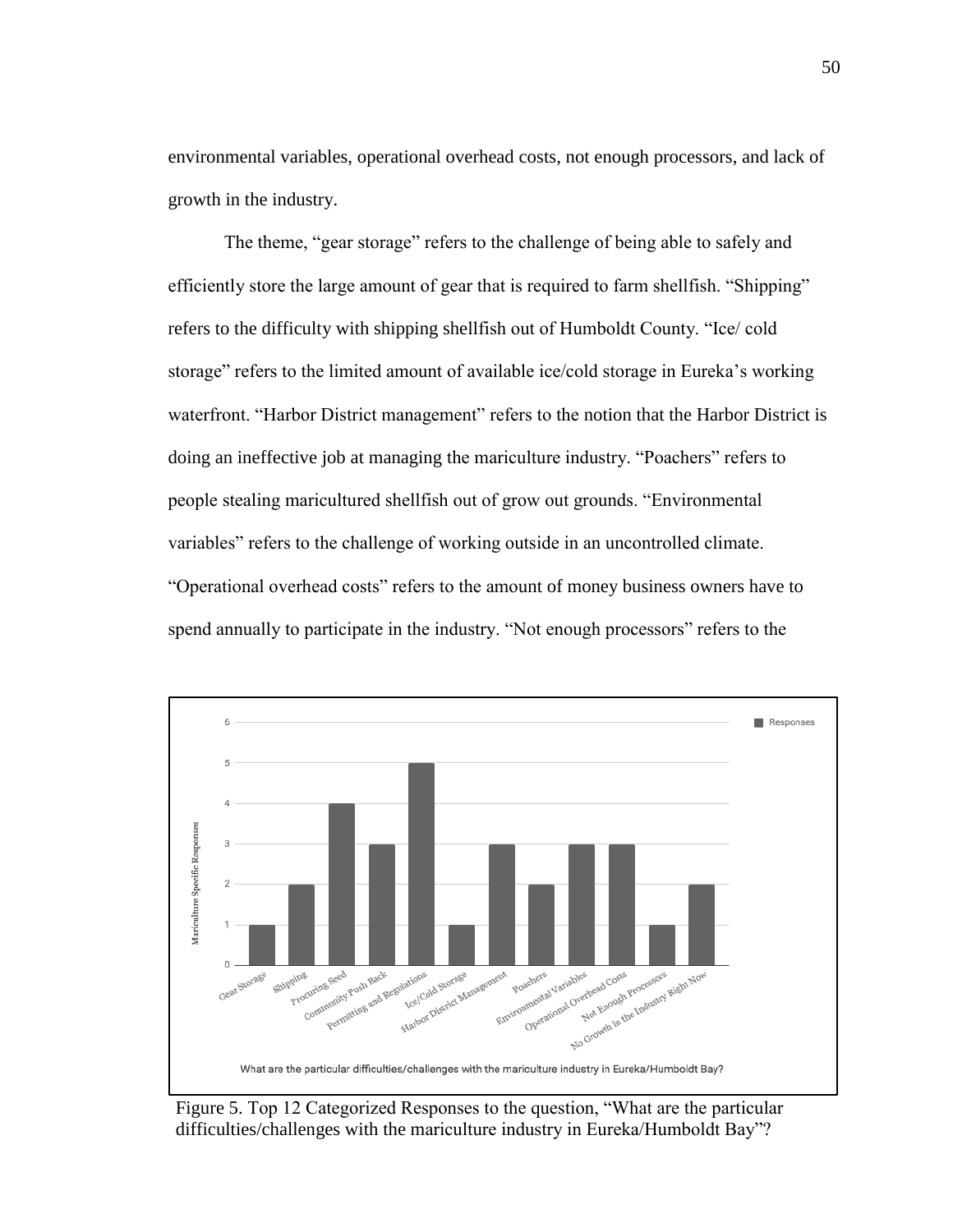challenge of selling maricultured shellfish products because of the lack of businesses that specialize in the selling of these products. "Lack of growth in the industry" refers to the absence permits being given out to new shellfish mariculture businesses in Humboldt Bay.

During the interview process, five mariculture participants mentioned the challenges gaining permits for shellfish mariculture in the state of California and the redundant regulations within the industry. One mariculture participant said, "It is so frustrating to go through the permitting process. My job would be easier elsewhere, it is so overwhelming in California" (Interview, Shellfish Grower, 2017).

Another mariculture participants noted that the challenge of permitting and subsequent regulations within Humboldt Bay's mariculture industry is particularly difficult for the owners and managers of smaller entities. The participant noted that, "California is not friendly to small, family shellfish farmers" (Interview, Shellfish Grower, 2017).

According to the Aquaculture portal on the California Department of Fish and Wildlife website, permitting shellfish mariculture is "an extremely complex process" (CDFW, 2018). An article published in the Eureka Times Standard in 2011 echoes the CDFW statement. The author describes the process of permitting shellfish mariculture in Humboldt Bay as "rigorous" (Poor, 2011).

In 2012, the North Coast Journal published an article about oyster farming in Humboldt Bay. The author interviewed multiple shellfish farmers including Coast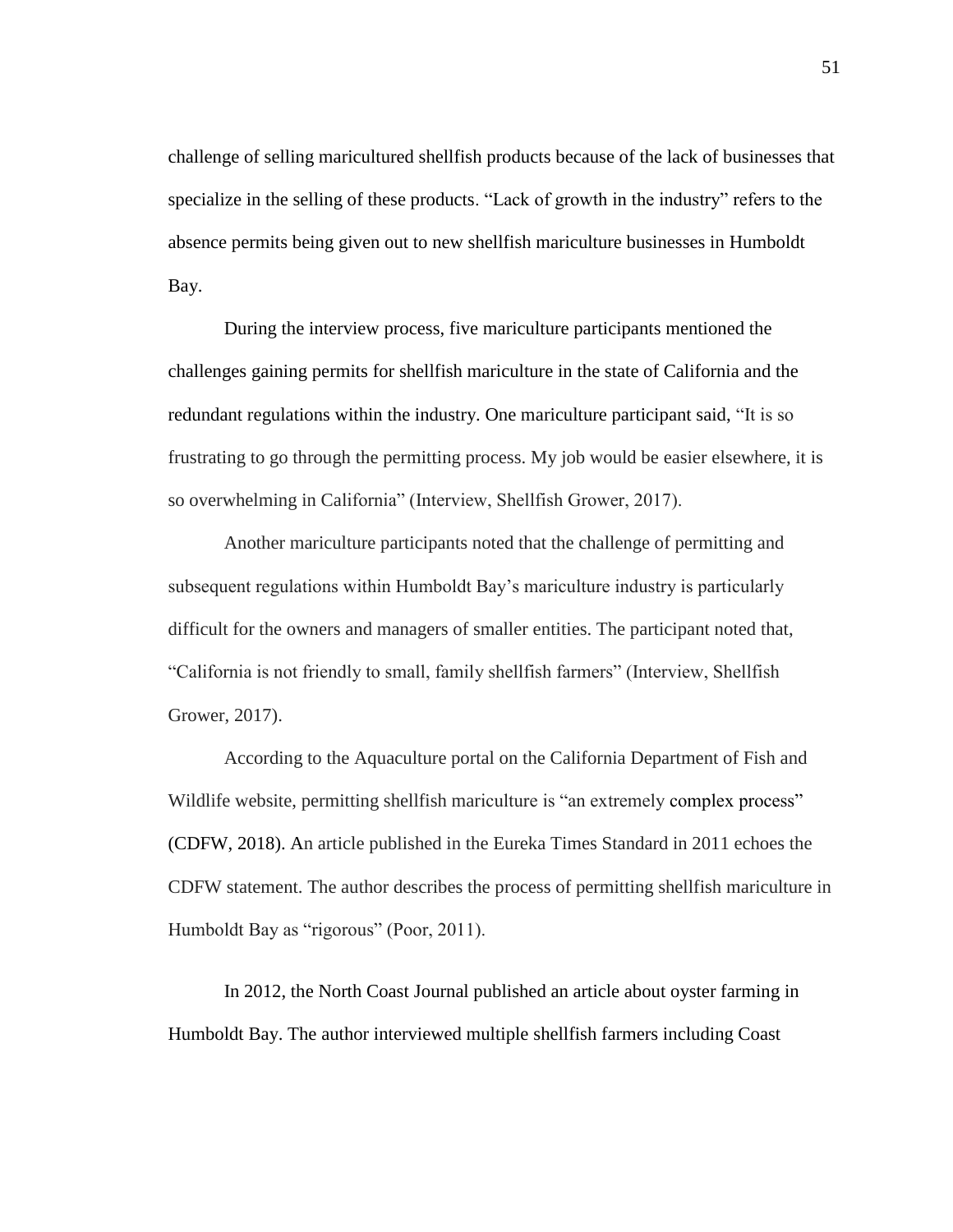Seafoods' manager Greg Dale. According to Walters (2012), Coast Seafoods Company spent more than \$1 million on permits and environmental reviews from at least nine local, state and federal agencies over a period of ten years. The author added that, "Coast could weather the expense, but smaller operators generally can't" (Walters, 2012).

One shellfish grower summed up the burden of permitting shellfish mariculture in Humboldt Bay in his letter to the Humboldt Bay Harbor District. The mariculture participant said,

If you want to set up a new oyster farm on the bay – or expand an existing one – you'll need buckets of money and the perseverance of a gull choking down a starfish to complete the slow-going, complex multi-agency permitting and environmental review process (National Working Waterfront Network, 2018).

Many of the participants' concerns with the permitting process were related to how complex it is, how difficult it is to navigate, how expensive it is, and how uncertain it is. In the California system, mariculture operators must hire experienced environmental consulting firms to help them navigate the permitting process which is expensive and can make entrance into the industry prohibitive for small businesses. To start, or continue a mariculture operations, business must get at least ten different permits and every permit application is an opportunity for the project to be stopped.

It is important to note that many of the challenges in permitting or expanding mariculture operations in Humboldt Bay are also linked to legitimate environmental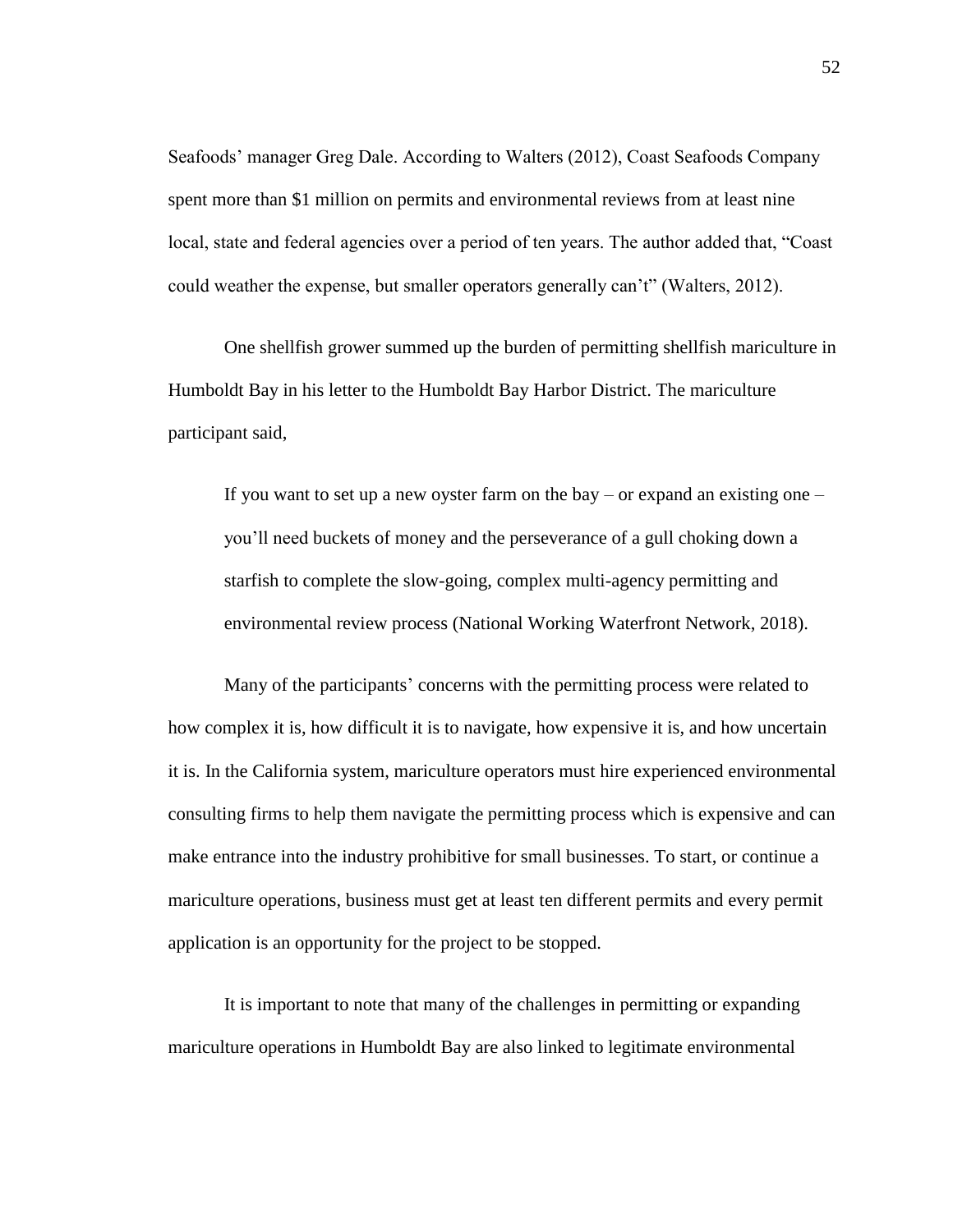concerns about the impacts of mariculture activities on eelgrass populations in the bay. Scientists and stakeholders have concerns that the mariculture industry's current grow out method may have negative impacts on the eelgrass ecosystem. In a letter sent from three professors from Humboldt State University's Department of Biological Sciences to the Harbor District regarding Coast Seafoods' Permit Draft Initial Study, the concerned party wrote, "Based on the best available science inside and outside Humboldt Bay, we feel that the proposal will negatively affect functions of the eelgrass bed" (Shaughnessy et. al, 2015). The letter went on to suggest that a monitoring study be conducted to assess the impacts of mariculture activities on eelgrass in the bay before any expansion of the industry is improved. When the Coastal Commission voted not to approve Coast Seafoods' permit and expansion project, Commissioners who voted no, cited the uncertainty about impacts to eelgrass in their decision. Until concerns about eelgrass are studied and addressed in proposals for mariculture operations, permitting and expansion may continue to be challenges for the industry.

Another major vulnerability within Humboldt Bay's shellfish mariculture industry is the challenge of procuring shellfish seed and larvae. During the interview process, four mariculture participants noted that procuring seed is a major difficulty, either because of Humboldt Bay's location or because of the lack of seed producers in the area. One respondent said, "It's very difficult to get seed here, it just is not available" (Interview, Shellfish Grower, 2017).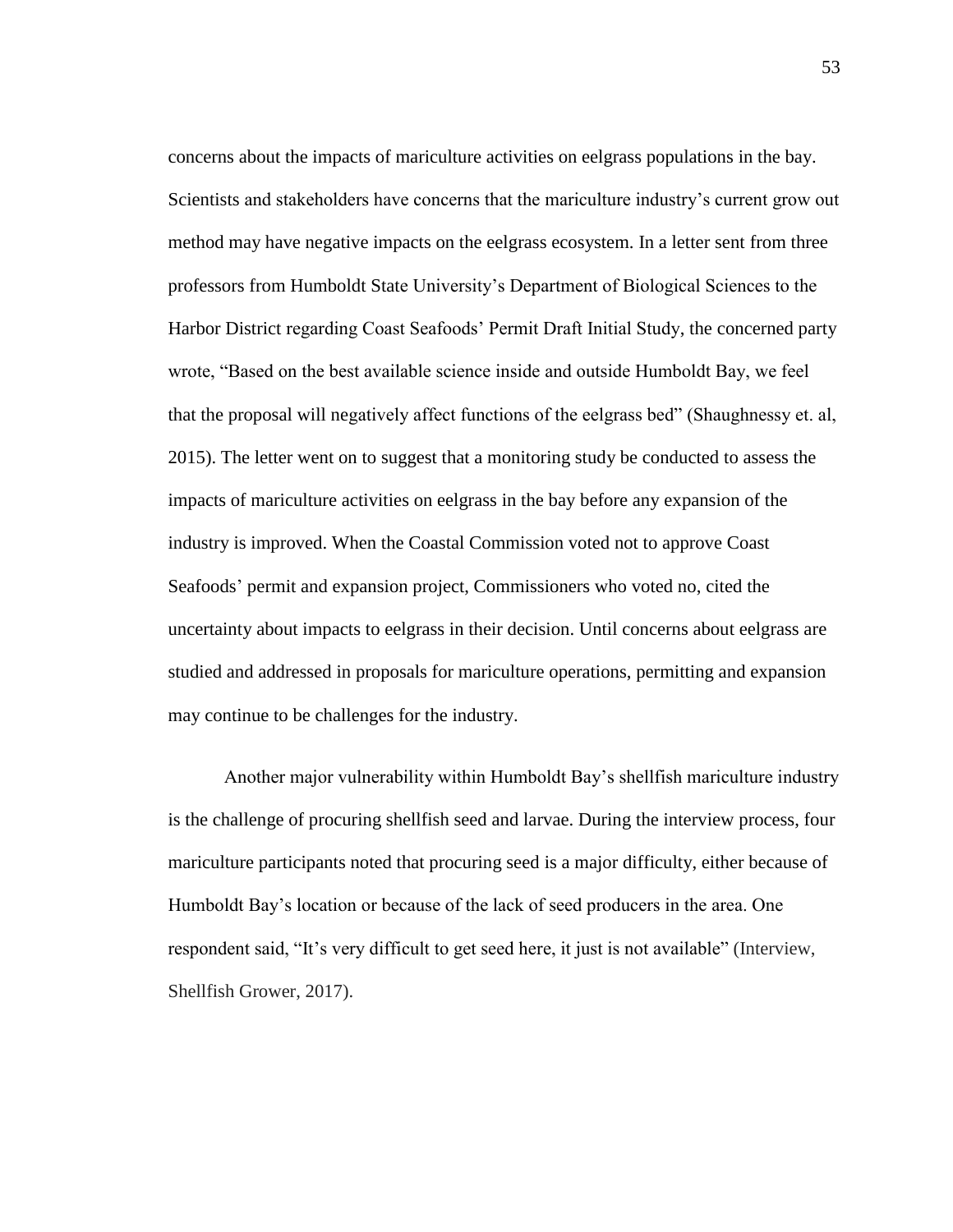Two interviewees suggested that procuring seed is much more difficult for the small- scale growers and noted that the larger operators are actually buying up most of the available seed. One respondent said, "These big players are really clamping down on the seed availability, making it hard for smaller players to procure seed (Interview, Shellfish Grower, 2017).

Whether or not the challenge of procuring shellfish seed stems from Humboldt Bay's geographic isolation, or simply the insufficient production of seed and larvae stocks, the lack of availability of seed and larvae creates a major vulnerability within the mariculture industry in Humboldt Bay.

A third challenge and vulnerability perceived by the participants of Humboldt Bay's shellfish mariculture industry is the opposition from the surrounding community of non-mariculture participants to shellfish mariculture expansion. During the interview process, four mariculture participants noted this challenge.

One mariculture participant spoke of the challenges of expanding his grow-out grounds in Humboldt Bay. He said, "Finding common ground with all the users and the participants in Humboldt Bay is very hard. It is a bummer because I feel like we can, and should all be working together to promote commerce on the bay and should be able to expand, but this place is full of pessimistic, intolerant, change fearing people" (Interview, Shellfish Grower, 2017).

Another mariculture participant expressed his concerns with the community's opposition to mariculture expansion by recounting his experiences at public meetings regarding the Pre-permitting project and Coast Seafoods' expansion. He noted, "There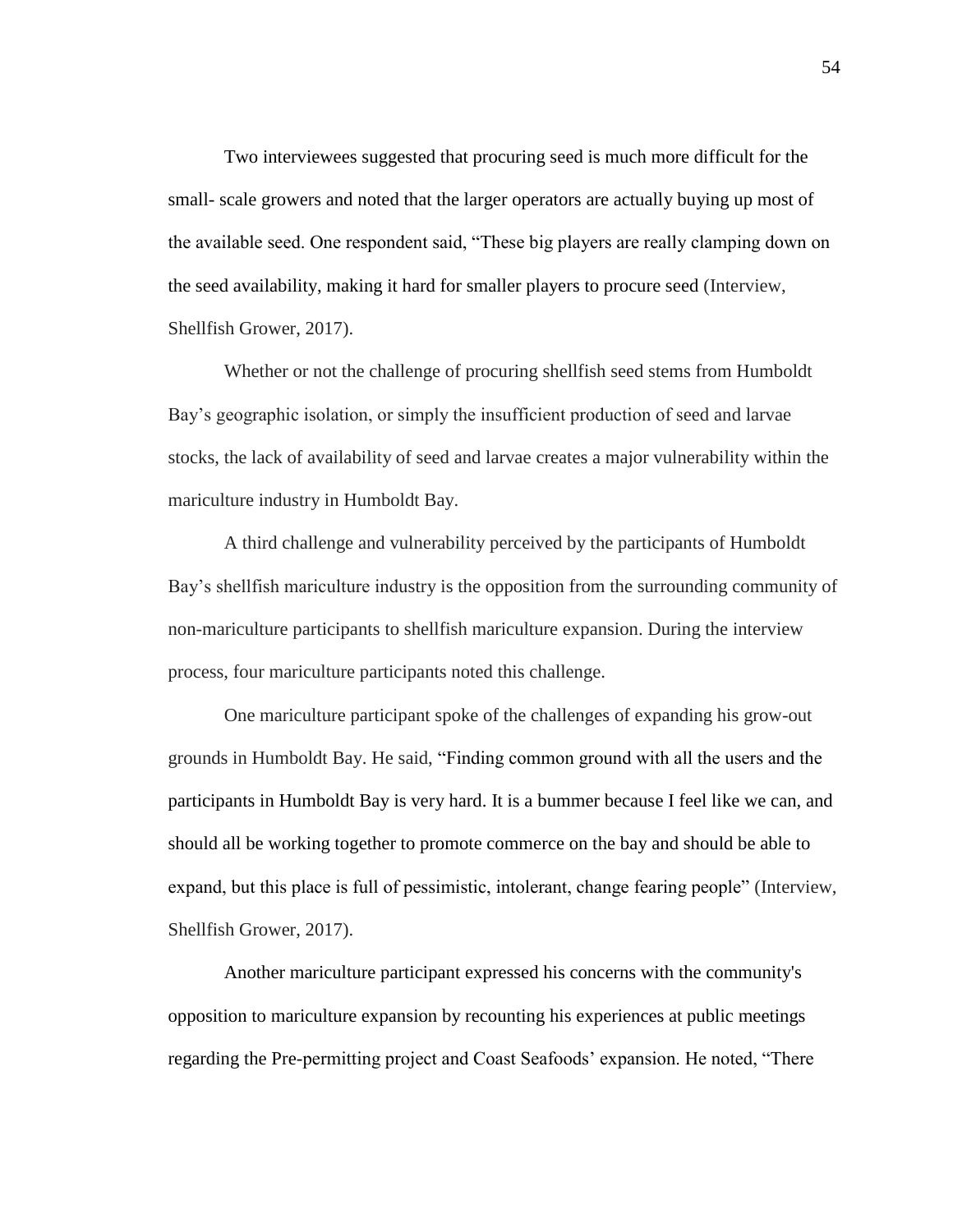are lots of accepting people of the mariculture industry here and they want to see it grow and succeed, but they are not the ones standing up in public meetings. The people who stand up are the ones who are disgruntled and upset with our industry" (Interview, Shellfish Grower, 2017).

The opposition from non-mariculture participants regarding mariculture expansion represents a significant vulnerability within Humboldt Bay's mariculture industry because of the subsequent conflict that has become associated with it.

While there are six companies that participate in the Humboldt Bay mariculture industry, most non-mariculture participants and stakeholders that I interviewed expressed negative perceptions of Coast Seafoods because of the way that [Coast] moved forward with their expansion permit and application process.

Commercial and recreational fishermen both contributed negative opinions about Coast Seafoods and the EIR process for their expansion. One respondent noted that, "The EIR for Coast Seafoods' expansion blew off the hunters, the recreational fisherman, and the herring guys. That is terrible" (Interview, Recreational Fisherman, 2017). Another fisherman noted that Coast Seafoods' expansion project tarnished Humboldt Bay's reputation by stating, "I am disappointed about the big oyster company moving around and this pissing match, it doesn't put Humboldt Bay in a good light. I hear people talk about their concerns about loss of jobs and not so much about the expansion, it's all bad" (Interview, Commercial Fisherman, 2017).

Members of two other stakeholder groups, environmental advocates and agency representatives, were critical of Coast Seafoods and their EIR process during their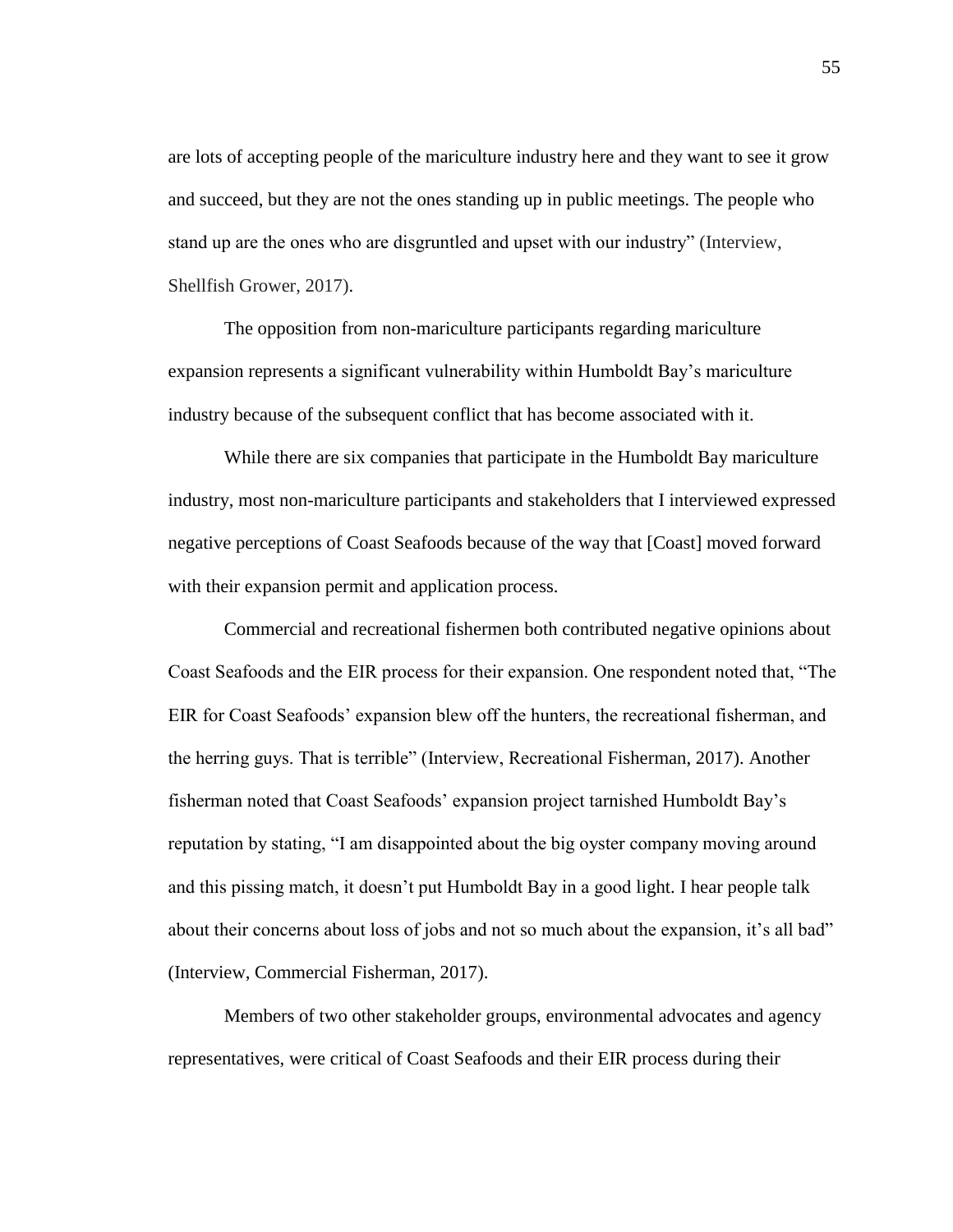interviews. They stated that, "Coast messed up. There was litigation written all over that EIR, they wanted more and more until they got less and less" (Interview, Environmental Advocate, 2017). An agency representative stated, "The regulatory environment surrounding mariculture in Humboldt Bay has become brutal, I have become extremely negative about the whole thing. There was some pretty good local support for oyster growers and production in Humboldt Bay, until Coast blew it up. Now people are pissed" (Interview, Agency Representative, 2017).

Throughout the interview process with non-mariculture participants, there were two Humboldt Bay business owners that expressed empathy and positive perceptions toward Coast Seafoods and their expansion process. Both business representatives expressed similar sentiments, saying, "Coast, man that was a blow. I hope everyone in the fishing and oyster community steps up to help them, the bay needs them, I only have positive things to say about them" (Interview, Bay Business Owner, 2017).

Other statements from the stakeholder interview process revealed that most nonmariculture participants felt neutral, or positive about the presence of the five other, smaller companies in Humboldt Bay, but still viewed Coast Seafoods negatively. One respondent stated, "Oysters, they are a big deal on the bay and if the small farmers needed support, I would be on their side. Oyster people were taking it for granted that they could do what they wanted, now because of [Coast] there is a shift and it's all a mess" (Interview, Commercial Fisherman, 2017).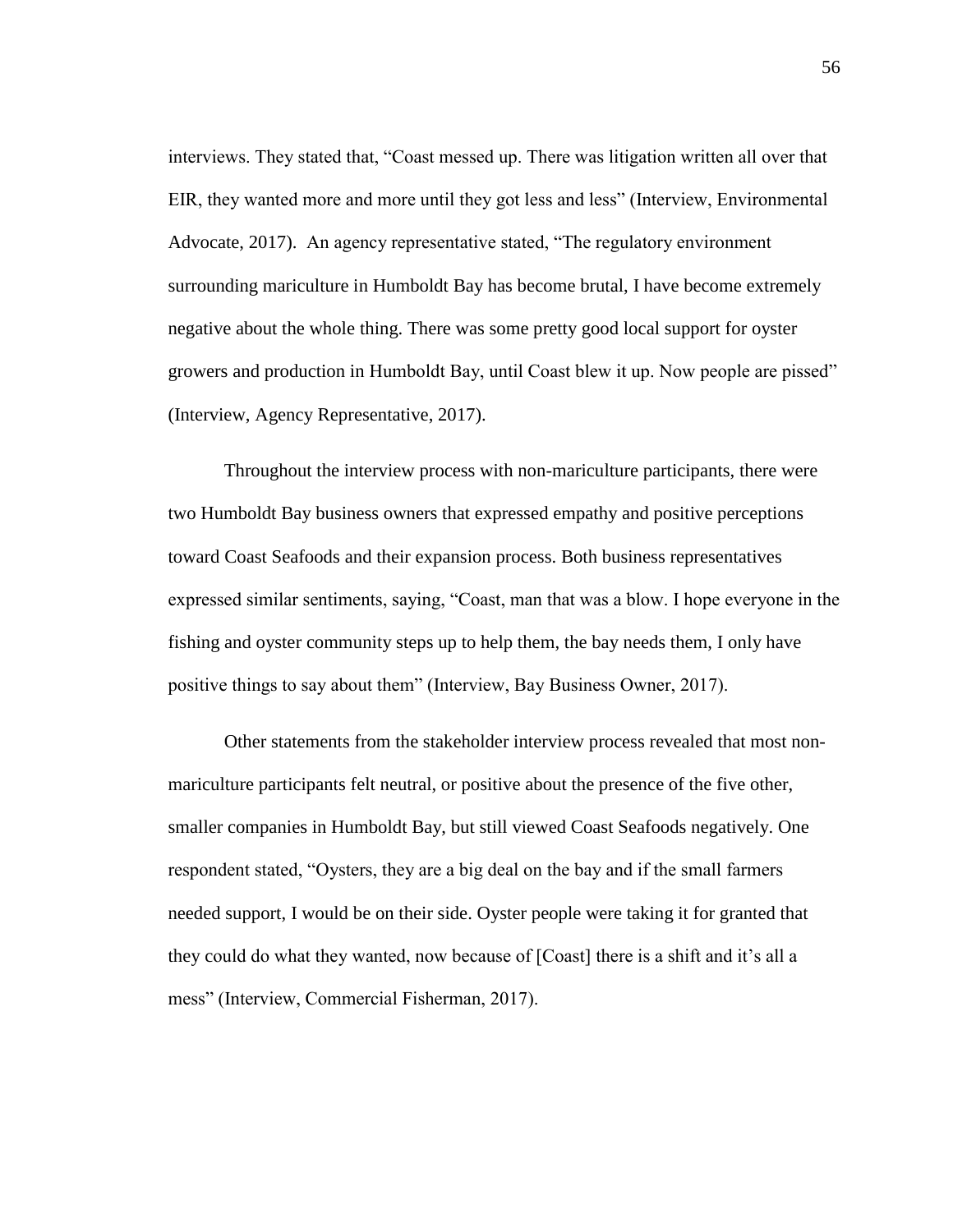#### 5.2.3 Recommendations and Priorities for Future Investment

When asked, "what have you seen in other communities that helped to strengthen the mariculture industry?", three of the participants in the Humboldt Bay shellfish mariculture industry said they believed that external support from non-mariculture participants in the states of Washington and Virginia strengthen the shellfish mariculture community.

One respondent said, "In Washington and on the East Coast, there are people with different types of jobs at all the trade shows and at the aquaculture conferences. There are people there from the scientific community with positive results and grants are written in support of our industry, not just from government hands, but with people's private money. There is something to be said for that. That goes a long way in an oyster community" (Interview, Shellfish Grower, 2017). Another respondent said, "Shellfish growers are treated better by the government and outside community elsewhere" (Interview, Shellfish Grower, 2017).

Coding and analysis revealed that the mariculture participants mentioned three other themes in response to the question "what have you seen in other communities that help to strengthen the mariculture industry?" These themes included better mariculture related infrastructure, more reasonable permit fees elsewhere, and that there is a demand for water quality monitoring elsewhere.

During the interview process we asked the participants from the six shellfish mariculture companies, "If you had five million dollars to make economic, environmental, or social improvements to the local mariculture community, what would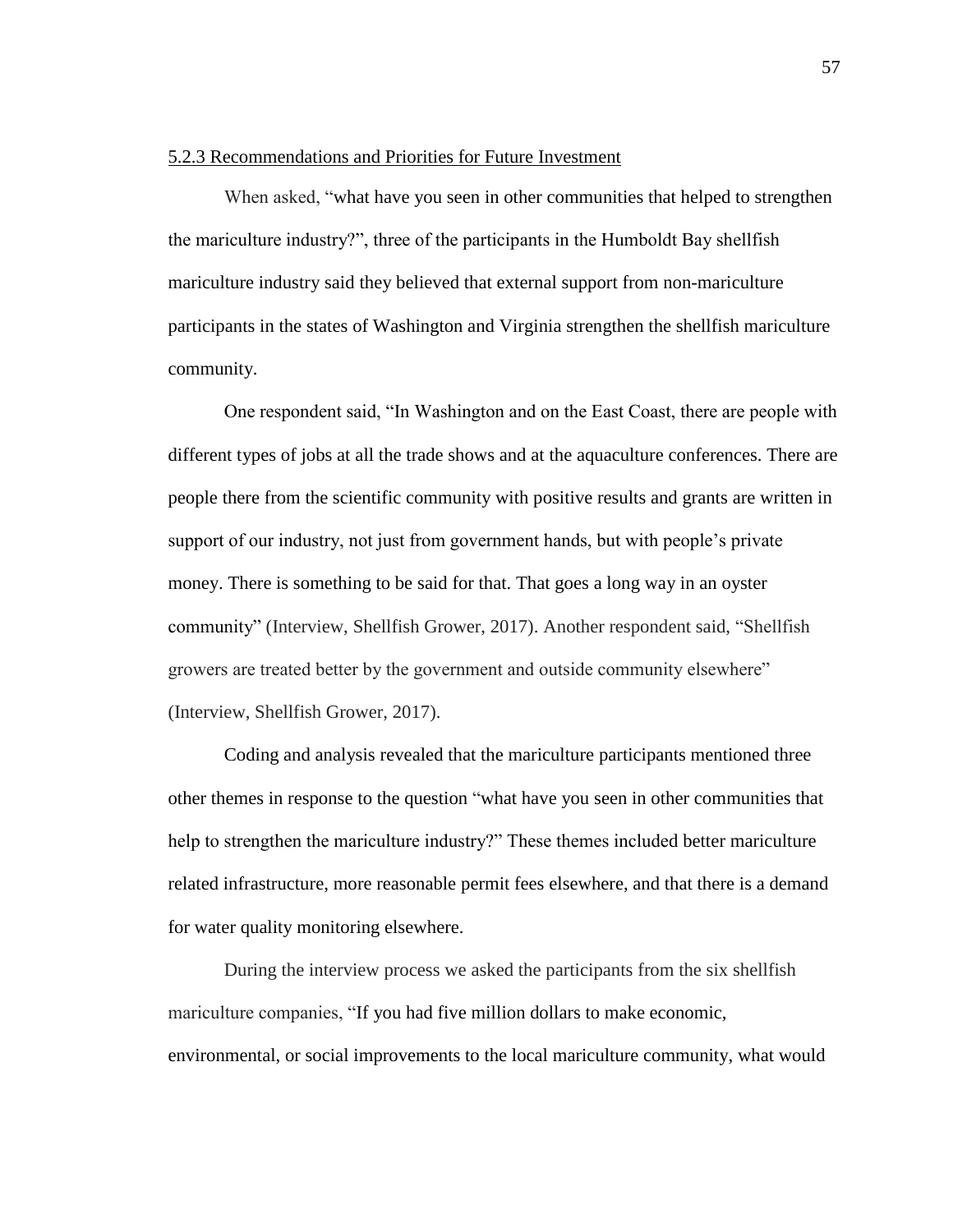you do"? The mariculture participants mentioned eight themes (Figure 6). Most notably, the respondents mentioned:

(1) Prioritizing the Pre-permitting project.

(2) Developing a mariculture special use property.

(3) Permit and regulation streamlining and fee assistance.

(4) Water quality monitoring and assurance to maintain the bay's healthy water quality.

Coding and analysis revealed that the mariculture participants mentioned four other themes in response to the question, "if you had five million dollars to make economic, environmental, or social improvements to the local mariculture community, what would you do?' These themes were not explored either because the interviewees chose not to expand in detail about the theme, or because I could not find information about the theme during document analysis. These themes include; ocean acidification research, cold and gear storage facilities, improving city sewage infrastructure, and fixing the docks and pilings around Woodley Island.

The theme, "ocean acidification research" refers to investing more research to determine the effects of ocean acidification on shellfish in Humboldt Bay. "Cold and gear storage facilities" refers to investing more money into ice/cold and gear storage in Eureka's working waterfront. "Improving city sewage infrastructure" refers to investing more money in improving the cities' of Eureka and Arcata's sewage infrastructure to avoid a catastrophic sewage leak into Humboldt Bay. "Fixing the docks and pilings around Woodley Island" refers to investing money into improving the docks and pilings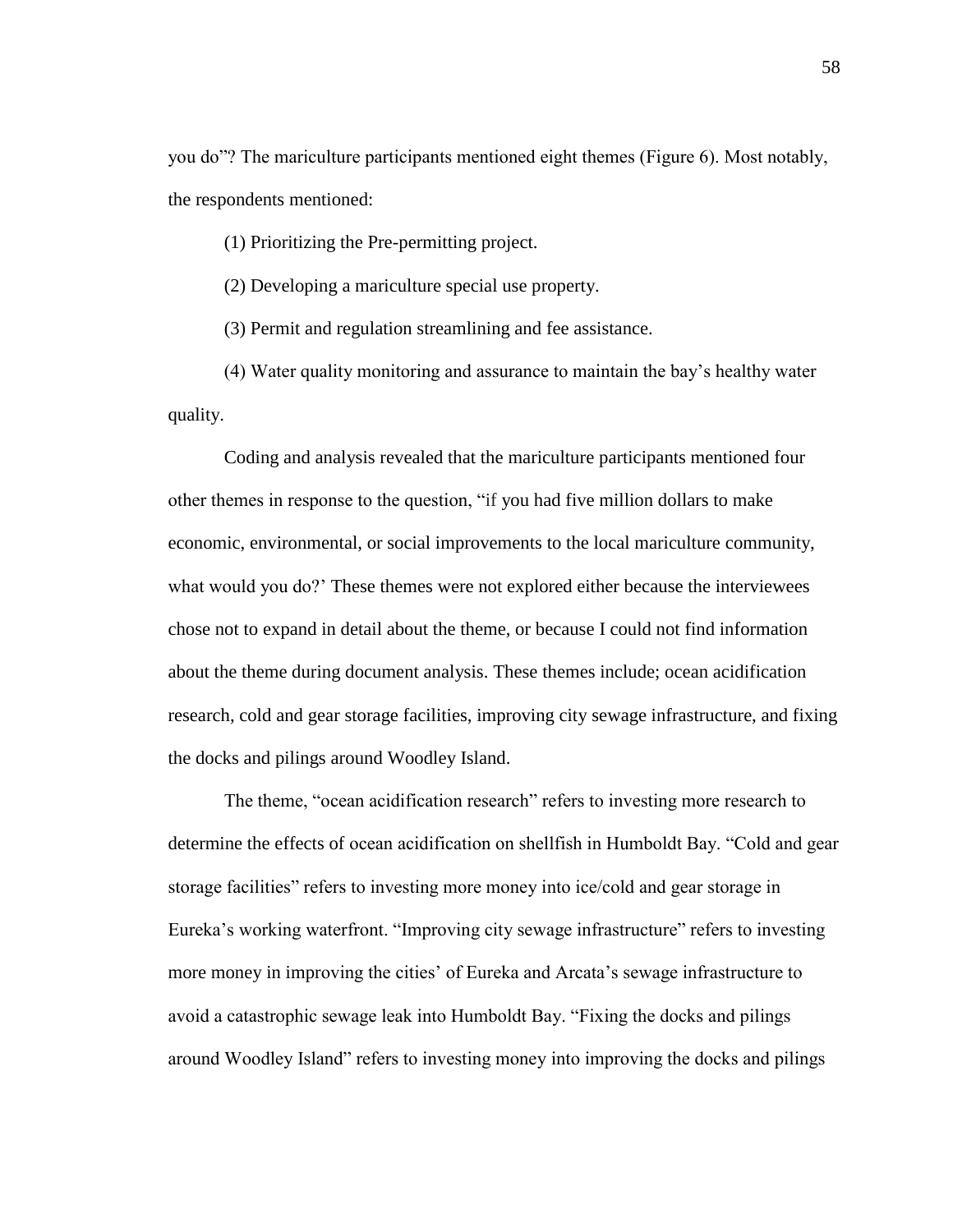that mariculture participants and other stakeholders depend on at Woodley Island Marina, for the sustainability of their businesses.



Figure 6. Top 8 Categorized Responses to the question, "If you had five million dollars to make economic, environmental, or social improvements to the local mariculture community, what would you do"?

During the interview process, four mariculture participants recommended that the development of a land-based mariculture special use property would be a good investment to help alleviate some of the challenges within their industry. One respondent noted, "The facilities are pretty decent on the bay, but they aren't helping us oyster guys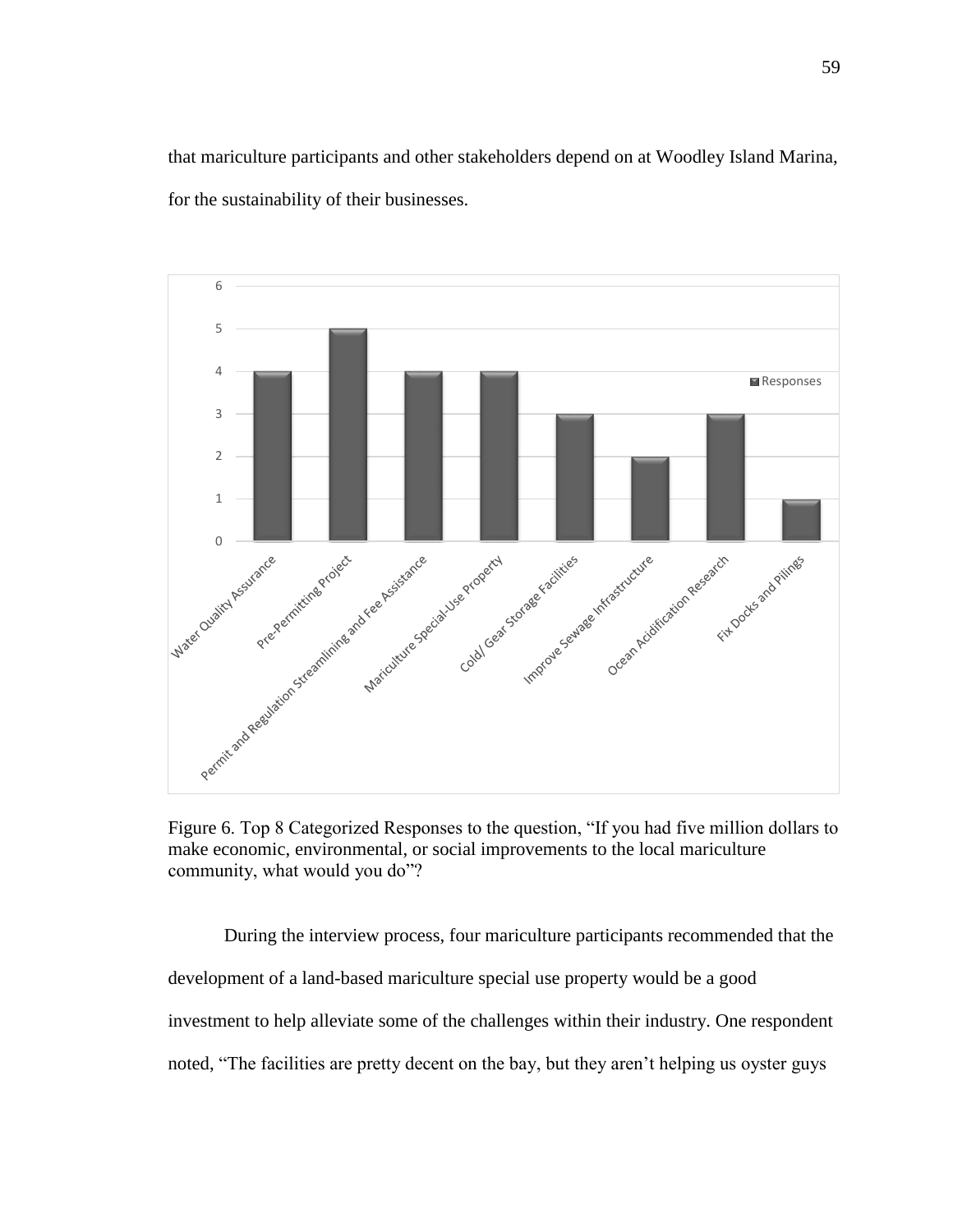too much. We could use a facility, or a piece of property specifically for us to help keep things organized" (Interview, Shellfish Grower, 2017).

Another recommendation that was made during the interview process with mariculture participants was a water quality monitoring and protection plan to help to maintain the bay's current, healthy water quality. One participant said,

The presence of oysters stimulates wetlands. That is why we have eelgrass here, which is why the bay's water quality is excellent. There have been frightening spills in this bay and despite it all we have good water quality. It's no secret that the bay's good water quality is directly related to the presence of oysters. We need a plan and some assurance to keep it that way. Investment in a water qualitymonitoring plan could show stakeholders over time that oyster culture is a good thing (Interview, Shellfish Grower, 2017).

During the interview process, four mariculture participants recommended investing in permit and regulation streamlining, as well as fee assistance. This recommendation goes hand in hand with the Pre-permitting Project. The Humboldt Bay Mariculture Pre-permitting Project allows the commissioners of the Humboldt Bay Harbor District to obtain permits in Humboldt Bay's intertidal zone and sublease the prepermitted tidelands to shellfish growers. This project, once accepted will streamline the permitting process and alleviate redundant regulations within the industry. One mariculture participant said, "Farming oysters is tough. You gotta enjoy bleeding, sweating, hurting, and worrying. Then you gotta do it again the next day. It would be nice to worry about one less thing, like permitting" (Interview, Shellfish Grower, 2017).

60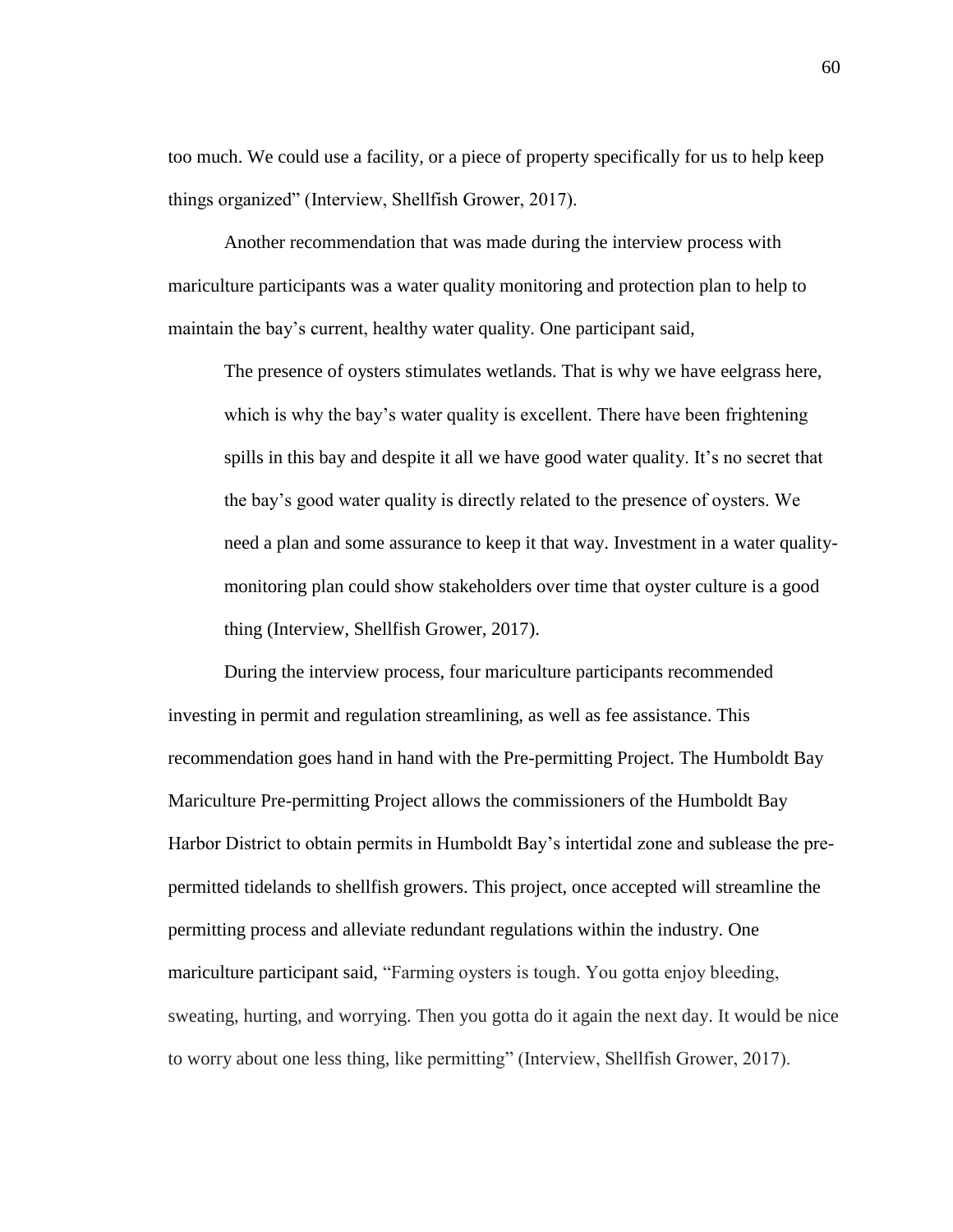Shellfish farming takes place on public land that is held in trust by the state of California. Locally, three entities -- the cities of Eureka and Arcata, and the Harbor District -- authorize the leasing of this trust land to shellfish farmers. The farmers are required to get permits from their leasing authority, as well as from the U.S. Army Corps of Engineers, the California Coastal Commission, the California Water Quality Control Board and Humboldt County. In addition, their operations are under assessment and review from local, state and federal entities, from the California Department of Fish and Game to the National Marine Fisheries Service. More often than not, small-scale cultivators expressed disdain towards the regulatory structure in California. One respondent noted that, "The idea of being able to increase the mariculture footprint and make some more money here is a tricky situation. Certain people in the government make certain things a real burden for us" (Interview, Shellfish Grower, 2017).

Another shellfish cultivator's testament to the shellfish mariculture management structure in California highlights the uncertainties and troubles that shellfish growers face regarding tenure in Humboldt Bay, as they discussed the tribulations that Coast Seafoods was dealing with in the summer of 2017. The respondent stated that,

The level of awareness on mariculture, from a non-local, or on a state level is worrisome. We need better support from higher up and this pre-permitting project needs to happen. The outlook on jobs in the area is a little bleak. Why take away good, local jobs and important resources? That's what is happening when you shut down a place like Coast Seafoods. We are really vulnerable. As far as I know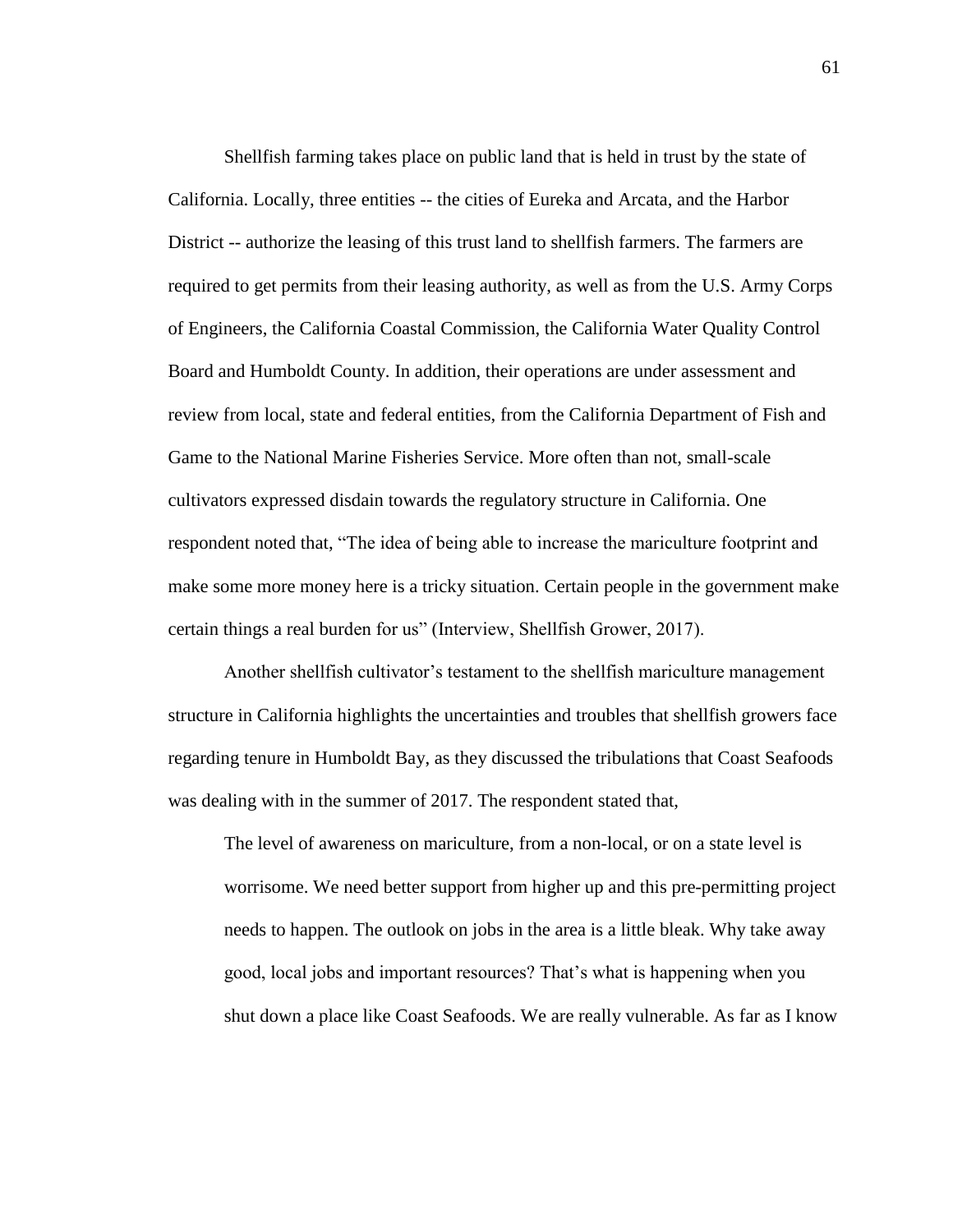all the shellfish growers in this bay are all on a month-to-month lease after this Coastal Commission nonsense (Interview, Shellfish Grower, 2017).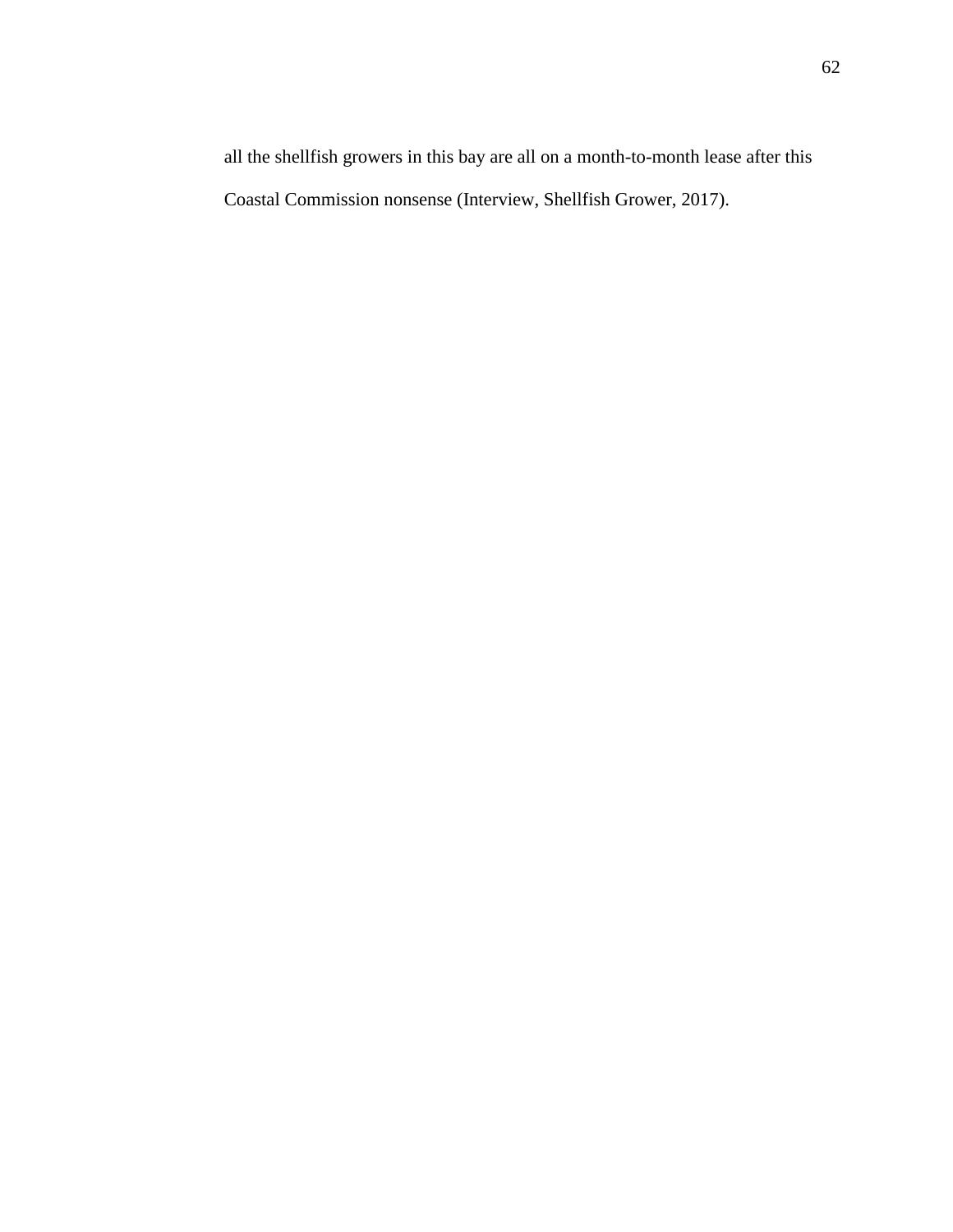#### 6.0 DISCUSSION

#### 6.1 OVERALL DISCUSSION

Analysis of the qualitative data from interviews with mariculture participants and the quantitative data from returned socioeconomic business surveys showed that the mariculture industry in Humboldt Bay has many strengths. These strengths however, were met with several challenges and vulnerabilities that make the future of the shellfish mariculture industry uncertain. Discussion of the mariculture participants' recommendations will help clarify their concerns and provide the foundation for a more resilient planning approach (Beatley, 2014).

### 6.2 ECONOMIC IMPACT OF THE MARICULTURE INDUSTRY

The results from the survey revealed that the mariculture industry in Humboldt Bay provides jobs, contributes positively to the local economy, and produces large numbers of both shellfish seed and mature shellfish (Table 7). In addition to the money that is earned in the mariculture industry, there is also money spent and disbursed throughout Humboldt County by the industry participants. Not only do participants spend money on gas, ice, and repairs that are done locally, the participants also spend earnings from their paychecks throughout the community. To account for the total economic activity that mariculture industry creates for Humboldt County, we used an economic impact multiplier developed by Northern Economics Inc. The economic multiplier developed for the state of California is 1.97 (Northern Economics Inc., 2003). After applying the multiplier effect to the mariculture industries' generated revenue of \$9.8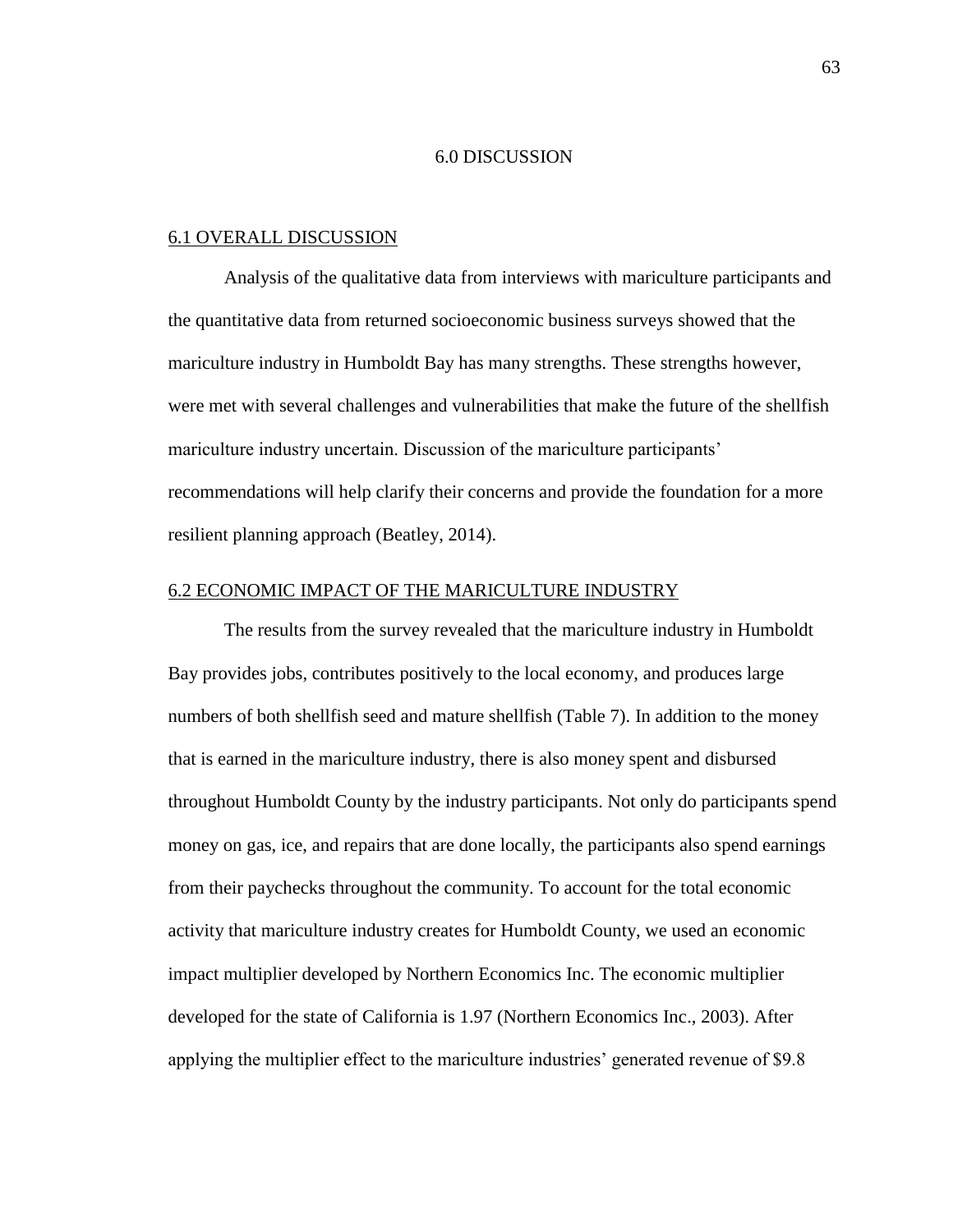million in 2016, we estimate that the industry provides \$19.3 million worth of economic activity to the region. A priority for the future should include gathering reliable economic data from Arcata Oysterfest to show how important the event is to both the economy and the community.

| <b>Businesses</b>                                      | 6            |
|--------------------------------------------------------|--------------|
| Jobs                                                   | 101          |
| Payroll                                                | \$3,000,000  |
| Revenue                                                | \$9,800,000  |
| Economic Impact (Multiplier Effect)                    | \$19,300,000 |
| Mature Kumamoto and Pacific Oyster Production (Pieces) | 9,995,732    |

Table 7. Contributions of the Humboldt Bay Shellfish Mariculture Industry

### 6.3 PERMITTING

After significant investment of time and money into their operations and facilities in Humboldt Bay, mariculture participants still do not have a clear picture of the accessibility and potential permitting costs of intertidal lands to grow market size oysters for human consumption. This lack of predictability makes planning extremely difficult. In addition, the lack of clarity has a significant effect on the revenue stream and the ability of participants to pursue growth opportunities for their businesses and employees. Results indicated that further investment and actual implementation of the mariculture pre-permitting plan will help to address the mariculture participant's top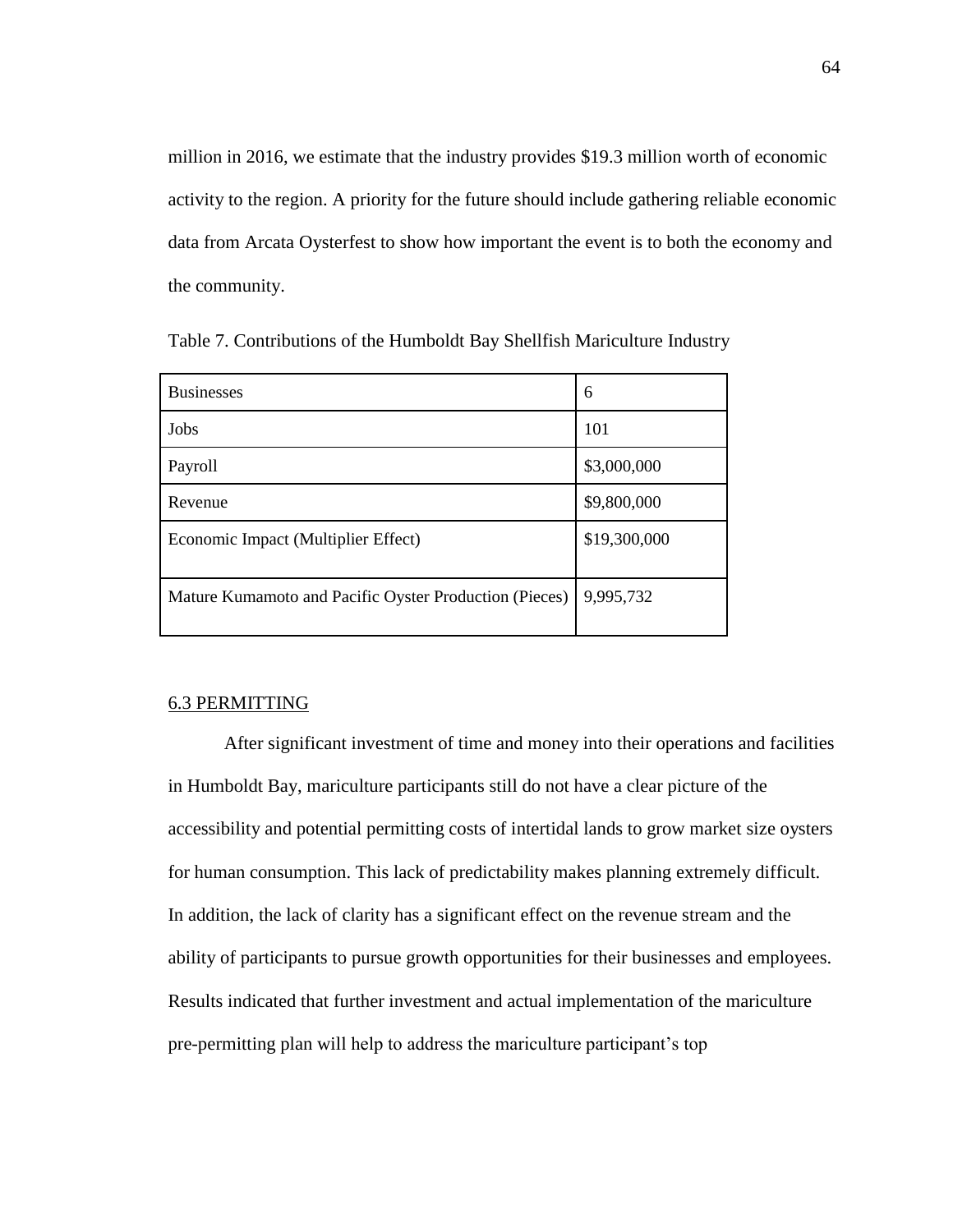recommendations and alleviate a major challenge and vulnerability within the industry. Regarding the Pre-permitting project, the Humboldt Bay Harbor District pays for and leads the effort to get areas permitted for shellfish use. The Harbor District then leases these grounds to qualified businesses. This takes the risk and cost associated with permitting away from the businesses and could make room for smaller businesses to enter the industry.

According to Yang et al. (2016) and Lavoie (2009), the process of permitting marine shellfish mariculture continues to be a primary constraint to its expansion. Obtaining the proper permits and authorization to grow shellfish is complicated and characterized by layers of regulations and complex application review and approval processes (NOAA Shellfish, 2016). Permitting is also constrained by the potential environmental impacts of mariculture operations. In the survey responses about future growth in the mariculture industry in Humboldt Bay participants expressed very similar concerns about the challenges of permitting for expansion.

Results from both the surveys and the interviews revealed that the future growth of the mariculture industry in Humboldt Bay will be greatly aided by the implementation of the Pre-permitting Project. The Humboldt Bay mariculture Pre-permitting Project will likely help to strengthen the mariculture industry in Humboldt Bay and ensure jobs and economic benefits that will have a ripple effect on the surrounding community and thereby contributing to coastal resilience. Expansion and maintenance of the industry will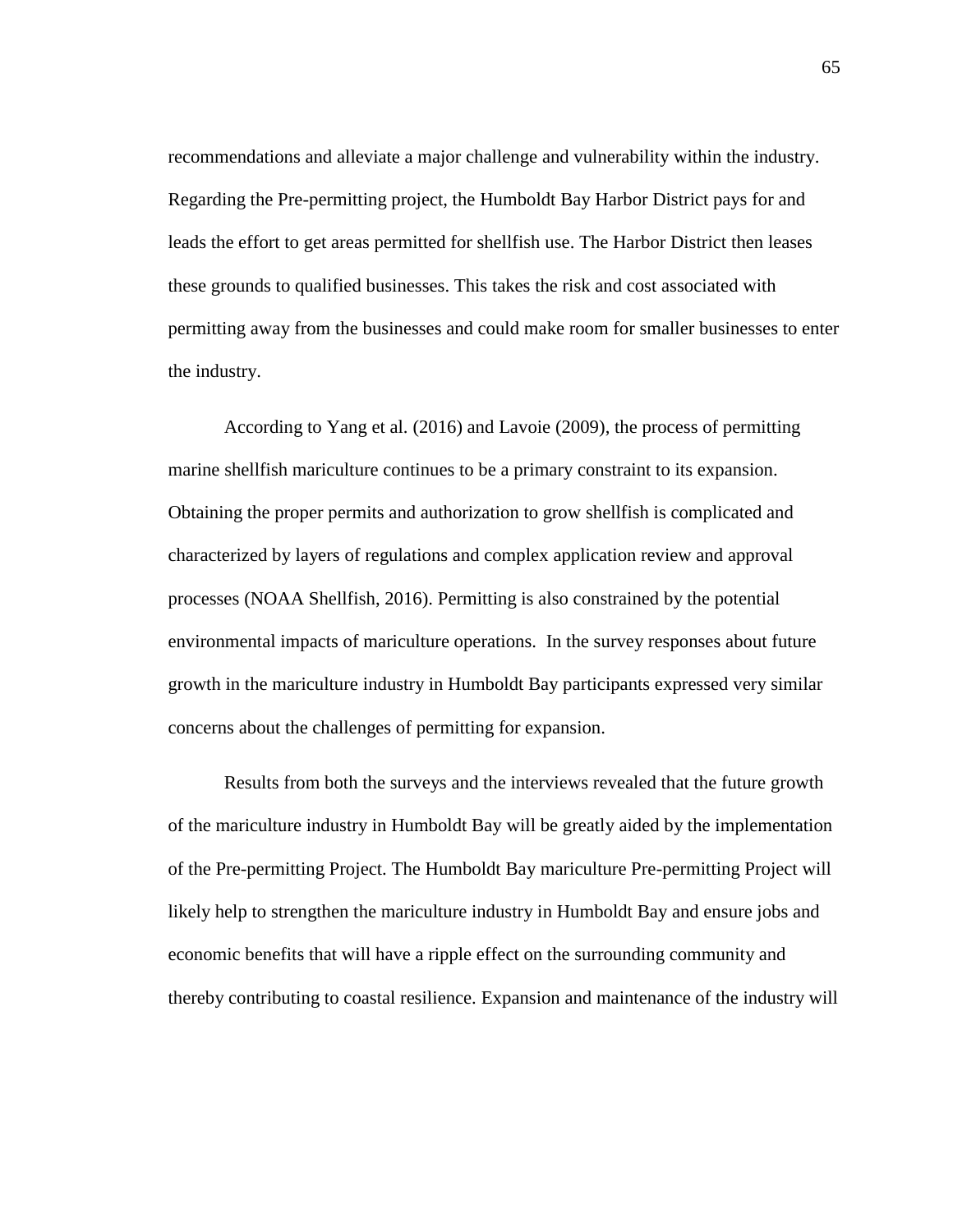also require understanding the environmental impacts of mariculture operations – particularly on eelgrass – and devising methods to limit those impacts.

### 6.4 CONFLICT OVER MARICULTURE EXPANSION

Compared to Humboldt County's historic mariculture industry, Coast Seafoods' expansion and the mariculture pre-permitting project represent the largest requests for expanding acreage for cultivation of mature oysters in Humboldt Bay. According to Sanchez-Jerez et al. (2016), usable space for mariculture activities in coastal zones is now becoming increasingly limited. The expansion of aquaculture into coastal areas represents the reallocation of common pool resources into private hands, which excludes others and creates a potential for conflict in the coastal zone (Tiller et. al, 2012; Filgueira et al. 2014; Sanchez-Jerez et al. 2016). Because nearly all of the remaining intertidal habitat suitable for mature oyster production is inhabited by Humboldt Bay's extensive eelgrass beds, conflict has escalated between the oyster industry and various stakeholders over protecting the eelgrass and encroaching upon it.

Analysis of the semi-structured interviews shows that Humboldt Bay's stakeholders have different attitudes towards mariculture expansion (Table 8). While most stakeholder groups have both pro and competing attitudes towards expansion, document analysis shows that the waterfowl hunters are the only stakeholder group directly opposed to mariculture expansion into eelgrass because of their concerns about impacts to eelgrass and its availability to migratory game birds (Harbor District, 2017). In addition, waterfowl hunters are against the encroachment of oyster farming equipment into hunting grounds (Harbor District, 2017).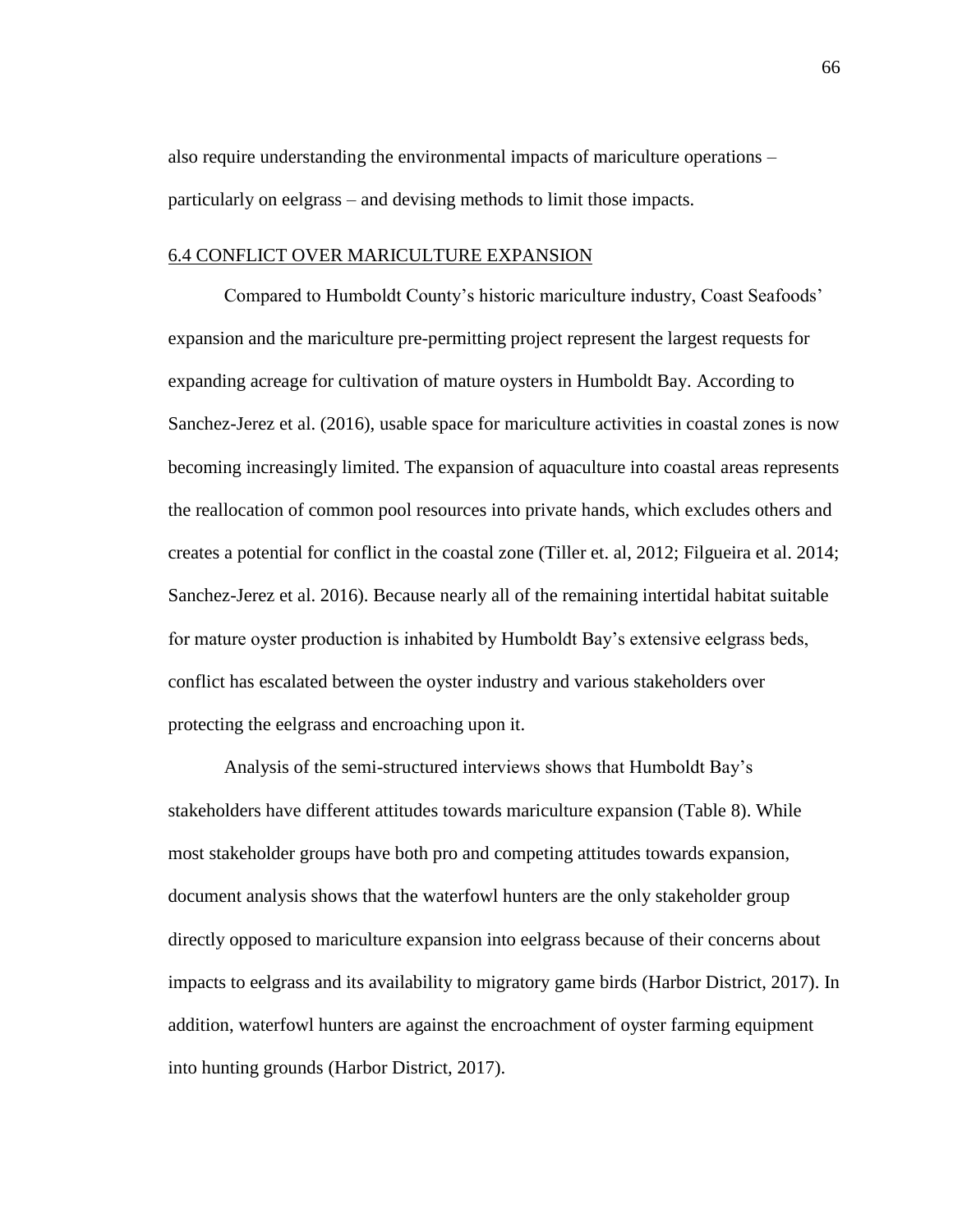| General Stakeholder Group on Humboldt Bay | Attitude Towards Mariculture Expansion<br>(Pro or Competing) |
|-------------------------------------------|--------------------------------------------------------------|
| <b>Wiyot Tribal Affiliates</b>            | Both Pro and Competing                                       |
| <b>Shellfish Mariculture Participants</b> | Pro                                                          |
| North Coast Fishermen                     | Both Pro and Competing                                       |
| <b>Recreational Boaters</b>               | <b>Both Pro and Competing</b>                                |
| <b>Waterfowl Hunters</b>                  | Competing                                                    |
| <b>Environmental Advocates</b>            | <b>Both Pro and Competing</b>                                |

Table 8. Stakeholder Group and Attitude towards Mariculture Expansion

In 2017 the California Coastal Commission rejected Coast Seafoods' proposed expansion in a 6-5 vote, finding the expansion unjustified based on uncertainty of its impact on the ecosystem (Houston 2017). As seen in the results from both interviews and returned surveys, mariculture participants view the opposition from non-mariculture community members regarding expansion in Humboldt Bay as one of the greatest threats to their industry.

Until further research is undertaken to address the limitations of existing data on the impacts of mature oyster cultivation on eelgrass, regulators are unlikely to permit expansion into areas with eelgrass. This is an important avenue for future research, but even once it commences, it will require years of work before reliable conclusions can be drawn.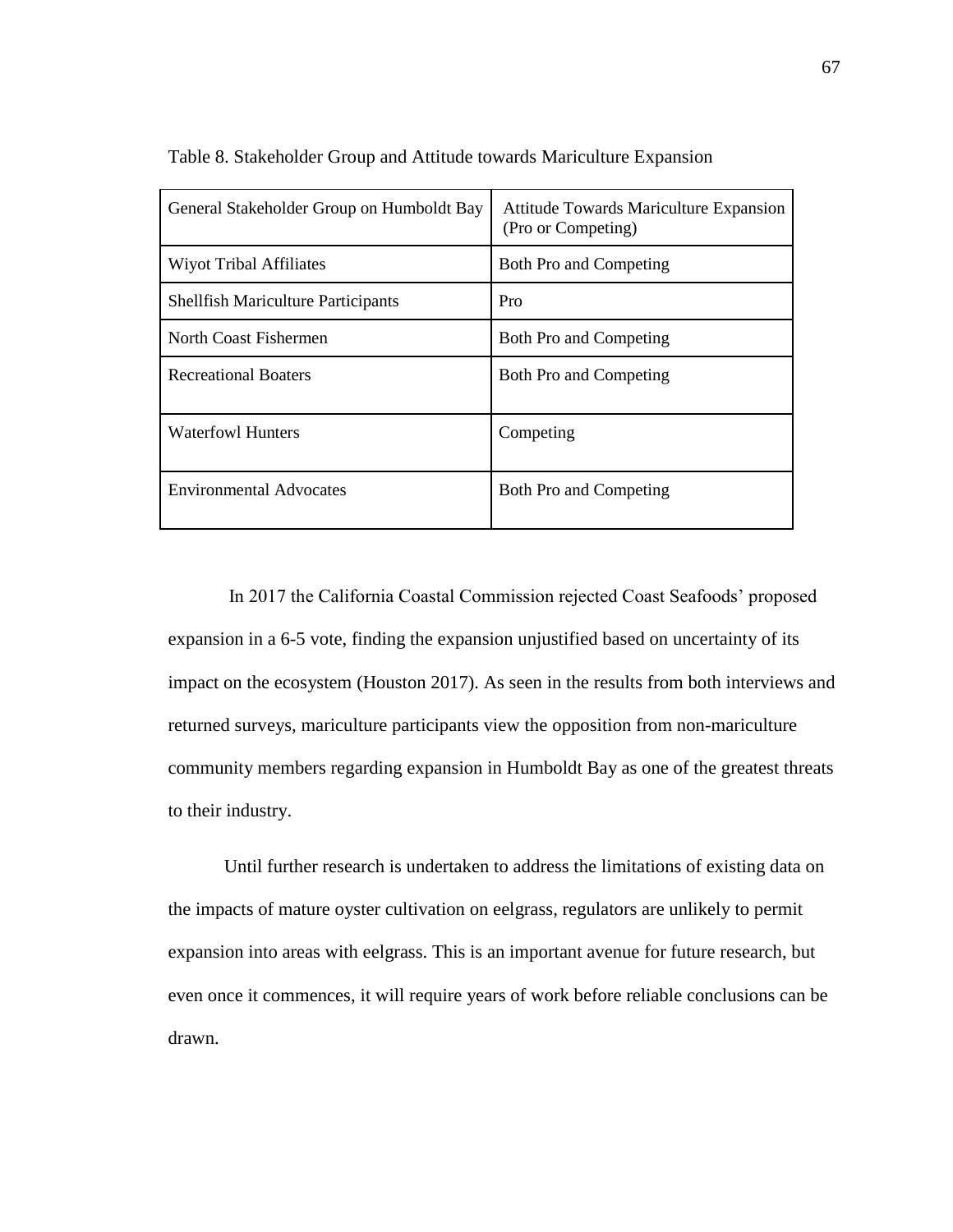In addition to the uncertainty of permitting and tideland availability, it has also become apparent that there are significant misconceptions about shellfish producers and the role they play in the environmental, social, and economic health and sustainability of Humboldt Bay and its stakeholders. These perceptions add to the uncertainty of tideland accessibility and potential costs of permitting of those tidelands.

### 6.5 DYNAMIC BETWEEN LARGE AND SMALL BUSINESS

The shellfish growing community in Humboldt Bay is highly celebrated by both mariculture and non-mariculture participants. There are, however, a few stakeholder groups whose interests compete with mariculture activities (Table 8). While most nonmariculture participants support the growth of small-scale mariculture business, some oppose Coast Seafood's expansion. Opposition from non-mariculture participants to the expansion of Humboldt Bay's mariculture footprint has resulted in subsequent conflict. The conflict surrounding Humboldt Bay's mariculture industry in relation to other bay stakeholders is not a recent controversy, but has become more intense recently. Interview results show that non-mariculture participants fear that the expansion of large-scale mariculture will reduce resource values, which would further marginalize their groups and degrade Humboldt Bay's ecosystem in the process.

Furthermore, the way that non-mariculture participants view the division between the two scales of shellfish operations in Humboldt Bay has vilified Coast Seafoods. According to interview results, most non-mariculture participants supported the smallscale mariculture businesses, but had negative perceptions of Coast Seafoods, however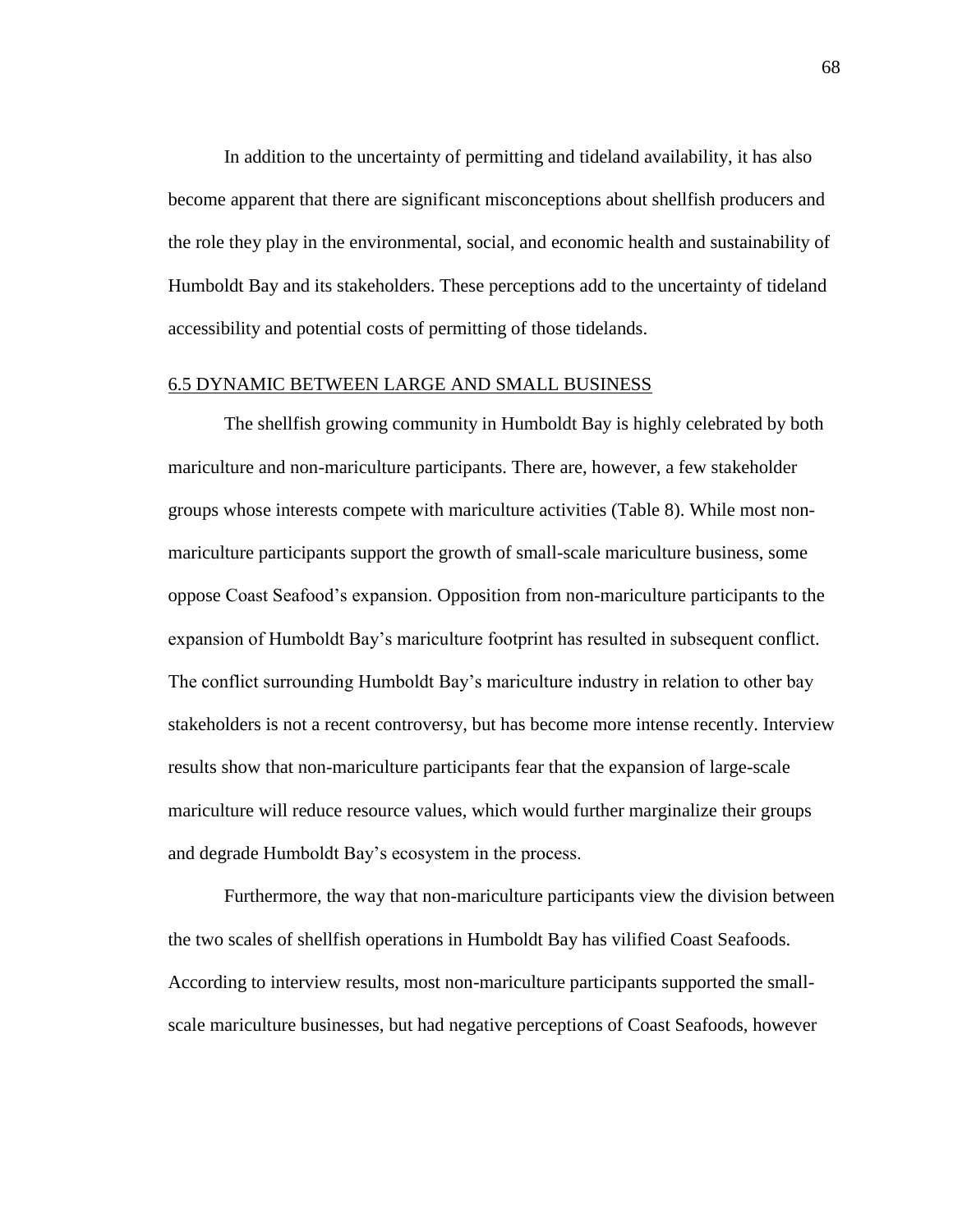all of the mariculture participants in Humboldt Bay fully support Coast Seafoods, as well as further expansion of mariculture on the bay.

According to the survey and interview results, mariculture participants noted that in most cases, local officials and non-mariculture participants lack the knowledge of the positive effects that Coast Seafoods Company has had on their smaller businesses. Mariculture participants also said that lack of awareness that certain members of the outside community had, about the positive and stimulating effects that oysters have for the Humboldt Bay ecosystem was worrisome. As discussed below, the industry has long been a champion of for environmental health and water quality of the bay.

Analysis of the surveys and interview results with both mariculture and nonmariculture participants highlighted the importance of using a marine spatial planning approach to address the interests, goals, and values of all of Humboldt Bay's stakeholders. In doing so, further conflict in Humboldt Bay can potentially be minimized (Tiller et al. 2012; Filgueira et, al. 2014; Sanchez-Jerez et al. 2016).

Data from monitoring the mariculture industry's effects on Humboldt Bay's ecosystems and water quality needs to be made easily available for Humboldt County's residents and planners (Sanchez-Jerez et al. 2016). It would also serve the mariculture participants well to educate the public on the interdependence among the mariculture businesses. Making the public aware of how supportive small-scale shellfish growers are of Coast Seafood's Company, as well as Coast Seafood's support of all the other mariculture participants can only make the shellfish mariculture industry in Humboldt Bay stronger and more resilient (Beatley, 2014).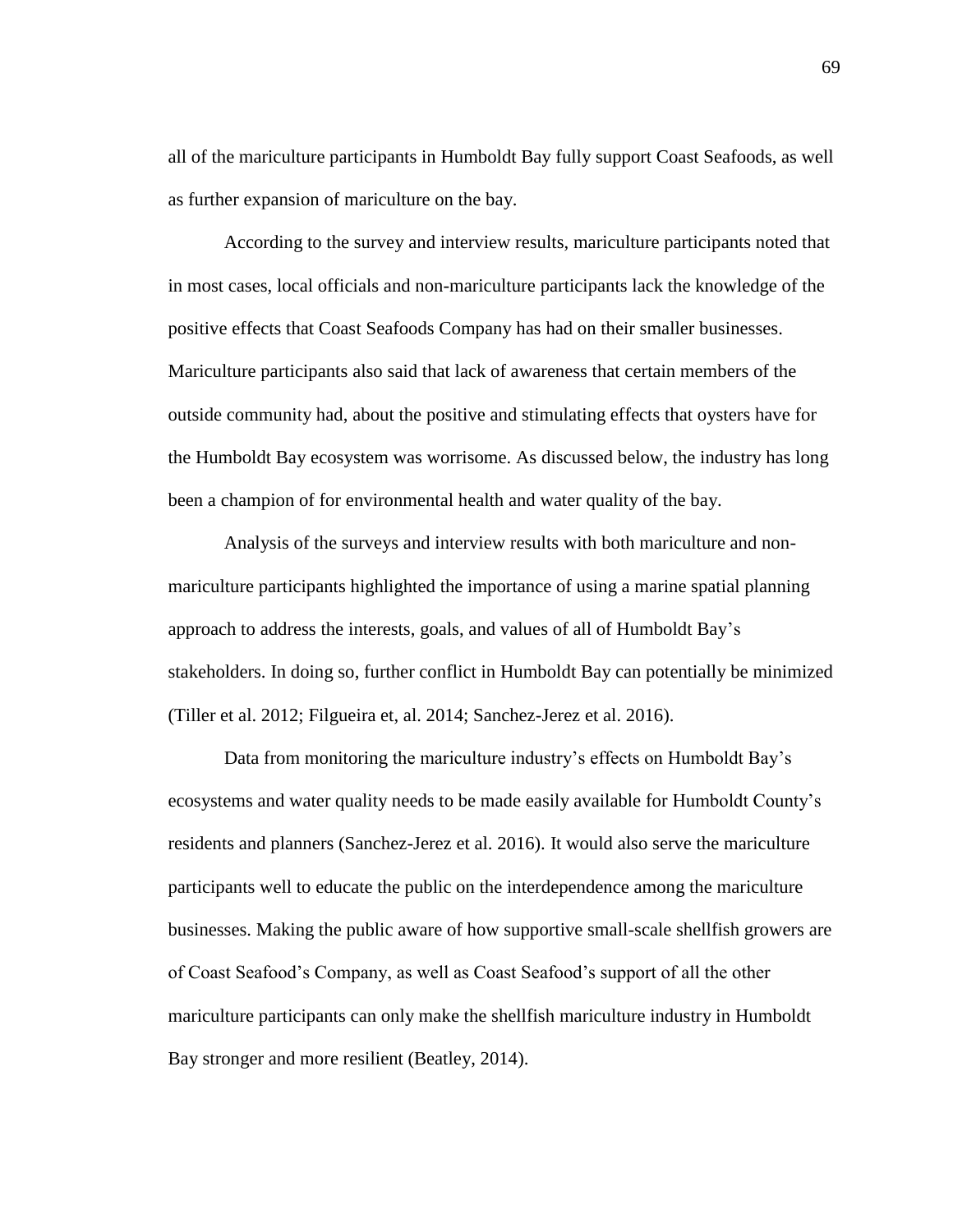#### 6.6 SHELLFISH SEED AND LARVAE

Similar to other shellfish mariculture producing regions along the West Coast, shellfish seed and larvae production, and availability continues to be a primary bottleneck for the mariculture industry operating in Humboldt Bay (Mabardy et al. 2015; PCSGA, 2018).

According to the survey and interviews results, Humboldt Bay's mariculture participants procured most of their seed from out of state and expressed a desire to alleviate this challenge by either supporting a local hatchery or starting their own. In addition to this, the results also indicated that at least four of Humboldt Bay's six mariculture businesses had plans to increase their seed production over the next five years.

Production of seed currently accounts for approximately 1/3 of shellfish sales in the region. Further investment in Hog Island Oyster Company's local hatchery and nursery should help alleviate this bottleneck, boost shellfish production, contribute to the seafood supply, and create economic opportunities in Humboldt County. As seen from the interview results with non-mariculture participants and in the literature, the conflict surrounding mariculture expansion exists only within the footprint of Humboldt Bay itself and not on adjacent lands where seed and larvae hatcheries could be sited (Mabardy et al. 2015). This being said, land surrounding Humboldt Bay should be considered for selective breeding labs and hatcheries due to Humboldt Bay's disease free designation and its healthy water quality.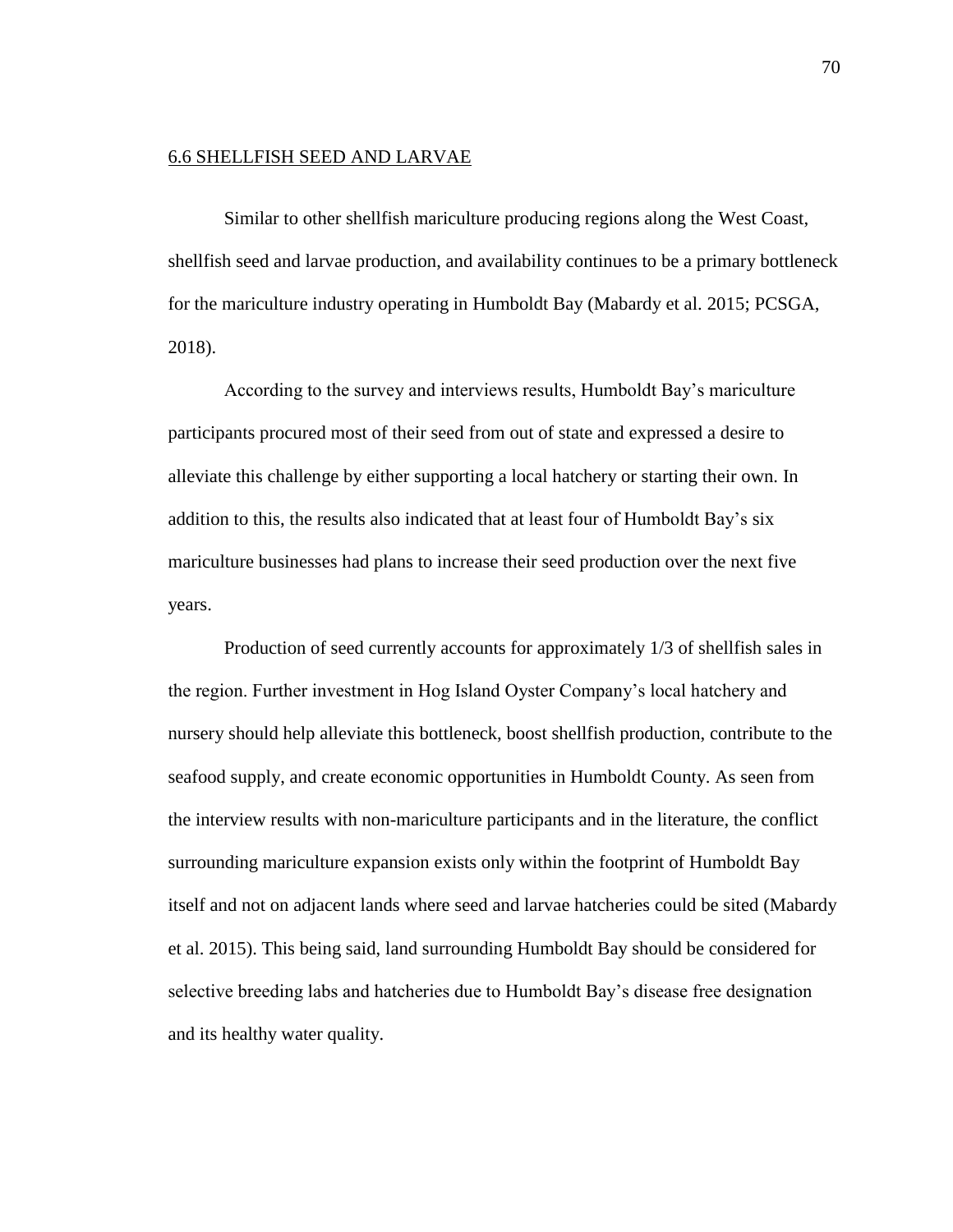### 6.7 WATER QUALITY

According to Mabardy et al. (2015), the West Coast oyster industry is threatened by decreasing water quality and ocean acidification. Changing ocean conditions and the water quality of the bay need to be monitored constantly to insure the health and viability of growing shellfish in Humboldt Bay. Without a healthy marine environment in Humboldt Bay (including the uplands, whose runoff via watersheds directly affects the overall health of the bay) growing safe and healthy shellfish would not be possible and any diminishing quality of the environment could have significant impacts on shellfish farmers' business. Like most mariculture regions in the United States, the Humboldt Bay mariculture industry relies on healthy water quality in the bay for the sustainability of their industry. The interview and survey results show that participants in the mariculture industry view changing ocean conditions and declining water quality as some of the biggest threats to their industry. Industry participants also said they believe that Humboldt Bay's water quality and resiliency against ocean acidification is one of the mariculture industry's biggest strengths. Other Humboldt Bay stakeholders, such as fishermen, Wiyot Tribal members, and government officials view the shellfish mariculture industry's effect on Humboldt Bay's water quality in a positive manner. They note that the oyster industry was what kept the pulp mill from dumping their waste into the bay. Not only can one oyster filter up to 50 gallons of water per day (NOAA Shellfish, 2016; Yang et al. 2016; PCSGA, 2018), but also having a mariculture industry in the bay means that there is vested economic interest directly tied to keeping the bay clean and healthy. Other stakeholder groups such as hunters and environmental advocates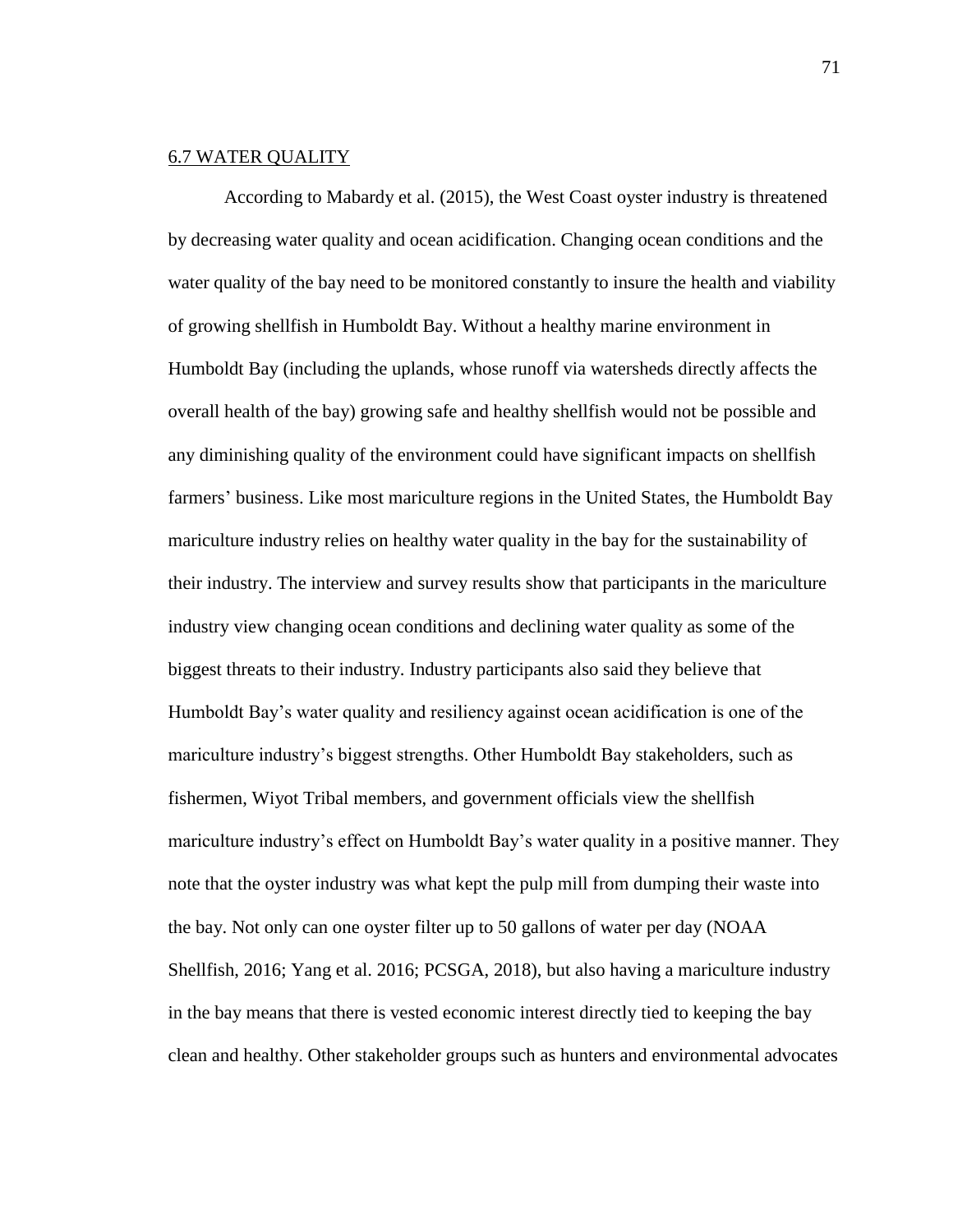must be made aware that the Humboldt Bay shellfish mariculture industry will be highly vulnerable if the water quality in the bay diminishes. In this way, the presence of a shellfish mariculture industry contributes positively to the resiliency of Humboldt Bay.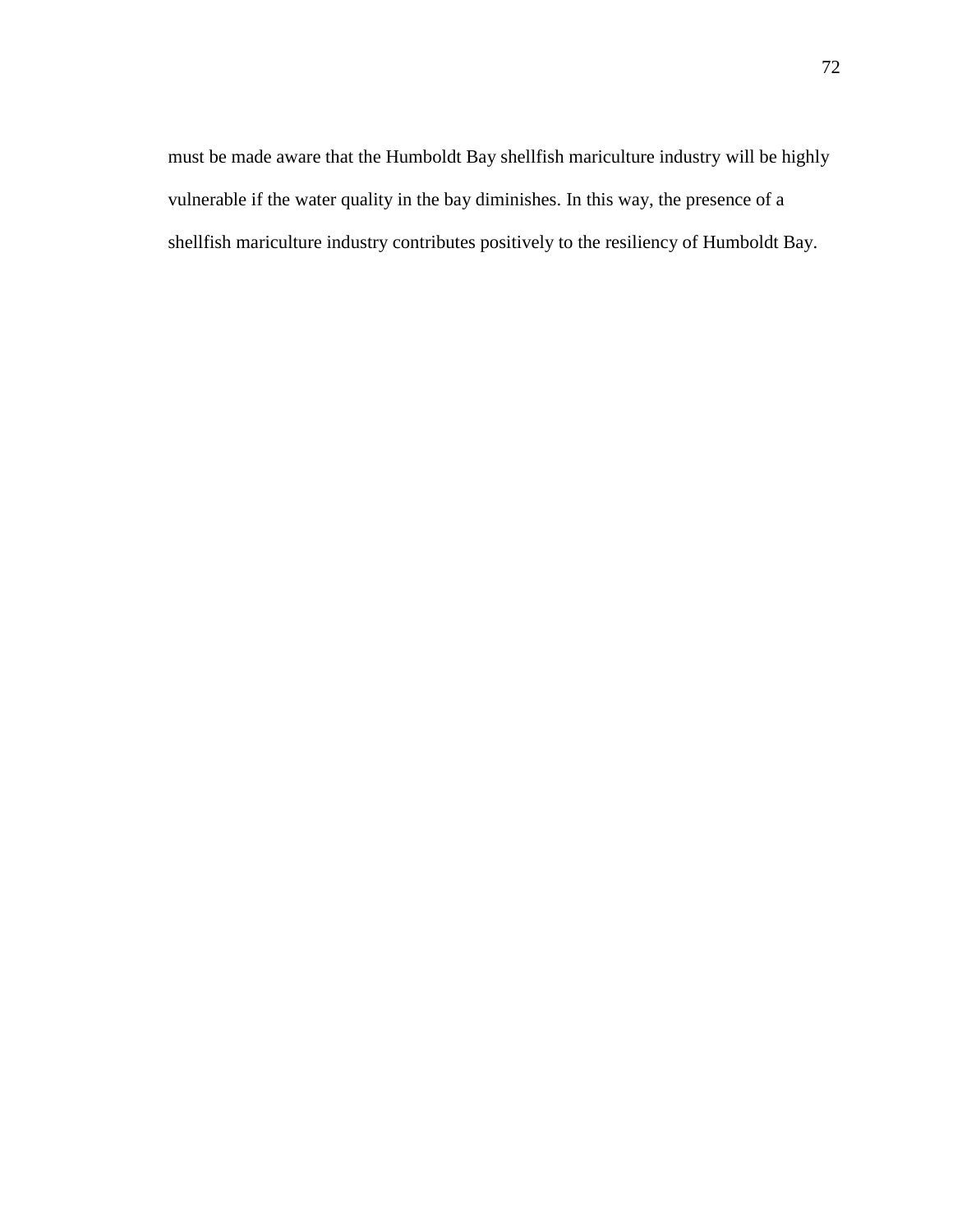#### 7.0 RECOMMENDATIONS AND CONCLUSIONS

# 7.1 RECOMMENDATIONS FOR A RESILIENT MARICULTURE INDUSTRY IN HUMBOLDT BAY

As the mariculture industry in Humboldt Bay continues to expand, enacting a planning policy centered on the concept of coastal resilience may be able to bridge the gap between the social and ecological domains of the ecosystem and surrounding community. Using the socioeconomic data that I collected about the state of the mariculture industry in Humboldt Bay, I evaluated the industries strengths and vulnerabilities in order to provide a list of recommendations for our community of mariculture participants, managers, and planners. It is my hope that these recommendations can be applied towards a more resilient mariculture industry that addresses the conflict between Humboldt Bay's mariculture participants and nonmariculture stakeholders. These recommendations include:

1. Educate the Humboldt Bay area community of non-mariculture participants and political leaders about the economic and ecological benefits of the Humboldt Bay shellfish mariculture industry and the interdependence and relationships between all of the industry's participants. While the relationships between the mariculture participants are good, it is important to also build upon the social component of coastal resilience for a resilient mariculture industry by improving the relationships between the mariculture participants and other stakeholders, as well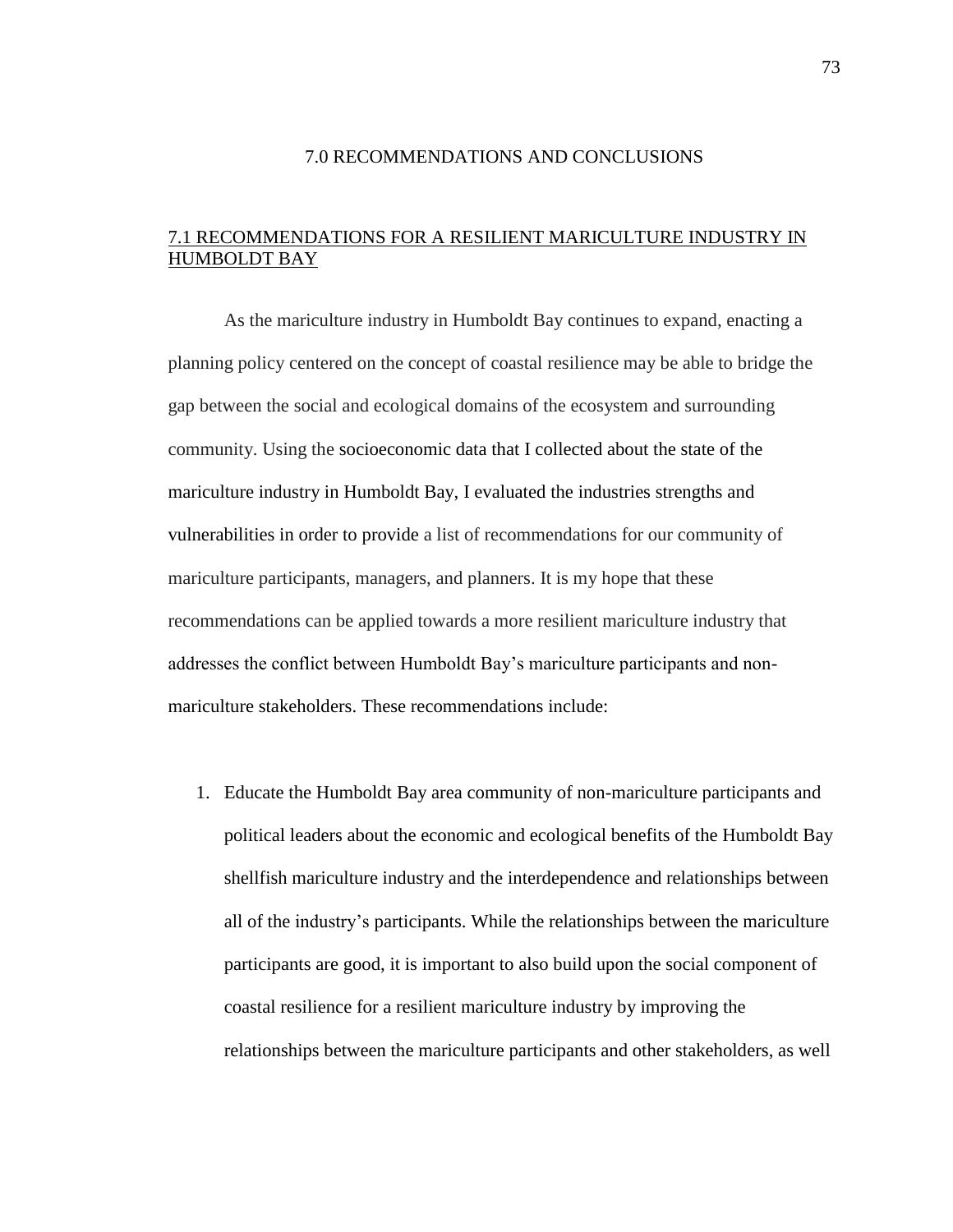as with scientists and industry policy makers. In addition, publicize the mariculture business's involvement in community service. Participants in the Humboldt Bay shellfish mariculture industry collectively spent 267 employee hours per month assisting with Humboldt Bay related scientific studies, community work, and agency and industry initiatives. Showing the stakeholders that the mariculture participants all work well together, depend on, and support one another to provide economic and environmental contributions to the region will help quiet dissonant voices within the community. Furthermore, it will improve relationships and reduce conflict with other Bay stakeholders and policy makers.

2. Highly consider implementing the mariculture pre-permitting project. In doing so will contribute to the economic component of coastal resilience within the mariculture industry. This plan, when brought into action, will help to alleviate a major vulnerability within the industry, as it will streamline the traditional permitting process, transfer the regulatory risk from the growers to the Harbor District while still ensuring environmental compliance by growers, and provide a reasonable investment cost for new growers. As the results of this thesis indicate, industry participants said that the pre-permitting project will stimulate the local economy by providing more jobs, investments, and new revenue to the region. Also, it could be a long-term source of revenue for the Harbor District through lease payments.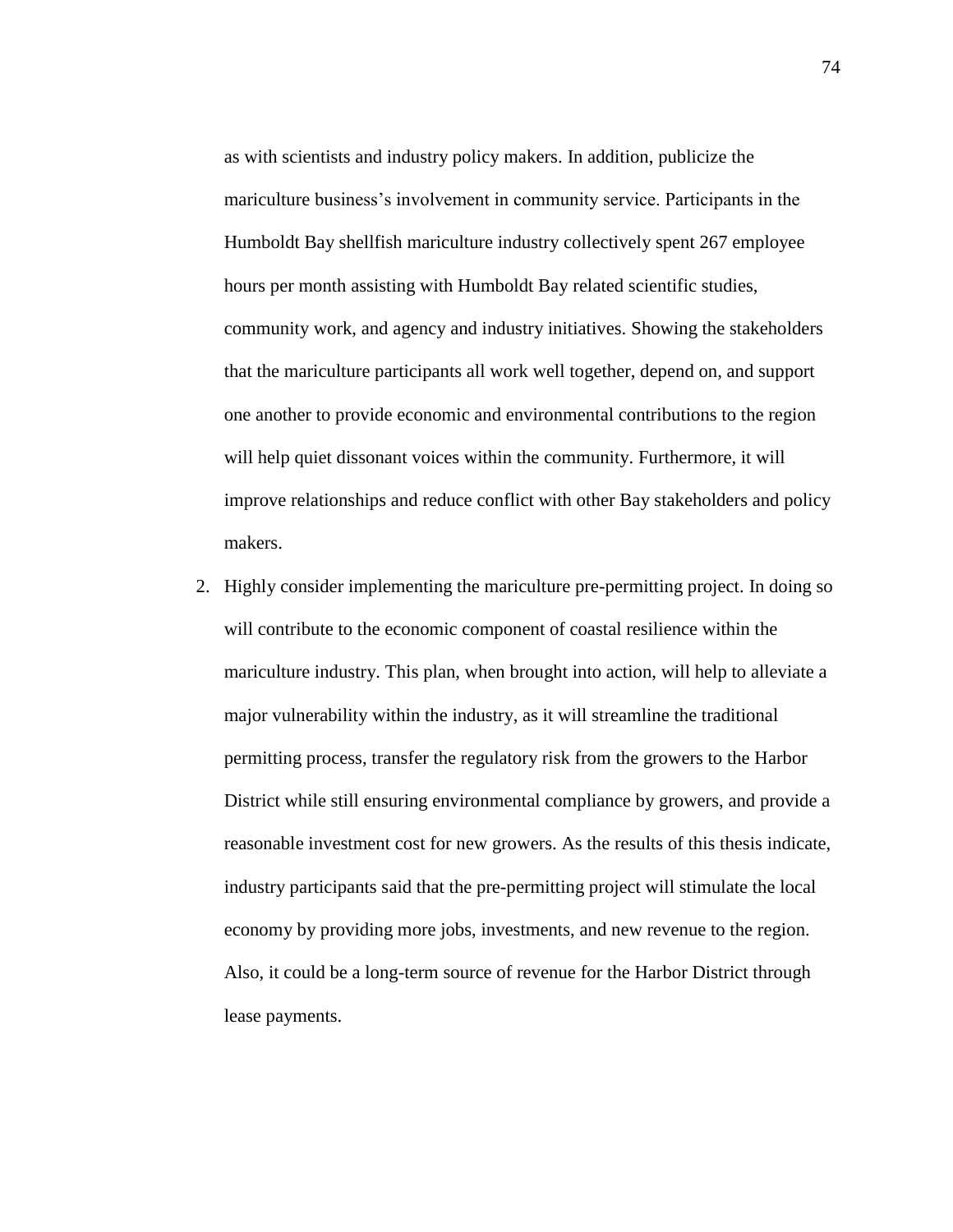- 3. Invest in a land-based mariculture specific use property, such as a mariculture business park, for gear storage and a place to expand the capacity for seed and larvae production Humboldt Bay. This recommendation will contribute to both the built environment and the economic component of resiliency within the mariculture industry, as it will help to alleviate major challenges that create conflict. Relieving the bottleneck of seed and larvae production in Humboldt Bay is not only vital for the local mariculture industry, but for the U.S mariculture industry as whole. In addition, a special use property for mariculture participants will provide space to store gear in an area where it cannot be stolen or lost in the bay, as well as a space to work on damaged gear.
- 4. Continue to monitor the changing ocean conditions, eelgrass bed abundance and distribution, and water quality of Humboldt Bay closely. In doing so, the mariculture participants, scientists, and policy makers can develop techniques that limit environmental impacts and contribute to the ecological component of coastal resiliency. In addition, publicize the positive results that the presence of shellfish has on water quality and set up a database where this information can be easily accessed by the public. This data will be integral to further understanding the changes taking place in our oceans and informing state and local policy. Since encroachment on eelgrass beds is one of the biggest inhibitors to mariculture expansion, a study that looks at the interactions between mariculture and eel grass ecosystem success should be used to explore future mariculture techniques that can limit impacts to eel grass ecosystems.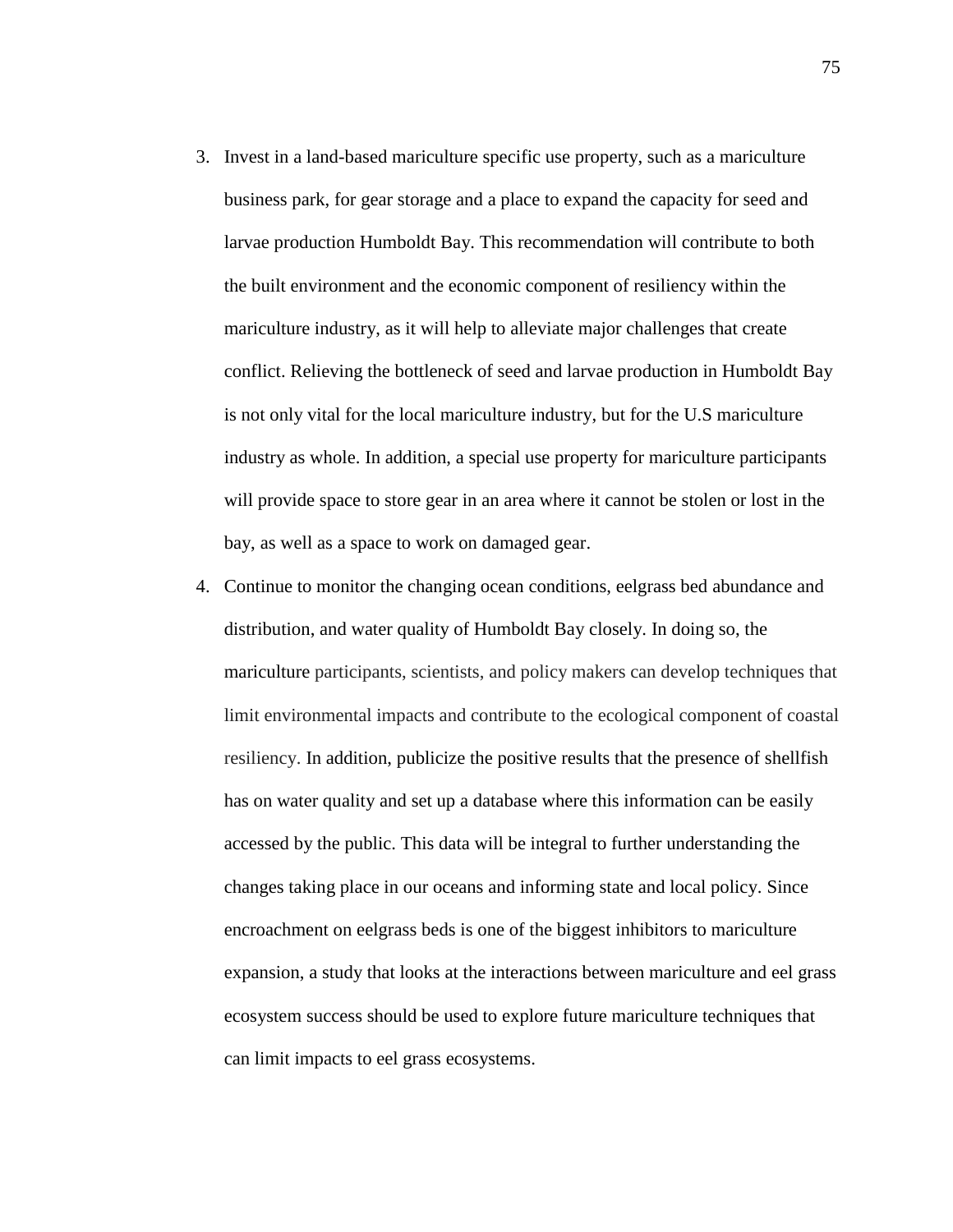- 5. As operations expand in Humboldt Bay, focusing on producing and procuring oyster seed locally is important. Further investment in local hatchery and nursery capacity will boost shellfish production, contribute to the seafood supply, and create economic opportunities in Humboldt County. This recommendation will contribute to both the economic and built environment components of coastal resiliency. Surrounding land on Humboldt Bay should be considered for potential locations for selective breeding labs and hatcheries due to Humboldt Bay's disease free designation and its healthy water quality.
- 6. Create the role of a Humboldt Bay shellfish mariculture coordinator to be staffed by a representative of small-scale operations. By contributing to the social component of coastal resilience, a shellfish grower can represent the local industry in order to provide interagency and mariculture participant coordination and develop consistent, practical, and sustainable management practices.

#### 7.2 CONCLUSIONS

Mother Nature tests the resilience of the mariculture participants, their shellfish, and Humboldt Bay daily. Howling winds, severe rains, pulling currents, polluted and shallowing waterways, changing ocean conditions, and temperature fluctuations are just a few of the environmental stresses that shellfish and their cultivators experience during the grow out process in Humboldt Bay. In addition to these environmental variables, Humboldt Bay's mariculture participants are also burdened with a redundant permitting process and unclear regulations. While these variables present unique challenges for the mariculture industries' participants, the negative perceptions of the mariculture industry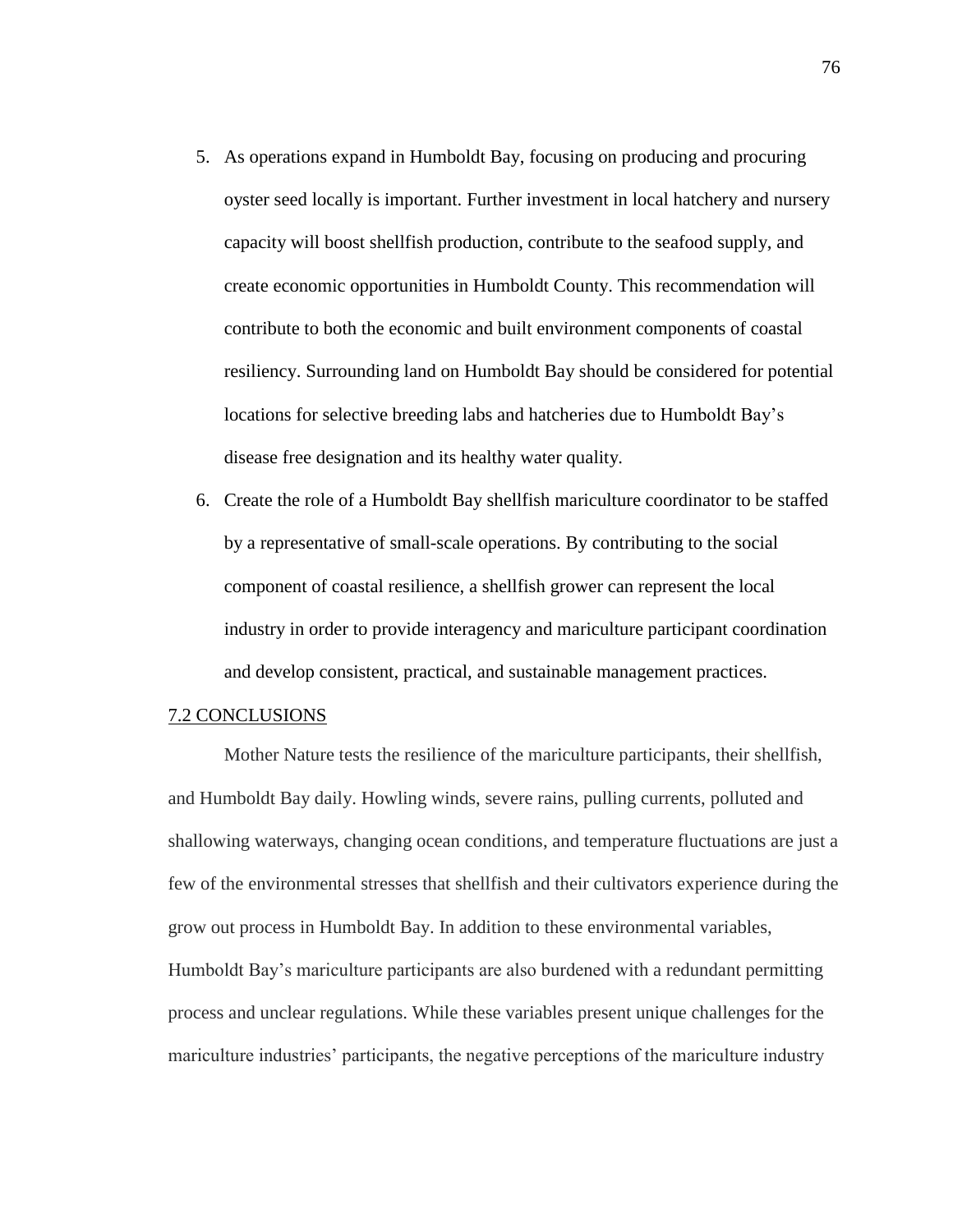from competing stakeholders on Humboldt Bay represents the greatest vulnerability for the shellfish mariculture industry. This became obvious after watching the public meetings and listening to all the stakeholders involved in this project and emerged as one of the greater challenges for the industry going forward.

However, despite these persistent challenges and vulnerabilities. throughout the past 90 years the participants of Humboldt Bay's shellfish mariculture industry have worked together to succeed and thrive and have continued to remain relevant on a global mariculture scale, as the largest producer of oysters in the state of California. By the time the sun rises over the horizon each morning, oyster farmers in Humboldt Bay are already on the water organizing oyster nets and bags (some up to 200 pounds when full), fixing equipment, cleaning their boats and bags, sorting and transporting shellfish seed to different areas, and harvesting oysters that are ready for market. After a full day on the water they head back to the dock, where the job of cleaning the freshly-harvested oysters begins, along with packing the oysters for transport and delivery, and making time for more, seemingly endless paperwork (Morgan, 2016). While there is one large-scale shellfish mariculture company on Humboldt Bay, the other operations are small, multigenerational family-owned businesses; for many, the oyster farmer is also the boat mechanic, delivery person, accountant, marketer, seed-nursery manager, and owner of the company. Endless planning and prepping is a constant extended-day routine as they cover all the bases to ensure their livelihood and the quality of their shellfish (Morgan, 2016). With an early wakeup call, intensive labor on the water, often in challenging wet and cold conditions, cleaning and packaging oysters, driving all over the state California to deliver

77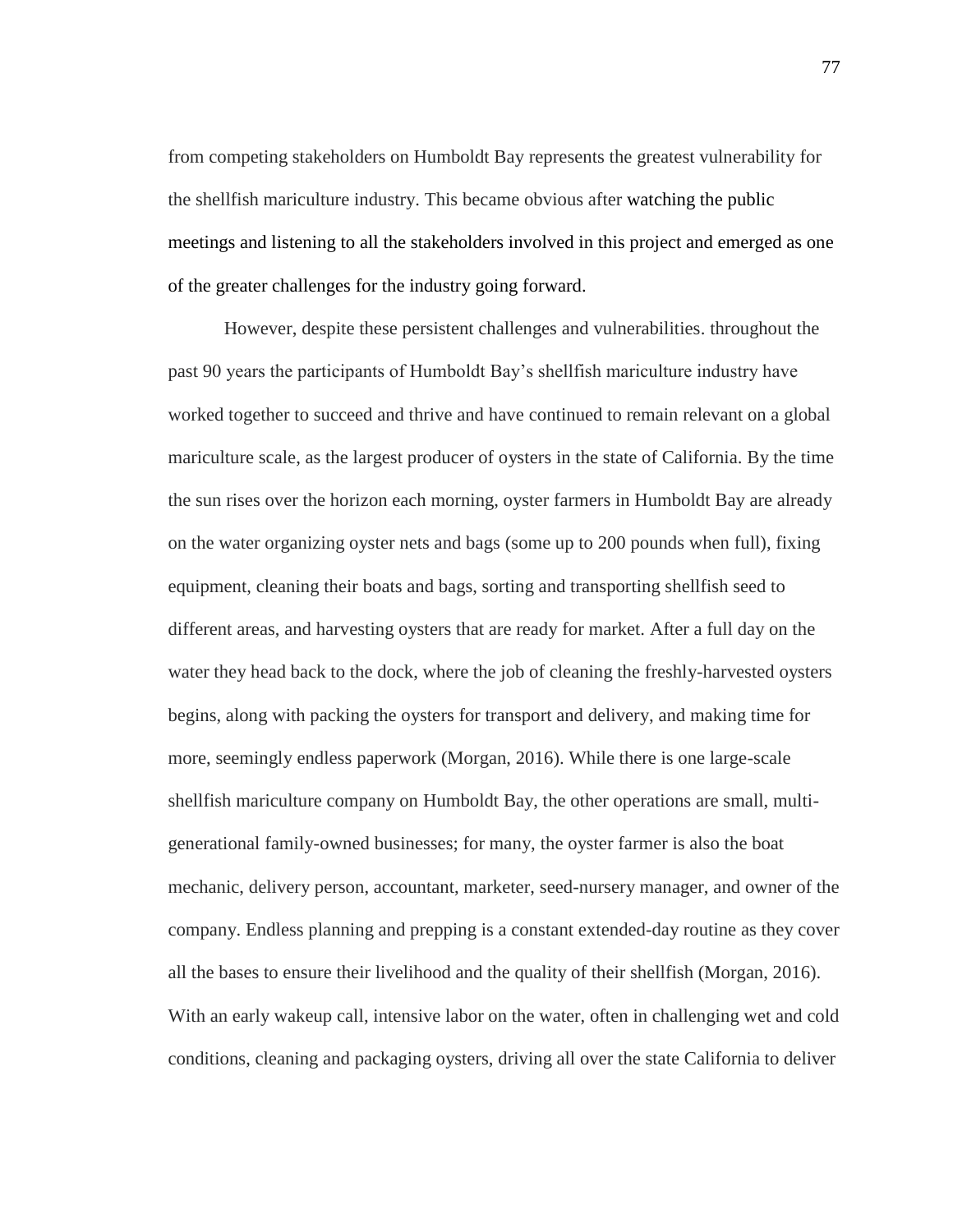fresh shellfish to restaurants and markets, and a late night return home for more paperwork. A day in the life of the mariculture participants in Humboldt Bay is a long one and their pains taking efforts to produce a commodity that has provided important economic and ecosystem benefits since the 1930's have contributed positively to the resilience of Humboldt Bay and its surrounding community.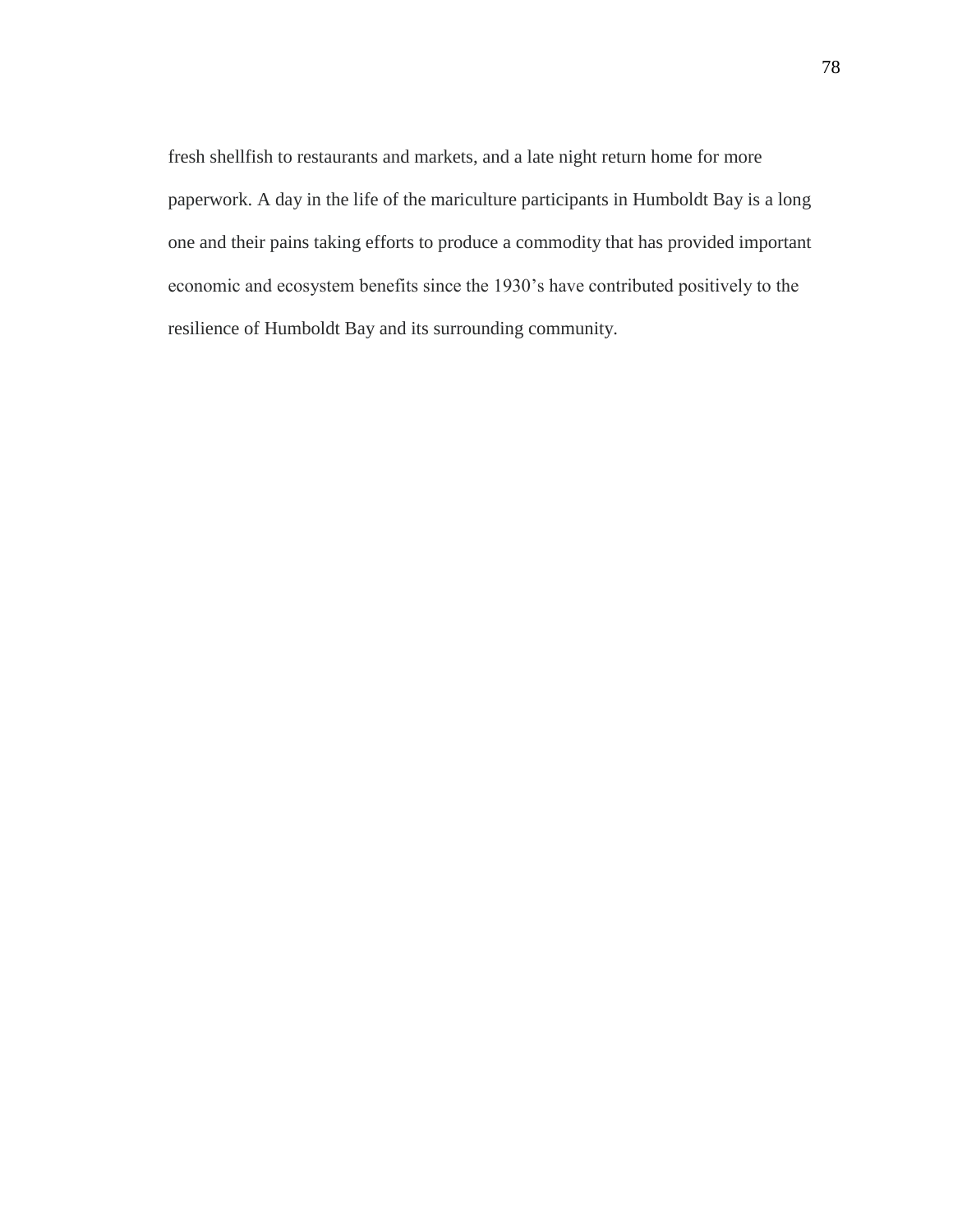#### REFERENCES

Barrett, E. 1963. The California Oyster Industry. The Resources Agency of California's Department of Fish and Game. Fish Bulletin #123.

Beatley, T. 2014. Planning for Coastal Resilience: Best Practices for Calamitous Times. Island Press.

California Department of Fish and Wildlife. 2016. Aquaculture Registration Forms and Permit Applications. Retrieved January 3, 2018, from https://www.wildlife.ca.gov/aquaculture#22163162-aquaculture-registration-process-information

California Department of Health Services. January, 2007. Management Plan for Commercial Shellfishing in Humboldt Bay, California. Retrieved March 3, 2018, from coastalwatersheds.ca.gov/portals/0/humboldtbay

Cluck, R.., & Dhanju, A. 2013. Using Science to Inform Marine Planning. Marine Safety and Security Council. Proceedings: The Coast Guard Journal of Safety at Sea, 70(3), 39–42.

Coast Seafoods Company. 2015. Draft Initial Study for Humboldt Bay Shellfish Company Permit Renewal and Expansion Project.

Coy, O.C. 1929. The Humboldt Bay Region 1850-1875. Humboldt County Historical Society.

Collie, J. S., (Vic) Adamowicz, W. L., Beck, M. W., Craig, B., Essington, T. E., Fluharty, D., … Sanchirico, J. N. (2013). Marine spatial planning in practice. Estuarine, Coastal and Shelf Science, 117, 1–11.

Dennison, W. C., & Alberte, R. S. 1982. Photosynthetic responses of Zostera marina L. (eelgrass) to in situ manipulations of light intensity. Oecologia, 55: 137-144.

Driscoll, J. Times-Standard News. July, 23, 2015. Humboldt Bay: State Oyster Capital. Retrieved May 30, 2018, from http://www.times-standard.com/article/ZZ/20090624/NEWS/906249599.

Dumbauld, B, & McCoy, L. 2015. Effect of oyster aquaculture on seagrass Zostera marina at the estuarine landscape scale in Willapa Bay, Washington (USA). Aquaculture Environment Interactions. Newport, Oregon.

Dumbauld, B,. Ruesink, J. , Rumrill, S. 2009. The ecological role of bivalve shellfish aquaculture in the estuarine environment: A review with application to oyster and clam culture in West Coast (USA) estuaries. Journal of Aquaculture. Newport Oregon.

FAO. 2014. The State of World Fisheries and Aquaculture Opportunities and Challenges: Rome.

Filgueira, R., Grant, J., Strand. 2014. Implementation of marine spatial planning in shellfish aquaculture management: modeling studies in a Norwegian fjord. Ecological Applications, 24(4), 832–843.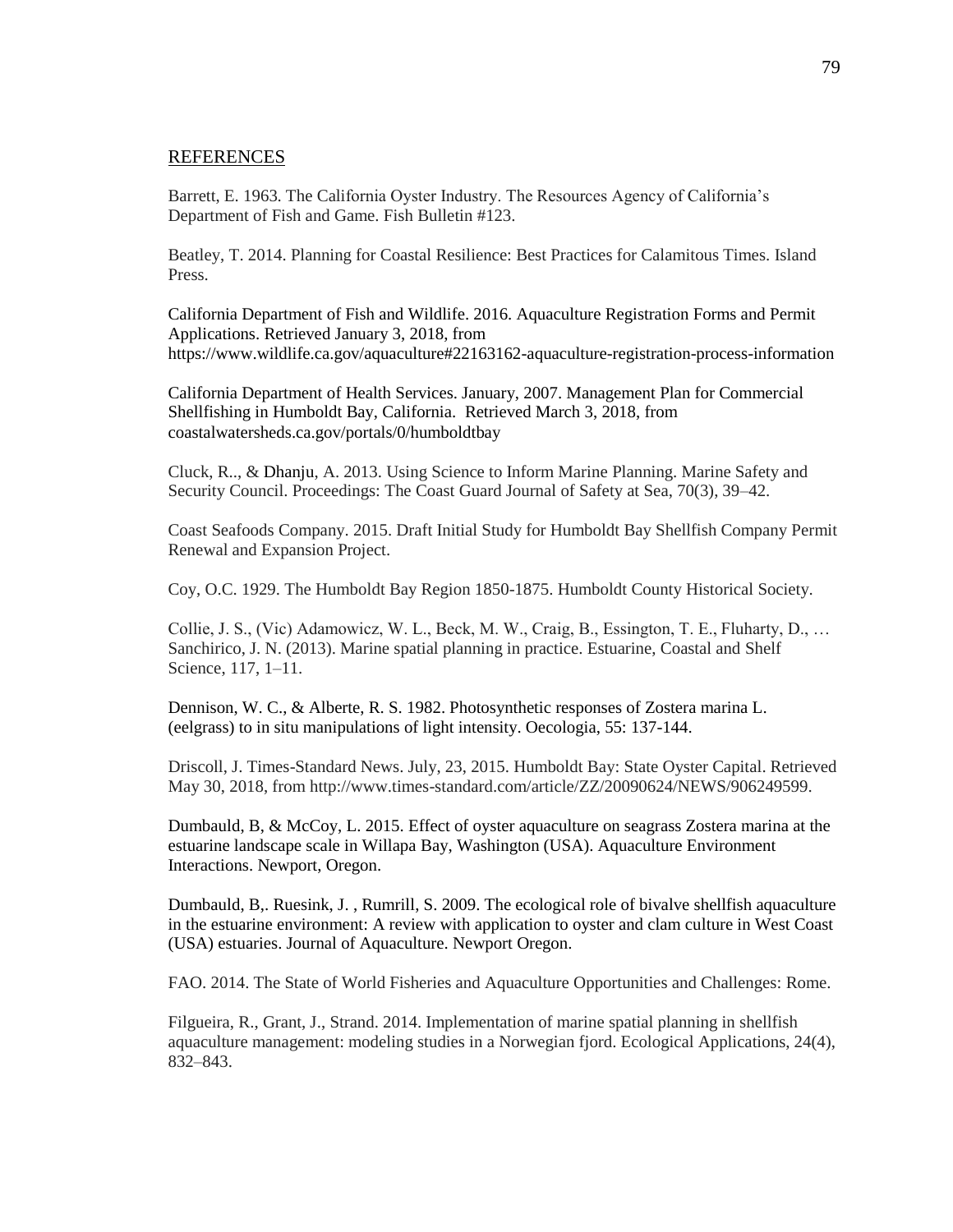Flannery, W., Healy, N., Luna, M. (2018). Exclusion and non-participation in Marine Spatial Planning. Marine Policy, 88, 32–40.

Folke, C. 2006. Resilience: The emergence of a perspective for social-ecological systems analysis. Global Environmental Change 16. Science Direct. 2006. Pp 253-267.

Forrest, B.M. & Creese, R.G 2006. Benthic Impacts of Intertidal Oyster Culture, with Consideration of Taxonomic Sufficiency. Environmental Monitoring and Assessment 112: 159-176.

Forrest, B.M, &, Clark, E.K. 2007. Review of the Ecological Effects of Intertidal Oyster Aquaculture. Prepared for Northland Regional Council. Cawthron Report No. 1275, 25p.

Gibbs M.T., S. Hatton, P.A. Gillespie, B.M Forrest. 2005. A desktop assessment of potential and cumulative effects on the plankton, benthos, and water column of the proposed Aquaculture Management Areas in the South Kaipara Harbour. Cawthron Report No. 980. 33p.

Gilkerson, W. 2008. A spatial model of eelgrass (Zostera marina) habitat in Humboldt Bay, California. MSc Thesis, Humboldt State University.

Guillotreau, P., E. H. Allison, A. Bundy, S. R. Cooley, O. Defeo, V. Le Bihan, S. Pardo, R. Perry, G. Santopietro, and T. Seki. 2017. A comparative appraisal of the resilience of marine socialecological systems to mass mortalities of bivalves. Ecology and Society 22(1):46.

Gunderson, L. H. 2000. Ecological Resilience—In Theory and Application. Annual Review of Ecology and Systematics, 31(1), 425–439.

Hackett, S., Richmond, L., Chen., C. 2017. Socioeconomics of North Coast Fisheries in the Context of Marine Protected Area Formation. MPA Baseline Program No. R/MPA-36. California Sea Grant / Ocean Science Trust, 313 pp. https://caseagrant.ucsd.edu/news/north-coast-marineprotected-areas-project-summaries#human-uses

Harbor District (Humboldt Bay Harbor, Recreation and Conservation District). 2011. Headwaters Fund of Humboldt County Application "Humboldt Bay Mariculture Expansion Project".

Harbor District (Humboldt Bay Harbor, Recreation and Conservation District). 2015. Draft Environmental Impact Report for the Humboldt Bay Mariculture Pre-Permitting Project. SCH#2013062068.

Harbor District (Humboldt Bay Harbor, Recreation and Conservation District). 2017. Retrieved May 25, 2018, from. http://humboldtbay.org/

Harris, J. 2008. Aquatic Invasive Species Profile: The Pacific Oyster. Aquatic Invasion Ecology: December 2008.

Hipel, K. W. & Walker, S. B. (2011), Conflict analysis in environmental management. Environmetrics, 22: 279–293. doi:10.1002/env.1048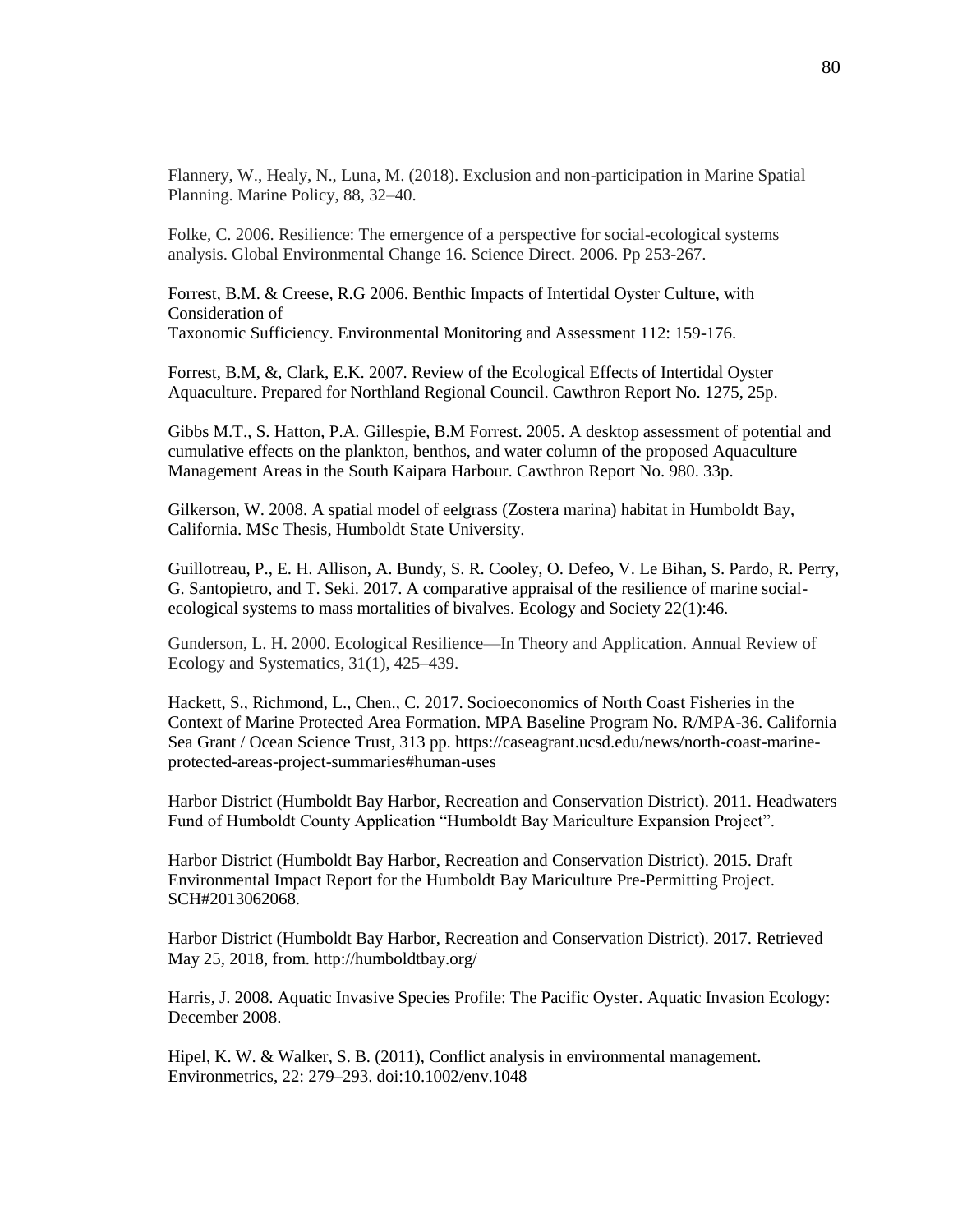Houston, W. Times Standard News. September, 13, 2017. Coast Seafoods Can Keep Farming Shellfish in Humboldt Bay Through 2025. Retrieved May 30,, 2018.

Humboldt Standard Newspaper. November 26, 1931. Humboldt Bay Suitable for Oyster Beds.

Humboldt Standard Newspaper. June 15<sup>th</sup>, 1939. Oyster Operations Prove Successful on Humboldt Bay.

Humboldt Times Newspaper. November 10<sup>th</sup>, 1944. Untitled -from the "Fishing Commercial Oysters" file. Humboldt Historical Society.

Humboldt Standard Newspaper. May.  $10<sup>th</sup>$ . 1960. Untitled -from the "Fishing Commercial" Oysters" file. Humboldt Historical Society

Lavoie, R.E. 2009. Oyster Cultivation in North America: History, Present, and Future. The 1<sup>st</sup> International Oyster Symposium Proceedings. Bedford Institute of Oceanography.

Le Tissier, M. D. A., Hills, J. M., Mcgregor, J. A., & Ireland, M. 2004. A Training Framework for Understanding Conflict in the Coastal Zone. Coastal Management, 32(1), 77–88.

Mabardy, R. A., Waldbusser, G. G., Conway, F., & amp; Olsen, C. S. 2015. Perception and Response of the U.S. West Coast Shellfish Industry to Ocean Acidification: The Voice of the Canaries in the Coal Mine. Journal of Shellfish Research, 34(2), 565–572.

The Marine Stewardship Council. 2016. Healthy Oceans. Fish as Food. https://www.msc.org/healthy-oceans/the-oceans-today/fish-as-food

Merkel & Associates. 2017. Humboldt Bay Eelgrass Comprehensive Management Plan.

Mitchell, I.M. 2006. In situ biodeposition rates of Pacific oysters (Crassostrea gigas) on a marine farm in Southern Tasmania (Australia). Aquaculture, 257 (1-4): 194-203.

Molina, F. 2011. Times Standard News. Oysters, the Pearls of Humboldt Bay. June,  $14<sup>th</sup>$ ,  $2011$ . http://www.times-standard.com/article/ZZ/20110614/NEWS/110619108

Morgan, F. A Day in the Life of Oyster Men and Women. Virginia Waterman Magazine. October 2016.

Moore, Brown, Kobryn, & Strickland-Munro. (2017). Identifying conflict potential in a coastal and marine environment using participatory mapping. Journal of Environmental Management, 197, 706-718.

National Aquaculture Association. 2018. Retrieved May 30, 2018, from. http://thenaa.net/

National Oceanic and Atmospheric Administration. 2016. Shellfish Aquaculture Portal. https://www.nmfs.noaa.gov/aquaculture/shellfish\_portal/shellfish\_portal\_home.html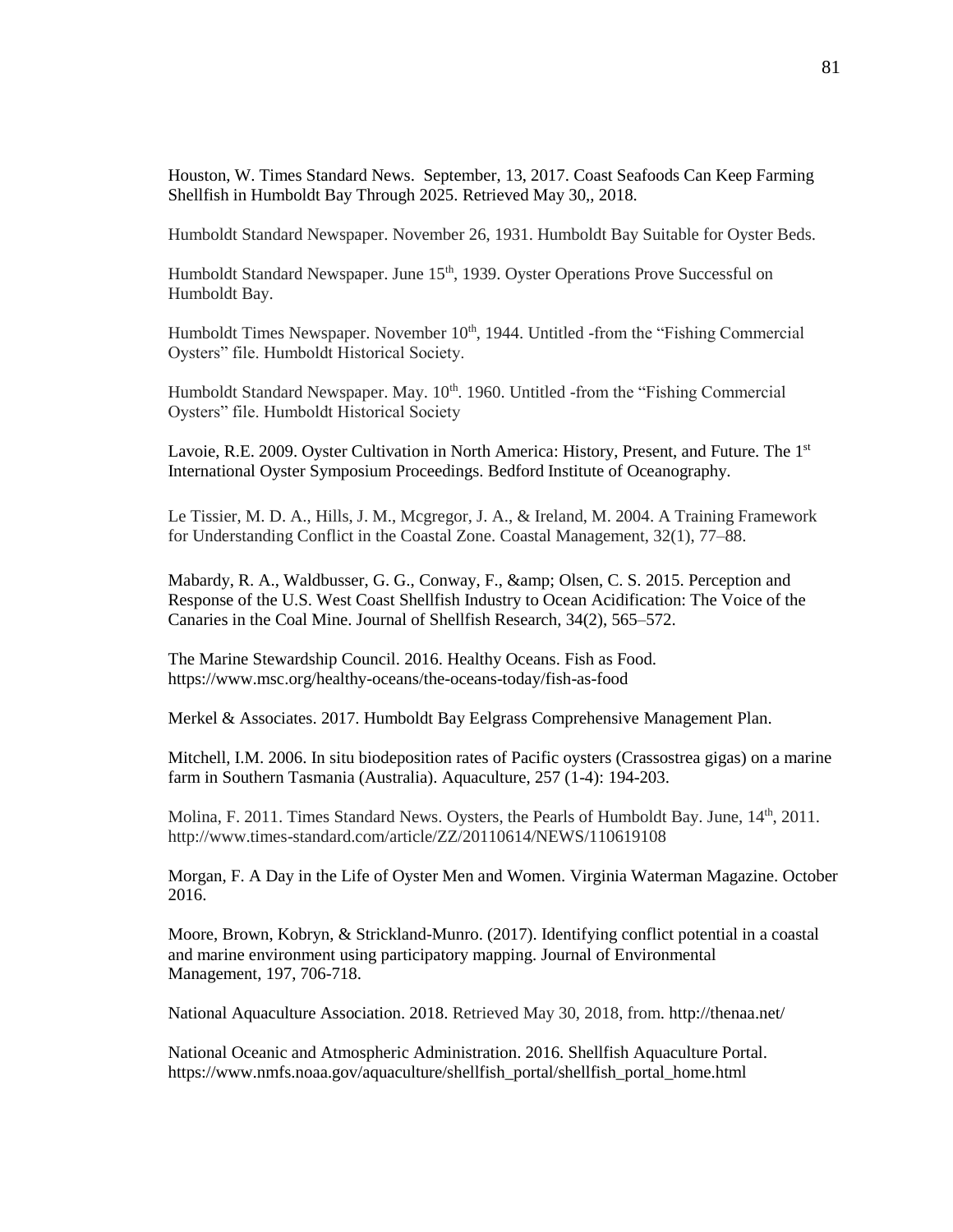National Working Waterfront Network. 2015. Reducing Regulatory Risks for Shellfish Growers in Humboldt Bay. Retrieved May 30, 2018, from http://www.wateraccessus.com/case\_study.cfm?ID=72

Newell, C. R., & Richardson, J. (2014). The Effects of Ambient and Aquaculture Structure Hydrodynamics on the Food Supply and Demand of Mussel Rafts. Journal of Shellfish Research, 33(1), 257–272.

Northern Economics, Inc. 2013. The Economic Impact of Shellfish Aquaculture in Washington, Oregon and California. Prepared for Pacific Shellfish Institute.

Pacific Shellfish Institute. 2013. Retrieved May 30, 2018, from http://pacshell.org/

Pacific Coast Shellfish Growers Association. 2018. Retrieved May 30, 2018, from http://pcsga.org/

Poor, K. 2011. Times Standard News. A closer look at Humboldt Bay oysters. https://www.humboldtbaykeeper.org/news/latest/389-a-closer-look-at-humboldt-bay-oysters

Pomeroy, C., C.J. Thomson, M.M. Stevens. 2010. California's North Coast Fishing Communities Historical Perspective and Recent Trends. Final Report to the California State Coastal Conservancy Award Pp 06-128.

Rumrill, S.S., & V.K. Poulton. 2004. Ecological role and potential impacts of molluscan shellfish culture in the estuarine environment of Humboldt Bay, CA. Western Regional Aquaculture Center.

Sanchez-Jerez, P., Karakassis, I., Massa, F., Fezzardi, D., Aguilar-Manjarrez, J., Soto, D., Dempster, T. (2016). Aquaculture's struggle for space: the need for coastal spatial planning and the potential benefits of Allocated Zones for Aquaculture (AZAs) to avoid conflict and promote sustainability. Aquaculture Environment Interactions, 8, 41–54.

Shaughnessy, F. 2016. Predicted Responses of Humboldt Bay Eelgrass to Sea Level Rise and Climate Change. Humboldt Bay Symposium. Eureka, California. October 2016.

Shaughnessy, F, Tyburczy, J, Black, J. A letter to the Humboldt Bay Harbor, Recreation, and Conservation District. Humboldt State University. February, 16, 2015.

Simms, H. 2017, March 31. Audubon Society, Others File Suit to Stop Humboldt Bay Oyster Farm Expansion. Lost Coast Outpost. Retrieved May 30, 2018, from https://lostcoastoutpost.com/2017/mar/31/audubon-society-others-file-suit-stop-humboldt-bay/

Tiller, R., Brekken, T., & Bailey, J. (2012). Norwegian aquaculture expansion and Integrated Coastal Zone Management (ICZM): Simmering conflicts and competing claims. Marine Policy, 36(5), 1086–1095.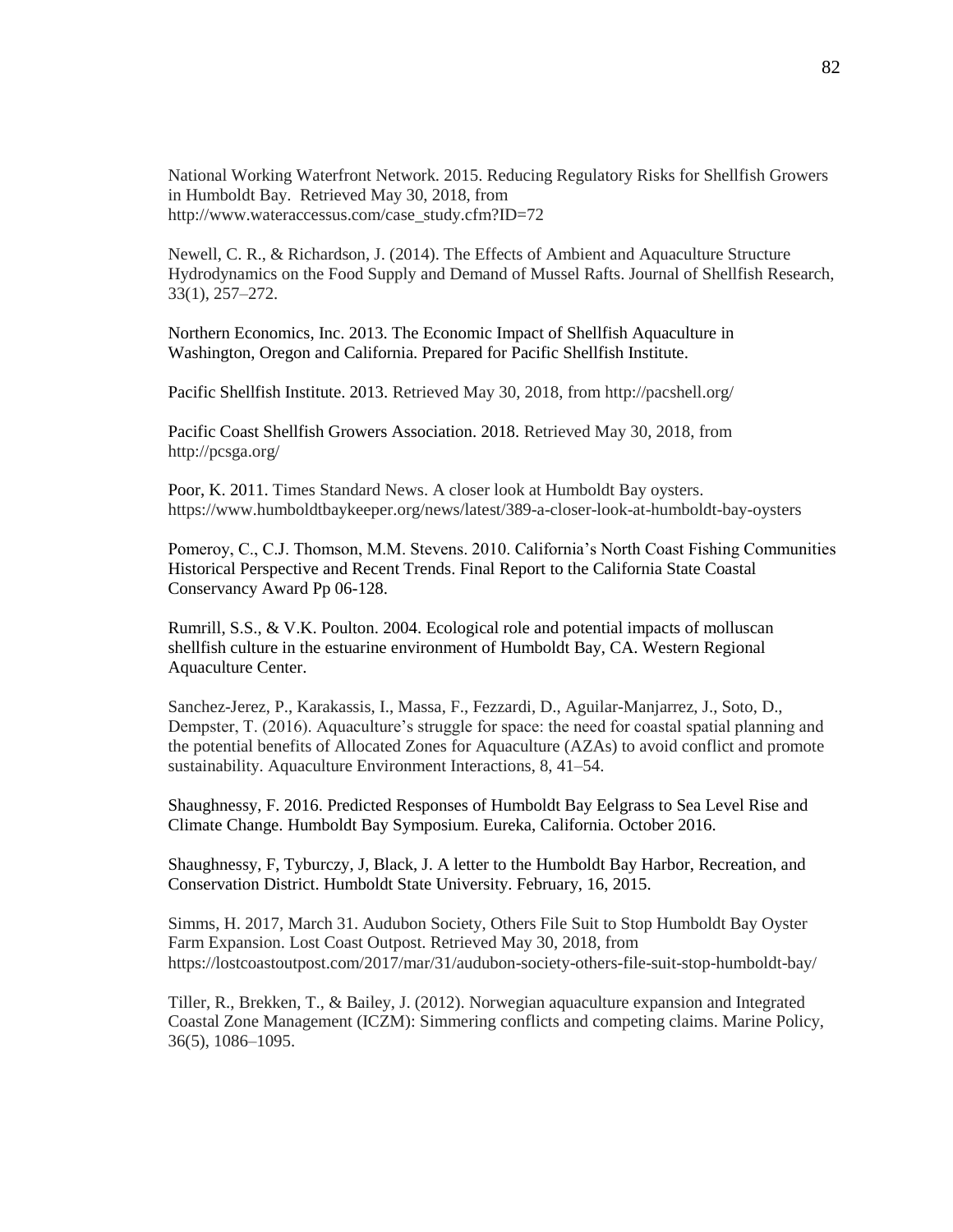United States Census Bureau. Retrieved April 30, 2018, from https://www.census.gov/searchresults.html

USDA. 2014. 2012 Census of Agriculture: Census of Aquaculture (2013). Vollstedt. B and R. Graterol. 2009. The Basic Concept of Ecosystem Goods and Services. Open Landscapes. University of Kiel: Ecology Centre.

Wagshal, A. 2016. Proposed Aquaculture Expansion in Humboldt Bay. Humboldt Bay Symposium. Eureka, California. October 2016.

Walker. B & Salt, D. 2006. Resilience Thinking: Sustaining Ecosystems and People in a Changing World. Island Press. Washington.

Walters, H. 2012, April 5. The World Is Yours, Oyster Farmer. The North Coast Journal Weekly. Retrieved March 8, 2018, from http://www.northcoastjournal.com/humboldt/the-world-is-yoursoyster-farmer/Content?oid=2133083.

Yang, H. L. N. Sturmer, and S. Baker. 2016. Molluscan Shellfish Aquaculture and Production. FA 191: 1-8.

Wisehart, M, Dumbauld, B,. Ruesink, J , Hacker, S. 2007. Importance of eelgrass early life history stages in response to oyster aquaculture disturbance. Marine Ecology Progress Series. Oregon State University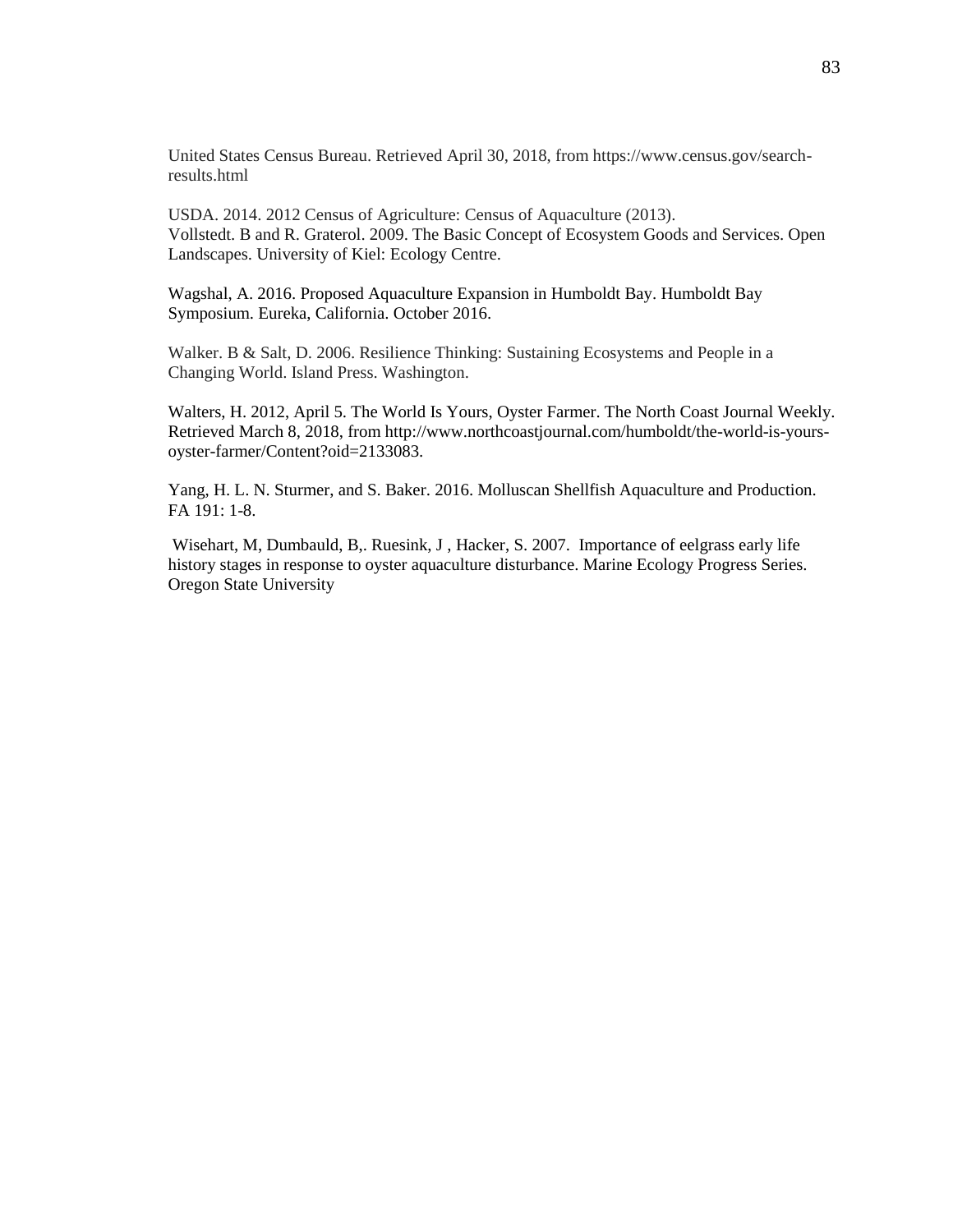### APPENDICES

#### Appendix A

#### Interview Questions

#### *Semi Structured Interview Questions for Mariculture Participants*

1.) What is the name of the mariculture company you work for?

2.) What is your employment role in the mariculture company that you work for?

3.) What types of products do you produce?

4.) To whom do you sell your products to?

5.) From the perspective of the mariculture industry, what is working well in Humboldt Bay and with Eureka's working waterfront?

6.) In your opinion, what are the particular difficulties/ challenges that the mariculture industry faces in Humboldt Bay?

7.) What have you seen in other ports, or shellfish farms that help to strengthen the industry?

8.) If you had \$5 million to make improvements to the local mariculture industry, how would you invest it?

#### *Semi Structured Interview Questions For Non- Mariculture Participants*

1. From your perspective of the fishing and mariculture industries and working waterfront, what is working well?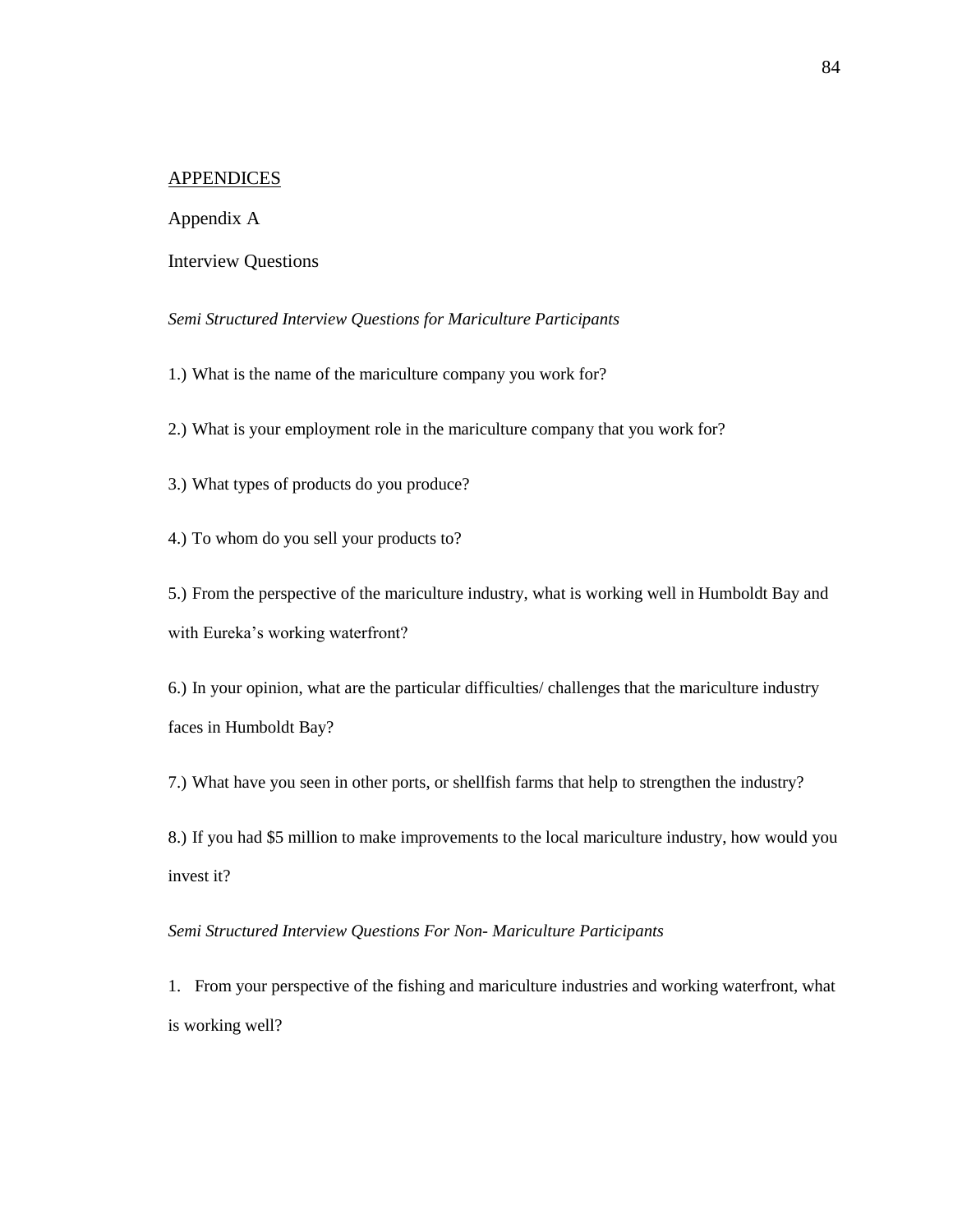2. In your opinion, what are the particular difficulties/ challenges that the working waterfront and fishing industry face in Eureka?

3. What have you seen in other ports that help to strengthen the fishing and mariculture industries?

4. If you had \$5 million to make improvements to the local fishing and mariculture industries, how would you invest it?

- 5. What is your agency's/entity's role in waterfront activities in Humboldt Bay, or in Eureka?
- 6. Is there anything you would like to add?

Appendix B

Business Survey

## **SECTION A. EMPLOYMENT:**

1.) Number of employees (where employees *live* and work)

|                    | Humboldt Bay |      |      |                       |
|--------------------|--------------|------|------|-----------------------|
|                    | Region       |      |      | <b>Outside Region</b> |
|                    | Full         | Part | Full |                       |
|                    | Time         | Time | Time | Part Time             |
| 2016               |              |      |      |                       |
| 5-years out (est.) |              |      |      |                       |

- 2.) Number of different types of employees in Humboldt Bay region**:** one employee can only be on one category; select the most appropriate
- a. Owner/Operators: # \_\_\_\_\_\_\_\_\_
- b. Managers/ Supervisors: # \_\_\_\_\_\_\_\_\_
- c. Laborers/Farm Hands: # \_\_\_\_\_\_\_\_\_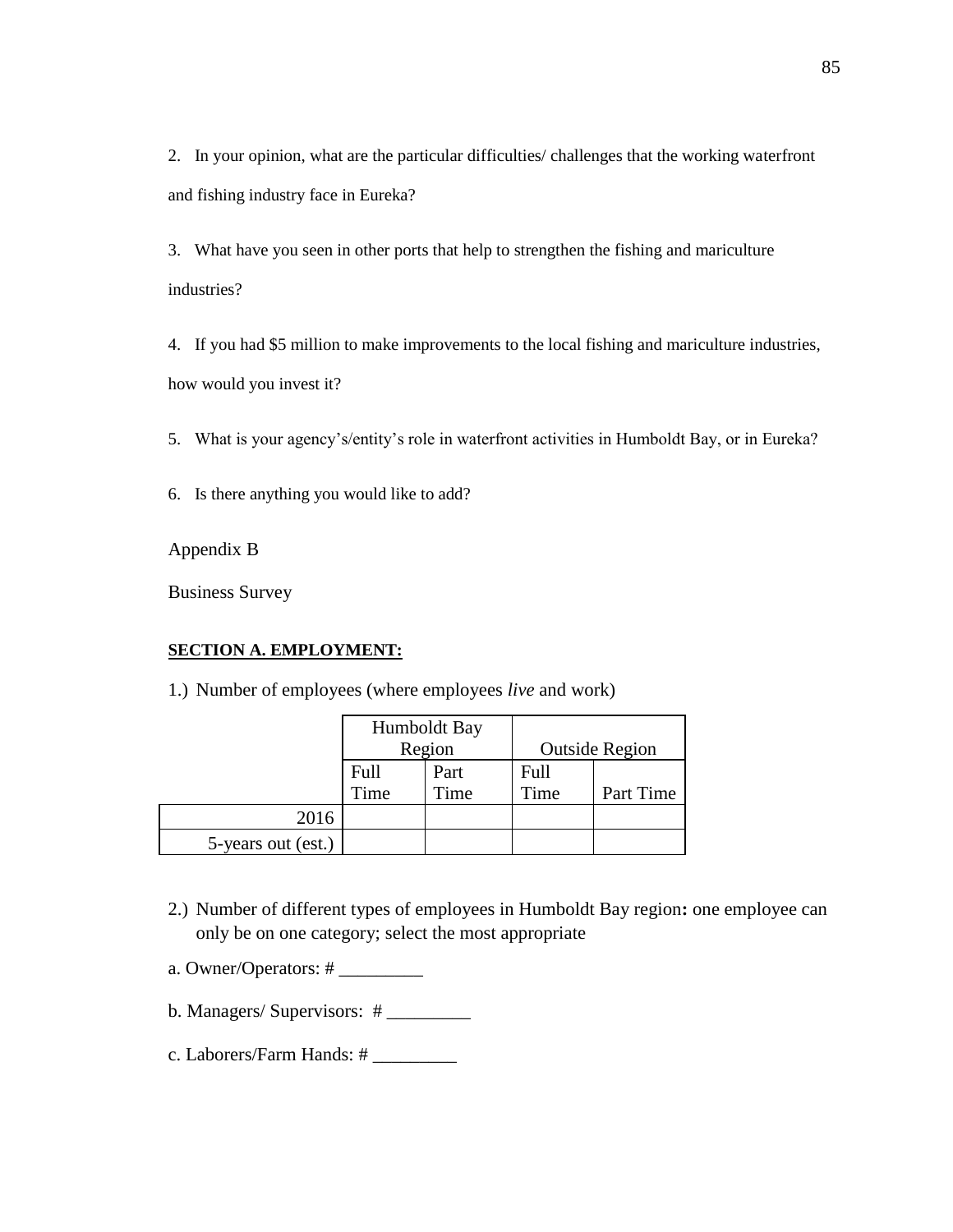- d. Marketing/Sales: # \_\_\_\_\_\_\_\_\_
- e. Maintenance/Safety: # \_\_\_\_\_\_\_\_\_\_
- f. Delivery:  $\#$
- g. Other (list category)  $\frac{\cdot}{\cdot}$  #
- h. Other (list category) \_\_\_\_\_\_\_\_\_: # \_\_\_\_\_\_\_\_\_\_
- i. Other (list category) \_\_\_\_\_\_\_\_\_: # \_\_\_\_\_\_\_\_\_\_
- j. Other (list category) \_\_\_\_\_\_\_\_\_: # \_\_\_\_\_\_\_\_\_\_
- k. Other (list category)  $\frac{\qquad \qquad}{\qquad \qquad}$ : #

**\_\_\_\_\_\_\_\_\_\_\_\_\_\_\_\_\_\_\_\_\_\_\_\_\_\_\_\_\_\_\_\_\_\_\_\_\_\_\_**

Comments on employees and anticipated change in employment in the next 5 years:

**\_\_\_\_\_\_\_\_\_\_\_\_\_\_\_\_\_\_\_\_\_\_\_\_\_\_\_\_\_\_\_\_\_\_\_\_\_\_\_\_\_\_\_\_\_\_\_\_\_\_\_\_\_\_\_\_\_\_\_\_\_\_\_\_\_\_\_\_\_\_\_\_**

**\_\_\_\_\_\_\_\_\_\_\_\_\_\_\_\_\_\_\_\_\_\_\_\_\_\_\_\_\_\_\_\_\_\_\_\_\_\_\_\_\_\_\_\_\_\_\_\_\_\_\_\_\_\_\_\_\_\_\_\_\_\_\_\_\_\_\_\_\_\_\_\_**

**\_\_\_\_\_\_\_\_\_\_\_\_\_\_\_\_\_\_\_\_\_\_\_\_\_\_\_\_\_\_\_\_\_\_\_\_\_\_\_\_\_\_\_\_\_\_\_\_\_\_\_\_\_\_\_\_\_\_\_\_\_\_\_\_\_\_\_\_\_\_\_\_**

#### **SECTION B. TIDELANDS:**

3.) Tide Lands (grow-out grounds) permitted for aquaculture and under your control

|                                         | 2016<br>acres | Lease Rate:<br>Dollars Per Acre<br>Per Year you pay | Estimated<br>number of acres-<br>5-years out |
|-----------------------------------------|---------------|-----------------------------------------------------|----------------------------------------------|
| Number of Acres in Humboldt Bay         |               |                                                     |                                              |
| Number of Acres outside of Humboldt Bay |               |                                                     |                                              |

4.) How many Humboldt Bay acres (grow-out grounds) do you have control over that are not under cultivation? \_\_\_\_\_\_\_\_\_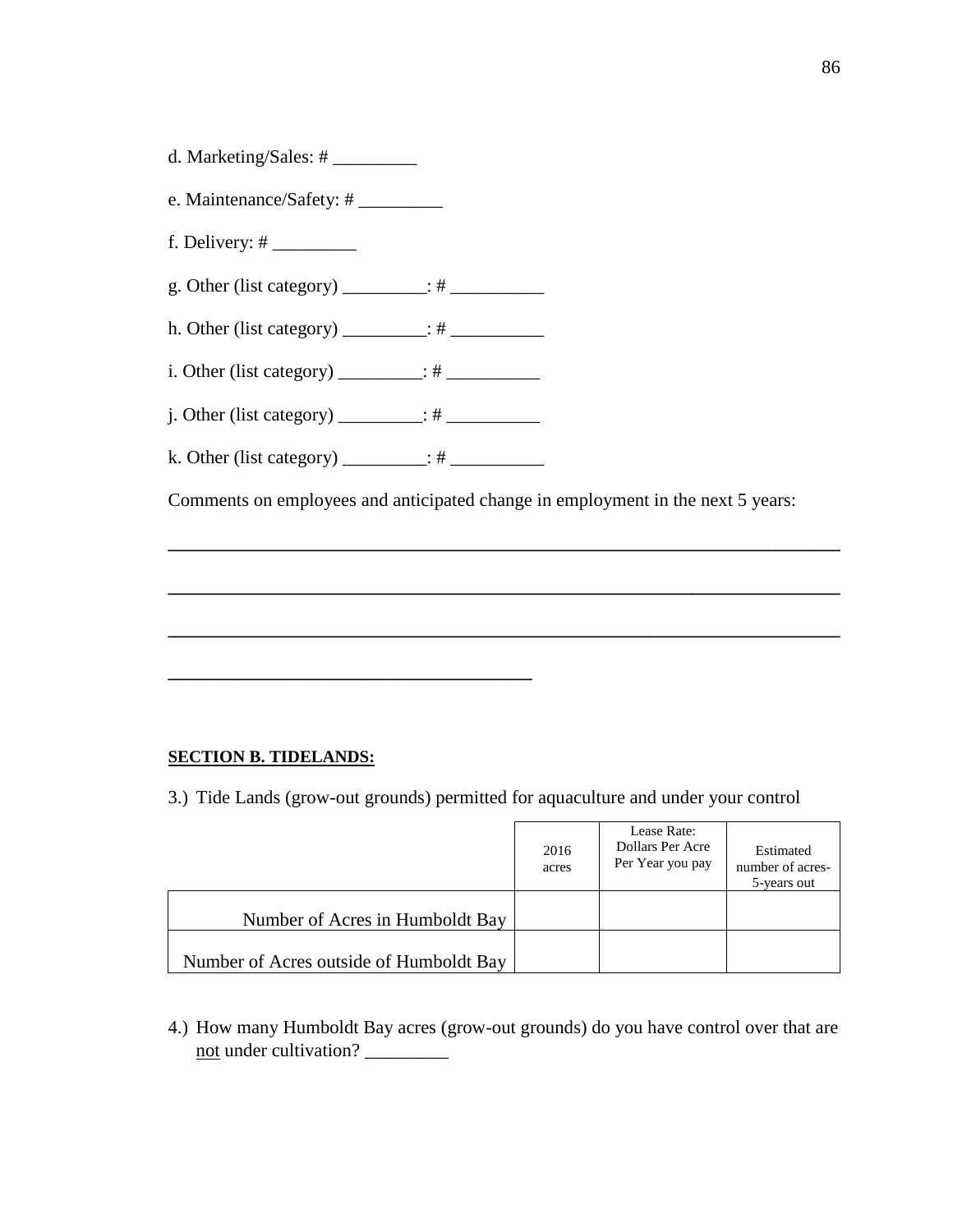5.) Does your company sublease acreage to another company in Humboldt Bay? Y / N

If yes, then how many acres does your company sublease and at what rate?

|                                           | 2016 | Lease Rate: Dollars Per<br>Acre Per Year you<br>charge |
|-------------------------------------------|------|--------------------------------------------------------|
| Number of Acres Subleased in Humboldt Bay |      |                                                        |

**\_\_\_\_\_\_\_\_\_\_\_\_\_\_\_\_\_\_\_\_\_\_\_\_\_\_\_\_\_\_\_\_\_\_\_\_\_\_\_\_\_\_\_\_\_\_\_\_\_\_\_\_\_\_\_\_\_\_\_\_\_\_\_\_\_\_\_\_\_\_\_\_**

**\_\_\_\_\_\_\_\_\_\_\_\_\_\_\_\_\_\_\_\_\_\_\_\_\_\_\_\_\_\_\_\_\_\_\_\_\_\_\_\_\_\_\_\_\_\_\_\_\_\_\_\_\_\_\_\_\_\_\_\_\_\_\_\_\_\_\_\_\_\_\_\_**

**\_\_\_\_\_\_\_\_\_\_\_\_\_\_\_\_\_\_\_\_\_\_\_\_\_\_\_\_\_\_\_\_\_\_\_\_\_\_\_\_\_\_\_\_\_\_\_\_\_\_\_\_\_\_\_\_\_\_\_\_\_\_\_\_\_\_\_\_\_\_\_\_**

Comments on tidelands and anticipated change over the next 5 years:

# **SECTION C. FACILITIES AND EQUIPMENT:** (Humboldt Bay ONLY)

**\_\_\_\_\_\_\_\_\_\_\_\_\_\_\_\_\_\_\_\_\_\_\_\_\_\_\_\_\_\_\_\_\_\_\_\_\_\_\_**

6.) Number of building/facilities/structures in Humboldt Bay your operation owned or leased in 2016:

| 2016-Building/Facilities Owned or |  |  |  |
|-----------------------------------|--|--|--|
| Leased                            |  |  |  |
|                                   |  |  |  |
| SqFt:                             |  |  |  |

7.) Equipment in Humboldt Bay your operation owned in 2016:

a. # of boats/vessels your business owns:

 $b. \#$  of FLUPSYs your business owns:  $\frac{1}{2}$ 

c. # of land-based upwellers/downwellers your business owns:

d. # of tumblers/sorters your business owns: \_\_\_\_\_\_\_\_\_\_\_\_\_\_\_\_\_\_

\_\_\_\_\_\_\_\_\_\_\_\_\_\_\_\_\_\_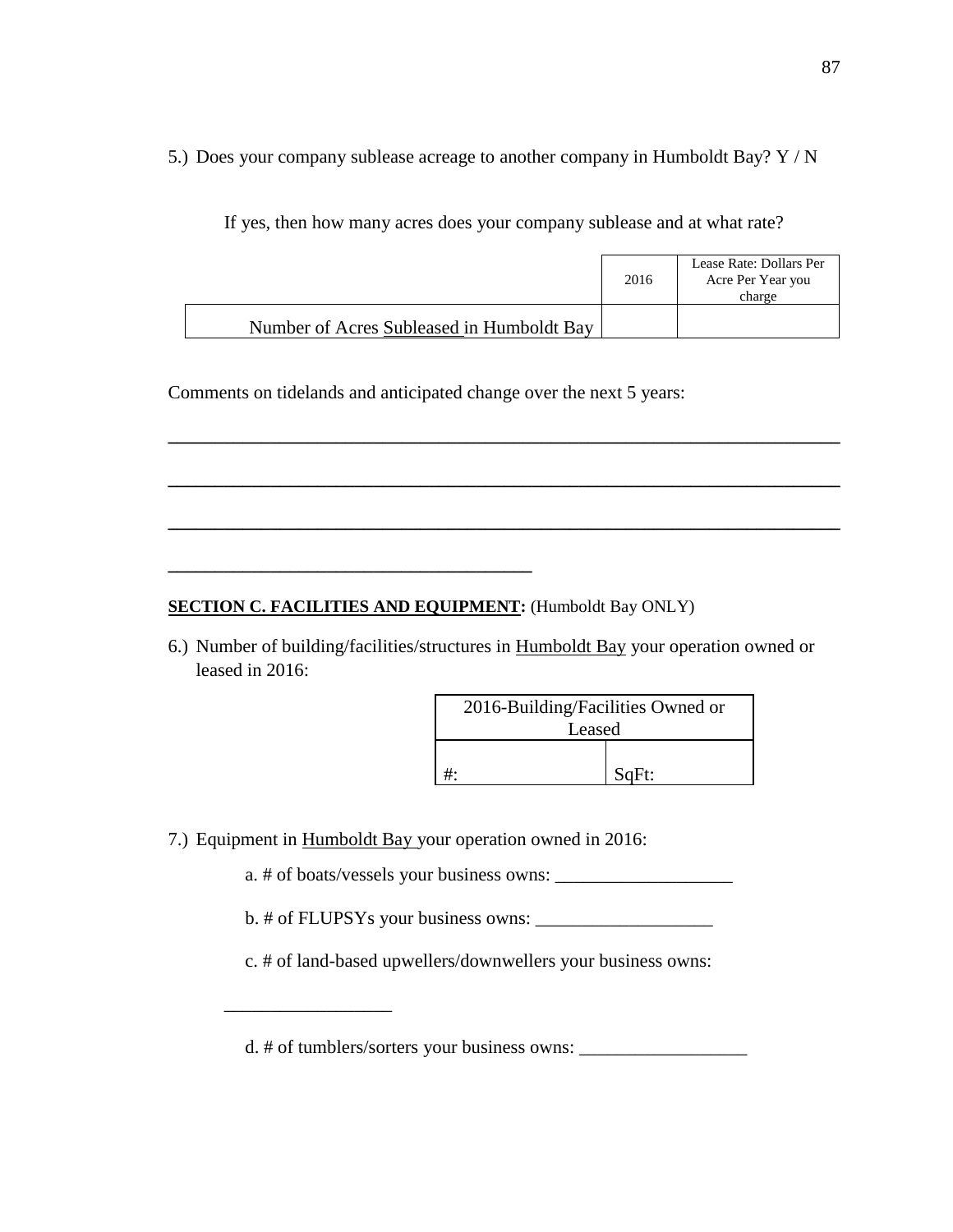e. Estimated amount of cold storage space \_\_\_\_\_\_\_\_\_\_\_\_ sq. ft. (not including insulated totes)

8.) Do you feel that your business has sufficient cold storage? Y/N

If no, how much more cold storage space would you prefer to have?

\_\_\_\_\_\_\_\_\_\_\_\_ Sq. ft.

|                                            | 2016          | Est. 5 yrs.<br>out |
|--------------------------------------------|---------------|--------------------|
| <b>TOTAL EXPENSES</b>                      | \$            |                    |
| <b>Labor Expenses</b>                      |               |                    |
| Total payroll                              | \$            |                    |
| Total non-wage benefits                    | \$            |                    |
| <b>Taxes</b>                               |               |                    |
| Federal                                    | \$            |                    |
| State & Local                              | $\mathcal{S}$ |                    |
| <b>Environmental Monitoring/Permitting</b> |               |                    |
| Permit fees                                | \$            |                    |
| Monitoring fees                            | \$            |                    |
| <b>Health Compliance/Permitting</b>        |               |                    |
| Permit fees                                | \$            |                    |
| Compliance fees                            | \$            |                    |

# **Other Expenses**

Facility leases/mortgage \$ Capital expenditures (NOT debt service)

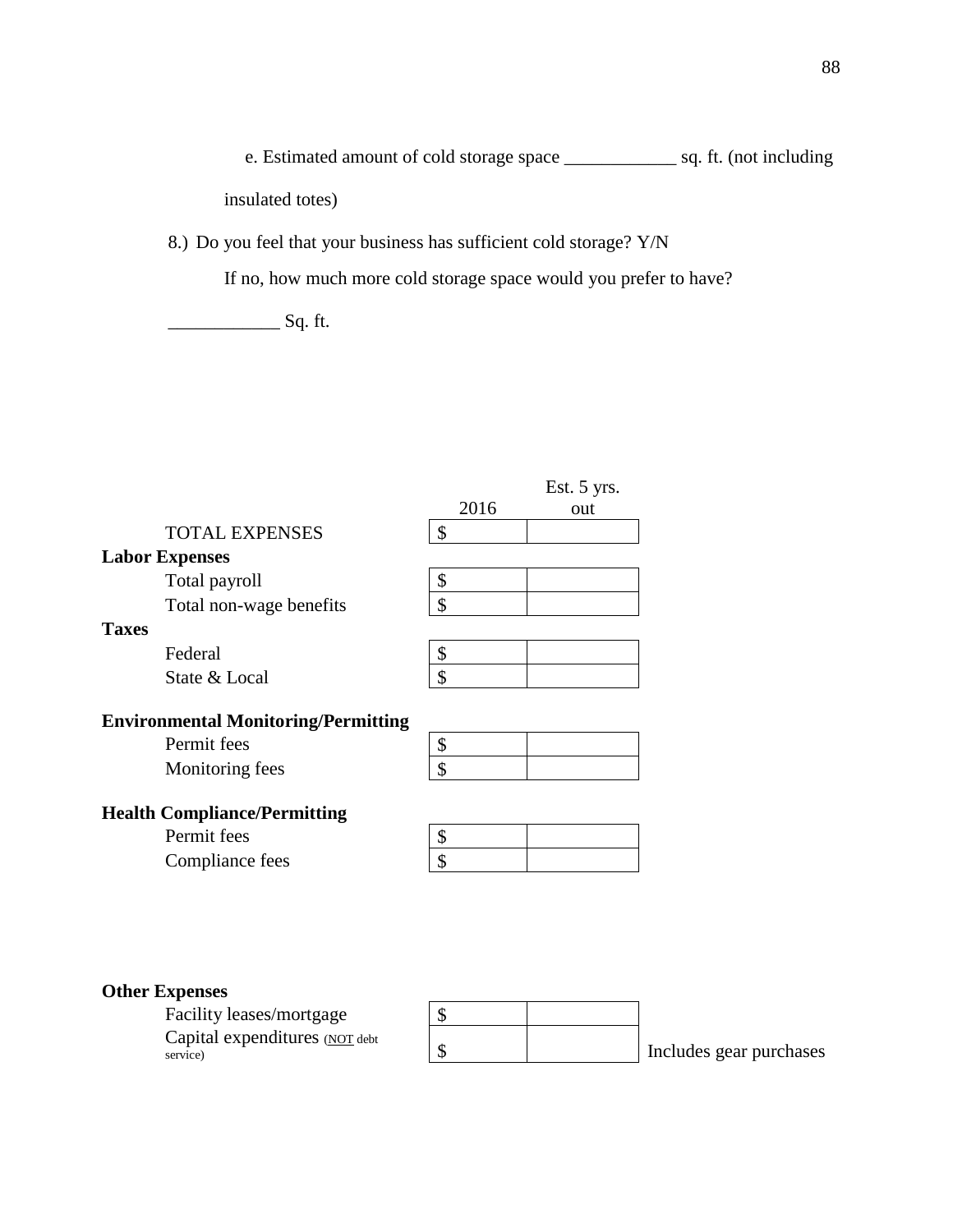| Seed & shellfish                                                                    | \$                                         |              |  |                                                                                |
|-------------------------------------------------------------------------------------|--------------------------------------------|--------------|--|--------------------------------------------------------------------------------|
| Repair & Maintenance                                                                | \$                                         |              |  |                                                                                |
| Ice                                                                                 | \$                                         |              |  |                                                                                |
| Insurance carriers                                                                  | \$                                         |              |  |                                                                                |
| Freight                                                                             | \$                                         |              |  |                                                                                |
| Gas/Fuel                                                                            | \$                                         |              |  |                                                                                |
| <b>Utilities</b>                                                                    | \$                                         |              |  |                                                                                |
| 9.) About how often does your business borrow major equipment from other businesses |                                            |              |  |                                                                                |
| on the bay?                                                                         |                                            |              |  |                                                                                |
| Never                                                                               | Once a year                                | Once a month |  | Once a week                                                                    |
| Daily                                                                               |                                            |              |  |                                                                                |
| 10.<br>the bay?                                                                     |                                            |              |  | About how often does your business lend major equipment to other businesses on |
| Never                                                                               | Once a year<br>Once a month<br>Once a week |              |  |                                                                                |
| Daily                                                                               |                                            |              |  |                                                                                |
| Comments on facilities and equipment and anticipated change over the next 5 years:  |                                            |              |  |                                                                                |
|                                                                                     |                                            |              |  |                                                                                |
|                                                                                     |                                            |              |  |                                                                                |
|                                                                                     |                                            |              |  |                                                                                |

# **SECTION D. EXPENSES:**

11.) Approximate Expenses for 2016 calendar year related to **Humboldt Bay** operations: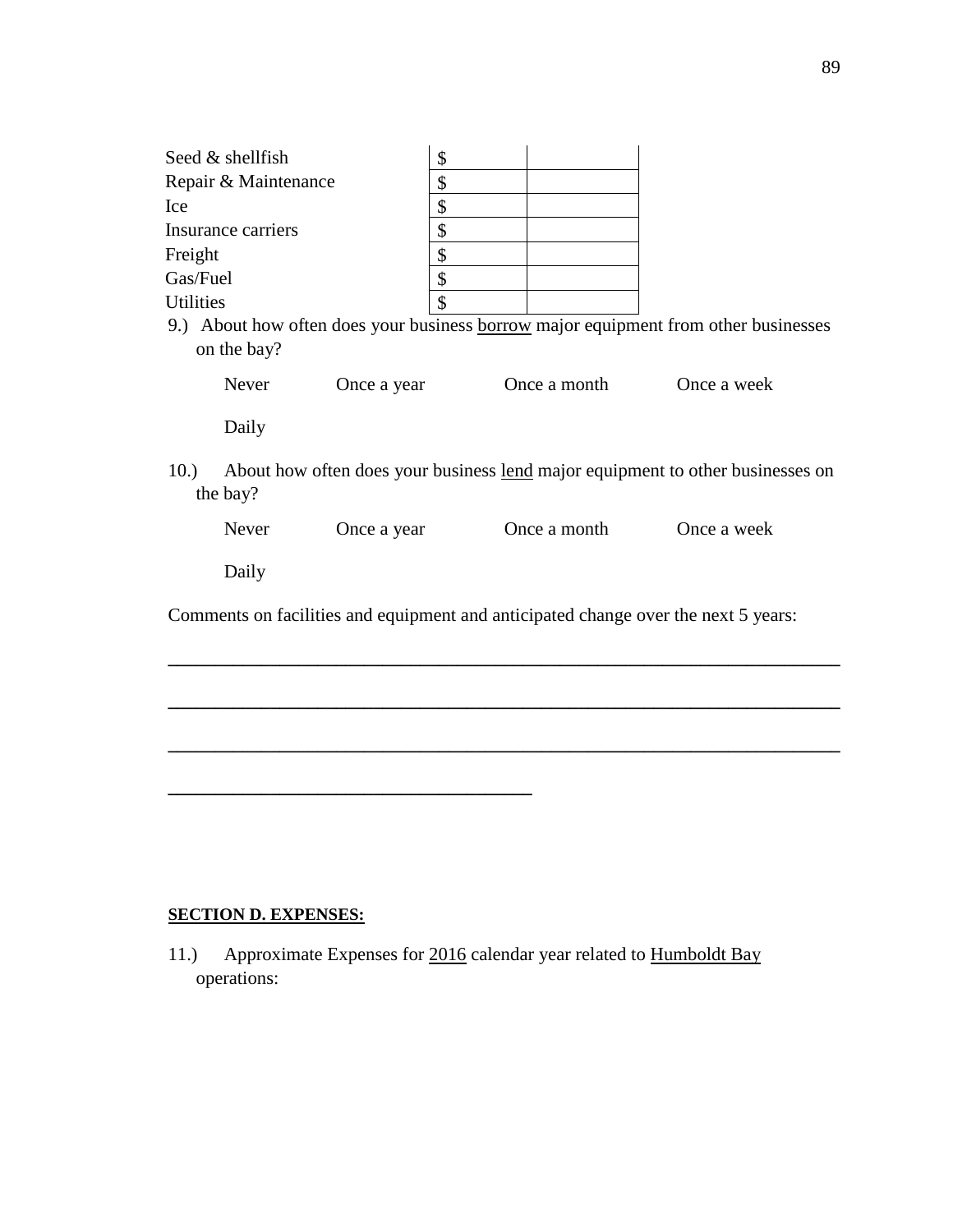**Comment on expenses and also the extent to which you believe these will change in** 

**\_\_\_\_\_\_\_\_\_\_\_\_\_\_\_\_\_\_\_\_\_\_\_\_\_\_\_\_\_\_\_\_\_\_\_\_\_\_\_\_\_\_\_\_\_\_\_\_\_\_\_\_\_\_\_\_\_\_\_\_\_\_\_\_\_\_\_\_\_\_\_\_**

**\_\_\_\_\_\_\_\_\_\_\_\_\_\_\_\_\_\_\_\_\_\_\_\_\_\_\_\_\_\_\_\_\_\_\_\_\_\_\_\_\_\_\_\_\_\_\_\_\_\_\_\_\_\_\_\_\_\_\_\_\_\_\_\_\_\_\_\_\_\_\_\_**

**\_\_\_\_\_\_\_\_\_\_\_\_\_\_\_\_\_\_\_\_\_\_\_\_\_\_\_\_\_\_\_\_\_\_\_\_\_\_\_\_\_\_\_\_\_\_\_\_\_\_\_\_\_\_\_\_\_\_\_\_\_\_\_\_\_\_\_\_\_\_\_\_**

**\_\_\_\_\_\_\_\_\_\_\_\_\_\_\_\_\_\_\_\_\_\_\_\_\_\_\_\_\_\_\_\_\_\_\_\_\_\_\_\_\_\_\_\_\_\_\_\_\_\_\_\_\_\_\_\_\_\_\_\_\_\_\_\_\_\_\_\_\_\_\_\_**

**the next 5 years**

## **SECTION E. 2016 PRODUCTION:**

12.) Shellfish Production (Humboldt Bay ONLY). Please specify units for each category

**\_\_\_\_\_\_\_\_\_\_\_\_\_\_\_\_\_\_\_\_\_\_\_\_\_\_\_\_\_\_\_\_\_\_\_\_\_\_\_\_\_\_\_\_\_\_\_\_\_\_\_\_**

|                 | Fresh | Shucked/ |        |       | Seed or |
|-----------------|-------|----------|--------|-------|---------|
|                 | Whole | Jarred   | Frozen | Other | Larvae  |
| <b>UNITS:</b>   |       |          |        |       |         |
| Pacific Oysters |       |          |        |       |         |
| Kumamoto        |       |          |        |       |         |
| Oysters         |       |          |        |       |         |
| Manila Clams    |       |          |        |       |         |
| Other 1:        |       |          |        |       |         |
| Other 2:        |       |          |        |       |         |

- 13.) If you produce (or grow-out) seed and larvae what percentage goes to these various outlets:
	- a. Use in your own company's operations in Humboldt Bay  $\frac{1}{2}$  %
	- b. Use in your own company's operations outside of Humboldt Bay\_\_\_\_\_%
	- c. Sold to other businesses/entities\_\_\_\_\_%

Comment the extent to which you believe these categories will change in the next 5 years

and why: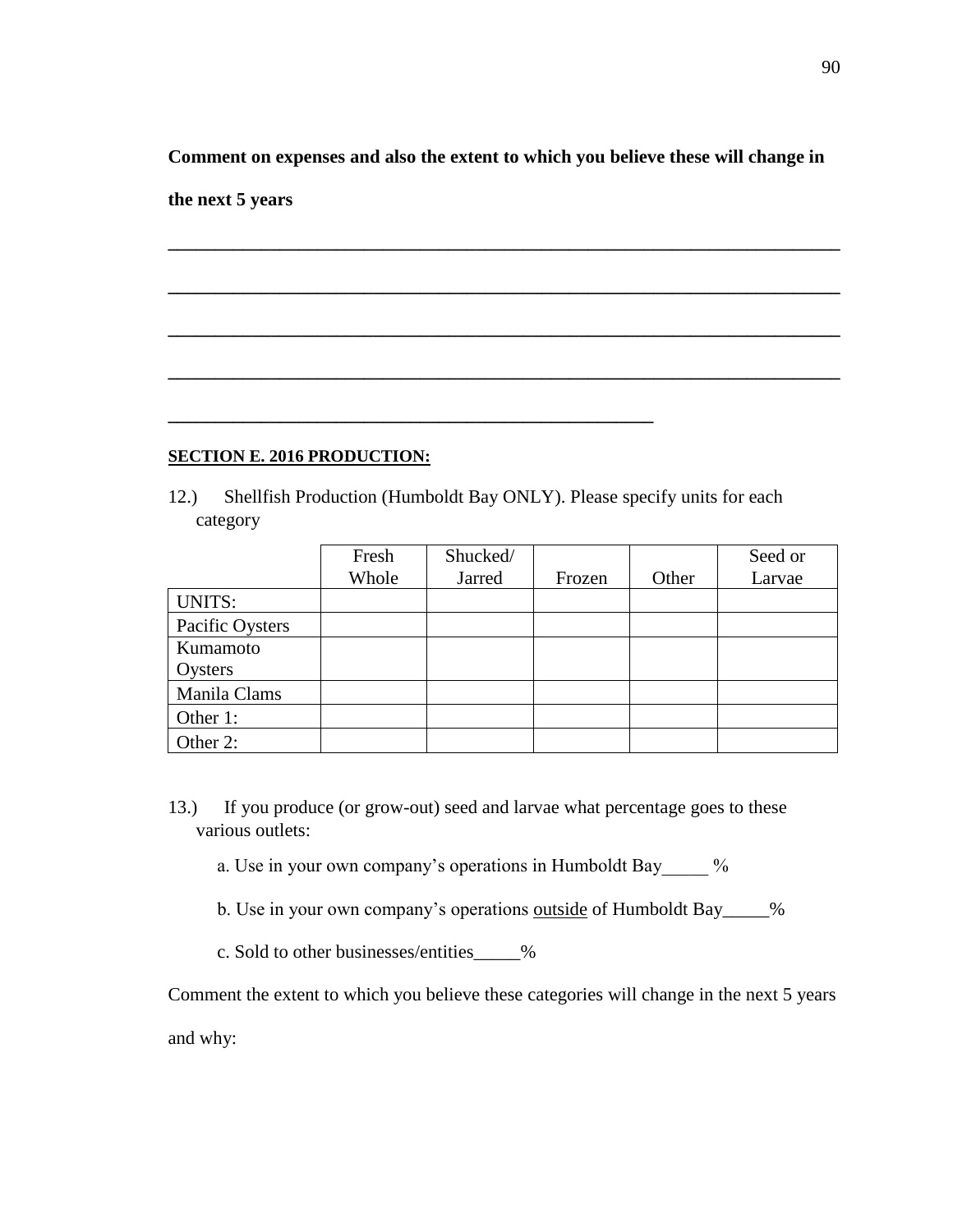## **SECTION F. 2016 REVENUE:**

14.) Shellfish sales revenue (Humboldt Bay ONLY)

**\_\_\_\_\_\_\_\_\_\_\_\_\_\_\_\_\_\_\_\_\_\_\_\_\_\_\_\_\_\_\_\_\_\_\_\_\_\_\_**

|                                | Gross Sales Value |
|--------------------------------|-------------------|
| Pacific Oysters (Market Size)  |                   |
| Kumamoto Oysters (Market Size) |                   |
| Manila Clams (Market Size)     |                   |
| Seed or Larvae                 |                   |
| )ther                          |                   |

15.) Approximately what percentage of your **Humboldt Bay** related business revenue comes from shellfish sales? \_\_\_\_\_\_\_\_\_\_% (non-shellfish sales revenue could include tours, restaurants, merchandise, subleasing, etc.)

\_\_\_\_\_\_\_\_\_\_\_\_\_\_\_\_\_\_\_\_\_\_\_\_\_\_\_\_\_\_\_\_\_\_\_\_\_\_\_\_\_\_\_\_\_\_\_\_\_\_\_\_\_\_\_\_\_\_\_\_\_\_\_\_\_\_\_\_\_\_\_\_

\_\_\_\_\_\_\_\_\_\_\_\_\_\_\_\_\_\_\_\_\_\_\_\_\_\_\_\_\_\_\_\_\_\_\_\_\_\_\_\_\_\_\_\_\_\_\_\_\_\_\_\_\_\_\_\_\_\_\_\_\_\_\_\_\_\_\_\_\_\_\_\_

**\_\_\_\_\_\_\_\_\_\_\_\_\_\_\_\_\_\_\_\_\_\_\_\_\_\_\_\_\_\_\_\_\_\_\_\_\_\_\_\_\_\_\_\_\_\_\_\_\_\_\_\_\_\_\_\_\_\_\_\_\_\_\_\_\_\_\_\_\_\_\_\_**

**\_\_\_\_\_\_\_\_\_\_\_\_\_\_\_\_\_\_\_\_\_\_\_\_\_\_\_\_\_\_\_\_\_\_\_\_\_\_\_\_\_\_\_\_\_\_\_\_\_\_\_\_\_\_\_\_\_\_\_\_\_\_\_\_\_\_\_\_\_\_\_\_**

**\_\_\_\_\_\_\_\_\_\_\_\_\_\_\_\_\_\_\_\_\_\_\_\_\_\_\_\_\_\_\_\_\_\_\_\_\_\_\_\_\_\_\_\_\_\_\_\_\_\_\_\_\_\_\_\_\_\_\_\_\_\_\_\_\_\_\_\_\_\_\_\_**

Please list non-shellfish sales sources of revenue your company generates in the

Humboldt Bay region:

\_\_\_\_\_\_\_\_\_\_\_\_\_\_\_\_\_\_\_\_\_\_\_\_\_\_

16.) Does your company (both within and outside Humboldt Bay):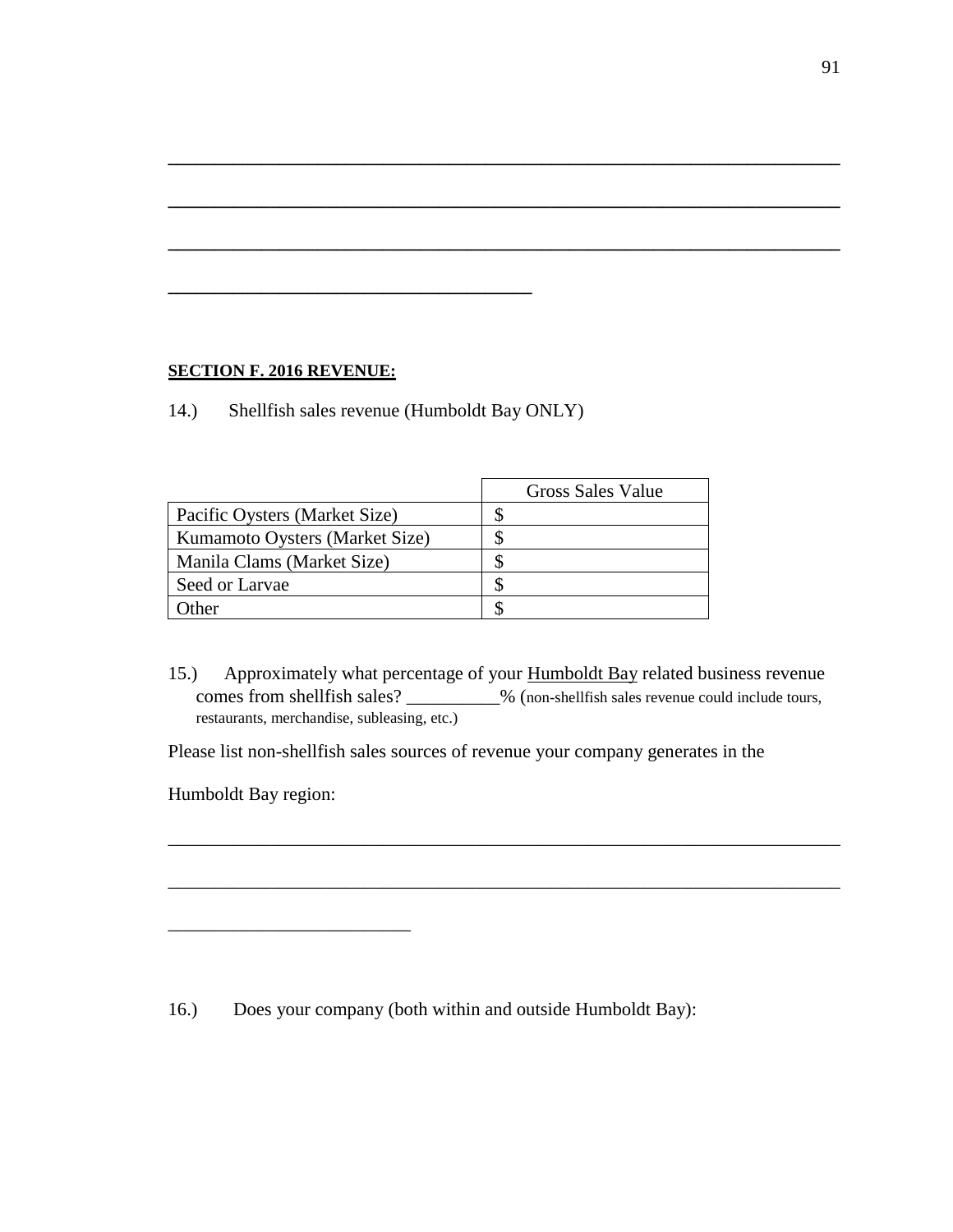a. Operate another tourist attraction, such as farm tours offered on a regular

basis? Y/N

If yes  $\%$  revenue

b. Operate a restaurant, oyster bar, or retail store? Y / N

If yes \_\_\_\_\_\_\_\_ % revenue

c. Sell branded merchandise related to your company? Y / N

If yes \_\_\_\_\_\_\_\_ % revenue

\_\_\_\_\_\_\_\_\_\_\_\_\_\_\_\_\_\_\_\_\_\_\_\_\_\_\_\_\_\_\_

d. Have  $3<sup>rd</sup>$  party eco label certifications? Y / N

If yes, which certifications do you have?

17.) Approximately what percentage of your total business revenue comes from activities in the Humboldt Bay region? \_\_\_\_\_\_\_\_%

**\_\_\_\_\_\_\_\_\_\_\_\_\_\_\_\_\_\_\_\_\_\_\_\_\_\_\_\_\_\_\_\_\_\_\_\_\_\_\_\_\_\_\_\_\_\_\_\_\_\_\_\_\_\_\_\_\_\_\_\_\_\_\_\_\_\_\_\_\_\_\_\_**

**\_\_\_\_\_\_\_\_\_\_\_\_\_\_\_\_\_\_\_\_\_\_\_\_\_\_\_\_\_\_\_\_\_\_\_\_\_\_\_\_\_\_\_\_\_\_\_\_\_\_\_\_\_\_\_\_\_\_\_\_\_\_\_\_\_\_\_\_\_\_\_\_**

**\_\_\_\_\_\_\_\_\_\_\_\_\_\_\_\_\_\_\_\_\_\_\_\_\_\_\_\_\_\_\_\_\_\_\_\_\_\_\_\_\_\_\_\_\_\_\_\_\_\_\_\_\_\_\_\_\_\_\_\_\_\_\_\_\_\_\_\_\_\_\_\_**

Comments on sources of revenue and anticipated changes in the next 5 years:

## **SECTION G. MARKETS/MARKETING:**

**\_\_\_\_\_\_\_\_\_\_\_\_\_\_\_\_\_\_\_\_\_\_\_\_\_\_\_\_\_\_\_\_\_\_\_\_\_\_\_**

18.) Approximately what percentage of your **Humboldt Bay** produced market shellfish (not including seed  $&$  larvae) goes to these various types of outlets?

|             | 2016 | Est. 5 yrs. out |
|-------------|------|-----------------|
| Restaurants | 04   |                 |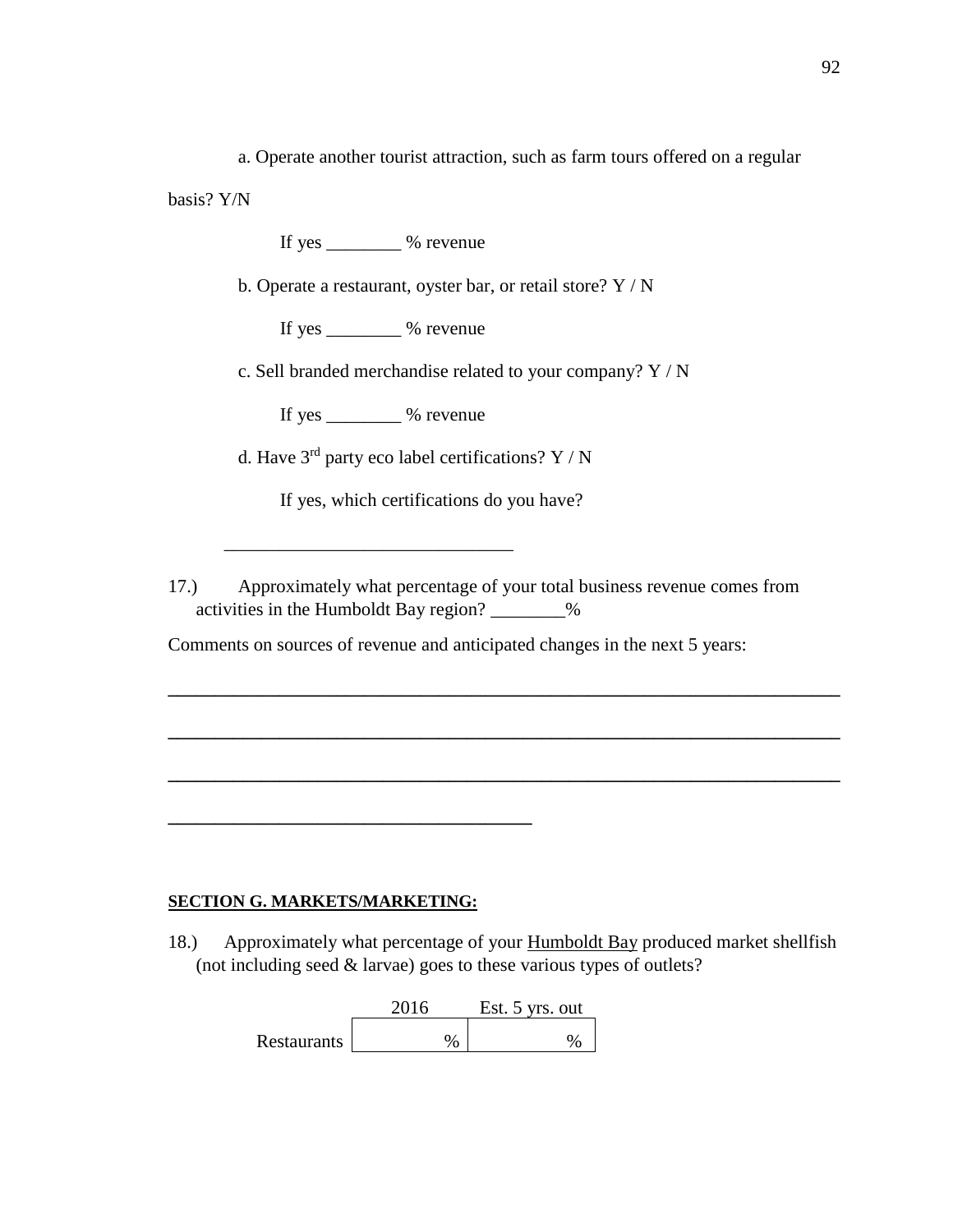| Retail outlets     | $\%$ | $\%$ |                                          |
|--------------------|------|------|------------------------------------------|
| Wholesalers        | $\%$ | $\%$ |                                          |
| Direct to customer | $\%$ | $\%$ |                                          |
| Arcata Oysterfest  | $\%$ | $\%$ | 19.<br>What $US state(s)$ or             |
| Other:             | $\%$ | $\%$ | country(s) do you purchase<br>seed from? |
| Other:             | $\%$ | $\%$ |                                          |

20.) Have you experienced challenges getting oyster seed in the past 5 years? Y/N What challenges? \_\_\_\_\_\_\_\_\_\_\_\_\_\_\_\_\_\_\_\_\_\_\_\_\_\_\_\_\_\_\_\_\_\_\_\_\_\_\_\_\_\_\_\_\_\_\_\_\_\_\_

21.) Do you have plans to get into or increase seed production in Humboldt Bay in the next 5 years?

Y / N

\_\_\_\_\_\_\_\_\_\_\_\_\_\_\_\_\_\_\_\_

 $Why?$ 

22.) Approximately what percentage of your Humboldt Bay produced market shellfish (not including seed & larvae) is sold to these various locations?

|                           |      | Est. 5 yrs. |
|---------------------------|------|-------------|
|                           | 2016 | out         |
| <b>Humboldt County</b>    | %    | %           |
| California (not HUMCO)    | %    | %           |
| <b>United States (not</b> |      |             |
| California)               | %    | %           |
|                           |      |             |
| Outside US                | %    | %           |

## **SECTION H. COLLABORATIONS/COMMUNITY WORK:**

In 2016, how many Humboldt Bay-related scientific studies, community/ industry initiatives, surveys, or other engagement activities did your business participate in?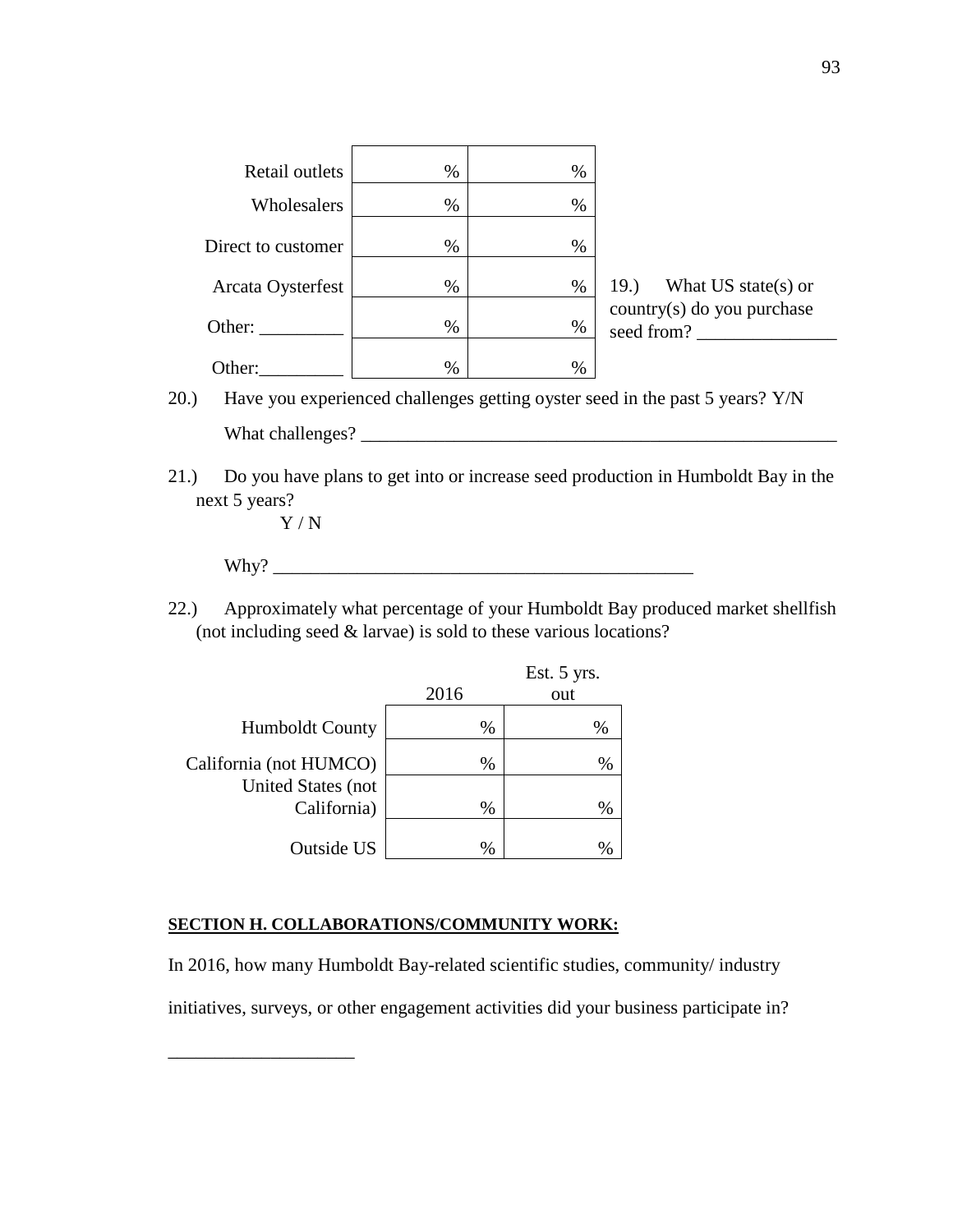In 2016, approximately how many employee hours per month were spent on

collaborative/engagement activities? \_\_\_\_\_\_\_\_\_\_\_\_\_\_\_\_\_\_

\_\_\_\_\_\_\_\_\_\_\_\_\_\_\_\_\_\_\_\_\_\_\_\_\_\_\_\_\_\_\_\_\_\_\_\_\_\_\_

If comfortable, can you list the agencies, initiatives, or studies that you were/are a part

\_\_\_\_\_\_\_\_\_\_\_\_\_\_\_\_\_\_\_\_\_\_\_\_\_\_\_\_\_\_\_\_\_\_\_\_\_\_\_\_\_\_\_\_\_\_\_\_\_\_\_\_\_\_\_\_\_\_\_\_\_\_\_\_\_\_\_\_\_\_\_\_

\_\_\_\_\_\_\_\_\_\_\_\_\_\_\_\_\_\_\_\_\_\_\_\_\_\_\_\_\_\_\_\_\_\_\_\_\_\_\_\_\_\_\_\_\_\_\_\_\_\_\_\_\_\_\_\_\_\_\_\_\_\_\_\_\_\_\_\_\_\_\_\_

\_\_\_\_\_\_\_\_\_\_\_\_\_\_\_\_\_\_\_\_\_\_\_\_\_\_\_\_\_\_\_\_\_\_\_\_\_\_\_\_\_\_\_\_\_\_\_\_\_\_\_\_\_\_\_\_\_\_\_\_\_\_\_\_\_\_\_\_\_\_\_\_

of?

# **SECTION I. FUTURE:**

23.) Rank (in numbered order) your top five concerns/threats related to the sustainability of your mariculture business (1= top concern):

| Tideland access/availability     | Regulatory changes |
|----------------------------------|--------------------|
| Permitting costs                 | Disease outbreak   |
| Fuel costs                       | Other 1:           |
| Utility costs                    | Other 2:           |
| Labor costs                      |                    |
| Changing ocean conditions        |                    |
| Price/market changes             |                    |
| Availability of seed             |                    |
| Water quality                    |                    |
| Cold storage                     |                    |
| Land facility space/availability |                    |
| Community perceptions            |                    |